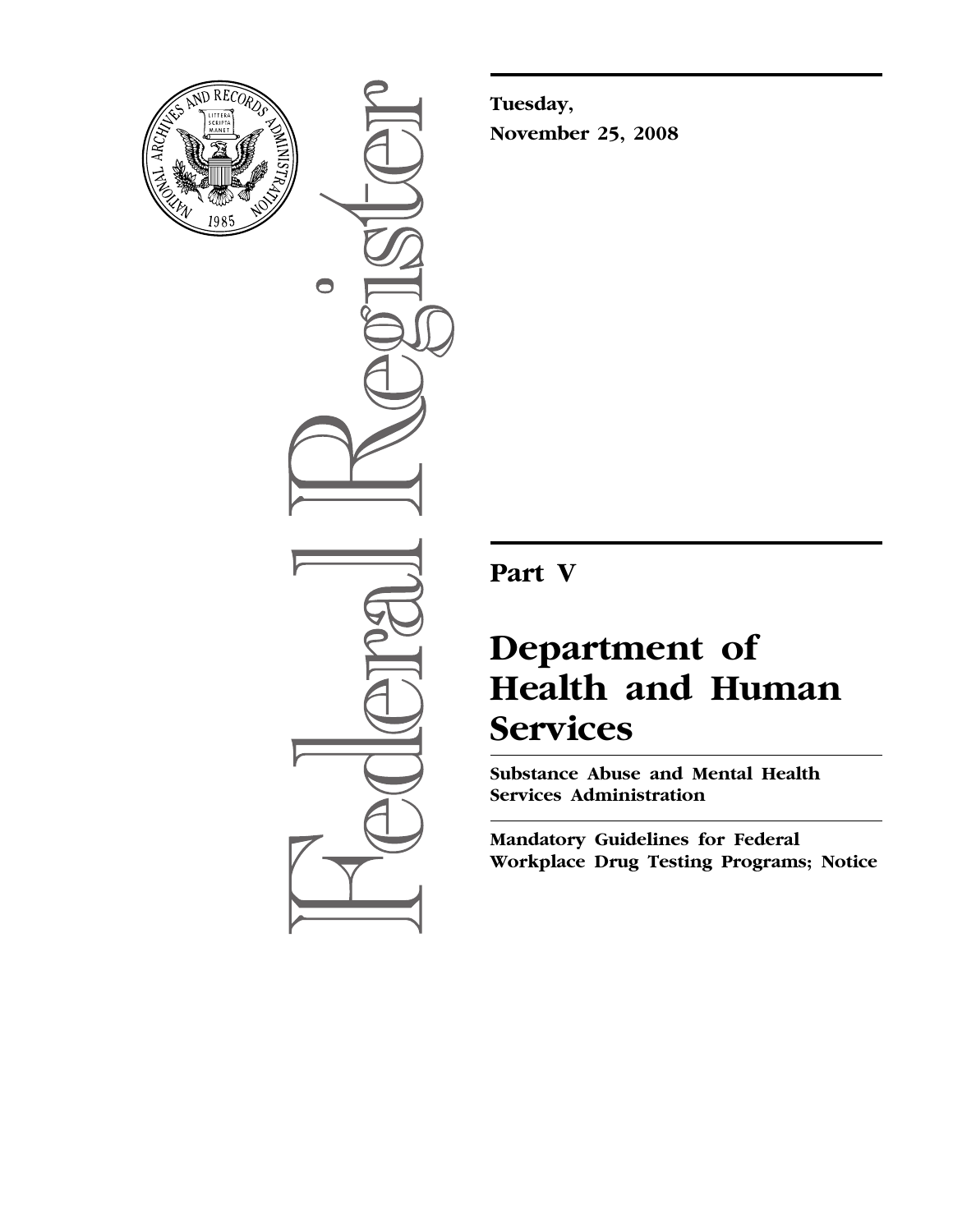# **DEPARTMENT OF HEALTH AND HUMAN SERVICES**

# **Substance Abuse and Mental Health Services Administration**

# **Mandatory Guidelines for Federal Workplace Drug Testing Programs**

**AGENCY:** Substance Abuse and Mental Health Services Administration, HHS. **ACTION:** Revised Mandatory Guidelines.

**SUMMARY:** This Final Notice of Revisions to the Mandatory Guidelines for Federal Workplace Drug Testing Programs (Revisions to Mandatory Guidelines) addresses collection and testing of urine specimens, the requirements for the certification of Instrumented Initial Test Facilities (IITFs), and the role of and standards for collectors and Medical Review Officers (MROs). Additional notices of Proposed Revisions to the Mandatory Guidelines addressing the use of point of collection testing (POCT), oral fluid testing, sweat patch testing, hair testing, and associated issues will be published at a later date. With regard to the use of alternative specimens including hair, oral fluid, and sweat patch specimens in Federal Workplace Drug Testing Programs, significant issues have been raised by Federal agencies during the review process which require further examination, and may require additional study and analysis. As part of the review process for these alternative tests, the Department of Health and Human Services (''HHS'' or ''Department'') plans to issue a notice in the **Federal Register** requesting information and assistance from the general public to provide or identify data and research findings that address specific areas of interest.

**DATES:** *Effective Date:* March 25, 2008. **FOR FURTHER INFORMATION CONTACT:**  Donna M. Bush, Ph.D., Division of Workplace Programs, CSAP, SAMHSA, 1 Choke Cherry Road, Room 2–1033, Rockville, Maryland 20857, (240) 276– 2600 (phone), (240) 276–2610 (Fax), or e-mail at *donna.bush@samhsa.hhs.gov*. **SUPPLEMENTARY INFORMATION:** 

#### **Background**

The Guidelines were first published in the **Federal Register** on April 11, 1988, (53 FR 11970), and have since been revised in the **Federal Register** on June 9, 1994, (59 FR 29908), on September 30, 1997, (62 FR 51118), on November 13, 1998 (63 FR 63483), and on April 13, 2004, (69 FR 19644). The Guidelines establish the scientific and technical guidelines for Federal workplace drug testing programs and

establish standards for certification of laboratories engaged in drug testing for Federal agencies under authority of section 503 of Public Law 100–71, 5 U.S.C. Section 7301 note, and Executive Order (E.O.) 12564.

The Department also published Proposed Revisions to Mandatory Guidelines in the **Federal Register** on April 13, 2004, (69 FR 19673). These Proposed Revisions to Mandatory Guidelines described changing the Guidelines into a plain language format, expanding the Federal drug testing program to include use of alternative specimens including testing hair, oral fluid, and sweat patch specimens, allowing the use of ''point of collection testing'' (POCTs) for urine and oral fluid specimens, establishing the requirements for certifying ''instrumented initial test facilities'' (IITFs) to test specimens, and providing specific standards for collectors, POCT testers, and MROs. There was a 90-day public comment period during which 285 commenters submitted comments on the proposed changes to the Guidelines. These commenters were individuals and public and private entities. The comments are available for public view on the Department's Internet Web site (*http:// workplace.samhsa.gov*).

Section 503 of Public Law 100–71, 5 U.S.C. Section 7301 note, required the Department to establish scientific and technical guidelines and amendments in accordance with Executive Order 12564, and to publish Mandatory Guidelines which establish comprehensive standards for all aspects of laboratory drug testing and procedures, including standards that require the use of the best available technology for ensuring the full reliability and accuracy of drug tests and strict procedures governing the chain of custody of specimens collected for drug testing. These revisions to the Mandatory Guidelines promote and establish standards that use the best available technology for ensuring the full reliability and accuracy of urine drug tests, while reflecting the ongoing process of review and evaluation of legal, scientific, and societal concerns.

The submitted public comments and additional comments raised by Federal Agencies during subsequent internal review of the proposed changes to the Guidelines raised significant scientific, legal, and public policy concerns about the use of alternative specimens and POCT devices in Federal agency workplace drug testing programs. Since each alternative specimen and drug testing using POCT devices poses different concerns, the Department established a staggered timeline for

issuing final guidance that allows for further study and research. In assessing the complexity of the task, the Department has decided to publish these final Guidelines with regard to collection and testing urine specimens, establishing the requirements for the certification of IITFs, and establishing specific standards for collectors and MROs. The Department considered several options for issuing one or more Final Notices in the **Federal Register**  that may require additional public comment periods, concerning the use of alternative specimens and drug testing technologies such as POCT devices. Since the scientific, legal, and public policy information for drug testing oral fluid, hair, and sweat patch specimens, and using POCT devices is not as complete as it is for the laboratory-based urine drug testing program, developing Final Notices concerning the use of these is more challenging. As described in the notice of Proposed Revisions to Mandatory Guidelines issued April 13, 2004, the performance of alternative specimens in pilot performance testing (PT) programs has been encouraging, with individual laboratory and group performance improving over time. However, there are still three areas of concern. First, the data from the pilot PT programs to date show that not all participants have developed the capability to test for all required drug classes, nor to perform such tests with acceptable accuracy. Second, some drug classes are more difficult to detect than others, for any given type of specimen. Third, the specific drug classes that are difficult to detect vary by type of specimen. As a result, it will require additional study to assist agencies in determining how to select the appropriate type of specimen to be collected from a specific donor, when the use of a specific drug is suspected. Nevertheless, HHS believes that the addition of alternative specimens to the Federal Workplace Drug Testing Program would complement urine drug testing and aid in combating the risks posed from available methods of suborning urine drug testing through adulteration, substitution, and dilution. Thus, HHS will continue to pursue testing using alternative specimens. HHS anticipates issuing further revisions to the Mandatory Guidelines addressing the use of oral fluid, sweat patch, and hair, and the use of POCT devices for urine and oral fluid. These revisions will be published in the **Federal Register**, with opportunity for public comment.

All written comments were reviewed and taken into consideration in the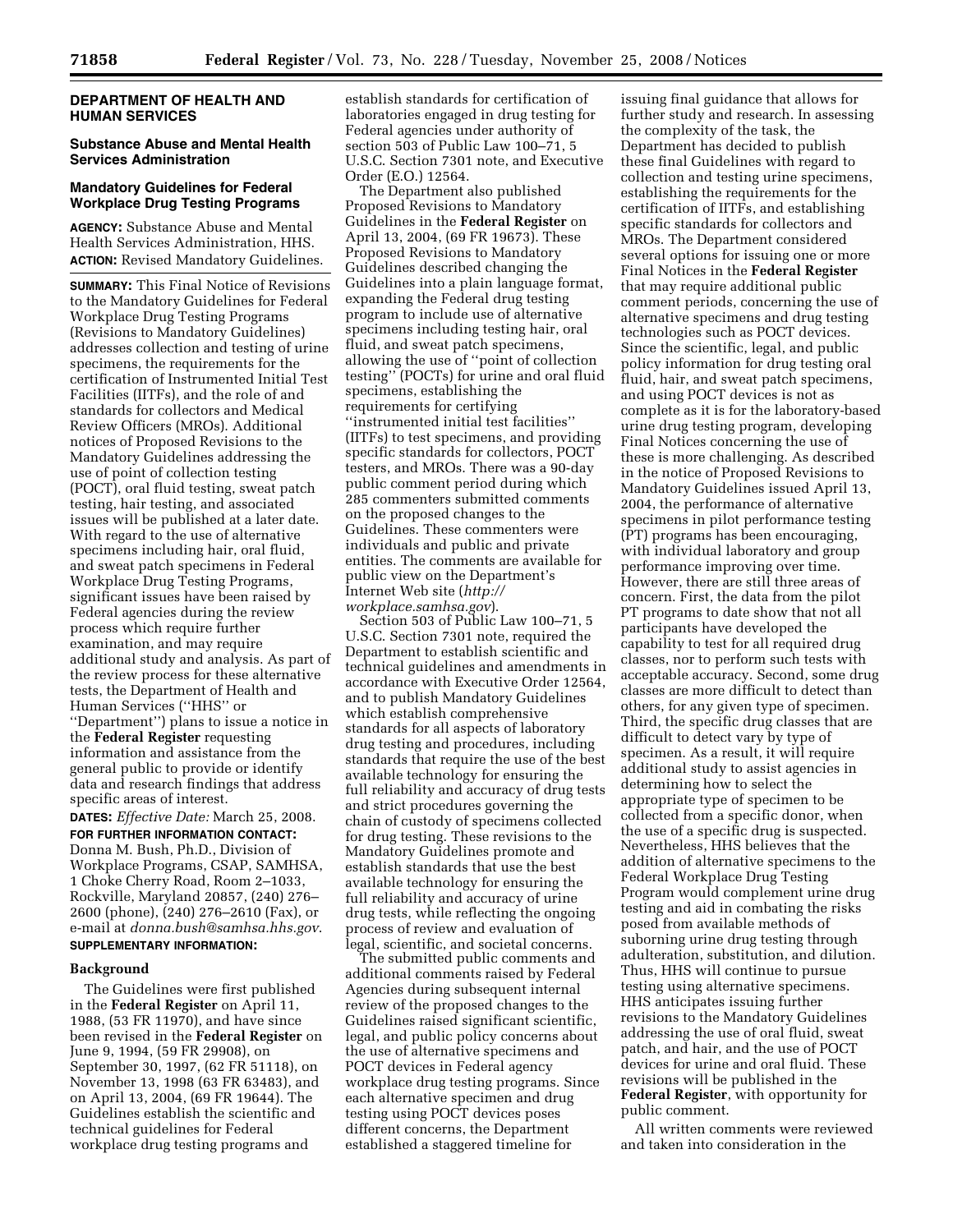preparation of these revised Guidelines. The preamble only addresses sections of the draft Guidelines regarding urine testing that were commented on during the public comment period or that the Department is changing. Most section numbers for the Guidelines issued in April 2004 were changed in these Guidelines due to the removal of those sections concerning alternative specimens and POCT as well as for clarity. To make it easier for the public, the preamble refers to the new section number and, where appropriate, the corresponding section number in the Proposed Revisions to Mandatory Guidelines issued in April 2004. Similar comments are considered together in the discussion.

## **Reason for the Effective Date**

An effective date of 18 months from the date of publication of these revised Mandatory Guidelines was chosen to permit the following activities:

(1) It will take at least 12 months for manufacturers of immunoassay test kits to modify or manufacture immunoassay test kits and ensure compliance with any applicable statutory and regulatory requirements before commercialization of the modified kits.

(2) It will take the HHS-certified laboratories at least one month to validate and implement the new test kits.

(3) It will take 2 to 3 months for the National Laboratory Certification Program (NLCP) to challenge the HHScertified laboratories with performance testing (PT) samples to ensure that the test kits and test results satisfy the required performance criteria.

The effective time frame of 18 months will encompass many activities that will overlap or occur at the same time within different industries and Federal agencies.

# **Summary of Public Comments and the HHS Response**

The following comments were directed to the information and questions in the preamble.

# **Initial Test Kit Issues**

In the proposed Guidelines, the Department requested comments on issues regarding the testing for amphetamine analogs using one or two immunoassay test kits because the laboratory or IITF would be required to test specimens for the target analytes listed under amphetamines. Two commenters believed that two separate initial test kits would be needed to appropriately screen specimens for amphetamines as specified in Section 3.4. One commenter believed three

separate initial test kits may be required. Six commenters believed that one initial test kit could be used to screen for amphetamine, methamphetamine, and their analogs. For the most part, the commenters provided justifications for their comments. The Department has evaluated the comments and has concluded that using either a single initial test kit or multiple initial test kits is acceptable depending on the specificity and sensitivity that the single initial test kit has with amphetamine and methamphetamine and its crossreactivity with methylenedioxymethamphetamine

(MDMA).

## **Subpart A—Applicability**

The Department has revised Section 1.1 to state that the requirements in these Guidelines also apply to collectors and MROs. This revision ensures that collectors and MROs are notified of the applicable requirements under these Guidelines.

In Section 1.5, where terms are defined, the Department has added several new definitions for terms that appear in the Guidelines, and revised several definitions that needed clarification even though no comments were received from the public.

The Department has changed the term to be defined from ''adulterated'' to ''adulterated specimen.'' The meaning of the term has not changed. Only the wording has been changed to make the definition clearer.

Definitions were added for ''alternate responsible person'' and ''alternate responsible technician,'' the individuals who are pre-approved by HHS to assume responsibility for the HHScertified drug testing laboratory or IITF, respectively, when the responsible person or responsible technician is absent for an extended period.

The definition for ''cancelled test'' was reworded for clarification. The definition is the same.

The term "carryover" was defined. Carryover, as used in these Guidelines, refers to the condition that results when the test result for one sample has been affected by a preceding sample during analysis. For example, if the concentration of a drug in one sample is very high and cannot be completely eliminated from the analytical instrument before the next sample is tested, the residual drug in the analytical instrument contributes to the concentration of that drug in the next sample.

The definition for ''certifying scientist'' was revised to indicate that a certifying scientist can report any test result reported from an HHS-certified

laboratory. The proposed definition referred to ''non-negative or invalid result.'' Since the term ''non-negative'' was deleted from these Guidelines, the definition for certifying scientist needed to be revised.

The definition for ''certifying technician'' was revised to state that a certifying technician can report on the chain of custody and scientific reliability of negative, negative/dilute, and rejected for testing results. This revised definition clarifies which types of results a certifying technician can report. The proposed definition incorrectly permitted the certifying technician to report on the chain of custody and scientific reliability of only negative test results.

The term ''confirmatory validity test'' was changed to ''confirmatory specimen validity test.'' The term ''validity test'' was changed to ''specimen validity test'' throughout the Guidelines, to be consistent with current terminology used by the Department.

The definition for a ''cutoff'' was revised to apply to specimen validity tests, as well as drug tests. The term is used in both contexts.

The definition for ''dilute specimen'' was revised to state that the term applies to a urine specimen with creatinine and specific gravity values that are lower than expected but still physiologically possible. This change shows that a dilute specimen is different from a substituted specimen.

The definition for ''failed to reconfirm'' was revised to clarify that the term applies when a second laboratory tests a split (Bottle B) specimen and is unable to corroborate the original test result reported by the primary laboratory.

The definition for ''follow-up test'' was removed. The definition for ''follow-up test'' is provided in Federal agency drug testing plans and does not need to be repeated in the Guidelines.

The definition for an ''initial validity test'' was changed to ''initial specimen validity test'' throughout the Guidelines to be consistent with current terminology used by the Department. The term was also revised to include an ''invalid result'' because an ''invalid result'' requires using an initial specimen validity test as would an adulterated, diluted, or substituted test result.

To avoid confusion, the definitions for an ''instrumented initial test facility'' and for a ''laboratory'' were revised to show that these are permanent locations.

The definition for ''invalid result'' was revised to clarify that this type of result is reported when the test results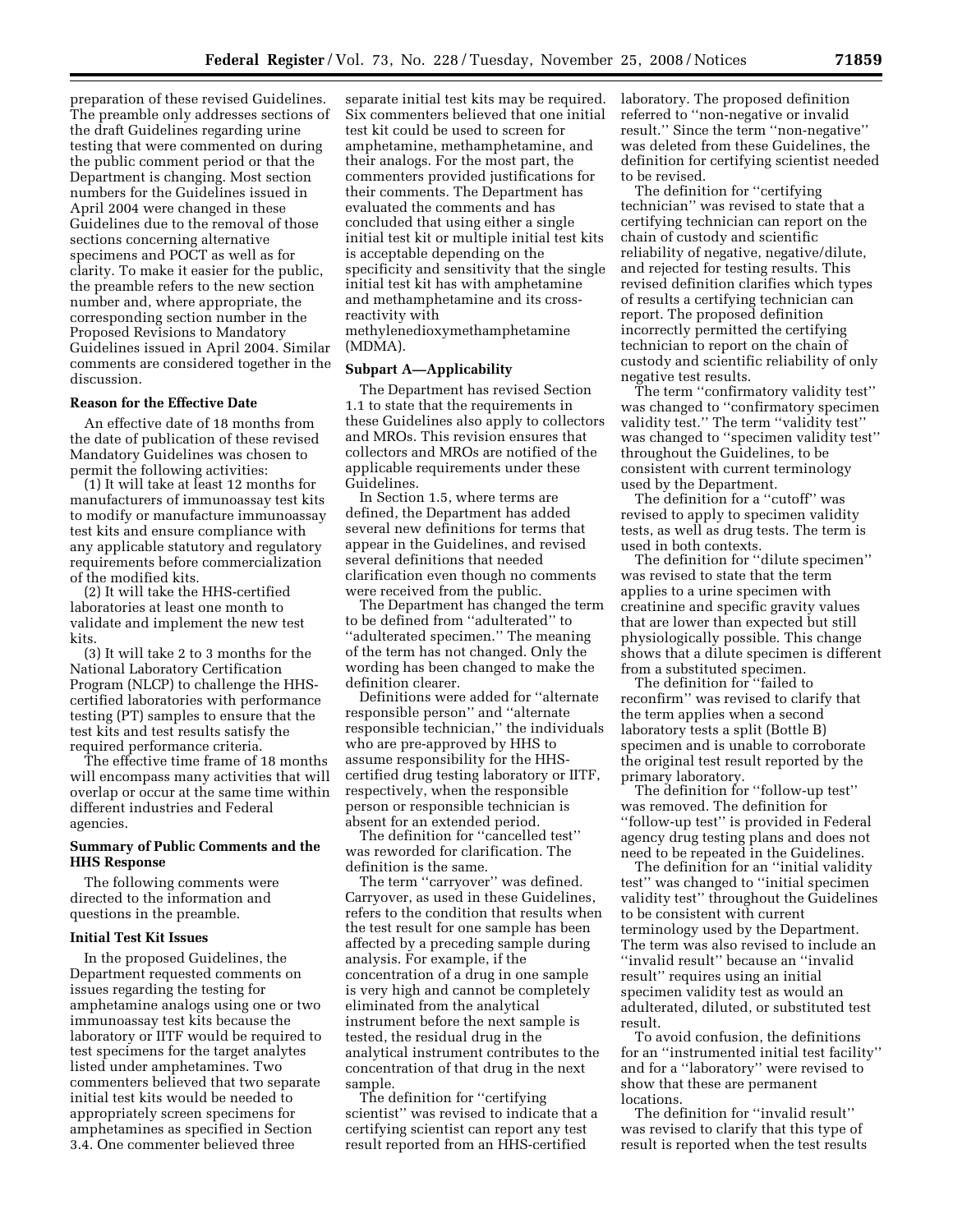satisfy the criteria established in Section 3.8. The definition in the draft issuance did not include all of the criteria described in Section 3.8.

A definition for ''limit of detection'' (LOD) has been added to these Guidelines because the Guidelines require the laboratory to determine the LOD for each confirmatory drug test during assay validation. In addition, to validate specimen validity tests, laboratories and IITFs are required to demonstrate and document appropriate assay characteristics, which may include the LOD.

A definition for ''limit of quantitation'' (LOQ) has been added to these Guidelines because the Guidelines require the laboratory to determine the LOQ for each confirmatory drug test during assay validation. In addition, to validate tests used to determine specimen validity, laboratories and IITFs are required to demonstrate and document appropriate assay characteristics, which may include the LOQ. Lastly, laboratories and IITFs are required to use the established LOQ as the decision point for adulterants without a program-specified cutoff.

A definition for a ''lot'' has been added to these Guidelines because throughout the Guidelines there are requirements to validate or verify the performance characteristics of various items (e.g., drug test kits, reagents, quality control material) and to establish an expiration date. The term ''lot'' refers to the item(s) manufactured from the same starting materials within a specified period of time which have essentially the same performance characteristics and the same expiration date.

The definition for a ''negative result'' was revised to clarify that the specimen must not only be negative for drugs but must also be a valid urine specimen. Since these Guidelines require that specimen validity tests be conducted on each specimen, this definition states that a ''negative result'' indicates that a specimen is not only negative for drugs but also that the specimen validity tests conducted on the specimen indicate that the specimen is a valid specimen.

The definition for a ''non-negative'' result was removed from the list of definitions and replaced with more specific reporting terms as follows: Positive result, substituted specimen, adulterated specimen, or invalid specimen result.

The definition for a ''performance testing (PT) sample'' was revised to show that it refers to samples that are program-generated and sent to a testing facility. The proposed definition did not indicate the source of the samples.

The definition for a ''post-accident test'' was removed. The definition for ''post-accident test'' is provided in Federal agency drug testing plans and does not need to be repeated in the Guidelines.

The definition for a ''pre-employment test'' was removed. The definition for ''pre-employment test'' is provided in Federal agency drug testing plans and does not need to be repeated in the Guidelines.

The definition for a ''quality control (QC) sample'' was revised to clarify that the term refers to calibrators or controls.

The definition for a ''random test'' was removed. The definition for ''random test'' is provided in Federal agency drug testing plans and does not need to be repeated in the Guidelines.

The definition for a ''reasonable suspicion/cause test'' was removed. The definition for ''reasonable suspicion/ cause test'' is provided in Federal agency drug testing plans and does not need to be repeated in the Guidelines.

The definition for ''reconfirmed'' was revised to clarify that the definition applies to a split specimen (Bottle B) tested by a second laboratory.

The definition for ''return to duty test'' was removed. The definition for ''return to duty test'' is provided in Federal agency drug testing plans and does not need to be repeated in the Guidelines.

The definition for ''rejected for testing'' was revised to clarify that this result may be reported by an IITF, as well as a laboratory.

Three commenters noted the terms ''sample'' and ''specimen'' were used interchangeably throughout the Guidelines and suggested that the definitions be defined and the text updated accordingly. The Department agrees and has revised the definitions for these terms and has revised the Guidelines text to consistently use the terms as they are defined in this section. ''Sample'' refers to a performance testing (PT) sample, a quality control sample, or a representative portion of a donor specimen. ''Specimen'' refers to the donor specimen (i.e., urine provided by the donor for the drug test).

The term "split specimen" was replaced by ''split specimen collection.'' The definition of a ''split specimen collection'' states that one urine specimen of sufficient volume is collected and then divided into two separate specimen bottles. A ''split specimen collection'' does not permit collecting two different urine specimens at two different times that are, respectively, transferred to a Bottle A and a Bottle B.

The definition for ''substituted'' was changed to ''substituted specimen'' and revised to define this as a specimen submitted in place of the donor's urine, as evidenced by creatinine and specific gravity values outside physiologically producible ranges of human urine.

Section 1.6 describes what an agency is required to do to protect employee records. The policy in this section is the same as the policy in the Proposed Revisions to Mandatory Guidelines. The Department has included a discussion on the Health Insurance Portability and Accountability Act of 1996 (HIPAA).

The Department has included a new Section 1.7, to clarify refusals to test and who ultimately determines if the conditions for verifying them are met (i.e., the collector, the MRO, the Federal agency).

## **Subpart B—Specimens**

Section 2.1 states that urine is the only specimen that can be collected by a Federal agency under the Guidelines for its workplace drug testing program to clarify that Federal agencies are prohibited from collecting any other type of specimen.

Section 2.2 describes the circumstances under which a Federal agency may collect a specimen. The Department has included this section to ensure that the circumstances described are consistent with the reasons for collecting a specimen as listed on the Federal CCF.

Section 2.3 requires each urine specimen to be collected as a split specimen. This policy is the same as the policy described in the Proposed Revisions to Mandatory Guidelines. Five commenters opposed the part that the single urine specimen collection procedure was being eliminated. The Department disagrees with the commenters and has eliminated the single urine specimen collection procedure, not because the procedure is forensically or scientifically unsupportable, but because the split specimen procedure ensures that the donor will have access to a split specimen that was not opened by the laboratory testing the primary specimen. Additionally, there are a number of Federal employees working for agencies that have employees subject to both Federal drug testing guidelines and Department of Transportation workplace drug testing regulations. Requiring the use of a split specimen collection procedure will ensure that employees working in these dual regulation situations are treated the same.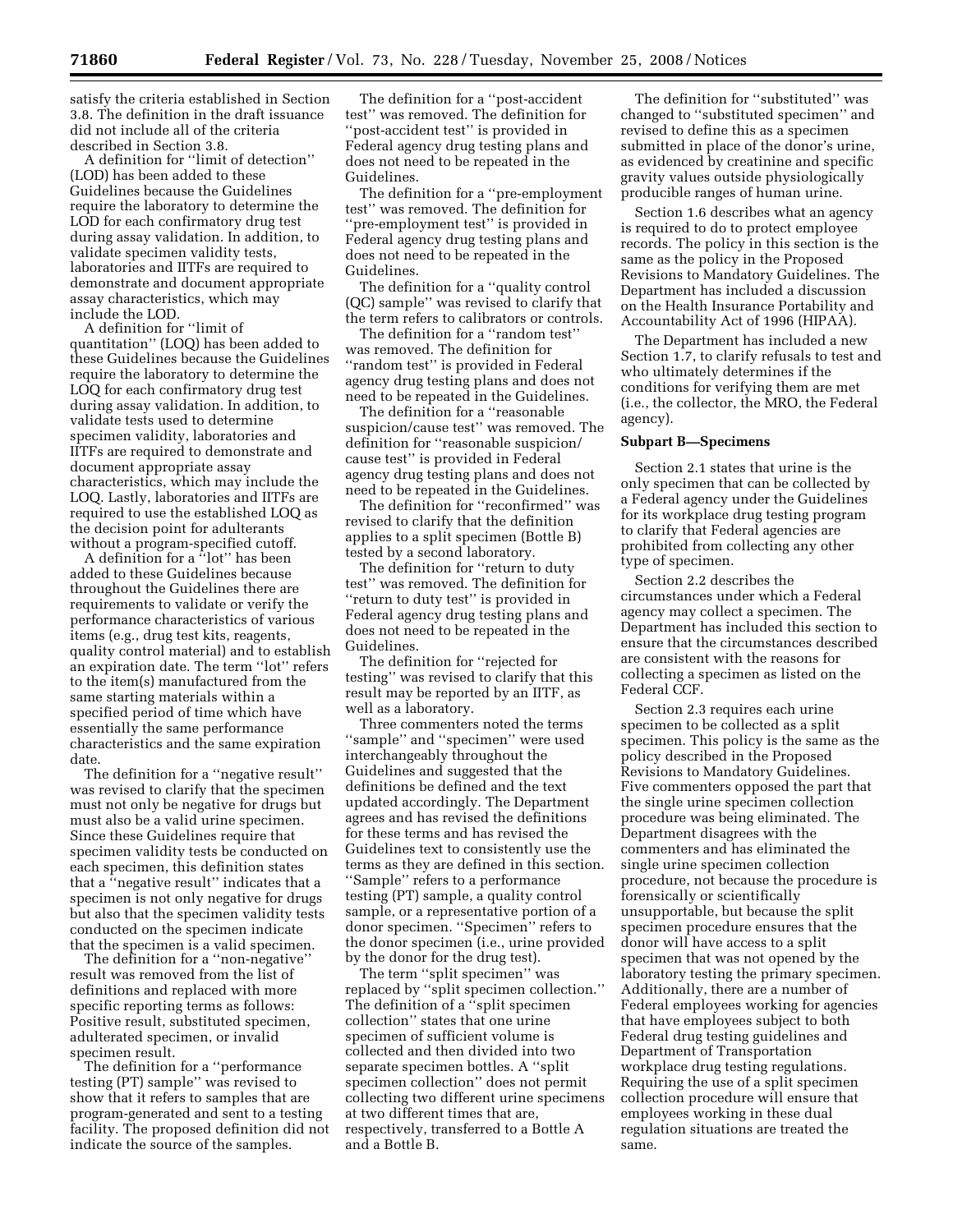# **Subpart C—Drug and Specimen Validity Tests**

Section 3.1 describes the tests that are performed on each urine specimen. The policy in this section applies to each specimen collected by a Federal agency regardless of the circumstance for which it was collected as described in Section 2.2. The Department believes that the wording of the policy in the current and Proposed Revisions to Mandatory Guidelines may be incorrectly interpreted such that the required tests only apply to specimens collected from Federal agency applicants and specimens collected at random. However, this is not the case. The wording in this section has been revised to state that each specimen collected will be tested for the same drugs and specimen validity tests. This section was also revised to describe the specimen validity tests that must be performed on each urine specimen. The requirements and explanations described for the specimen validity tests are the same as those described in the current and Proposed Revisions to Mandatory Guidelines.

Section 3.2 provides guidance on how a Federal agency may test a specimen for additional drugs. Three commenters requested additional guidance on how a Federal agency would request permission to test for an additional drug on a case-by-case basis. The Department believes the policy in Section 3.2(a) adequately describes how a Federal agency would request to test a donor's specimen for a suspected Schedule I or Schedule II drug that is not part of the Federal program.

After further review of Section 3.2(a), however, the Department recognized that the Guidelines do not address how to proceed if the Federal agency is requesting to test for a Schedule I or II drug for which an immunoassay test is not available. The Department thus has added that when the need to test for an additional drug occurs and there is no immunoassay test available, an HHScertified laboratory should be permitted to test for the drug by testing two separate aliquots of the specimen using the same confirmatory drug test. The confirmatory drug test used by the laboratory must satisfy the requirements in Section 11.13, the laboratory must validate the confirmatory drug test in accordance with the requirements in Section 11.14, and must satisfy the quality control requirements as stated in Section 11.15. The Department believes that testing the specimen twice using a validated confirmatory drug test is scientifically and forensically acceptable. Additionally, when a

specimen is reported as positive, adulterated, or substituted, the Department allows the donor to request that Bottle B be tested at another HHScertified laboratory by the confirmatory method. The testing of the split specimen by a second HHS-certified laboratory to reconfirm the drug reported positive by the first laboratory is sufficient to protect the donor's interests.

Section 3.3 states that urine specimens collected for Federal agency workplace drug testing programs may only be tested for the purpose of detecting drug use and to determine the validity of the specimen unless otherwise authorized by law. Several commenters expressed concern over the possibility that DNA testing could be conducted on a specimen. The Department states in Section 3.3(a) that ''Federal agency specimens \* \* \* must only be tested for drugs and to determine their validity unless otherwise authorized by law.'' The Department is satisfied that the policy, as stated, prohibits DNA testing on a specimen but has removed the phrase ''unless otherwise authorized by law'' from this section to clarify that Federal agency specimens must only be tested for drugs and to determine their validity.

Section 3.4 lists the drugs and drug metabolites and the initial and confirmatory cutoff concentrations used to test and report urine specimens as negative or positive for a drug. The initial and confirmatory cutoff concentrations are the same as in the Proposed Revisions to Mandatory Guidelines, but the tables have been combined to make it easier for the readers.

Several commenters suggested including the scientific rationale used to support the proposed changes to the cocaine metabolite (benzoylecgonine) and amphetamine cutoff concentrations. Three commenters disagreed with the proposal to lower the amphetamines initial test cutoff concentration. Two of the three commenters were concerned that the lower cutoff will result in higher costs and more false initial test positives due to medications available over the counter. The third commenter stated that their laboratory currently has customers who use the lower amphetamine cutoff concentration and have no more confirmed positives than compared to a 1000 ng/mL initial test cutoff, but who do have more unconfirmed specimens.

The Department believes the revised cutoff concentrations will increase the window of detection for these drugs, i.e., the number of hours after a drug is ingested by an individual that the concentration of the drug or drug metabolite in urine will likely remain above the cutoff concentration. Lower cutoff concentrations will increase the number of urine specimens that are identified as containing cocaine metabolites and amphetamines and, thereby, will increase the deterrent effect of the program and improve identification of employees using illicit substances. Based on results reported by laboratories in the current urine PT program, the Department believes that certified laboratories (and IITFs after they are certified) will have the ability to report accurate test results using these revised cutoff concentrations. There is no evidence available to the Department to indicate that lowering these cutoff concentrations will increase the possibility that a donor who has not actually used cocaine or amphetamines will be identified as a drug user. The Department also points out that the individual can always challenge the result with the MRO.

Several commenters raised questions regarding the proposed options for HHScertified laboratories and IITFs to perform an initial test for 6–AM. The commenters stated that the policy options were unclear as presented in Section 3.4, and recommended that HHS provide additional guidance to prevent inconsistent treatment of specimens. The Department has revised the table and footnotes in Section 3.4 to clarify that all specimens tested for opiates must be tested for 6–AM. This policy allows a laboratory to confirm and report 6–AM by itself, in contrast to the current Guidelines policy which requires 6–AM to be tested and reported in conjunction with a positive morphine result. Data from laboratories indicate that 6–AM is present in specimens even when the morphine concentration is below 2000 ng/mL.

Sections 3.5, 3.6, 3.7, and 3.8 describe the criteria for reporting a urine specimen as adulterated, substituted, dilute, and invalid, respectively. Each section was revised to clarify that only a certified laboratory may report a specimen as adulterated, substituted, or invalid; that only a certified laboratory may report a specimen as dilute when creatinine is equal to or less than 5 mg/ dL; and that a laboratory or an IITF may report a specimen as dilute when creatinine is greater than 5 mg/dL. For an adulterated or invalid urine specimen, one commenter requested the rationale for changing from the 20 mcg/ mL chromium (VI) [Cr (VI)] initial validity test cutoff in a previous draft (several preliminary versions of the Guidelines were posted on the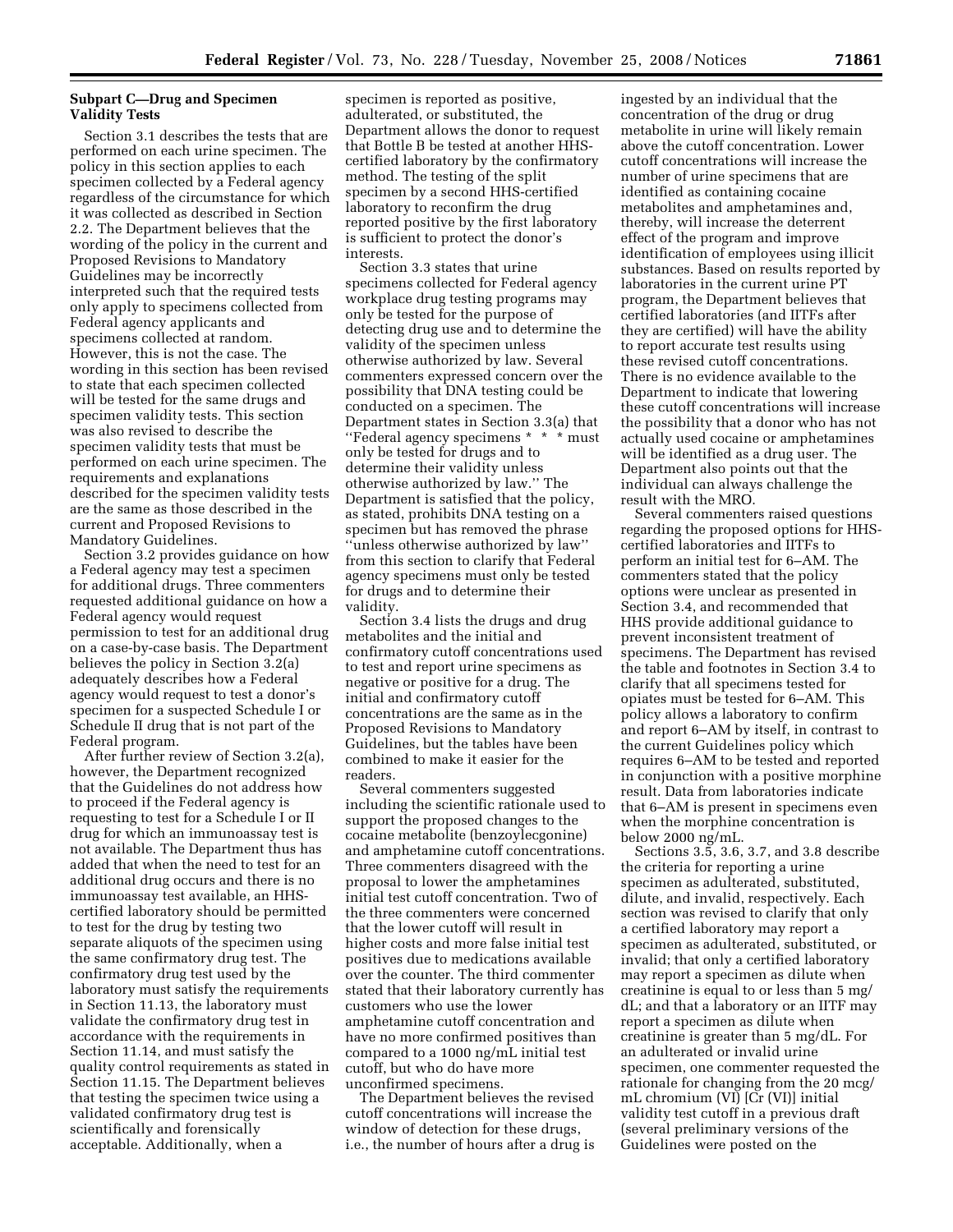SAMHSA workplace Web site before the Proposed Revisions to Mandatory Guidelines were published in the **Federal Register** to 50 mcg/mL in these Guidelines. One commenter recommended using the 20 mcg/mL Cr (VI) cutoff instead of 50 mcg/mL and provided supporting data. Although the Department agrees with the data provided, the 50 mcg/mL cutoff is consistent with the capabilities of current assays' sensitivity and specificity. Additionally, most, but not all, oxidants are quantified at concentrations greater than 50 mcg/mL when they are used as urine adulterants. Unpublished evaluations of samples spiked with Cr (VI) have shown that for Cr (VI) to be effective as an adulterant, the urine concentration is usually much greater than 100 mcg/mL. For these reasons, the Department believes that the 50 mcg/mL Cr (VI) cutoff is sufficient to identify adulteration with Cr (VI) and is appropriate. One commenter recommended using the limit of quantitation (LOQ) instead of the limit of detection (LOD) as the decision point for adulterant tests without a program specified cutoff. The commenter stated that an LOQ ensures that the adulterant has been both appropriately identified and quantified. The Department agrees and has revised the testing requirements in Sections 3.5 and 3.8 to require that the adulterant's concentration be equal to or greater than the LOQ that was determined by the HHS-certified laboratory.

The Department has revised Section 3.7 to clarify that a dilute result may only be reported in conjunction with either a positive test result or a negative test result. When a urine specimen is determined to be adulterated or when an invalid result is being reported, the Department does not consider finding a dilute result for such a specimen as being correct. It is assumed that an adulterated or invalid urine specimen has been tampered with and, if it also happens to satisfy the dilute criteria, the dilute result would actually be meaningless. Additionally, by definition, when a urine specimen is reported as substituted it cannot be a dilute specimen. Therefore, a dilute result cannot be reported in conjunction with a substituted result.

## **Subpart D—Collectors**

Section 4.1 describes who may collect a specimen for a Federal agency. Three commenters recommended allowing direct supervisors to routinely collect specimens for federal agency applicant tests. The Department disagrees and has always prohibited an immediate supervisor or hiring official from

routinely acting as a collector, unless no other collector is available and only when the supervisor or hiring official is a trained collector.

Section 4.2 describes who may not collect a specimen. Seven commenters were opposed to the policy which prohibits testing facility employees from collecting specimens if they could link the donor's identity to the test results. The Department has always prohibited testing facility (HHS-certified laboratory) employees from collecting specimens if they could link the donor's identity to the test results and believes that this policy is appropriate. The Department revised this section to prohibit an employee who is in a testing designated position and subject to the Federal agency drug testing rules from serving as a collector for co-workers who are in the same testing pool or who work together with that employee on a daily basis, and to prohibit an individual from collecting his or her own urine for a federally regulated drug test.

Section 4.3 describes the requirements for an individual to be a collector for a Federal agency. Seven commenters disagreed with requiring collectors to read and understand the Guidelines and felt this should be limited to the sections pertaining to the collection of specimens. The Department agrees and has revised the policy in Section 4.3(a) to reflect that a collector must be knowledgeable of the collection procedure described in the Guidelines. Four commenters suggested that there should be standardized collector training requirements and documentation requirements for all collectors. The Department has revised Section 4.3 to provide more details on the requirements for collector training and the documentation requirements. The Department believes the requirements as described in this section are sufficient and appropriate to ensure that the collector can properly collect a specimen and correctly complete the Federal Drug Testing Custody and Control Form (Federal CCF).

Several commenters believe it is not sufficient to allow the agency to select the observer if there is no collector of the same gender available, as stated in the Proposed Revisions to Mandatory Guidelines. To address this concern, the Department has included a new Section 4.4 that specifies training requirements for an individual to serve as an observer for a direct observed collection (as described in Section 8.9). The training requirements are designed to ensure that any individual serving as an observer has been trained in procedures for a

direct observed collection, although he or she may not be a trained collector. Other training elements are included to ensure that the observer interacts with the donor in a professional manner, respecting the donor's modesty and privacy, and that he or she maintains the confidentiality of collection information. The Department also revised this section to allow the collector or collection site supervisor to select the observer.

Section 4.5 describes the requirements for an individual to be a trainer for collectors. Three commenters noted that the Guidelines did not address approval and monitoring of the ''train the trainer'' courses. Currently there are organizations (e.g., manufacturers, private entities, contractors, Federal agencies) that offer ''train the trainer'' courses. The Department does not believe that it is necessary or appropriate to approve the content of the ''train the trainer'' courses. If a trainer does not properly train individuals to be collectors, collector errors will result as the Guidelines are enforced and will demonstrate the need to retrain those trainers.

Section 4.6 describes what a Federal agency must do before an individual is permitted to collect specimens. Five commenters disagreed with the requirement for an organization that manages/employs collectors to retain the collector training documents, saying this would be burdensome. The commenters recommend that collectors be responsible for their own documentation. The Department agrees that many collectors currently retain their training records and has revised the policy to indicate that a collector (who may be self-employed) or organization (e.g., collector training company, third party administrator, Federal agency that employs its own collectors) must maintain a copy of the record that documents his or her training. The Department has also revised the question to require the Federal agency to ensure that the requirements of this section are satisfied before a collector is permitted to collect specimens rather than placing the burden on an organization to satisfy the requirements. The Federal agency is always responsible for ensuring that a collector is properly trained.

#### **Subpart E—Collection Sites**

Section 5.1 describes a collection site as a permanent or temporary facility. The requirement for a collection site to have provisions for donor privacy during the collection procedure has been moved from Section 5.1 to Section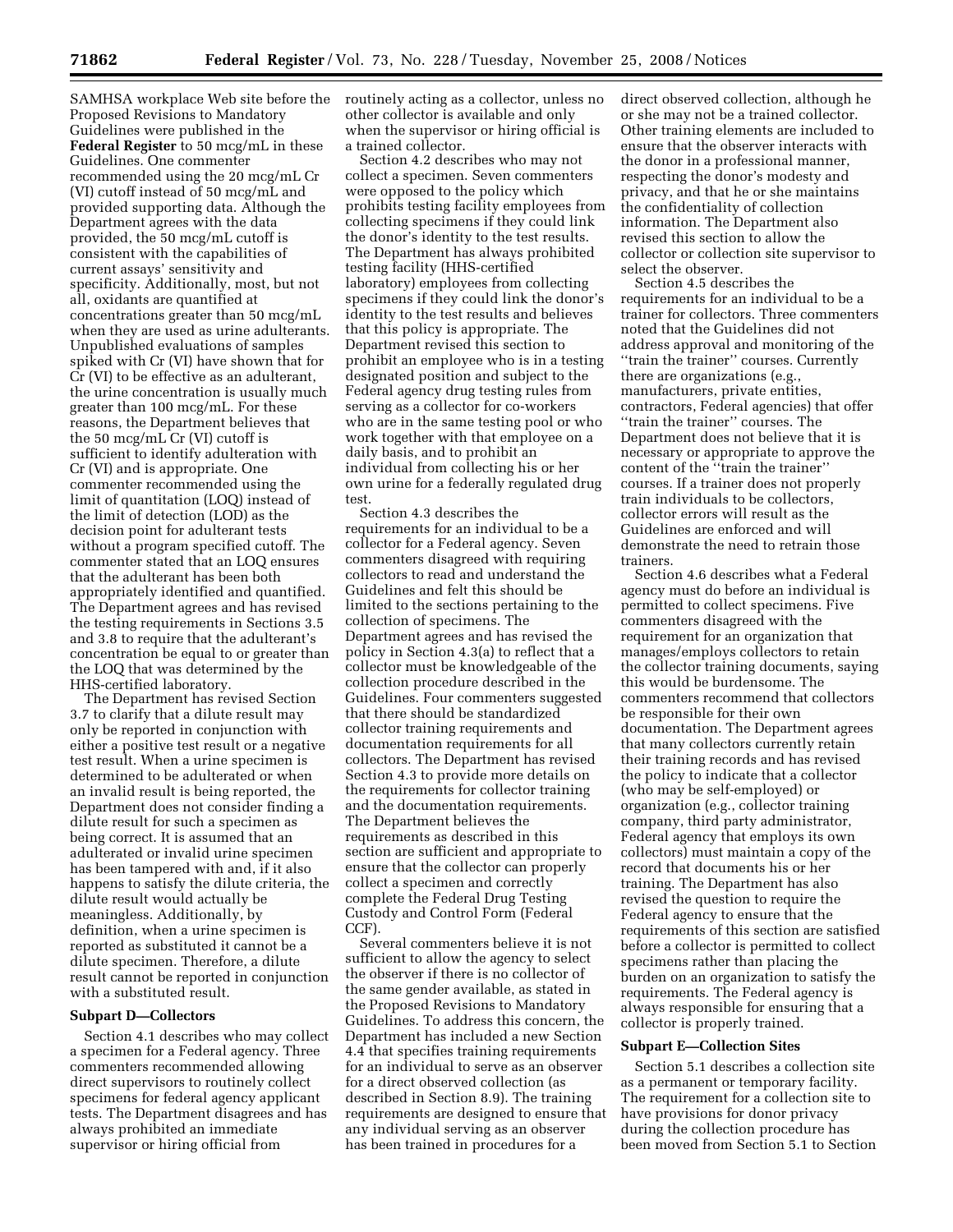5.2, which describes the specific requirements for a facility that is being used as a collection site.

Two commenters recommended including additional criteria in Section 5.2 for a collection site to have a secure working area and donor privacy. The Department agrees and is requiring the collection site in Section 5.2(a) to have provisions to ensure donor privacy. Privacy requirements are set forth in Section 8.1. In addition, Section 5.2(b) has been revised to reflect the need for a suitable clean working area that is not accessible to the donor. The Department believes the clean working area must not be accessible to the donor because, if given an opportunity, a donor may attempt to tamper with records, documents, or supplies. The Department also added Section 5.2(g) to require facilities to have the ability to limit donor access to potential contaminants, adulterants, or diluents.

Section 5.3 describes how long records must be stored by collection sites. The record storage requirements in this section are the same as those described in the Proposed Revisions to Mandatory Guidelines. The Department revised the section to specify the records that must be retained.

# **Subpart F—Federal Drug Testing Custody and Control Forms**

Section 6.1 states that an OMBapproved Federal CCF must be used to document the collection of a urine specimen. The requirement in this section is the same as the requirement described in the Proposed Revisions to Mandatory Guidelines.

Section 6.2 describes what happens if the correct Federal CCF is not available or is not used. The Department recognizes that occasionally a current Federal CCF will not be available or a non-Federal form or expired Federal CCF will be used by mistake. The Department does not want this discrepancy to cause a laboratory or IITF to automatically reject the specimen for testing, or cause an MRO to automatically cancel the test. If the collector discovers the error before the specimen is packaged for shipment to a laboratory or IITF, the collector must note on the form that the specimen is a Federal agency specimen and give the reason for using the incorrect form. When this information is provided on the form, the laboratory or IITF simply proceeds with testing the specimen as a Federal agency specimen. If the laboratory, IITF, or MRO discovers that an incorrect form was used and there is no explanation given, the laboratory, IITF, or MRO must attempt to obtain a Memorandum For Record (MFR) from

the collector explaining why an incorrect form was used. If a MFR cannot be obtained from the collector, the laboratory or IITF must report a rejected for testing result (i.e., when they discovered the error) and the MRO reports a cancelled test result.

## **Subpart G—Specimen Collection Containers**

Section 7.1 describes the items to be used to collect a urine specimen. The Department added volume requirements for specimen containers to this section to ensure that the containers used would be of a sufficient size to hold the required amount of urine for primary and split specimens.

Section 7.2 describes the requirement that the collection items used must not affect the specimen collected. The requirement in this section is the same as the requirement described in the Proposed Revisions to Mandatory Guidelines. However, the proposed statements regarding FDA clearance for these collection items has been removed. FDA has regulatory oversight of a collection item as a ''device'' within the meaning of Section 201(h) of the Federal Food, Drug, and Cosmetic Act (the FFDCA) (21 U.S.C. 321(h)), and a manufacturer must comply with all statutory and regulatory requirements for these devices.

## **Subpart H—Specimen Collection Procedure**

Section 8 establishes the procedures for collection of a urine specimen. The Department revised and reorganized the urine collection procedures in the Proposed Revisions to Mandatory Guidelines for clarity and to address issues raised as described below.

Section 8.1 states the privacy requirements for specimen collections. The procedure used to collect a urine specimen must ensure that a donor is given a sufficient amount of privacy under normal circumstances. That is, a donor is allowed to provide a urine specimen in the privacy of a restroom or an enclosed stall. Four commenters raised concerns with the privacy requirements that should be given a donor. The Department evaluated these comments and believes that it is more appropriate to address the privacy requirements in subpart H (which addresses the collection procedure) rather than discussing the privacy requirements in subpart E (which specifies the requirements for a collection site). Section 8.1(a) addresses the comments submitted by stating who may be present during a collection procedure. Section 8.1(b) states that the collector may be a different gender than

the donor, but the observer of a direct observed collection procedure must be the same gender, and a monitor for a monitored collection must be the same gender unless the monitor is a medical professional. Section 8.1(c) clarifies that the privacy given to a donor is visual privacy because there may be situations where it is not possible to prevent the collector from hearing sounds in the enclosure where the donor is providing the specimen.

Section 8.2 describes what a collector must do before starting a specimen collection procedure. One commenter noted that the proposed requirement to have ''no other source of water (e.g., no shower or sink) in the enclosure where urination occurs'' may not address temporary collection sites. The commenter recommended that the procedure be revised to state that the collector must disable or secure other sources of water in the restroom before starting the collection procedure. One commenter noted that many public restrooms are equipped with toilets that have sensors for automatic flushing. The Department agrees and has revised this section to read ''There must be no other source of water (e.g., no shower or sink) in the enclosure where urination occurs that is not secured during the collection.'' If the enclosure used by the donor to provide a specimen has a sink or other source of water besides the toilet that cannot be disabled or secured, the collector must perform a monitored collection in accordance with Section 8.11. The monitor will listen for any sounds that may suggest possible attempts by the donor to tamper with the specimen.

Section 8.3 describes the preliminary steps in the collection process. Four commenters recommended that the Guidelines describe the type of identification the collector provides to the donor. The Department has revised Section 8.3(c) and included some examples of the type of identification that may be provided (e.g., driver's license, employee badge issued by the employer, any other picture identification issued by a Federal, State, or local government agency). Two commenters suggested that the collector must point out to the donor, but not require the donor to read, the collection procedure instructions on the back of the Federal CCF. The Department agrees with the comment and has revised Section 8.3(f) to direct the collector only to inform the donor where the donor can find the instructions for the collection on the back of the Federal CCF. The collector will allow the donor to read the procedure if the donor prefers. One commenter suggested that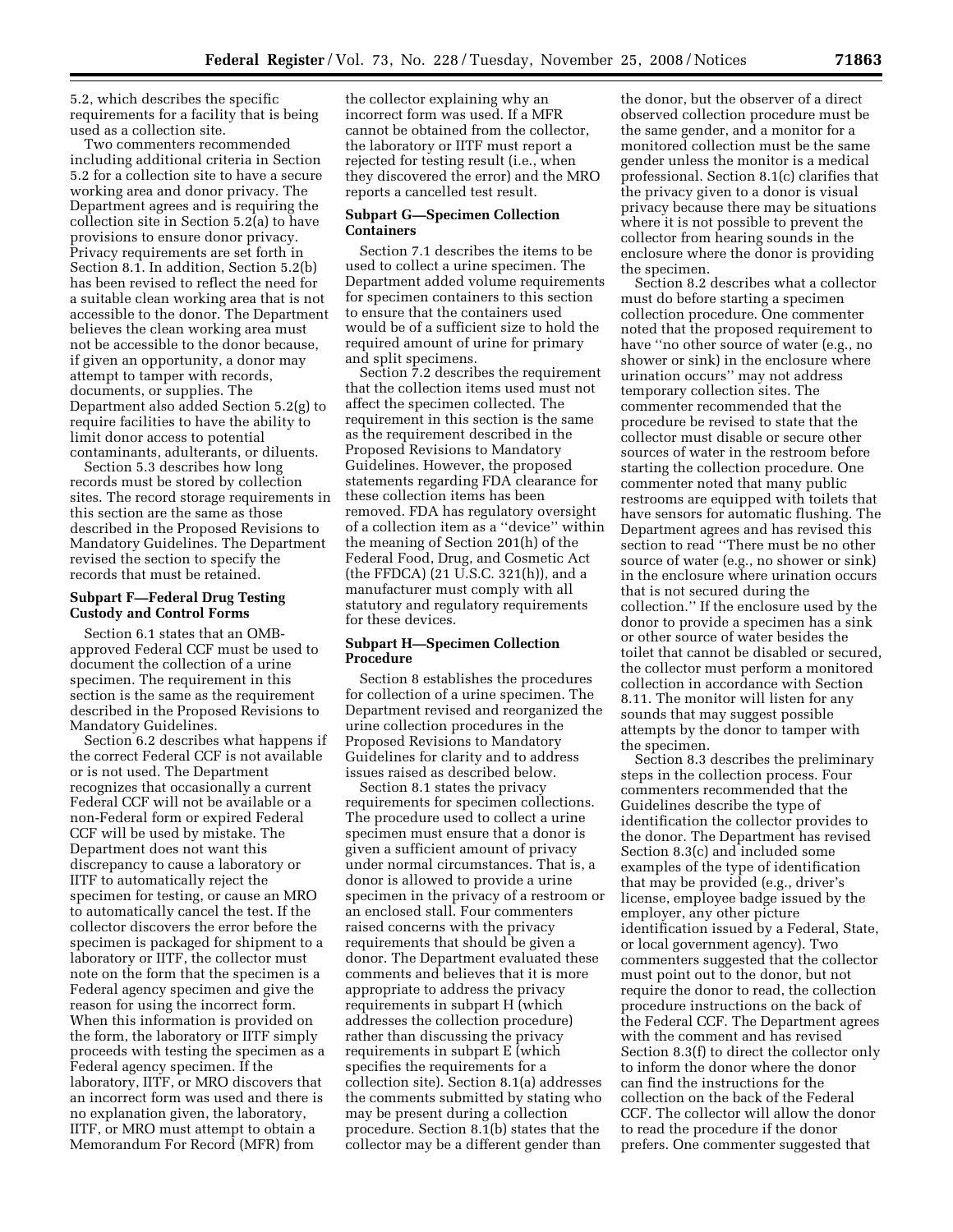the donor be given the collector's full name, name of the collector's supervisor, name of the company conducting the test, and the MRO's name, telephone, and address. The Department agrees with this comment. With the exception of the name of the collector's supervisor, the rest of the commenter's request for information is recorded on the donor's copy of the Federal CCF. If some of the information is missing on the Federal CCF, it is the responsibility of the collector to obtain the information and to complete the Federal CCF in accordance with the instructions for the use of the Federal CCF for Federal agency workplace drug testing programs.

Section 8.4 describes the steps that the collector takes in the collection process before the donor provides a urine specimen. The steps are the same as in the Proposed Revisions to Mandatory Guidelines, but include additional detail.

Section 8.5 specifically addresses the situation where a donor states that he or she is unable to provide a urine specimen. Over 50 commenters expressed concern with the Department's urine collection policy. They stated that some individuals have what the commenters refer to as a ''shy bladder.'' The commenters noted that these individuals may be physically unable to provide a urine specimen upon demand, and forcing them to drink fluids creates a great deal of stress and may not change their ability to provide a specimen. The commenters were concerned with how a collector interacts with a donor who is unable to provide a sufficient amount of urine to perform a drug test. The Department's urine collection policy was designed to prevent an individual from intentionally circumventing the requirement to provide a urine specimen during a required collection. The policy is not intended to cause harm to anyone who has a condition that prevents them from providing a urine specimen when requested. The Department has always expected a collector to treat the donor with respect when the donor is unable to provide a specimen within a reasonable period of time (3 hours is considered reasonable). To address the concern, however, the Department has revised the urine specimen collection procedure. If the donor states that he or she cannot provide a specimen, the collector requests the donor to go into the restroom (stall) and attempt to provide a specimen. This attempt demonstrates the donor's inability to provide a specimen when the donor comes out of the stall with an empty collection container. At that time, if the

donor states that he or she could provide a specimen after drinking some fluids, the collector allows the donor to drink some liquid (as stated in Section 8.5(b)(1)) and continues with the collection procedure. If the donor states that he or she simply needs more time, without a need to drink fluids, before attempting to provide a urine specimen, the collector gives the donor up to 3 hours to provide a urine specimen. If the donor states that he or she is unable to provide a urine specimen even after 3 hours, the collector records the reason for not collecting a urine specimen on the Federal CCF, notifies the Federal agency's designated representative, and sends the Federal CCF to the MRO and the Federal agency for further evaluation of the donor. The requirement for the further evaluation of the donor by an MRO will prevent individuals from being falsely accused of a refusal to test.

Sections 8.5(b)(1) and 8.6(e)(2) describe the amount of fluid that a donor may be given at the collection site in order to collect a sufficient amount of urine. The reason why a limit is imposed at all is the concern for the welfare of the donor, as well as the concern that the urine specimen may become diluted. Several commenters expressed concern with the amount of fluids given to a donor at the collection site. The Proposed Revisions to Mandatory Guidelines instruction to the collector to give the donor a reasonable amount of liquid to drink is flexible in the amount given (note that the parenthetical in the Guidelines is stated as an example, not as a requirement). However, in response to the comment, the Department has changed the example in the Proposed Revisions to Mandatory Guidelines (''an 8 ounce glass of water every 30 minutes, but not to exceed a maximum of 24 ounces'') to read ''an 8 ounce glass of water every 30 minutes, but not to exceed a maximum of 40 ounces over a period of 3 hours or until the donor has provided a sufficient urine specimen.'' This change retains the flexibility that has always existed in the Federal program and sets a reasonable time limit within which most donors would be able to provide an acceptable amount of urine. Although the Department has changed the guidance on the amount of fluid given the donor, the Department does not require anyone to drink more fluid than he or she could comfortably drink. A statement has also been added to these sections to clearly state that the donor is not required to drink any fluids during this waiting time. The Department believes that most

individuals who are unable to provide a sufficient specimen simply need some additional time to provide the required specimen without having a need to drink fluids.

Section 8.6 describes the steps that the collector takes in the collection process after the donor provides a urine specimen. One commenter recommended that the collector be instructed to inspect the stall for signs of tampering before the donor is permitted to flush the toilet. While this practice is acceptable, the Department has not included this detail in the Guidelines. Sections 8.2 and 8.3 include pre-collection procedures to prevent or detect specimen tampering. Furthermore, Section 8.4(b) instructs the collector to perform a recollection under direct observation if the donor's conduct indicates a possible attempt to adulterate or substitute the specimen.

Section 8.6 also includes procedures for the collector to measure the specimen temperature, visually inspect the specimen, and determine the specimen volume. Three commenters recommended deleting the proposed requirements for a collector to send a Bottle A specimen to the testing facility when there is an insufficient volume of urine collected for the split (Bottle B) specimen as required because this contradicted the proposed policy that a failure to provide 30 mL of urine for the second specimen collection prompts the collector to obtain guidance on the action to be taken. The Department agrees and has revised the collection procedures to stop the collection when the donor does not provide at least 45 mL, the amount required for a split specimen collection, after two attempts. When this occurs, the collector notifies the Federal agency's designated representative immediately, and notes on the Federal CCF the donor's failure to provide sufficient urine. The Federal CCF is sent to the Federal agency and the MRO. Subsequent actions by the MRO are described in Sections 13.5 and 13.6.

Section 8.8 is a new section that combines the reasons that appear in different sections of the current Guidelines regarding when a direct observed collection is used. The reasons are the same; they have simply been combined in one section. Section 8.8(c) requires the collector to notify a collection site supervisor to review and concur with the collector's decision to perform a direct observed collection procedure. Three commenters disagreed with this policy. One commenter recommended requiring an agency representative in addition to the supervisor to review and concur with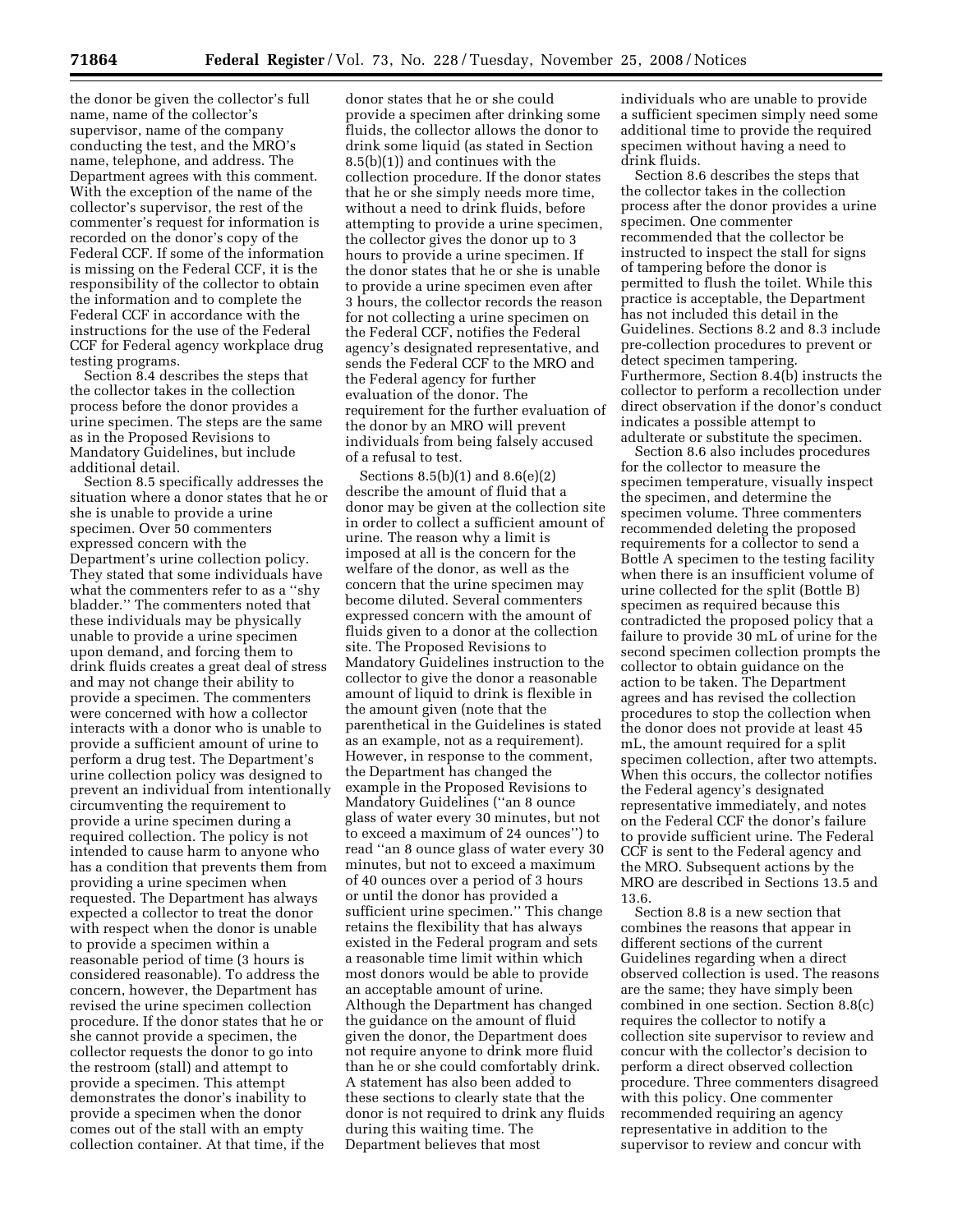the decision. The Department believes obtaining permission from a supervisor is necessary when a decision is needed to conduct a direct observed collection. The concurrence from a supervisor will ensure that the collector is justified in using a direct observed collection procedure. The Department also included in this section the actions a collector must take when the donor refuses to provide a specimen under direct observation.

Section 8.9 is a new section that describes how a direct observed collection procedure is conducted. The Proposed Revisions to Mandatory Guidelines discussed when a direct observed collection procedure is permitted, but did not provide guidance on how it is to be conducted. The Department has included additional information regarding direct observed collections. This information has been available from the Department and has been used since the beginning of the Federal drug testing program. The Department believes that the procedure will ensure that all direct observed collection procedures are conducted the same way regardless of the reason for using the direct observed procedure. In response to submitted comments, in addition to requiring the observer to be the same gender as the donor, the Department has specified in Section 8.9 that individuals must be trained in direct observed collection procedures in order to serve as an observer. Training requirements are included in a new Section 4.4. The Department included two new sections, Sections 8.9 and 8.10, to address when and how monitored collections are performed.

Section 8.12 establishes how the collector reports a donor's refusal to test. The Proposed Revisions to Mandatory Guidelines discussed what constituted a refusal to test during the collection process, but did not provide guidance to the collector on how to report a refusal to test. Additional information regarding urine collection is available from the Department. In addition, the Department included an instruction for the collector to discard any urine collected when a refusal to test occurred during the collection process.

Section 8.13 establishes the responsibilities for Federal agencies regarding collection sites. Many commenters disagreed with requiring Federal agencies to inspect all of their collection sites. The commenters believe this requirement to inspect the hundreds of collection sites would be cost-prohibitive and logistically impossible, and there does not seem to be evidence that errors by collectors are

common enough to justify such an inspection program. Other commenters suggested that, in lieu of annual inspections of all collection sites, HHS require agencies to inspect only collection sites which have generated ''fatal flaws.'' The Department agrees that requiring Federal agencies to investigate and possibly inspect collection sites with ''rejected for testing'' errors ensures that collectors will receive appropriate training to prevent the recurrence of such errors. However, the Department maintains that random inspections are important to identify any collection procedure problems that may exist, but are not readily evident from the Federal CCF because the forms appear to be properly completed by the collector. The Department has revised the inspection requirements in this section accordingly. Federal agencies must inspect only 5 percent of the current number of collection sites, or up to a maximum of 50, selected randomly, of their collection sites each year. Additionally, Federal agencies are required to investigate reported collection site deficiencies (e.g., ''rejected for testing'' by either an HHScertified laboratory or HHS-certified IITF) and take appropriate action which may include inspecting the collection site. The number of collection sites inspected because they have had ''rejected for testing'' results are not included in the 5 percent or maximum of 50 requirement.

# **Subpart I—HHS Certification of Laboratories and IITFs**

The proposed section describing the goals and objectives of certifying laboratories and IITFs was removed from the Guidelines. Four commenters suggested that the discussion should be in the preamble rather than in the Guidelines. The Department agrees that the discussion in this section does not establish any specific analytical requirements and was removed from these Guidelines.

Section 9.1 (Section 9.2 in the Proposed Revisions to Mandatory Guidelines) states that the Secretary has the authority to certify laboratories. Four commenters disagreed with the right of the Secretary to review private sector specimen results tested under the Guidelines. The Department understands the concerns expressed by the commenters; however, the review of private sector specimen or nonregulated specimen results, only occurs for those private sector specimens that are tested in batches that contain federally-regulated specimens. This usually occurs with confirmatory test

batches because laboratories assemble these batches by taking the initial test positive specimens from different initial test batches to make the confirmatory test cost effective and efficient. Therefore, the policy described in this section is the same policy as described in the Proposed Revisions to Mandatory Guidelines.

Section 9.2 (Section 9.3 of the Proposed Revisions to Mandatory Guidelines) describes the application process for a laboratory or IITF, procedures for maintaining certification, and what a laboratory or IITF must do when its certification is not maintained. In the Proposed Revisions to Mandatory Guidelines, the term ''imminent harm'' is used as a reason to require a laboratory to immediately stop testing Federal agency specimens. Three commenters objected to using the term ''imminent harm'' because they believe the term limits the Department's ability to suspend a laboratory or IITF. Although the Department has successfully suspended a number of laboratories using ''imminent harm'' as the basis for an immediate suspension, the term has been removed from these Guidelines. The reasons for taking action against a laboratory or IITF are more appropriately discussed in Sections 9.12, 9.13, and 9.14. The Department has revised Section 9.2(c) to clarify the requirements when a laboratory or IITF does not maintain its HHS certification.

Section 9.3 (Section 9.5 of the Proposed Revisions to Mandatory Guidelines) describes the composition requirements for the PT samples that are used to challenge a laboratory or IITF's drug and specimen validity tests. The requirements in this section are the same as those contained in the current Guidelines, except for the pH specifications in Section 9.3(b)(2). These specifications were revised to challenge the pH tests used by IITFs, as described in Section  $12.14(c)(1)$ , as well as laboratory pH screening tests with a narrow dynamic range, as described in Section 11.18(c)(1).

Section 9.4 (Section 9.9 of the Proposed Revisions to Mandatory Guidelines) describes the requirements that an applicant laboratory must satisfy when testing the 3 consecutive sets of PT samples sent to the laboratory during the initial certification process. Section 9.5 (Section 9.13 of the Proposed Revisions to Mandatory Guidelines) describes the requirements that a certified laboratory must satisfy when testing the quarterly sets of PT samples sent to the laboratory as part of the maintenance PT program. In both sections, the requirements are the same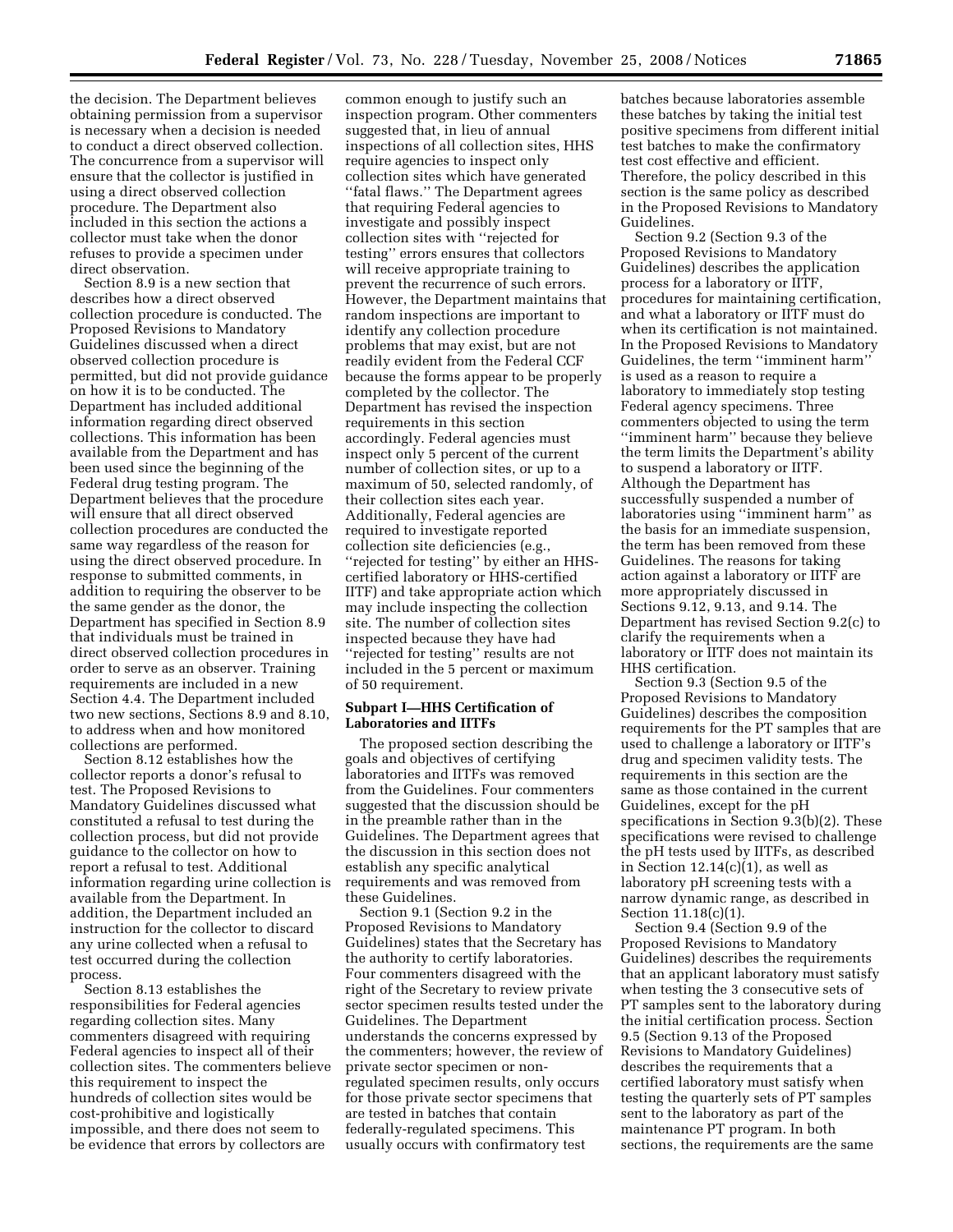as in the current Guidelines with two exceptions concerning the evaluation of specific gravity results. The Department has retained the acceptable range of no more than ±0.0003 specific gravity units from the mean for PT samples with a mean less than 1.0100, but has increased the acceptable range to ±0.0004 specific gravity units when a PT sample's mean is equal to or greater than 1.0100. The Department has retained the limit of ±0.0006 specific gravity units from the mean for assessing errors for PT samples with a mean less than 1.0100, but has increased the limit to ±0.0007 specific gravity units when the PT sample's mean is equal to or greater than 1.0100. The Department has been evaluating the performance of the instruments used to measure specific gravity to 4 decimal places and believes increasing the precision limits for high specific gravity readings is reasonable and appropriate due to the nature of the refractive index and calibration methods using oil to calibrate the instruments.

Section 9.6 (Section 9.17 of the Proposed Revisions to Mandatory Guidelines) describes the PT requirements an applicant IITF must satisfy to conduct urine testing and Section 9.7 (Section 9.21 of the Proposed Revisions to Mandatory Guidelines) describes the PT requirements that an HHS-certified IITF must satisfy to conduct urine testing. Both sections were revised to be consistent with PT challenges for the initial testing part of a laboratory (i.e., requirements addressing confirmatory test challenges were deleted). One commenter noted the requirement to correctly identify and report the total drug challenges over 3 sets of PT samples was 80 percent for applicant and certified IITFs, while it is 90 percent for applicant and certified laboratories. The commenter recommended that the requirement be the same for IITFs and laboratories. The Department agrees and has revised the requirement in Section 9.6(a)(1) to be 90 percent for applicant IITFs for initial testing.

Section 9.8 (Section 9.22 of the Proposed Revisions to Mandatory Guidelines) describes the inspection requirements for an applicant laboratory or IITF and Section 9.9 (Section 9.23 of the Proposed Revisions to Mandatory Guidelines) describes the inspection requirements for an HHS-certified laboratory or IITF. The Proposed Revisions to Mandatory Guidelines required using at least two inspectors to inspect an applicant laboratory or IITF. Three commenters expressed concern with requiring at least two inspectors to

inspect an applicant laboratory or IITF, while the Proposed Revisions to Mandatory Guidelines permit only one inspector to potentially be used to inspect an HHS-certified laboratory or IITF. The Department has revised Section 9.8 to require two inspectors rather than the proposed ''at least two inspectors.'' The Department believes that the inspection of an applicant laboratory or IITF must be conducted using two inspectors because this minimizes the possibility of a laboratory or IITF disputing the findings of one inspector as opposed to the findings from two inspectors. With regard to HHS-certified laboratories and IITFs, the Department retained the Proposed Revisions to Mandatory Guidelines requirement which states that an HHScertified laboratory or IITF ''is inspected by one or more inspectors.'' The Department believes that one inspector is appropriate to inspect an HHScertified laboratory or IITF when the facility is very small, has an extremely small workload, and has a history of acceptable performance on testing the PT samples and on previous inspections. The Department believes that using one inspector is sufficient to conduct a thorough inspection and makes it cost-effective for very small HHS-certified laboratories and IITFs to remain in the certification program.

Section 9.10 specifies the criteria an individual must satisfy to be eligible for selection as an inspector for the Secretary under these Guidelines. This section also states that the Secretary of a Federal Agency may inspect an HHScertified laboratory or IITF at any time. The requirements in this section are the same as in Section 9.24 of the Proposed Revisions to Mandatory Guidelines, but the section has been reworded for clarity.

Section 9.11 describes what happens when an applicant laboratory or IITF fails to satisfy the minimum requirements for either the PT program or the inspection program. The Department believes that an applicant laboratory or IITF must successfully satisfy all of the initial certification process requirements or be required to begin the process from the very beginning. That is, submit a new application with corrective actions indicated and then successfully satisfy the requirements for the 3 sets of PT samples. These requirements are the same as in the Proposed Revisions to Mandatory Guidelines, Section 9.25.

Section 9.12 describes what happens when a certified laboratory or IITF does not satisfy the minimum requirements for either the PT program or the inspection program. The policy in this

section is the same as that contained in the current and Proposed Revisions to Mandatory Guidelines in Section 9.26.

Section 9.13 describes the factors that are considered when determining whether to revoke a laboratory's or IITF's certification. The factors described are the same as those contained in the current and Proposed Revisions to Mandatory Guidelines in Section 9.27.

Section 9.14 states that the Secretary may suspend a laboratory's or IITF's certification to protect the interests of the United States. This policy is the same as that contained in the current and Proposed Revisions to Mandatory Guidelines in Section 9.28.

Section 9.15 describes how the Secretary notifies a laboratory or IITF that action is being taken against the laboratory or IITF. The policy in this section is the same as the policy described in the current and Proposed Revisions to Mandatory Guidelines in Section 9.29.

Section 9.16 describes how a laboratory that has had its certification revoked can apply for recertification. The policy is the same policy as described in the current and Proposed Revisions to Mandatory Guidelines in Section 9.30.

Section 9.17 states that the list of HHS-certified laboratories and IITFs will be published monthly in the **Federal Register**. This policy is the same policy as described in the current and Proposed Revisions to Mandatory Guidelines in Section 9.31.

## **Subpart J—Blind Samples Submitted by an Agency**

Section 10.1 describes the requirements for Federal agencies to submit blind samples to certified laboratories or IITFs. Four commenters expressed concern that the proposed requirement to submit only 1 percent blind samples was too low. The Department agrees and has revised Section 10.1(b) to require each agency to submit 3 percent blind samples each year rather than having one requirement for the first 90 days (3 percent) and a different requirement after 90 days (1 percent). The Department also notes that the HHS-certified laboratories and IITFs will also be evaluated using quarterly PT samples and will be receiving the 3 percent blind samples from several agencies to ensure that they are properly handling and testing donor specimens. The policy in Section 10.1(c) describing the percentage of negative, positive, and adulterated or substituted blind samples to be submitted was revised. The proposed 80 percent negative blind samples was changed to 75 percent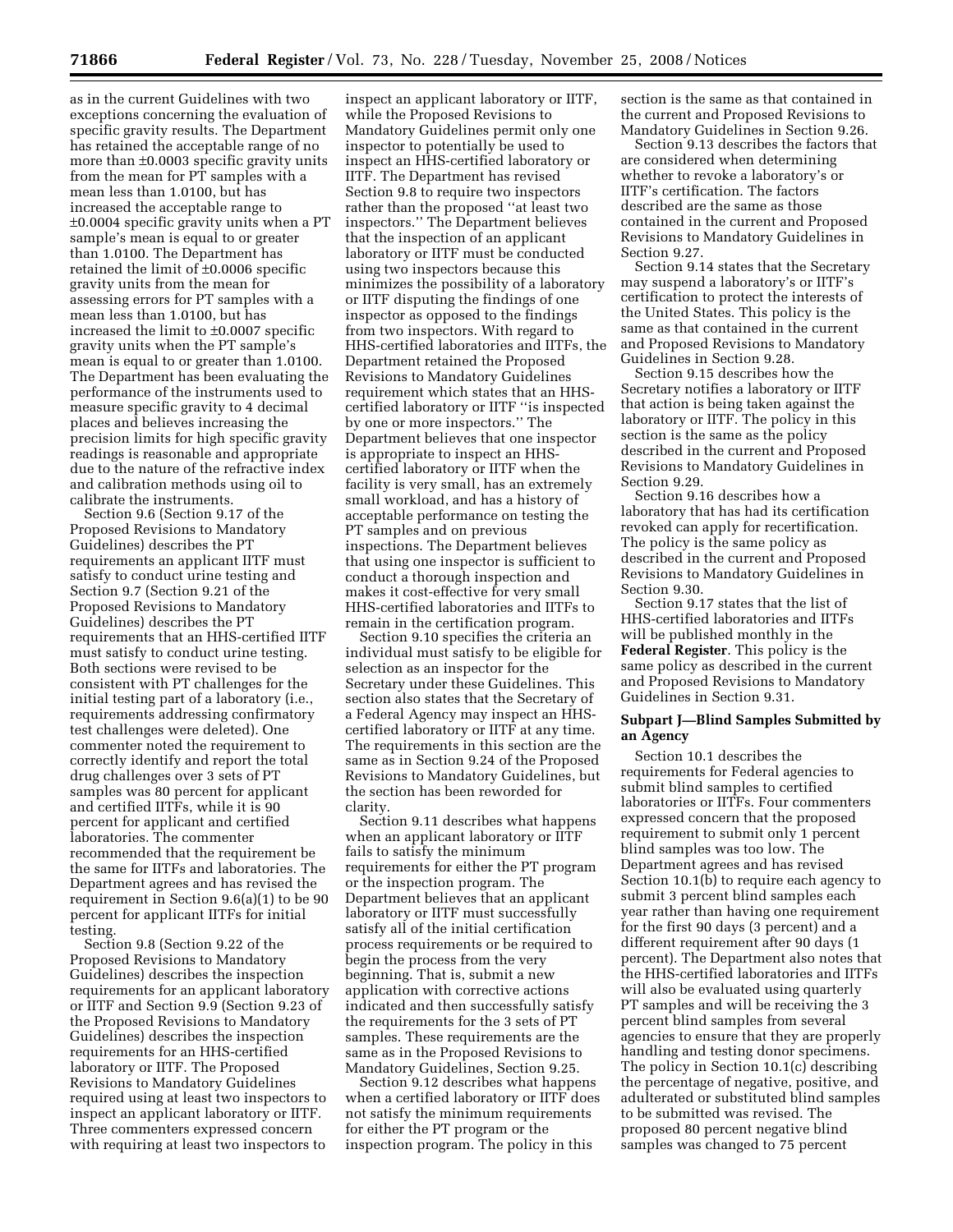negative blind samples, and 20 percent non-negative was changed to 15 percent positive and 10 percent adulterated or substituted.

Section 10.2 describes the specific requirements for each blind sample and the requirements are the same as those contained in the current and Proposed Revisions to Mandatory Guidelines.

Section 10.3 describes how a collector submits a blind sample to be tested. The requirements in this section are the same as those in the Proposed Revisions to Mandatory Guidelines. Section 10.4 describes what happens when an inconsistent result is reported on a blind sample. The requirements in this section are the same as those in the Proposed Revisions to Mandatory Guidelines.

#### **Subpart K—Laboratory**

Section 11.1 requires each certified laboratory to have a standard operating procedure manual and describes what information must be contained in the manual. The requirements in this section are the same as those in the current and Proposed Revisions to Mandatory Guidelines.

Section 11.2 describes the responsibilities of the individual who has responsibility for the day-to-day management of the urine drug testing laboratory. This individual is called the responsible person (RP). The responsibilities described in this section are the same as those described in the current and Proposed Revisions to Mandatory Guidelines, except the requirement that the RP qualify as a certifying scientist was moved to Section 11.3(e). The Department believes the requirement that the RP qualify as a certifying scientist is more appropriately included as a qualification rather than a responsibility.

Section 11.3 describes the scientific qualifications that an individual must have to serve as an RP. Three commenters believe the requirement for an RP to have experience with the collection and analysis of biological specimens is too general. The Department believes the qualification as stated in Section 11.3(b) is appropriate and does not need to specifically focus on collecting urine specimens. The primary purpose for this qualification is that the RP has experience and knowledge of the general procedures and issues that may arise with the collection and analysis of biological specimens (e.g., chain of custody, storage, handling, troubleshooting problems). The qualifications described in this section are the same as those

described in the current and Proposed Revisions to Mandatory Guidelines.

Section 11.4 describes what happens when an RP is absent or leaves a certified laboratory. This section has been revised to require a laboratory to have multiple RPs or one RP and an alternate RP. The requirement in the Proposed Revisions to Mandatory Guidelines did not make it clear that the laboratory must have an alternate RP when there is only one RP. The Department believes this requirement and establishing time limits for the alternate RP to assume RP duties when an RP is absent from a laboratory will minimize the impact on the laboratory, and enable the laboratory's continued compliance with the Guidelines when the RP is absent. The Department has revised Section 11.4(c) to state that an alternate RP must be found acceptable during an on-site inspection of the laboratory. This requirement ensures that the alternate RP is pre-approved. The Department believes an individual must be pre-approved as an alternate RP to ensure that someone with the appropriate knowledge and qualifications can assume RP responsibilities when the RP is absent from the laboratory.

Section 11.5 describes the qualifications an individual must have to certify a result reported by an HHScertified laboratory. An individual who certifies results may be either a certifying scientist (CS) or a certifying technician (CT) depending on the type of test result he or she is certifying. The Department has decided to retain the bachelor's degree or equivalent requirement for the certifying scientist qualifications as described in the current Guidelines. The Department believes the training and experience specified in the Proposed Revisions to Mandatory Guidelines for a CT are sufficient to ensure that the CT can properly certify a negative, negative/ dilute, or rejected for testing result. One commenter stated that the qualifications for a CT in an HHS-certified laboratory were not consistent with the qualifications for a CT in an HHScertified IITF as described in the Proposed Revisions to Mandatory Guidelines. The same requirements are specified for a CT in the laboratory and IITF sections (i.e., Sections 11.5(b) and 12.5, respectively). The Department has further clarified that qualifications for a CT are the same in a laboratory and in an IITF by revising the definition for a certifying technician in Section 1.5. The revised definition states that a CT can verify negative, negative/dilute, and rejected for testing results reported by a laboratory or IITF.

Section 11.6 describes the qualifications and training other laboratory personnel must have. The policy in this section is the same as the policy described in the current and Proposed Revisions to Mandatory Guidelines, except that the current and Proposed Revisions to Mandatory Guidelines do not specifically state that the training must be documented.

Section 11.7 describes the security measures that a certified laboratory must maintain. This section has been revised to require the authorized escort to enter his or her name in the record used to document the entry of authorized visitors. The current and Proposed Revisions to Mandatory Guidelines did not require such documentation.

Section 11.8 describes internal laboratory chain of custody requirements. The policy in this section is the same as the policy in the Proposed Revisions to Mandatory Guidelines.

Section 11.9 describes the tests an HHS-certified laboratory must conduct on a specimen received from an IITF. Three commenters expressed concern with requiring an HHS-certified laboratory to conduct only the confirmatory test(s) on specimens received from an HHS-certified IITF. The commenters recommended that an HHS-certified laboratory test all specimens received from an HHScertified IITF as if the specimens had not been previously tested. The commenters believe it is important that all analytical results supporting a positive, adulterated, substituted, or invalid result should be generated within the same facility. The Department agrees and has revised this section to require an HHS-certified laboratory to test each specimen received from an HHS-certified IITF in the same manner as if it had not been previously tested. This revision ensures that the final analytical results (both the initial and confirmatory data) and internal chain of custody documents are generated by one HHS-certified laboratory and can be properly reviewed and certified before the test result is released.

Section 11.10 describes the requirements for an initial drug test. One commenter stated that paragraph (c) of the Proposed Revisions to Mandatory Guidelines did not clearly state that the initial drug test kits must be ''FDA-cleared.'' The Department agrees and clarified that drug tests must be approved, cleared, or otherwise recognized by FDA as accurate and reliable for the testing of a specimen for identifying drugs of abuse or their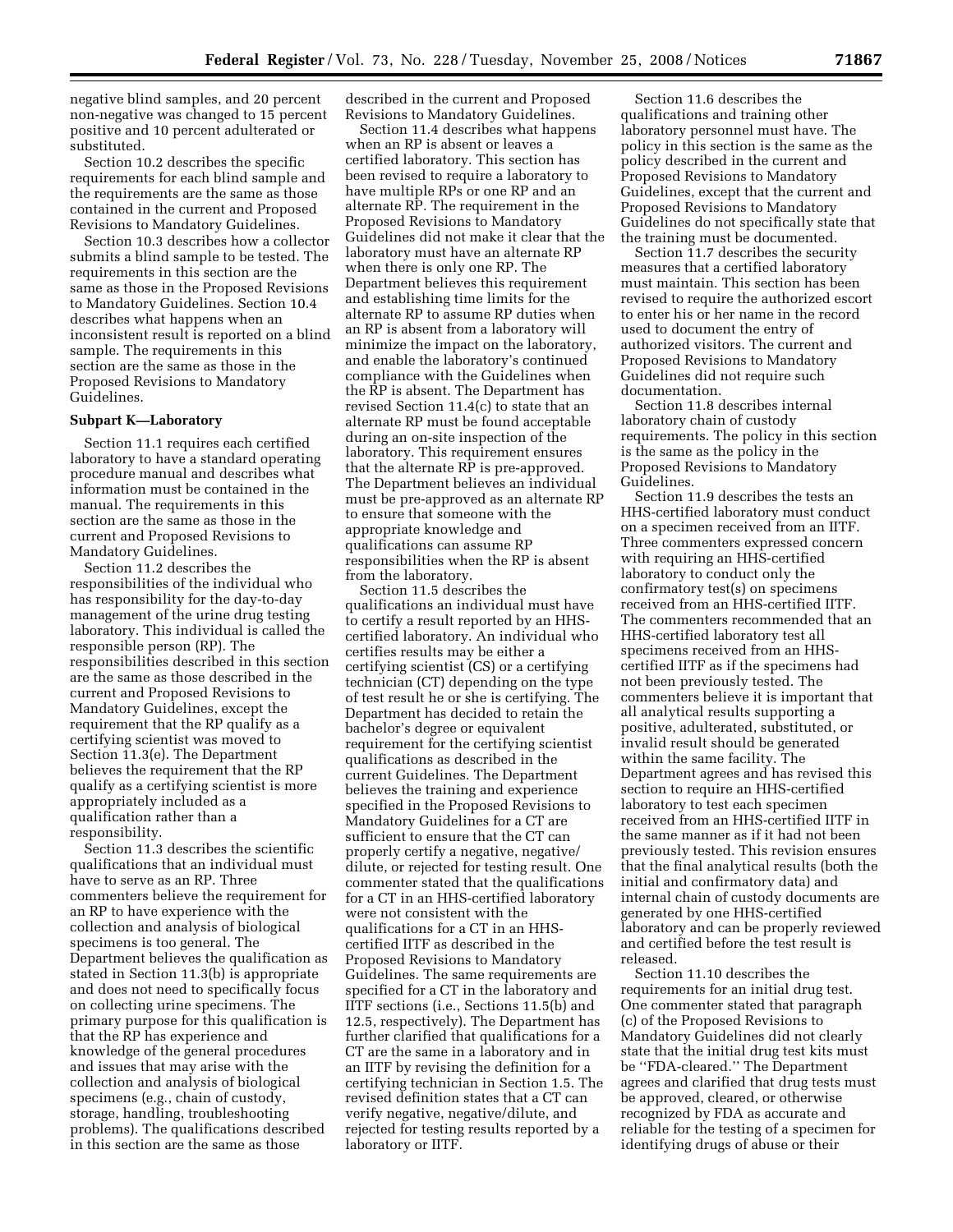metabolites. Therefore, it is more appropriate to refer to ''FDA requirements'' rather than limit the language to ''FDA-cleared.'' We note that only those test kits subject to FDA premarket notification requirements must be ''FDA-cleared.'' One commenter believes that the purpose for conducting a second initial test was not clearly stated in paragraph (d). The Department agrees and has revised this paragraph to indicate that a second initial drug test may be used when the second initial drug test has a different specificity than the first initial drug test. The second initial test must satisfy the batch quality control requirements for an initial drug test.

Section 11.11 describes what a laboratory must do to validate an initial drug test before using it to test donor specimens. One commenter recommended that the requirements to validate an initial drug test should be more stringent. The Department believes these requirements are appropriate and that they give an HHS-certified laboratory the flexibility it needs to validate the initial drug tests based on the instruments they are using. The Department also moved the requirement from Section 11.13 to document the effect of carryover to this section, because it is more appropriate to evaluate the possibility of carryover when the initial drug test is validated. Knowing when and if carryover can affect donor specimen results allows a laboratory to determine when corrective action must be taken to control for carryover.

Section 11.12 describes the batch quality control requirements when conducting initial drug tests. The requirements in this section are the same as those described in the current and Proposed Revisions to Mandatory Guidelines.

Section 11.13 describes the requirements for a confirmatory drug test. Four commenters disagreed with allowing the use of other chromatographic separation and mass spectrometry techniques for the confirmatory drug tests. They believe that gas chromatography/mass spectrometry (GC/MS) has been the gold standard since the Federal Workplace Drug Testing Program began and should be the only accepted confirmatory method until other methods are proven to be reliable and scientifically supportable. The Department disagrees and believes that other methods, such as liquid chromatography/mass spectrometry (LC/MS), LC/MS/MS, and GC/MS/MS, have been proven to be reliable to test specimens. While GC/MS remains the most common confirmatory

testing technology used in forensic drug testing laboratories, the Department does not want to prohibit laboratories from using technologies that provide forensically and scientifically supportable results. The Department proposed that these additional technologies be allowed in Federal workplace drug testing programs only after a thorough review of extensive information obtained through technical working groups consisting of drug testing and analytical chemistry experts. No comments were submitted that justified removal of these technologies from the proposed Guidelines. Since the proposed revisions to the Guidelines were published in April 2004, the use of these technologies has become even more widespread and there have been numerous studies employing these methods, providing additional data to demonstrate their forensic and scientific acceptability. These methods may offer some benefits over traditional GC/MS methods. For example, GC and LC provide a means to separate drugs of abuse from other compounds found in urine. The advantage of LC methods is that they may require less specimen preparation prior to analysis, thereby saving time and costs. Likewise MS and MS/MS methods are highly selective, reducing the chance that other substances present in the urine might interfere with the analysis and prevent the laboratory from obtaining a valid result. MS/MS technology provides an advantage in that it is also more sensitive than GC/MS. A properly validated and controlled GC/MS method is sensitive enough to meet the requirements of these Guidelines for forensic urine drug testing. However, the increased sensitivity provided by MS/MS can enable laboratories to use less specimen volume, which may have implications in some cases (e.g., when there are multiple drugs present in a specimen). Furthermore, many laboratories have implemented instruments and test methods using these different chromatographic and/or mass spectrometric technologies for forensic applications other than federally regulated workplace testing. Therefore, laboratories that are currently certified or plan to seek certification under these Guidelines may already have the experience and capability to employ these methods in Federal workplace testing programs or they may want to add these newer technologies to their testing protocols.

Section 11.14 describes what a laboratory must do to validate a confirmatory drug test before using it to test donor specimens. The Department

moved the requirement from Section 11.16 to document the effect of any carryover to this section, because it is more appropriate to evaluate the possibility of carryover when the confirmatory drug test method is validated. Knowing when and if carryover can affect donor specimen results allows a laboratory to determine when corrective action must be taken to control for carryover.

Section 11.15 describes the batch quality control requirements when conducting confirmatory drug tests. Three commenters recommended that this section be revised to allow using a multi-point calibration as well as a single-point calibration for each batch of specimens when conducting a confirmatory test. The Department agrees and has revised Section 11.15(a)(1) to read ''A calibrator with its drug concentration at the cutoff.'' This revision allows multi-point calibration, while still requiring a cutoff calibrator.

Section 11.16 describes the analytical and quality control requirements for conducting specimen validity tests. The requirements are the same as those described in the current Guidelines, except that Section 11.16(b) specifically refers to the requirements specified in Section 11.18 rather than simply stating that appropriate calibrators and controls must be included. The Department believes this revision will ensure that each laboratory will use the same calibrators and controls when conducting specimen validity tests.

Section 11.17 is a new section that describes what a certified laboratory must do to validate a specimen validity test. The Department is establishing these requirements to ensure that specimen validity tests, like drug tests, are validated before they are used for donor specimens. The policy has been intentionally written as a general requirement because each type of specimen validity test has different performance characteristics.

Section 11.18 describes the requirements for conducting each type of specimen validity test on a urine specimen. One commenter recommended allowing an HHScertified laboratory to use a three decimal place refractometer as a preliminary specific gravity test to determine if the initial specific gravity test must be conducted. The Department agrees and has revised Section 11.18(b)(1) to allow a laboratory to use a refractometer measuring to at least three decimal places as a specific gravity screening test when the creatinine is greater than 5.0 mg/dL and less than 20 mg/dL. However, laboratories must use a four decimal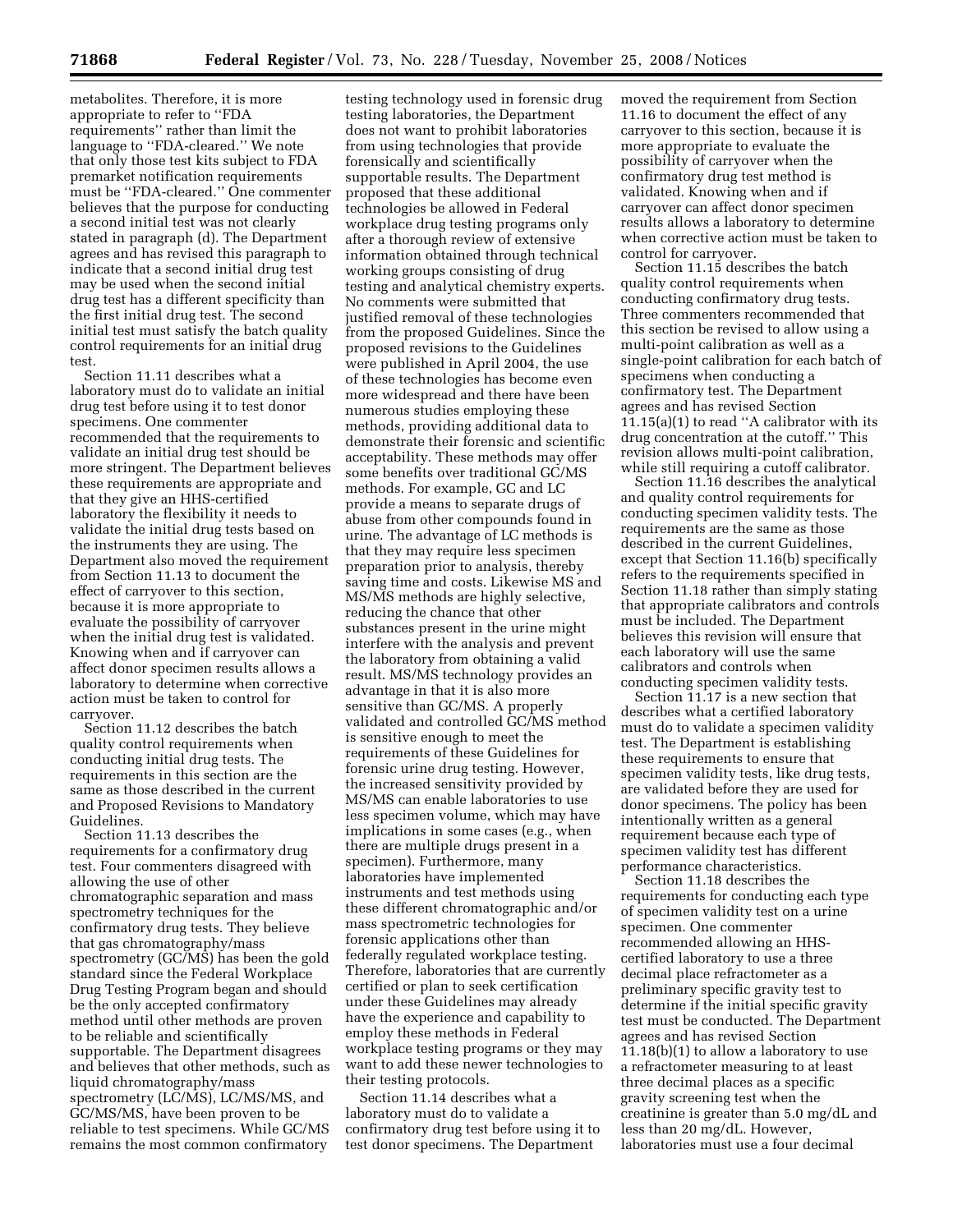place refractometer to measure specific gravity for specimens when the initial creatinine test result is equal to or less than 5.0 mg/dL or when the screening specific gravity test result using a three decimal place refractometer is less than 1.002. These criteria were selected for deciding whether a three or four decimal refractometer must be used because the test results are approaching the criteria for reporting a substituted specimen which may lead to adverse personnel action. The Department also added the quality control requirements for conducting the specific gravity screening test. One commenter recommended that colorimetric specific gravity assays be permitted for use as the initial specific gravity test. The Department disagrees because these assays lack the required accuracy and precision to serve as an initial specific gravity test. One commenter recommended that pH meters used for the initial and confirmatory pH tests should print a paper copy report or be interfaced with a Laboratory Information Management System (LIMS) or computer. The commenter noted that the Guidelines include this requirement for refractometers used to conduct the initial and confirmatory specific gravity tests, and the same forensic considerations apply for pH tests. The Department agrees and has added Section 11.18(c)(2) specifying that a pH meter used for the initial and confirmatory pH tests must report and display pH to at least one decimal place, and must be interfaced with a LIMS or computer, and/or generate a paper copy of the digital electronic display to document the numerical values of the pH test results.

Section 11.19 describes the requirements for a certified laboratory to report results to an MRO. One commenter was opposed to requiring an HHS-certified laboratory to provide the concentration of a drug in a specimen at the time the test result is reported to the MRO. The Department disagrees and believes this policy is appropriate because, in keeping with the paperwork reduction and elimination acts, it eliminates the need for the MRO to generate a request in writing to obtain the concentrations for positive specimens. One commenter stated that reporting a positive and invalid result on the same specimen is confusing and recommended that the positive result and ''the reason for the invalid result'' be reported, rather than using the term ''invalid result'' along with the reason for the invalid result. The Department recognizes that requiring the laboratory to report both results to the MRO may

be confusing; however, the MRO must discuss both results with the donor. The invalid result may only have an impact on the testing of the split specimen if requested by the donor. One commenter recommended that specific guidance be included on the content of any computer-generated report. The Department does not believe detailed guidance is needed, but has revised the appropriate Section 11.19(o) to state that the computer-generated report must contain sufficient information to ensure that the test result is properly associated with the Federal CCF that the MRO received from the collector. The Department added Section 11.19(g) to maintain the policy in the current Guidelines which requires the laboratory to contact the MRO prior to reporting specimens meeting certain ''invalid result'' criteria. This policy is important to ensure that the laboratory and the MRO discuss those specimens for which a positive or adulterated result could be determined, using different or additional tests at another certified laboratory. If additional testing does not appear to be feasible, the laboratory reports the invalid result. The MRO can initiate action immediately upon receipt of the report, in accordance with Section 13.4.

Section 11.20 describes how long a certified laboratory must retain a specimen. Section 11.20(c) was revised to require a Federal agency to specify a period of time rather than ''an additional period of time'' when requesting a laboratory to retain a specimen beyond the normal one year specimen storage period. Also, the statement that a laboratory must maintain any specimen under legal challenge for an indefinite period of time has been deleted. The laboratory must be instructed by the agency as to the period of time the specimen under legal challenge will need to be retained beyond the normal one year storage period.

Section 11.21 describes how long a certified laboratory must retain records. This section has been revised to specify the records that the HHS-certified laboratory must maintain when there is a legal challenge to the test result for a particular specimen. The revision allows a Federal agency to request a laboratory to maintain a copy of the documentation package for the specimen result being challenged for a specified period of time. The revision also permits the HHS-certified laboratory to retain records other than those included in the documentation package beyond the 2 year period of time that records are normally maintained.

Section 11.22 describes the statistical summary report that a certified laboratory must provide to an agency. The summary report is the same as the report described in the current and Proposed Revisions to Mandatory Guidelines. Four commenters expressed concern with requiring an HHS-certified laboratory to make qualified personnel available to testify in a proceeding against a Federal employee. They were concerned that several individuals may be required to testify, thereby disrupting the laboratory's ability to continue testing specimens. The Department agrees and has revised Section 11.22(d) to require an HHS-certified laboratory to make only one qualified individual available to testify. This change is consistent with what normally happens in proceedings where laboratory results are being challenged by a donor.

Section 11.23 describes the information a laboratory must make available to a Federal employee. The Department has revised this section to require that the curriculum vitae for the responsible person(s) be included along with the curriculum vitae for the certifying scientist that certified the test result.

Section 11.24 describes the type of relationship that is prohibited between a certified laboratory and an MRO. Three commenters recommended that this section be revised to include additional restrictions or requirements that can be found in other regulated programs. The Department believes the requirements are sufficient to ensure that an MRO would report a potential problem with an HHS-certified laboratory to a Federal agency or to the appropriate regulatory office within HHS. In addition, the requirements in this section have been used successfully by HHS in previous versions of the Guidelines. The section has been reworded to clarify the requirements.

Section 11.25 was added, addressing the type of relationship allowed between an HHS-certified laboratory and an IITF. This section was added for clarity, and is consistent with the requirements specified in the IITF sections of the Proposed Revisions to Mandatory Guidelines.

The Department removed the requirement that a certified laboratory must inform its private sector clients when it uses testing procedures different from those used for Federal agency specimens. Although this requirement has been a program policy for many years, the Department is confident that HHS-certified laboratories would not intentionally mislead their private sector clients into believing that regulated procedures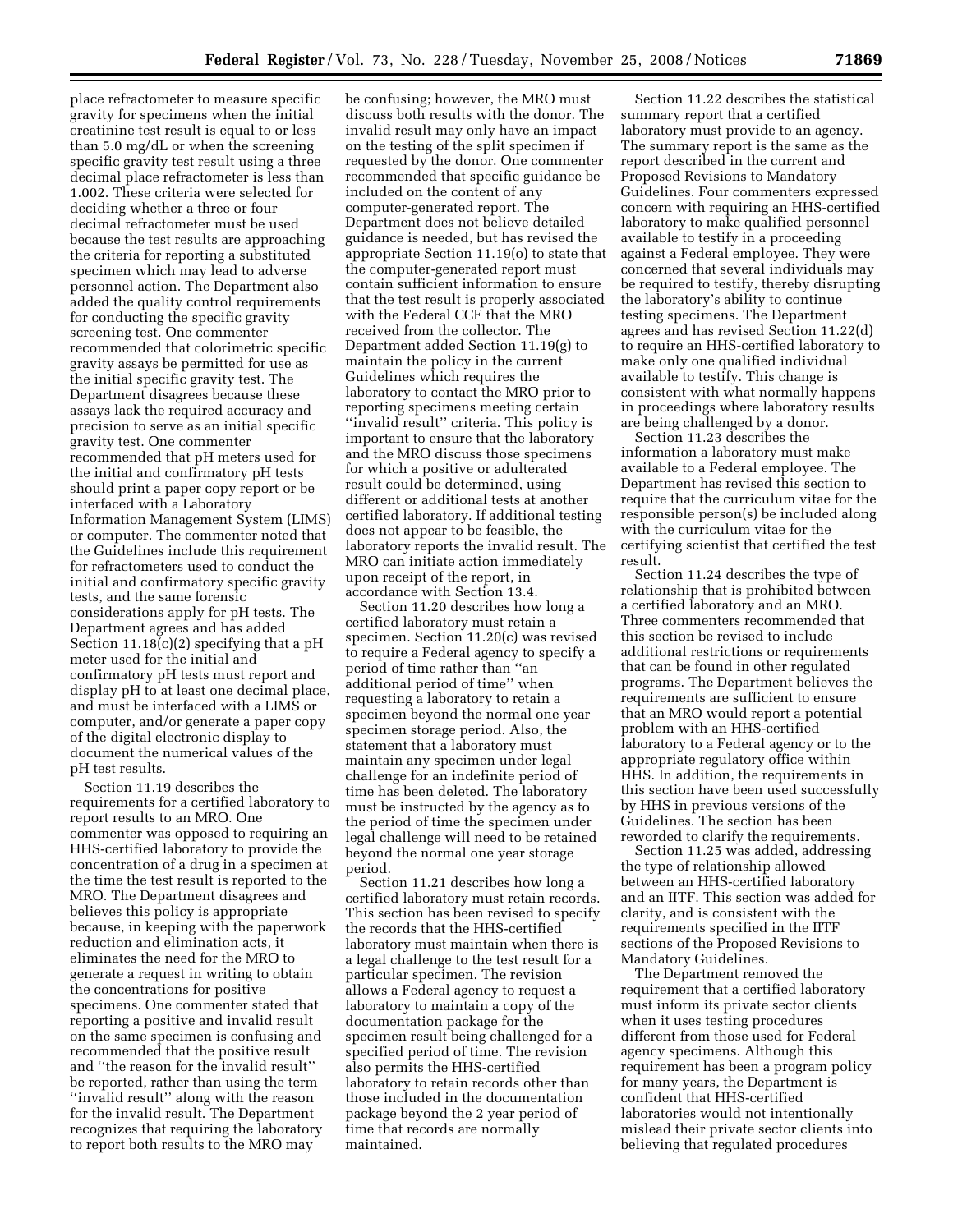would be used to test their specimens when, in fact, less stringent procedures are being used.

# **Subpart L—Instrumented Initial Test Facility (IITF)**

Section 12.1 describes what an HHScertified IITF must include in its standard operating procedure manual. The requirements in this section are the same as the requirements described in the Proposed Revisions to Mandatory Guidelines, except a 2 year period was specified for retaining archived SOPs, consistent with the requirement for laboratories in Section 11.1.

Section 12.2 describes the responsibilities of the responsible technician (RT). The Department moved the requirement that the RT qualify as a certifying technician to Section 12.3(e), because this is a qualification rather than a responsibility. All other requirements in this section are the same as the requirements described in the Proposed Revisions to Mandatory Guidelines.

Section 12.3 describes the qualifications that the RT must have. One commenter recommended that the qualifications for the RT be the same as those for an alternate RP working in an HHS-certified laboratory. The Department disagrees with the recommendation because the qualifications for an alternate RP include responsibilities and expertise in technical areas (i.e., confirmatory testing) that the RT does not need to know to fulfill the responsibilities as an RT. However, the requirements are similar to those of a CS at an HHScertified laboratory in Section 11.5. The requirement that the RT qualify as a certifying technician ensures that the RT can properly review the same results that a certifying technician reviews and reports at an HHS-certified laboratory or IITF.

Section 12.4 describes what happens when the RT is absent or leaves an HHScertified IITF. The Department has revised Section 12.4(c) to state that an alternate RT must be found acceptable during an on-site inspection of the IITF. This requirement ensures that the alternate RT is pre-approved. The Department believes an individual must be pre-approved as an alternate RT to ensure that someone with the appropriate knowledge and qualifications can assume RT responsibilities when the RT is absent from the IITF.

Section 12.5 describes the qualifications an individual must have to certify a result reported by an HHScertified IITF. The requirements in this section are the same as the requirements described in the Proposed Revisions to Mandatory Guidelines, and are the same as those for a CT in a laboratory, specified in Section 11.5(b).

Section 12.6 describes the qualifications and training other personnel must have who work in an IITF. The requirements in this section are the same as the requirements described in the Proposed Revisions to Mandatory Guidelines, except that the Proposed Revisions to Mandatory Guidelines did not specifically state that the training must be documented.

Section 12.7 describes the security measures that an HHS-certified IITF must maintain. The Department has revised this section to require the authorized escort to enter his or her name in the record used to document the entry of authorized visitors. These requirements are the same as for an HHS-certified laboratory, as specified in Section 11.7. The change in this requirement clarifies that the record must always indicate all of the individuals who may have had access to specimens maintained in secure areas. It is not any different than requiring any employee (whether serving as an escort or not) to document every time he or she enters or leaves a secured area.

Section 12.8 describes internal IITF chain of custody requirements. The requirements in this section are the same as the requirements described in the Proposed Revisions to Mandatory Guidelines.

Section 12.9 describes the requirements for an initial drug test used by an HHS-certified IITF. The Department has added this section to ensure that the drug tests used by an HHS-certified IITF satisfy the same initial drug test requirements as required for HHS-certified laboratories.

Section 12.10 was added to describe validation requirements for initial drug tests in an HHS-certified IITF. The requirements are the same as for initial drug tests in an HHS-certified laboratory.

Section 12.11 describes the batch quality control requirements for initial drug tests in an IITF. These are the same as the requirements in the Proposed Revisions to Mandatory Guidelines, in that the requirements are the same as for an HHS-certified laboratory. For clarity, this section has been revised to list the required quality control samples, rather than referring to the relevant laboratory section.

A single section, Section 13.14, was included in the Proposed Revisions to Mandatory Guidelines to address specimen validity testing in IITFs, referring to the relevant laboratory sections. The Department has expanded

the information into three sections to address the requirements in a manner consistent with the format of Subpart K for HHS-certified laboratories.

Section 12.12 addresses the IITF analytical and quality control requirements for specimen validity tests, specifying that testing is performed on a single aliquot. Since IITFs do not report adulterated, substituted, or invalid specimens, there is no need to perform two tests on separate aliquots, as required in a laboratory.

Section 12.13 describes the validation requirements for specimen validity tests. The requirements in this section are the same as for an HHS-certified laboratory.

Section 12.14 describes the requirements for an HHS-certified IITF to conduct each specimen validity test. One commenter recommended that an HHS-certified IITF be permitted to use a pH screening test to determine the pH rather than requiring the use of a pH meter. The Department agrees and has specified in this section that an HHScertified IITF may use a pH screening test to determine if an initial pH validity test must be performed. The HHScertified IITF will forward specimens with pH test results outside the acceptable range to an HHS-certified laboratory where the laboratory will conduct the initial pH validity test and, if needed, the confirmatory pH validity test. This policy permits an HHScertified IITF to determine pH without a requirement to have a pH meter available for conducting the initial pH test.

Section 12.15 describes the requirements for an HHS-certified IITF to report a negative or rejected for testing result to an MRO. One commenter recommended that this section be revised to allow an HHScertified IITF to report a urine specimen that is negative/dilute to the MRO. The Proposed Revisions to Mandatory Guidelines stated that only a negative result could be reported by an HHScertified IITF to an MRO. The Department agrees and has revised the section to permit an HHS-certified IITF to report negative, negative/dilute (when creatinine is greater than 5 mg/ dL), and rejected for testing results directly to the MRO. All other requirements in this section are the same as the requirements described in the Proposed Revisions to Mandatory Guidelines.

Section 12.16 describes how an HHScertified IITF handles a specimen that tested as positive, adulterated, substituted, or invalid at the IITF. The Department has revised this section by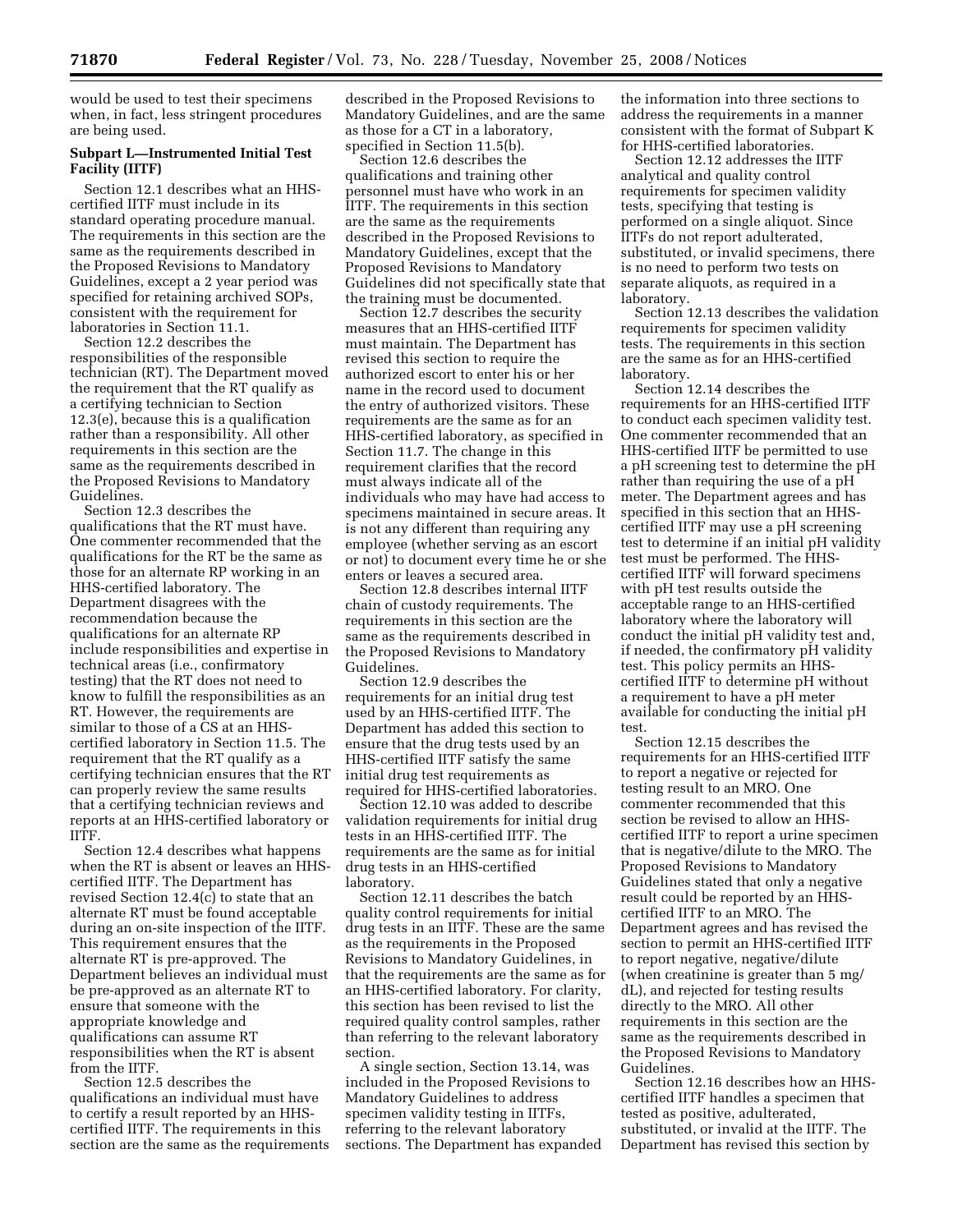removing the proposed requirement for the HHS-certified IITF to record these types of results on the OMB-approved chain of custody form. The Department revised the Guidelines (Section 11.10) to require an HHS-certified laboratory to perform both initial and confirmatory testing for specimens received for testing from an IITF.

Section 12.17 describes how long an HHS-certified IITF must retain a specimen. The Department added this section to specifically state that an HHScertified IITF is permitted to discard specimens that are reported negative, negative/dilute, or rejected for testing. This policy is the same as those for an HHS-certified laboratory.

Section 12.18 describes how long an HHS-certified IITF must retain records. The Department has revised Section 12.18(b) to specify the records that the HHS-certified IITF must maintain when there is a legal challenge to the test result for a particular specimen. The revision requires a Federal agency to specify the period of time that an IITF must maintain a copy of the documentation package (as described in Section 12.20) for the specimen result being challenged rather than requiring an indefinite period of time as stated in the Proposed Revisions to Mandatory Guidelines. Section 12.18(c) was added to permit an HHS-certified IITF to retain records other than those included in the documentation package beyond the 2 year period of time that records are normally maintained.

Section 12.19 describes the statistical summary report that an HHS-certified IITF must provide semiannually to an agency. One commenter noted that this section must be revised because an HHS-certified IITF cannot report an invalid result. The Department agrees and has revised this section to clarify that an IITF indicates the number of specimens that were reported negative, negative/dilute, and rejected for testing on the statistical summary report. The Department also revised the section to clarify that an IITF indicates the number of specimens forwarded to an HHScertified laboratory for additional drug and/or specimen validity testing. Three commenters raised concern with the proposed requirement that an HHScertified IITF must make available qualified personnel to testify in a proceeding against a Federal employee when that proceeding is based on a test result reported by the HHS-certified IITF. The Department agrees and has revised the policy to specifically indicate that one qualified individual must be made available to testify. This change is consistent with what normally occurs in legal proceedings and is

consistent with the policy that applies to an HHS-certified laboratory.

Section 12.20 describes the information an IITF must make available to a Federal employee. The Department has revised this section to require that the curriculum vitae for the responsible technician be included along with the curriculum vitae for the certifying technician that certified the test result.

Section 12.21 describes the type of relationship that is prohibited between an HHS-certified IITF and an MRO. The policy in this section is the same policy as described in the Proposed Revisions to Mandatory Guidelines. This section was reworded to clarify the requirements.

Section 12.22 describes the type of relationship that can exist between an HHS-certified IITF and an HHS-certified laboratory. Three commenters raised concern over allowing any type of relationship to exist between an HHScertified IITF and an HHS-certified laboratory. The Department believes any relationship is acceptable because HHScertified laboratories and IITFs are certified independently. Therefore, the Department has no objection if an HHScertified laboratory wants to establish and own one or more HHS-certified IITFs.

## **Subpart M—Medical Review Officer (MRO)**

Section 13.1 describes who may serve as an MRO. Several commenters disagreed with the proposed policy in Section 13.1(b) to require MRO organizations to submit their training programs for review and approval by HHS before their trained MROs would be permitted to serve as MROs for Federal agencies. Other commenters stated that the Guidelines should include objective criteria that will be used to assess and approve the MRO organization's training programs. The Department believes that approving these MRO training courses is necessary to ensure that MROs receive all the information needed to properly evaluate drug test results and that they demonstrate and document their knowledge of the drug testing program by passing an examination. With regard to the criteria used by HHS to assess these training courses, the training requirements in Section 13.2 will serve as the basis for approving each MRO organization's training course.

Section 13.2 describes the training requirements before a physician can serve as an MRO. The training requirements in this section will serve as the basis for approving an MRO organization's training course. HHS

approval will focus on how well the course presents the materials for each requirement listed in this section and how well the organization documents each MRO's understanding of the material by examination.

Section 13.3 describes the responsibilities of an MRO. The Department revised this section to address the requirement for the MRO to medically evaluate donors who were unable to provide a sufficient amount of urine for a drug test, as described in Section 13.5 and to address the requirement for the MRO and laboratory to discuss specimens meeting certain ''invalid result'' criteria, as described in Section 11.19(g). One commenter pointed out that the preamble for the Proposed Revisions to Mandatory Guidelines required the MRO to review 5 percent of the negative results reported by staff to ensure that the staff is properly performing the review process, but the text did not specify the 5 percent requirement. The Department has revised Section 13.3(a) to include this requirement. Three commenters recommended deleting the sentence which stated that ''The MRO must cancel the result for any agency's specimen that is not collected or tested in accordance with these Guidelines.'' The commenters believed it places a burden on MROs to be finders of fact concerning alleged irregularities at the collection site. The Department agrees and has deleted the sentence.

Section 13.4 describes what an MRO must do when reviewing a drug test result. Three commenters stated that the proposed section referring to invalid results reported by an HHS-certified IITF should be revised, because IITFs will not report such results. The Department agrees and has deleted any reference to an HHS-certified IITF reporting an invalid result in Section 13.4. If an HHS-certified IITF finds a presumptive invalid result for a specimen, the IITF must forward the specimen to an HHS-certified laboratory for testing. Recent research supports that high temperature for an extended time may increase urine pH up to 9.5. This means that conditions during specimen transport and/or storage may cause pH to fall within the invalid range (i.e., greater than or equal to 9.0, but less than 11.0). The Department has added guidance to MROs in paragraph f of this section on interpreting an invalid result based on pH in the range of 9.0 to 9.5. This allows the MRO to consider time and temperature as an alternative, nonmedical explanation for this invalid result. The Department has removed the sections addressing MRO actions in response to a second specimen collected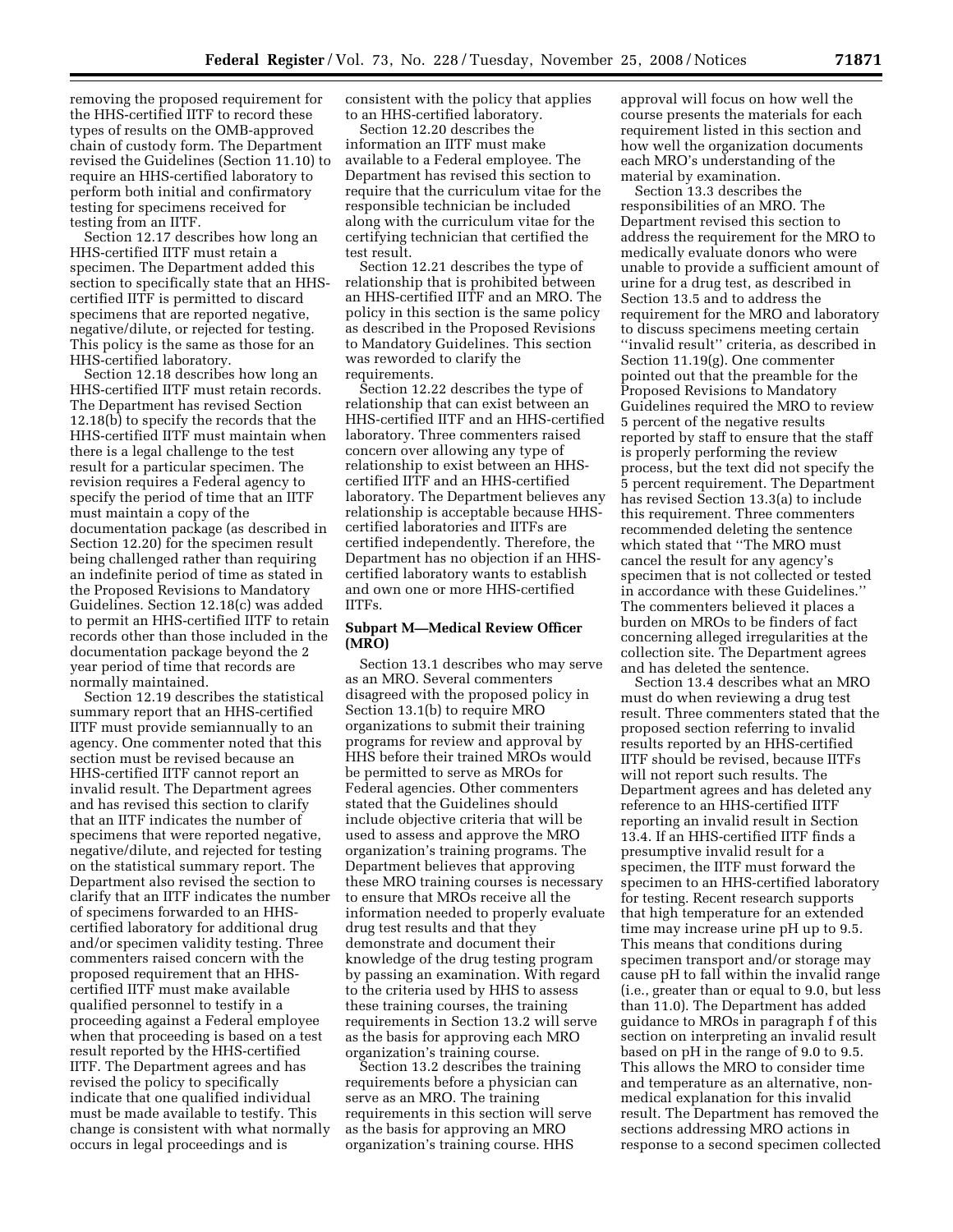after an invalid result for which there is no valid medical explanation. The Department will provide detailed guidance for MROs outside of these Guidelines.

The Department added new Sections 13.5 and 13.6 to describe action the MRO must take when a collector reports that a donor was unable to provide a sufficient urine specimen. Sections 8.5(b)(2) and 8.6(e)(2)(ii) require the collector to document when a donor did not provide a urine specimen or when a donor provided an insufficient amount (i.e., less than 45 mL). Section 13.5 provides a detailed description of what the MRO and the Federal agency must do to determine the reason for the donor's inability to provide a urine specimen. Section 13.6 describes what the MRO and the Federal agency must do when a donor has a permanent or long-term medical condition that precludes him or her from providing a sufficient specimen when a negative result is required (i.e., for a Federal agency applicant/pre-employment test, a follow-up test, or a return-to-duty test).

Section 13.7 describes when the donor has the opportunity to request the testing of a split (Bottle B) specimen. The policy in this section is the same policy as described in the Proposed Revisions to Mandatory Guidelines.

Section 13.8 describes how an MRO reports a primary (Bottle A) specimen test result to an agency. The requirements in this section are the same as those described in the Proposed Revisions to Mandatory Guidelines.

Section 13.9 describes the type of relationship that is prohibited between an MRO and an HHS-certified laboratory or an HHS-certified IITF. The Department has revised the question and policy in this section to delete references to a POCT.

## **Subpart N—Split Specimen Tests**

Section 14.1 describes when a split specimen may be tested. Several commenters disagreed with the requirement that the donor must request the testing of his or her split specimen in writing. The commenters believe the requirement places an unreasonable burden on the donor and may cause unnecessary delays in testing and reporting split specimen results. The Department agrees that requiring a written request may be an obstacle to getting the split specimen tested in a timely manner and, therefore, has revised Section 14.1(b) to allow the MRO to have a split specimen tested based on a verbal request from the donor. However, the MRO is required to document in his or her records (e.g., a

donor interview sheet) that the donor made a verbal request. The Department believes this documentation is acceptable to ensure that the donor properly initiated the request within 72 hours after being informed of the result by the MRO. The Department has revised the proposed policy for MRO action when the split (Bottle B) specimen cannot be tested by a second laboratory (e.g., insufficient specimen, lost in transit, split not available, no second laboratory available to perform the test), The Proposed Revisions to Mandatory Guidelines (Section 15.1) had required the MRO to direct the agency to immediately collect another specimen in these cases. In response to comments received, the Department has revised this section, now Section 14.1(c), to require an immediate recollection under direct observation. This is consistent with the current Guidelines.

Sections 14.2, 14.3, and 14.4 describe the requirements to test split specimens when the primary specimens are tested positive, adulterated, or substituted, respectively. The requirements in these sections are the same as the requirements described in the current and Proposed Revisions to Mandatory Guidelines.

Section 14.5 requires the second certified laboratory to report the split specimen result directly to the MRO. The policy in this section is the same as the policy described in the Proposed Revisions to Mandatory Guidelines.

Section 14.6 describes the specific action(s) that an MRO must take after receiving the split specimen result from the second certified laboratory. The actions described in this section are the same as the actions described in the current and Proposed Revisions to Mandatory Guidelines.

Section 14.7 describes the different ways that an MRO can report split specimen results to an agency. The policies in this section are the same as those described in the Proposed Revisions to Mandatory Guidelines.

Section 14.8 describes how long a certified laboratory must retain a split (Bottle B) specimen. The policy in this section is the same as the policy described in the Proposed Revisions to Mandatory Guidelines.

# **Subpart O—Criteria for Rejecting a Specimen or Cancelling a Test**

Section 15.1 describes those discrepancies (i.e., ''fatal flaws'') that require an HHS-certified laboratory or an HHS-certified IITF to report a urine specimen as rejected for testing. The fatal flaws described in this section are the same as those described in the

Proposed Revisions to Mandatory Guidelines. Section 15.2 describes the discrepancies that require an HHScertified laboratory or an HHS-certified IITF to report a urine specimen as rejected for testing unless the discrepancy is corrected. The discrepancies described in this section are the same as those described in the Proposed Revisions to Mandatory Guidelines.

Section 15.3 describes the deficiencies that are not sufficient to require an HHS-certified laboratory or an HHS-certified IITF to reject a urine specimen for testing or for an MRO to cancel a test. Several commenters stated the requirement in this section directing an MRO to track the frequency of omissions and discrepancies to determine when a collector, laboratory, or IITF should take immediate corrective action to prevent the recurrence of an error was unduly burdensome. The Department believes this requirement is necessary because the MRO is the only individual who reviews all of the information before making a final determination and reporting a test result to an agency. If a collector, laboratory, or IITF continues to make the same error even though the error may be insignificant, eliminating the error on future Federal CCFs is preferable than having it appear on every Federal CCF.

Section 15.4 describes the discrepancies that may require an MRO to cancel a test. Three commenters stated that this section contains correctable discrepancies that should be included in Section 15.2. The Department believes that the correctable discrepancies in this section cannot be included in Section 15.2 because they can only be identified as discrepancies by the MRO. The discrepancies in Section 15.2 are those that should be identified by the HHS-certified laboratory or HHS-certified IITF when the Federal CCFs and specimens are received for testing. Four commenters requested clarification in Section 15.4(c) and Section 15.4(d), respectively, on the consequences if the MRO does not obtain a statement from the certifying scientist that he or she inadvertently forgot to sign the Federal CCF and the HHS-certified laboratory or IITF did not retransmit a modified electronic report. The Department agrees and revised Sections 15.4(c) and (d) to require the MRO to cancel the test when the required corrective action was not taken.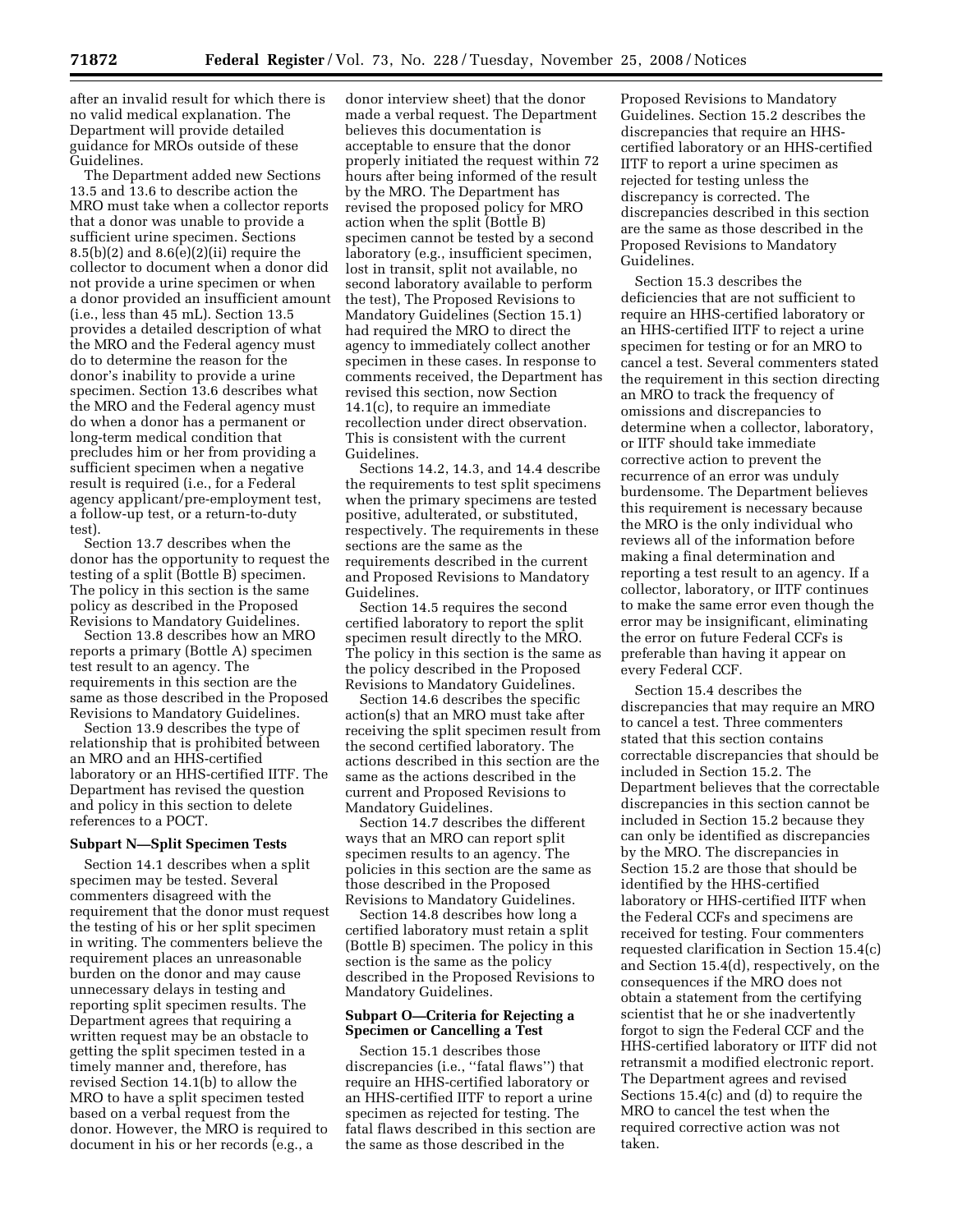# **Subpart P—Laboratory or IITF Suspension/Revocation Procedures**

The requirements in this entire subpart are the same as the requirements described in the Proposed Revisions to Mandatory Guidelines.

# **Executive Order 12866: Economic Impact**

In accordance with Executive Order 12866, the Department submitted the Guidelines for review by the Office of Management and Budget (OMB). However, because the Guidelines will not have an annual impact of \$100 million or more, and will not have a material adverse effect on the economy, productivity, competition, jobs, the environment, public health or safety, or State, local or tribal governments, they are not subject to the detailed analysis requirements of Section 6(a)(3)(C) of Executive Order 12866.

The Department asked the Department of Transportation (DOT) for its estimate of the annual economic impact of the revised Guidelines on their regulated entities. Specifically, DOT requires that certain industries (e.g., Federal Motor Carrier Safety Administration) use the drug testing standards for HHS-certified laboratories and HHS-certified IITFs under these Guidelines. The Department notes that lowering testing cutoffs for existing drugs and establishing capability to test for new drugs, such as MDMA, will not impose additional costs or burdens on DOT-regulated entities, since most

laboratories currently use similar testing standards on many non-regulated client specimens. It is estimated that there may be 10 percent more users of amphetamines and cocaine identified using the lowered cutoffs and testing for new drugs. The incidence and prevalence of amphetamines and cocaine use are very low (approximately 19,000 amphetamines positive and approximately 40,000 cocaine positive specimens in more than 6,500,000 tests conducted in 2007) in the DOTregulated industries, and identification of 10 percent more positives should not impose a significant economic impact or burden for either the testing or the MRO review of the results.

# **Paperwork Reduction Act of 1995**

These revised Guidelines contain information collections which are subject to review by OMB under the Paperwork Reduction Act of 1995 (the PRA)(44 U.S.C. 3507(d)). The title, description and respondent description of the information collections are shown in the following sections with an estimate of the annual reporting, disclosure, and recordkeeping burden. Included in the estimate is the time for reviewing instructions, searching existing data sources, gathering and maintaining the data needed, and completing and reviewing the collection of information.

*Title:* Mandatory Guidelines for Federal Workplace Drug Testing Programs.

# ESTIMATE OF ANNUAL REPORTING BURDEN

*Description:* The Mandatory Guidelines establish the scientific and technical guidelines for Federal workplace drug testing programs and establish standards for certification of laboratories engaged in drug testing for Federal agencies under authority of section 503 of Public Law 100–71, 5 U.S.C. 7301 note, and Executive Order 12564. Federal agencies test applicants to sensitive positions, individuals involved in accidents, individuals for cause, and random testing of persons in sensitive positions. The program has depended on urine testing since 1988; the reporting, recordkeeping, and disclosure requirements associated with urine testing are approved under OMB control number 0930–0158.

In an effort to shorten the time for negative results to be reported to the Federal agency, the changes also establish criteria for an IITF that will only perform initial tests.

*Description of Respondents:*  Individuals or households; Businesses or other for-profit institutions; Not-forprofit institutions.

*The burden estimates in the tables below are based on the following number of respondents:* 38,000 Federal agency applicants who apply for employment in testing designated positions, 100 collectors, 50 urine testing laboratories, 25 IITFs, and 100 MROs.

| Section | Purpose                                                                                                                               | Number of<br>respondents | Responses/<br>respondent | Hours/<br>response | Total hours |
|---------|---------------------------------------------------------------------------------------------------------------------------------------|--------------------------|--------------------------|--------------------|-------------|
|         | Lab or IITF required to submit appli-<br>cation for certification.                                                                    | 28                       |                          | 3                  | 84          |
|         | Materials to submit to become an<br>HHS inspector.                                                                                    | 25                       |                          | 2                  | 50          |
|         | Lab submits qualifications of new<br>RPs and alternate RPs to HHS.                                                                    | 75                       |                          | 2                  | 150         |
|         | Specifications for lab semi-annual<br>statistical report of test results to<br>each Federal agency.                                   | 75                       | 2                        | 0.5                | 75          |
|         | IITF submits qualifications of new<br>RTs and alternate RTs to HHS.                                                                   | 50                       |                          | 2                  | 100         |
|         | Specifies contents of IITF semi-an-<br>nual statistical report to Federal<br>agencies served.                                         | 25                       | 5                        | 0.5                | 63          |
|         | Specifies that MRO must report<br>verified split specimen test results<br>to the Federal agency.                                      | 100                      | 5                        | $0.05$ (3 min)     | 25          |
|         | Specifies content of request for in-<br>formal review of suspension/pro-<br>posed revocation of certification.                        |                          |                          | 3                  | 3           |
|         | Specifies information appellant pro-<br>vides in first written submission<br>when lab or IITF suspension/rev-<br>ocation is proposed. |                          |                          | 0.5                | 0.5         |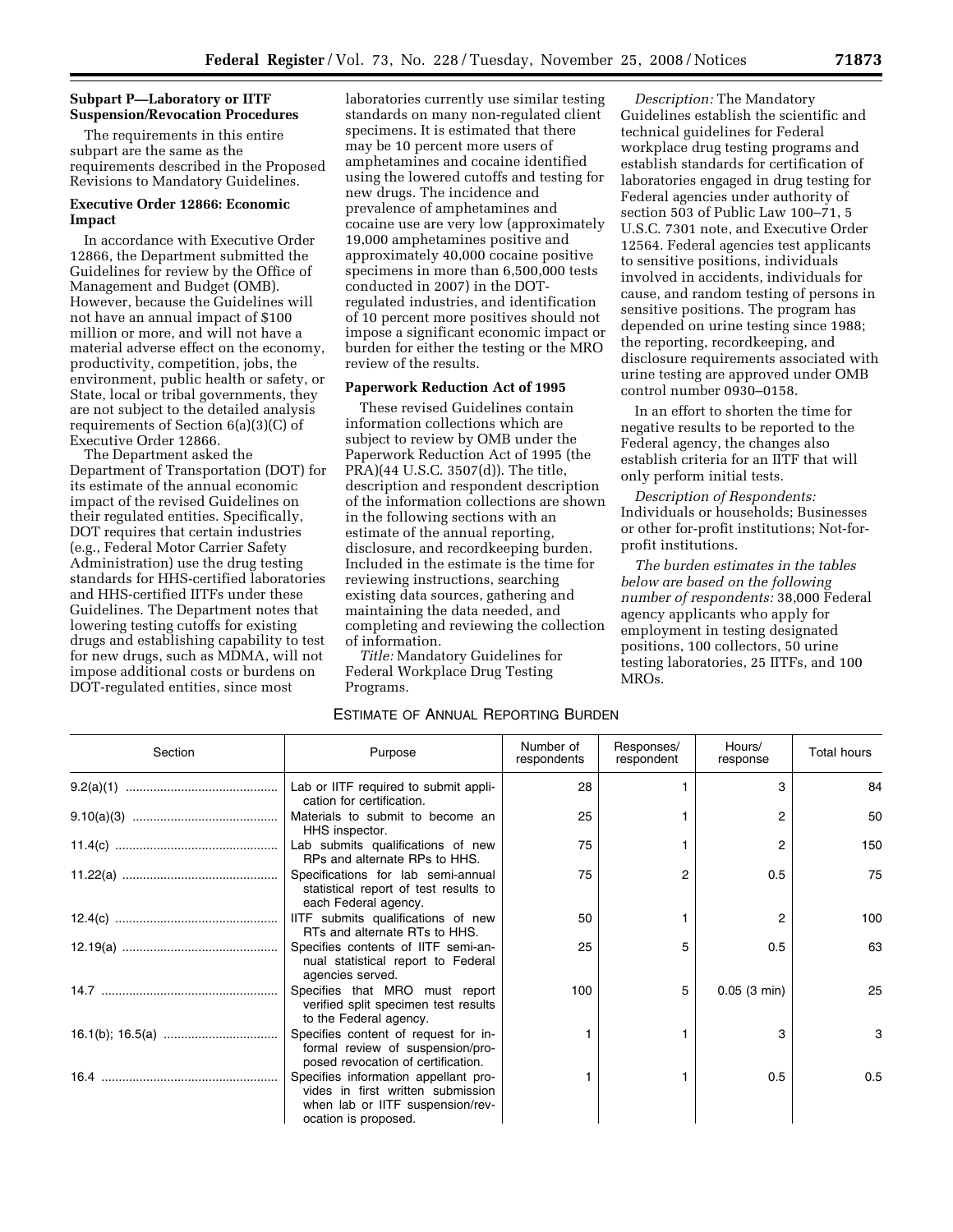| Section | Purpose                                                                                                     | Number of<br>respondents | Responses/<br>respondent | Hours/<br>response | <b>Total hours</b> |
|---------|-------------------------------------------------------------------------------------------------------------|--------------------------|--------------------------|--------------------|--------------------|
|         | Requires appellant to notify review-<br>ing official of resolution status at<br>end of abeyance period.     |                          |                          | 0.5                | 0.5                |
|         | Specifies contents of appellant sub-<br>mission for review.                                                 |                          |                          | 50                 | 50.                |
|         | Specifies content of appellant re-<br>quest for expedited review of sus-<br>pension or proposed revocation. |                          |                          |                    | 3                  |
|         | Specifies contents of review file and<br>briefs.                                                            |                          |                          | 50                 | 50.                |
| TOTAL   |                                                                                                             | 384                      |                          |                    | 654                |

# ESTIMATE OF ANNUAL REPORTING BURDEN—Continued

The following reporting requirements are also in the Proposed Revisions to Mandatory Guidelines, but have not been addressed in the above reporting burden table: Collector must report any unusual donor behavior or unusual physical appearance of the urine

specimen on the Federal CCF (Sections  $8.4(3)$  and  $8.6(d)(1)$ ; collector annotates the Federal CCF when a specimen is a blind sample (Section 10.3(a)); and MRO notifies the Federal agency and HHS when an error occurs on a blind sample (Section 10.4(c)). SAMHSA has

not calculated a separate reporting burden for these requirements because they are included in the burden hours estimated for collectors to complete Federal CCFs and for MROs to report results to Federal agencies.

# ESTIMATE OF ANNUAL DISCLOSURE BURDEN

| Section | Purpose                                                                                                                              | Number of<br>respondents | Responses/<br>respondent | Hours/<br>response | Total hours |
|---------|--------------------------------------------------------------------------------------------------------------------------------------|--------------------------|--------------------------|--------------------|-------------|
|         | Collector is given name and phone of Federal<br>agency point of contact.                                                             | 100                      |                          | $0.05$ (3 min)     | 5           |
|         | Information on drug test that lab must provide to<br>donor through MRO.                                                              | 50                       | 10                       |                    | 1,500       |
|         | Drug test information that IITF must provide to<br>donor through MRO.                                                                | 25                       | 10                       |                    | 500         |
|         | MRO must inform donor of right to request split<br>specimen test when a positive, adulterated, or<br>substituted result is reported. | 100                      | 5                        |                    | 1.500       |
| Γ∩tal   |                                                                                                                                      | 275                      |                          |                    | 3.505       |

The following disclosure requirements are also included in the Proposed Revisions to Mandatory Guidelines, but have not been addressed in the above disclosure burden table:

The collector must explain the basic collection procedure to the donor and answer any questions (Sections 8.3(e) and (g)). SAMHSA believes having the collector explain the collection

procedure to the donor and to answer any questions is a standard business practice and not a disclosure burden.

| Section                     | Purpose                                                                                | Number of<br>respondents | Responses/<br>respondent | Hours/<br>response    | <b>Total hours</b> |
|-----------------------------|----------------------------------------------------------------------------------------|--------------------------|--------------------------|-----------------------|--------------------|
| 8.3, 8.4, 8.5, 8.6, and 8.7 | Collector completes Federal CCF<br>for specimen collected.                             | 100                      | 380                      | $0.07(4 \text{ min})$ | 2.660              |
| 11.8 and 11.19(a) and (o)   | Lab completes Federal CCF upon<br>receipt of specimen and before<br>reporting result.  | 50                       | 760                      | 0.05(3 min)           | 1.900              |
|                             | IITF completes Federal CCF upon<br>receipt of specimen and before<br>reporting result. | 25                       | 1520                     | 0.05(3 min)           | 1.900              |
|                             | MRO completes the Federal CCF<br>before reporting result.                              | 100                      | 380                      | 0.05(3 min)           | 1.900              |
|                             | MRO documents donor's request to<br>have split specimen tested.                        | 300                      |                          | 0.05(3 min)           | 15                 |
| Total                       |                                                                                        | 575                      |                          |                       | 8,375              |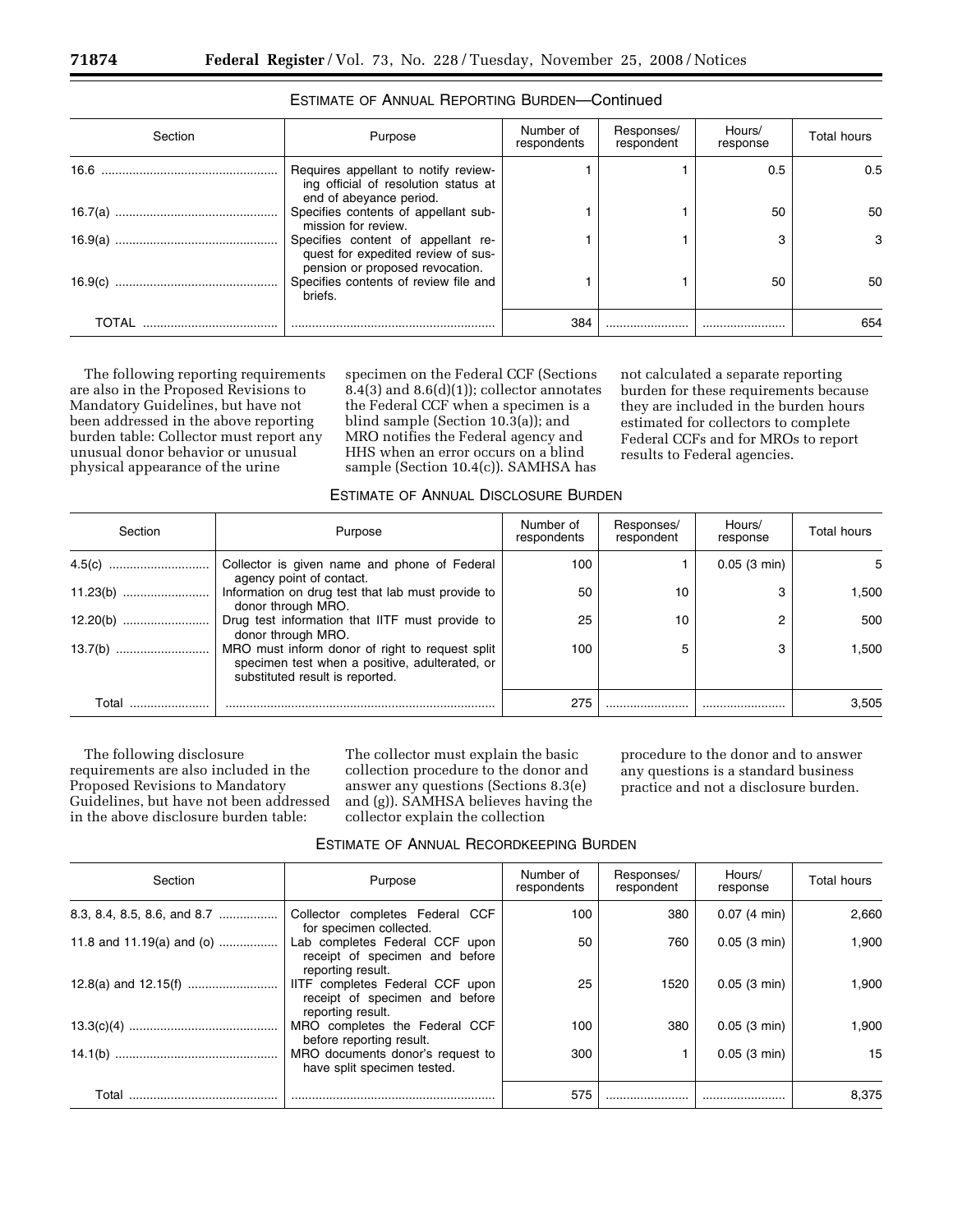The revised Mandatory Guidelines contain a number of recordkeeping requirements that SAMHSA considers not to be an additional recordkeeping burden. In subpart D, a trainer is required to document the training of an individual to be a collector (Section 4.3(a)(4)(ii)) and the documentation must be maintained in the collector's training file (Section 4.3(c)). SAMHSA believes this training documentation is common practice and is not considered an additional burden. In subpart F, if a collector uses an incorrect form to collect a Federal agency specimen, the collector is required to provide a statement (Section 6.2(b)) explaining why an incorrect form was used to document collecting the specimen. SAMHSA believes this is an extremely infrequent occurrence and does not create a significant additional recordkeeping burden. Subpart H (Section 8.6(d)(1)) requires collectors to enter any information on the Federal CCF of any unusual findings during the urine specimen collection procedure. These recordkeeping requirements are an integral part of the collection procedure and are essential to documenting the chain of custody for the specimens collected. The burden for these entries is included in the recordkeeping burden estimated to complete the Federal CCF and is, therefore, not considered an additional recordkeeping burden. Subparts K and L describe a number of recordkeeping requirements for laboratories and IITFs associated with their testing procedures, maintaining chain of custody, and keeping records (i.e., Sections 11.1(a), 11.1(d), 11.2(b), 11.2(c), 11.2(d), 11.6(a), 11.7(c), 11.8(b), 11.8(c), 11.8(e), 11.11, 11.14, 11.17, 11.21, 12.1(a), 12.1(d), 12.2(b), 12.2(c), 12.2(d), 12.6(b), 12.7(c), 12.8(b), 12.10, 12.13, and 12.18). These recordkeeping requirements are necessary for any laboratory or IITF to conduct forensic drug testing and to ensure the scientific supportability of the test results. Therefore, they are considered to be standard business practice and are not considered a burden for this analysis. This same opinion applies to the recordkeeping requirements for MROs in Section  $13.3(c)(5)$ .

Thus the total annual response burden associated with the testing of urine specimens by the laboratories and IITFs is estimated to be 13,768 hours (that is, the sum of the total hours from the above tables). This is in addition to the 1,786,809 hours currently approved by OMB under control number 0930– 0158 for urine testing under the current Mandatory Guidelines.

As required by section 3507(d) of the PRA, the Secretary has submitted a copy of these revised Mandatory Guidelines to OMB for its review. Comments on the information collection requirements are specifically solicited in order to: (1) Evaluate whether the proposed collection of information is necessary for the proper performance of HHS's functions, including whether the information will have practical utility; (2) evaluate the accuracy of HHS's estimate of the burden of the proposed collection of information, including the validity of the methodology and assumptions used; (3) enhance the quality, utility, and clarity of the information to be collected; and (4) minimize the burden of the collection of information on those who are to respond, including through the use of appropriate automated, electronic, mechanical, or other technological collection techniques or other forms of information technology.

OMB is required to make a decision concerning the collection of information contained in these Guidelines between 30 and 60 days after publication of this document in the **Federal Register**. Therefore, a comment to OMB is best assured of having its full effect if OMB receives it within 30 days of publication.

Organizations and individuals desiring to submit comments on the information collection requirements should direct them to the Office of Information and Regulatory Affairs, OMB, New Executive Office Building, 725 17th Street, NW., Washington, DC 20502, *Attn:* Desk Officer for SAMHSA. Because of delays in receipt of mail, comments may also be sent to 202–395– 6974 (fax).

Dated: July 23, 2008.

#### **Terry L. Cline,**

*Administrator, SAMHSA.* 

Dated: July 29, 2008.

**Michael O. Leavitt,** 

*Secretary.* 

The Mandatory Guidelines as revised are hereby adopted in accordance with Section 503 of Public Law 100–71 and Executive Order 12564.

# **Mandatory Guidelines for Federal Workplace Drug Testing Programs**

## **Subpart A—Applicability**

- 1.1 To whom do these Guidelines apply?<br>1.2 Who is responsible for developing and Who is responsible for developing and
- implementing these Guidelines? 1.3 How does a Federal agency request a
- change from these Guidelines? 1.4 How are these Guidelines revised?
- 1.5 What do the terms used in these Guidelines mean?
- 1.6 What is an agency required to do to protect employee records?
- 1.7 What is a refusal to take a federally regulated drug test, and what are the consequences?

#### **Subpart B—Specimens**

- 2.1 What type of specimen may be collected?
- 2.2 Under what circumstances may specimens be collected?
- 2.3 How is each specimen collected?
- 2.4 What volume of urine is collected?
- 2.5 How does the collector split the urine collected?

# **Subpart C—Urine Drug and Specimen Validity Tests**

- 3.1 Which drug and specimen validity tests are conducted on a urine specimen?
- 3.2 May a specimen be tested for additional drugs?
- 3.3 May any of the specimens be used for other purposes?
- 3.4 What are the cutoff concentrations for drug tests?
- 3.5 What criteria are used to report a specimen as adulterated?
- 3.6 What criteria are used to report a specimen as substituted?
- 3.7 What criteria are used to report a specimen as dilute?
- 3.8 What criteria are used to report an invalid result for a specimen?

#### **Subpart D—Collectors**

- 4.1 Who may collect a specimen?
- 4.2 Who may not collect a specimen?
- 4.3 What are the requirements to be a collector?
- 4.4 What are the requirements to be an observer for a direct observed collection?
- 4.5 What are the requirements to be a trainer for collectors?
- 4.6 What must a Federal agency do before an individual is permitted to collect a specimen?

## **Subpart E—Collection Sites**

- 5.1 Where can a collection for a drug test take place?
- 5.2 What are the requirements for a collection site?
- 5.3 How long must collection site records be stored?
- 5.4 How does the collector ensure the security and integrity of a specimen at the collection site?

# **Subpart F—Federal Drug Testing Custody and Control Form**

- 6.1 What form is used for collecting a specimen?
- 6.2 What happens if the correct Federal CCF is not available or is not used?

#### **Subpart G—Specimen Collection Containers**

- 7.1 What is used to collect a urine specimen?
- 7.2 Are there any restrictions on the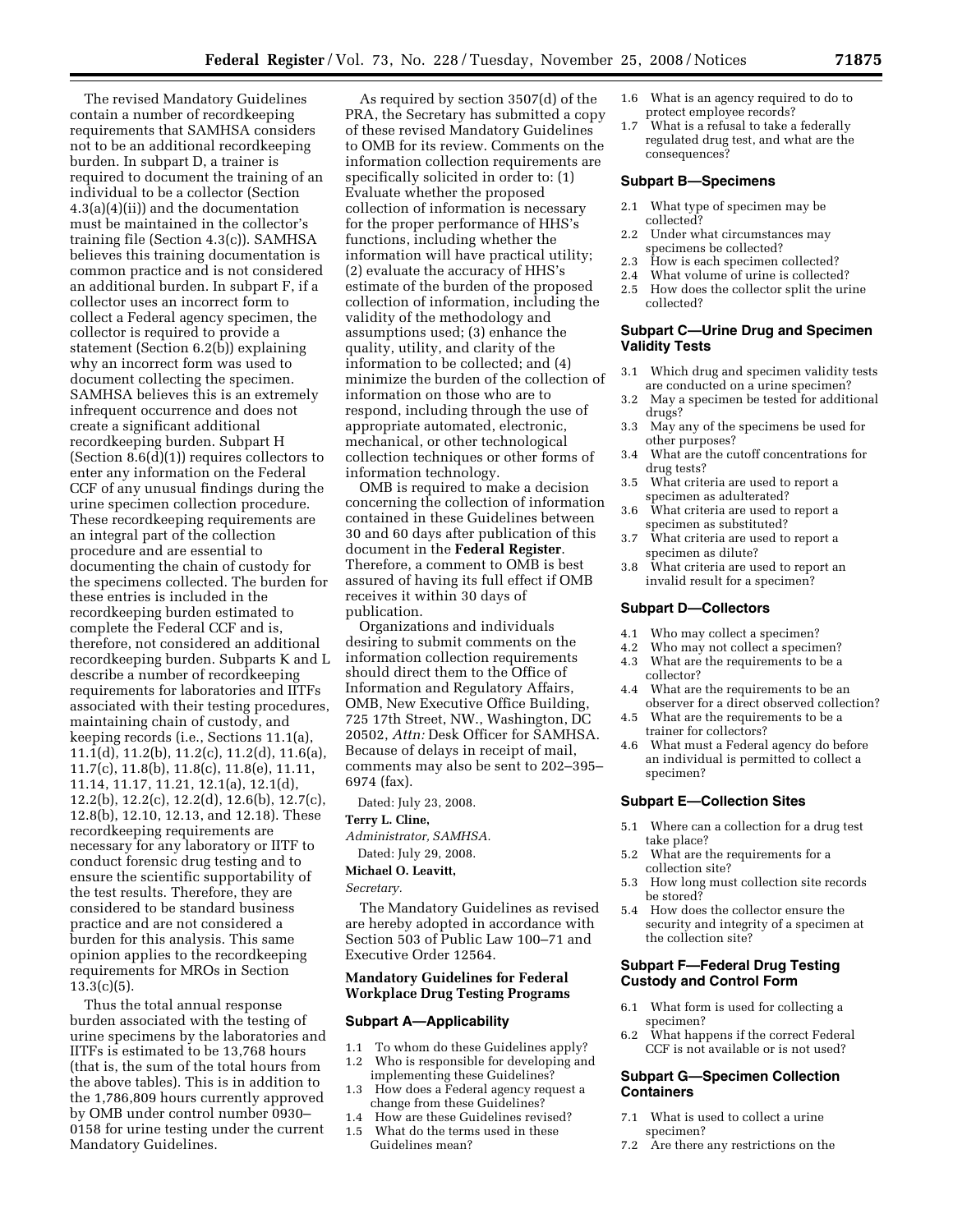containers and bottles used to collect urine specimens?

# **Subpart H—Specimen Collection Procedure**

- 8.1 What privacy must the donor be given when providing a specimen?
- What must the collector do at the collection site before starting a specimen collection procedure?
- 8.3 What are the preliminary steps in the collection process?
- 8.4 What steps does the collector take in the collection process before the donor provides a urine specimen?
- 8.5 What procedure is used when the donor states that he or she is unable to provide a specimen?
- 8.6 What steps does the collector take in the collection process after the donor provides a urine specimen?
- 8.7 How does the collector prepare the specimens?
- 8.8 When is a direct observed collection conducted?
- 8.9 How is a direct observed collection conducted?
- 8.10 When is a monitored collection conducted?
- 8.11 How is a monitored collection conducted?
- 8.12 How does the collector report a donor's refusal to test?
- 8.13 What are a Federal agency's responsibilities for a collection site?

# **Subpart I—HHS Certification of Laboratories and IITFs**

- 9.1 Who has the authority to certify laboratories and IITFs to test specimens for Federal agencies?
- 9.2 What is the process for a laboratory or IITF to become certified and maintain HHS certification and the process when certification is not maintained?
- 9.3 What are the qualitative and quantitative specifications of a performance test (PT) sample?
- 9.4 What are the PT requirements for an applicant laboratory?
- 9.5 What are the PT requirements for an HHS-certified laboratory?
- 9.6 What are the PT requirements for an applicant IITF?
- 9.7 What are the PT requirements for an HHS-certified IITF?
- What are the inspection requirements for an applicant laboratory or IITF?
- 9.9 What are the maintenance inspection requirements for an HHS-certified laboratory or IITF?<br>9.10 Who can inspect
- Who can inspect an HHS-certified laboratory or IITF and when may the inspection be conducted?
- 9.11 What happens if an applicant laboratory or IITF does not satisfy the minimum requirements for either the PT program or the inspection program?<br>9.12 What hannens if an HHS-certified
- What happens if an HHS-certified laboratory or IITF does not satisfy the minimum requirements for either the PT program or the inspection program?
- 9.13 What factors are considered in determining whether revocation of a

laboratory's or IITF's certification is necessary?

- 9.14 What factors are considered in determining whether to suspend a laboratory or IITF?
- 9.15 How does the Secretary notify a laboratory or IITF that action is being taken against the laboratory or IITF?
- 9.16 May a laboratory or IITF that had its certification revoked be recertified to test Federal agency specimens?<br>9.17 Where is the list of HHS-
- 9.17 Where is the list of HHS-certified laboratories and IITFs published?

# **Subpart J—Blind Samples Submitted by an Agency**

- 10.1 What are the requirements for Federal agencies to submit blind samples to HHS-certified laboratories or IITFs?
- 10.2 What are the requirements for a blind sample?
- 10.3 How is a blind sample submitted to an HHS-certified laboratory or IITF?
- 10.4 What happens if an inconsistent result is reported on a blind sample?

# **Subpart K—Laboratory**

- 11.1 What must be included in the HHScertified laboratory's standard operating procedure manual?
- 11.2 What are the responsibilities of the responsible person (RP)?
- 11.3 What scientific qualifications in analytical toxicology must the RP have?
- 11.4 What happens when the RP is absent or leaves an HHS-certified laboratory?
- 11.5 What qualifications must an individual have to certify a result reported by an HHS-certified laboratory?
- 11.6 What qualifications and training must other laboratory personnel have?
- 11.7 What security measures must an HHScertified laboratory maintain?
- 11.8 What are the internal laboratory chain of custody requirements for a specimen or an aliquot?
- 11.9 What test(s) does an HHS-certified laboratory conduct on a specimen received from an IITF?
- 11.10 What are the requirements for an initial drug test?
- 11.11 What must an HHS-certified laboratory do to validate an initial drug test?
- 11.12 What are the batch quality control requirements when conducting an initial drug test?
- 11.13 What are the requirements for a confirmatory drug test?
- 11.14 What must an HHS-certified laboratory do to validate a confirmatory drug test?
- 11.15 What are the quality control requirements when conducting a confirmatory drug test?
- 11.16 What are the analytical and quality control requirements for conducting specimen validity tests?
- 11.17 What must an HHS-certified laboratory do to validate a specimen validity test?
- 11.18 What are the requirements for conducting each specimen validity test?
- 11.19 What are the requirements for an HHS-certified laboratory to report a test

#### result?

- 11.20 How long must an HHS-certified laboratory retain a specimen?
- 11.21 How long must an HHS-certified laboratory retain records?
- 11.22 What statistical summary report must an HHS-certified laboratory provide?
- 11.23 What laboratory information is available to a Federal employee?
- 11.24 What type of relationship is prohibited between an HHS-certified laboratory and an MRO?
- 11.25 What type of relationship can exist between an HHS-certified laboratory and an HHS-certified IITF?

# **Subpart L—Instrumented Initial Test Facility (IITF)**

- 12.1 What must be included in the HHScertified IITF's standard operating procedure manual?
- 12.2 What are the responsibilities of the responsible technician (RT)?
- 12.3 What qualifications must the RT have?
- 12.4 What happens when the RT is absent or leaves an HHS-certified IITF?
- 12.5 What qualifications must an individual have to certify a result reported by an HHS-certified IITF?
- 12.6 What qualifications and training must other IITF personel have?
- 12.7 What security measures must an HHScertified IITF maintain?
- 12.8 What are the internal IITF chain of custody requirements for a specimen or an aliquot?
- 12.9 What are the requirements for an initial drug test?
- 12.10 What must an HHS-certified IITF do to validate an initial drug test?
- 12.11 What are the batch quality control (QC) requirements when conducting an initial drug test?
- 12.12 What are the analytical and quality control requirements for conducting specimen validity tests?
- 12.13 What must an HHS-certified IITF do to validate a specimen validity test?
- 12.14 What are the requirements for
- conducting each specimen validity test? 12.15 What are the requirements for an
- HHS-certified IITF to report a test result? 12.16 How does an HHS-certified IITF
- handle a specimen that tested positive, adulterated, substituted, or invalid at the IITF?
- 12.17 How long must an HHS-certified IITF retain a specimen?
- 12.18 How long must an HHS-certified IITF retain records?
- 12.19 What statistical summary report must an HHS-certified IITF provide?
- 12.20 What IITF information is available to a Federal employee?
- 12.21 What type of relationship is prohibited between an HHS-certified IITF and an MRO?
- 12.22 What type of relationship can exist between an HHS-certified IITF and an HHS-certified laboratory?

## **Subpart M—Medical Review Officer (MRO)**

- 13.1 Who may serve as an MRO?
- 13.2 What are the training requirements before a physician can serve as an MRO?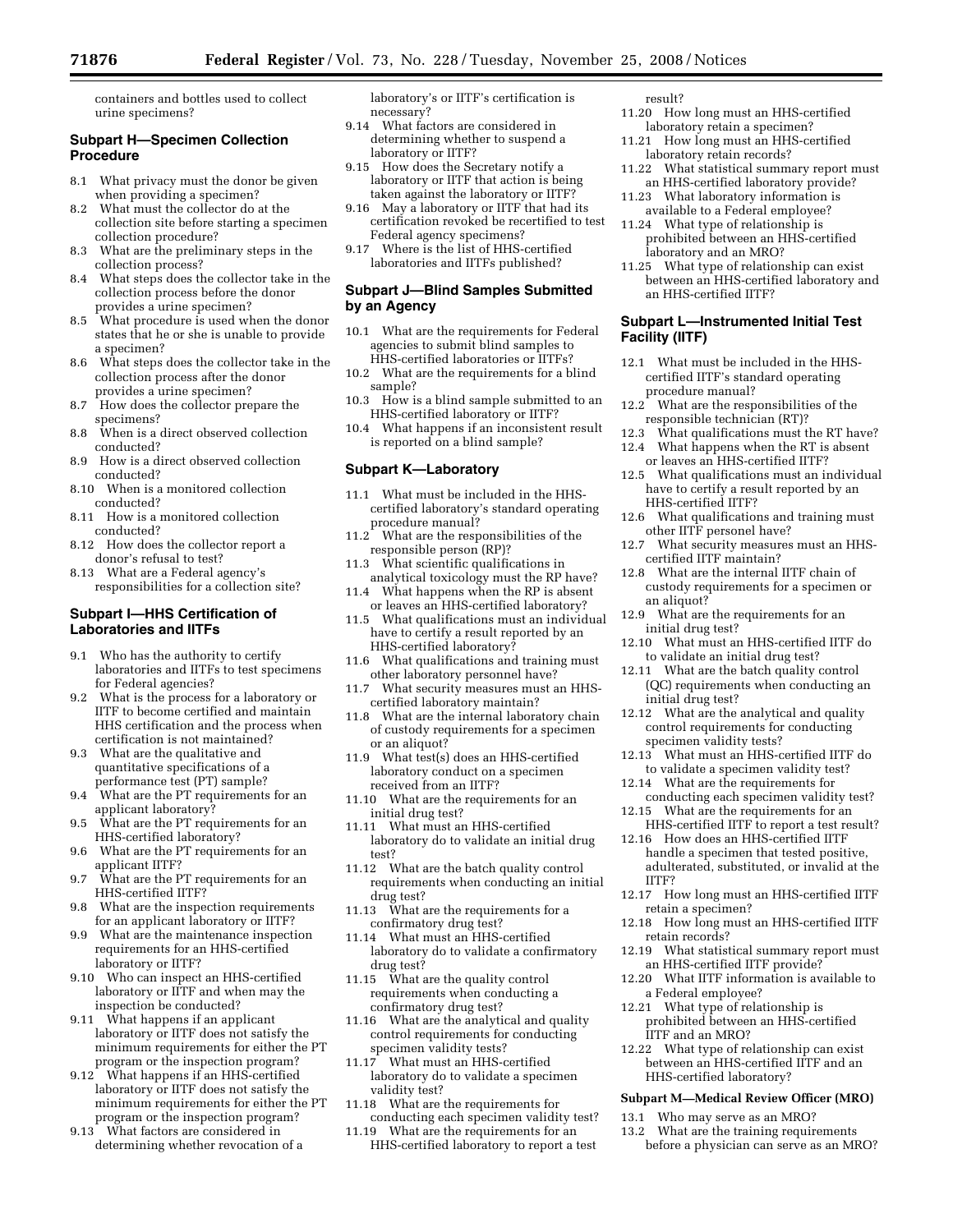- 13.3 What are the responsibilities of an MRO?
- 13.4 What must an MRO do when reviewing a test result?
- 13.5 What action does the MRO take when the collector reports that the donor did not provide a sufficient amount of urine for a drug test?
- 13.6 What happens when an individual is unable to provide a sufficient amount of urine for a Federal agency applicant/preemployment test, a follow-up test, or a return-to-duty test because of a permanent or long-term medical condition?
- 13.7 Who may request a test of a split specimen?
- 13.8 How does an MRO report a primary (Bottle A) specimen test result to an agency?
- 13.9 What type of relationship is prohibited between an MRO and an HHS-certified laboratory or an HHS-certified IITF?

#### **Subpart N—Split Specimen Tests 14.1 When may a split specimen be tested?**

- 14.2 How does an HHS-certified laboratory test a split (Bottle B) specimen when the primary (Bottle A) specimen was reported positive?
- 14.3 How does an HHS-certified laboratory test a split (Bottle B) specimen when the primary (Bottle A) specimen was reported adulterated?
- 14.4 How does an HHS-certified laboratory test a split (Bottle B) specimen when the primary (Bottle A) specimen was reported substituted?
- 14.5 Who receives the split specimen result?
- 14.6 What action(s) does an MRO take after receiving the split (Bottle B) specimen result from the second HHS-certified laboratory?
- 14.7 How does an MRO report a split (Bottle B) specimen test result to an agency?
- 14.8 How long must an HHS-certified laboratory retain a split (Bottle B) specimen?

#### **Subpart O—Criteria for Rejecting a Specimen for Testing**

- 15.1 What discrepancies require an HHScertified laboratory or an HHS-certified IITF to report a specimen as rejected for testing?
- 15.2 What discrepancies require an HHScertified laboratory or an HHS-certified IITF to report a specimen as rejected for testing unless the discrepancy is corrected?
- 15.3 What discrepancies are not sufficient to require an HHS-certified laboratory or an HHS-certified IITF to reject a specimen for testing or an MRO to cancel a test?
- 15.4 What discrepancies may require an MRO to cancel a test?

## **Subpart P—Laboratory or IITF Suspension/ Revocation Procedures**

- 16.1 When may an HHS-certified laboratory or IITF be suspended?
- 16.2 What definitions are used for this subpart?
- 16.3 Are there any limitations on issues

# subject to review?

- 16.4 Who represents the parties? 16.5 When must a request for informal review be submitted?
- 16.6 What is an abeyance agreement?
- 16.7 What procedure is used to prepare the
- review file and written argument?
- 16.8 When is there an opportunity for oral presentation?
- 16.9 Are there expedited procedures for review of immediate suspension?
- 16.10 Are any types of communications prohibited?
- 16.11 How are communications transmitted by the reviewing official?
- 16.12 What are the authority and responsibilities of the reviewing official?
- 16.13 What administrative records are maintained?
- 16.14 What are the requirements for a written decision?
- 16.15 Is there a review of the final administrative action?

### **Subpart A—Applicability**

# **Section 1.1 To whom do these Guidelines apply?**

(a) These Guidelines apply to:

(1) Executive Agencies as defined in 5 U.S.C. 105;

(2) The Uniformed Services, as defined in 5 U.S.C. 2101(3) (but excluding the Armed Forces as defined in 5 U.S.C. 2101(2));

(3) Any other employing unit or authority of the Federal Government except the United States Postal Service, the Postal Rate Commission, and employing units or authorities in the Judicial and Legislative Branches; and

(4) The Intelligence Community, as defined by Executive Order 12333, is subject to these Guidelines only to the extent agreed to by the head of the affected agency;

(5) Laboratories and instrumented initial test facilities (IITFs) that provide drug testing services to the Federal agencies;

(6) Collectors that provide specimen collection services to the Federal agencies; and

(7) Medical Review Officers (MROs) that provide drug testing review and interpretation of results services to the Federal agencies.

(b) The Guidelines do not apply to drug testing under authority other than Executive Order 12564, including testing of persons in the criminal justice system, such as, arrestees, detainees, probationers, incarcerated persons, or parolees.1

# **Section 1.2 Who is responsible for developing and implementing these Guidelines?**

(a) Executive Order 12564 and Public Law 100–71 require the Department of Health and Human Services (HHS) to establish scientific and technical guidelines for Federal workplace drug testing programs.

(b) The Secretary has the responsibility to implement these Guidelines.

# **Section 1.3 How does a Federal agency request a change from these Guidelines?**

(a) Each Federal agency must ensure that its workplace drug testing program complies with the provisions of these Guidelines unless a waiver has been obtained from the Secretary.

(b) To obtain a waiver, a Federal agency must submit a written request to the Secretary that describes the specific change for which a waiver is sought and a detailed justification for the change.

# **Section 1.4 How are these Guidelines revised?**

(a) In order to ensure the full reliability and accuracy of drug and specimen validity tests, the accurate reporting of test results, and the integrity and efficacy of Federal drug testing programs, the Secretary may make changes to these Guidelines to reflect improvements in the available science and technology.

(b) The changes will be published in final as a notice in the **Federal Register**.

# **Section 1.5 What do the terms used in these Guidelines mean?**

The following definitions are adopted: *Accessioner.* The individual who receives the specimens at the laboratory or IITF and signs the Federal drug testing custody and control form.

*Adulterated Specimen*. A specimen that has been altered, as evidenced by test results showing either a substance that is not a normal constituent for that type of specimen or showing an abnormal concentration of an endogenous substance.

*Aliquot.* A fractional part of a specimen used for testing, representing the whole specimen.

*Alternate Responsible Person*. The person who assumes professional, organizational, educational, and

<sup>1</sup>Although HHS has no authority to regulate the transportation industry, the Department of Transportation (DOT) does have such authority. DOT is required by law to develop requirements for its regulated industry that ''incorporate the Department of Health and Human Services scientific and technical guidelines dated April 11,

<sup>1988,</sup> and any amendments to those guidelines \* \* \* '' *See*, e.g., 49 U.S.C. 20140(c)(2). In carrying out its mandate, DOT requires by regulation at 49 CFR Part 40 that its federally-regulated employers use only HHS-certified laboratories in the testing of employees, 49 CFR 40.81, and incorporates the scientific and technical aspects of the HHS Mandatory Guidelines.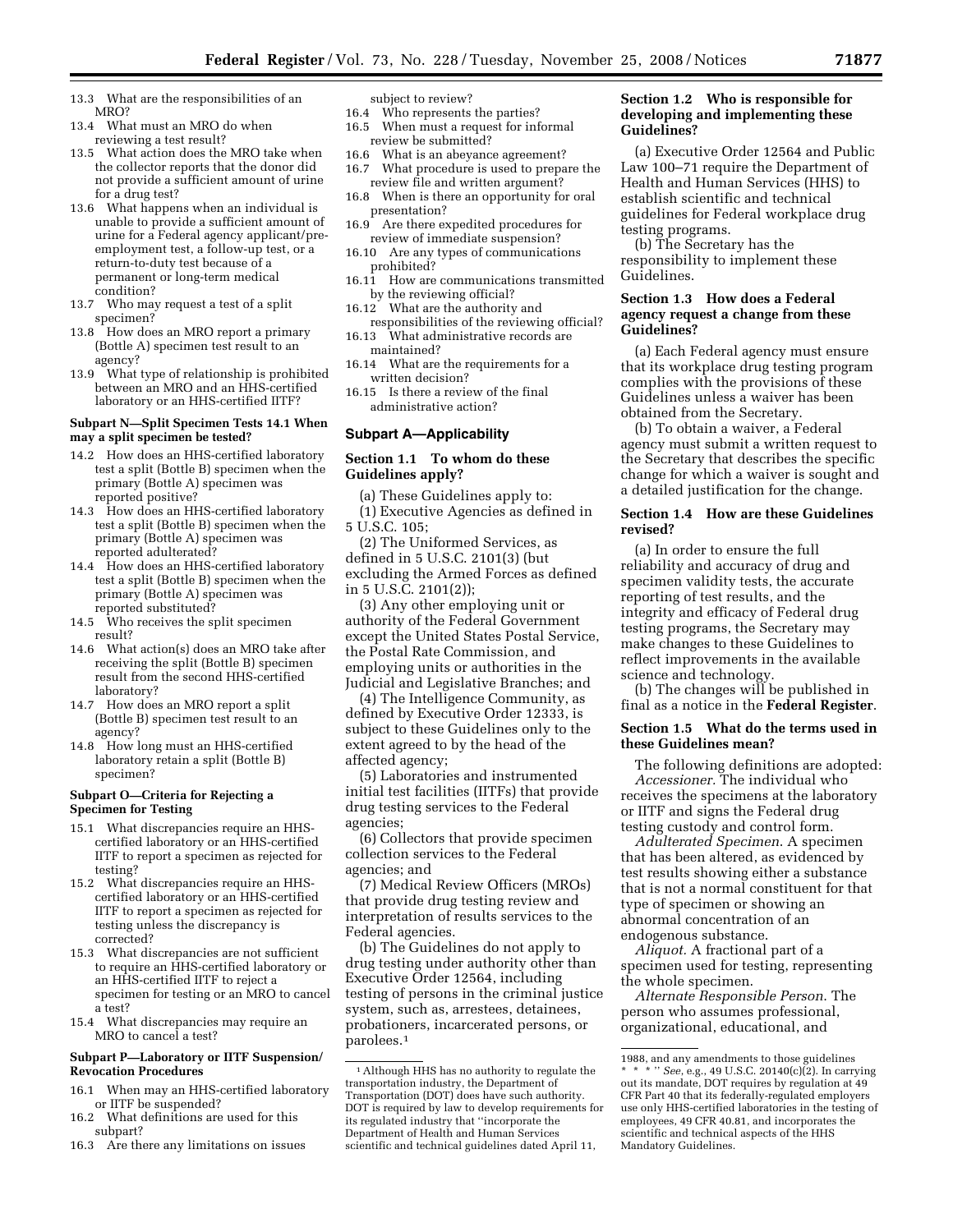administrative responsibility for the day-to-day management of the HHScertified laboratory when the responsible person is unable to fill these obligations.

*Alternate Responsible Technician*. The person who assumes professional, organizational, educational, and administrative responsibility for the day-to-day management of the HHScertified IITF when the responsible technician is unable to fill these obligations.

*Batch*. A number of specimens that are being handled and tested as a group.

*Calibrator.* A solution of known concentration in the appropriate matrix that is used to define expected outcomes of a measurement procedure or to compare the response obtained with the response of a test specimen aliquot/ sample. The concentration of the analyte of interest in the calibrator is known within limits ascertained during its preparation. Calibrators may be used to establish a calibration curve over a concentration range.

*Cancelled Test.* The result reported by the MRO to the Federal agency when a specimen has been reported to the MRO as invalid result (and the donor has no legitimate explanation) or rejected for testing, when a split specimen fails to reconfirm, or when the MRO determines that a fatal flaw or unrecovered correctable error exists in the forensic records (as described in Sections 15.1 and 15.2).

*Carryover*. The effect that occurs when a sample's result (*e.g.*, drug concentration) has been affected by a preceding sample during analysis.

*Certifying Scientist (CS)*. The individual responsible for verifying the chain of custody and scientific reliability of any test result reported by an HHS-certified laboratory.

*Certifying Technician (CT)*. The individual responsible for verifying the chain of custody and scientific reliability of negative, negative/dilute, and rejected for testing results reported by a laboratory or IITF.

*Chain of Custody (COC)*. Procedures to account for the integrity of each specimen or aliquot by tracking its handling and storage from point of specimen collection to final disposition of the specimen and its aliquots.

*Chain of Custody Document*. A form used to document the security of the specimen and all aliquots of a specimen. The document, which may account for an individual specimen, aliquot, or batch, must include the names and signatures of all individuals who handled the specimen or aliquots and the date and purpose of the access.

*Collection Site*. A place where donors present themselves for the purpose of providing a specimen.

*Collector*. A person who instructs and assists donors at a collection site and receives the specimen provided by the donor.

*Confirmatory Drug Test*. A second analytical procedure performed on a different aliquot of the original specimen to identify and quantify the presence of a specific drug or drug metabolite.

*Confirmatory Specimen Validity Test*. A second test performed on a different aliquot of the original specimen to further support a specimen validity test result.

*Control*. A sample used to evaluate whether an analytical procedure or test is operating within predefined tolerance limits.

*Cutoff*. The decision point or value used to establish and report a specimen as negative, positive, adulterated, substituted, or invalid.

*Dilute Specimen*. A urine specimen with creatinine and specific gravity values that are lower than expected but are still within the physiologically producible ranges of human urine.

*Donor*. The individual from whom a specimen is collected.

*Failed to Reconfirm*. The result reported for a split specimen when the second laboratory is unable to corroborate the original result reported for the primary specimen.

*Federal Drug Testing Custody and Control Form (Federal CCF)*. The Office of Management and Budget (OMB) approved form that is used to document the collection, custody, and transport of a specimen from the time the specimen is collected until it is received by the testing site (i.e., certified laboratory, instrumented initial test facility). The form may also be used to report the test result to the Medical Review Officer.

*HHS*. The Department of Health and Human Services.

*Initial Drug Test*. The test used to differentiate a negative specimen from one that requires further testing for drugs or drug metabolites.

*Initial Specimen Validity Test*. The first test used to determine if a specimen is adulterated, diluted, substituted, or invalid.

*Instrumented Initial Test Facility (IITF)*. A permanent location where initial testing, reporting of results, and recordkeeping are performed under the supervision of a responsible technician.

*Invalid Result.* The result reported by an HHS-certified laboratory in accordance with the criteria established in Section 3.8 when a positive, negative, adulterated, or substituted result cannot

be established for a specific drug or specimen validity test.

*Laboratory.* A permanent location where initial and confirmatory testing, reporting of results, and recordkeeping is performed under the supervision of a responsible person.

*Limit of Detection.* The lowest concentration at which a measurand can be identified, but (for quantitative assays) the concentration cannot be accurately calculated.

*Limit of Quantitation.* For quantitative assays, the lowest concentration at which the identity and concentration of the measurand can be accurately established.

*Lot.* A number of units of an item (e.g., drug test kits, reagents, quality control material) manufactured from the same starting materials within a specified period of time for which the manufacturer states that the items have essentially the same performance characteristics and the same expiration date.

*Medical Review Officer (MRO).* A licensed physician who reviews, verifies, and reports a specimen test result to the agency.

*Negative Result.* The result reported by an HHS-certified laboratory or an HHS-certified IITF to an MRO when a specimen contains no drug or the concentration of the drug is less than the cutoff concentration for that drug or drug class and the specimen is a valid specimen.

*Oxidizing Adulterant.* A substance that acts alone or in combination with other substances to oxidize drug or drug metabolites to prevent the detection of the drugs or drug metabolites, or affects the reagents in either the initial or confirmatory drug test.

*Performance Testing (PT) Sample.* A program-generated sample sent to laboratory or IITF that is used to evaluate performance.

*Positive Result.* The result reported by an HHS-certified laboratory when a specimen contains a drug or drug metabolite equal to or greater than the cutoff concentration.

*Quality Control (QC) Sample.* A calibrator or control used to verify that an analytical test is providing accurate test results.

*Reconfirmed.* The result reported for a split specimen when the second laboratory is able to corroborate the original result reported for the primary specimen.

*Rejected for Testing.* The result reported by an HHS-certified laboratory or HHS-certified IITF when no tests are performed for a specimen because of a fatal flaw or an unrecovered correctable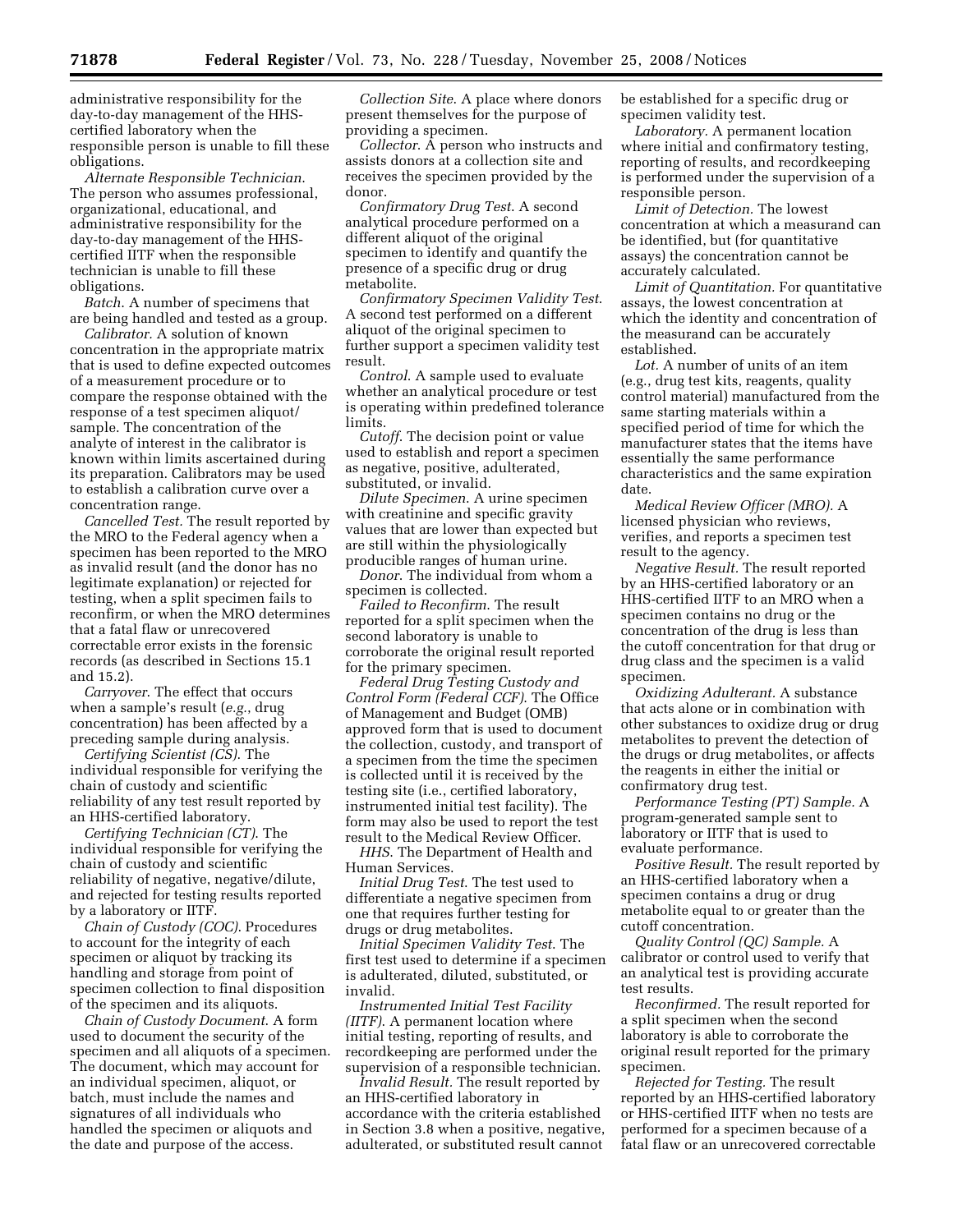error (as described in Sections 15.1 and 15.2).

*Responsible Person (RP).* The person who assumes professional, organizational, educational, and administrative responsibility for the day-to-day management of the HHScertified laboratory.

*Responsible Technician (RT).* The person who assumes professional, organizational, educational, and administrative responsibility for the day-to-day management of the HHScertified IITF.

*Sample.* A performance testing sample, quality control material used for testing, or a representative portion of a donor specimen.

*Secretary.* The Secretary of Health and Human Services or the Secretary's designee. The Secretary's designee may be a contractor or other recognized organization which acts on behalf of the Secretary in implementing these Guidelines.

*Specimen.* Fluid or material collected from a donor at the collection site for the purpose of a drug test. Urine is the only specimen allowed for Federal workplace drug testing programs.

*Split Specimen Collection.* A collection in which the urine collected is divided into two separate specimen bottles, the primary specimen (Bottle A) and the split specimen (Bottle B).

*Standard.* Reference material of known purity or a solution containing a reference material at a known concentration.

*Substituted Specimen.* A specimen that has been submitted in place of the donor's urine, as evidenced by creatinine and specific gravity values that are outside the physiologically producible ranges of human urine.

# **Section 1.6 What is an agency required to do to protect employee records?**

Consistent with 5 U.S.C. 552(a) and 48 CFR 24.101–24.104, all agency contracts with laboratories, IITFs, collectors, and MROs must require that they comply with the Privacy Act, 5 U.S.C. 552(a). In addition, the contracts must require compliance with employee access and confidentiality provisions of Section 503 of Public Law 100–71. Each Federal agency must establish a Privacy Act System of Records or modify an existing system, or use any applicable Government-wide system of records to cover the records of employee drug test results. All contracts and the Privacy Act System of Records must specifically require that employee records be maintained and used with the highest regard for employee privacy.

In addition, the Health Insurance Portability and Accountability Act of 1996 (HIPAA) Privacy Rule, 45 CFR Parts 160 and 164, Subparts A and E, is applicable to certain health care providers with whom a Federal agency may contract. If a health care provider is a HIPAA covered entity, the provider must protect the individually identifiable health information it maintains in accordance with the requirements of the Privacy Rule, which includes not using or disclosing the information except as permitted by the Rule and ensuring there are reasonable safeguards in place to protect the privacy of the information. For more information regarding HIPAA Privacy Rule, please visit *http://www.hhs.gov/ ocr/hipaa.* 

# **Section 1.7 What is a refusal to take a federally regulated drug test, and what are the consequences?**

(a) As a donor for a federally regulated drug test, you have refused to take a drug test if you:

(1) Fail to appear for any test (except a pre-employment test) within a reasonable time, as determined by the Federal agency, consistent with applicable agency regulations, after being directed to do so by the Federal agency;

(2) Fail to remain at the collection site until the collection process is complete (with the exception of a donor who leaves the collection site before the collection process begins for a preemployment test);

(3) Fail to provide a urine specimen for any drug test required by these Guidelines or Federal agency regulations (with the exception of a donor who leaves the collection site before the collection process begins for a pre-employment test);

(4) In the case of a direct observed or monitored collection, fail to permit the observation or monitoring of your provision of a specimen when required as described in sections 8.8 and 8.10;

(5) Fail to provide a sufficient amount of urine when directed, and it has been determined, through a required medical evaluation, that there was no adequate medical explanation for the failure as determined by the process described in section 13.5;

(6) Fail or decline to take an additional drug test or collection as directed by the Federal agency or collector (i.e., as described in section  $8.6$ 

(7) Fail to undergo a medical examination or evaluation, as directed by the MRO as part of the verification process (i.e., section 13.5) or as directed by the Federal agency. In the case of a

Federal agency applicant/preemployment drug test, the donor is deemed to have refused to test on this basis only if the Federal agency applicant/pre-employment test is conducted following a contingent offer of employment. If there was no contingent offer of employment, the MRO will cancel the test; or

(8) Fail to cooperate with any part of the testing process (e.g., refuse to empty pockets when directed by the collector, disrupt the collection process, fail to wash hands after being directed to do so by the collector).

(9) For an observed collection, fail to follow the observer's instructions related to the collection process;

(10) Possess or wear a prosthetic or other device that could be used to interfere with the collection process; or

(11) Admit to the collector or MRO that you have adulterated or substituted the specimen.

(b) As a Federal agency applicant or employee, if the MRO reports that you have a verified adulterated or substituted test result, you have refused to take a drug test.

(c) As a Federal agency applicant or employee, refusal to submit to testing will result in initiation of disciplinary action, up to and including dismissal.

(d) As a collector or an MRO, when a donor refuses to participate in the part of the testing process in which you are involved, you must terminate the portion of the testing process in which you are involved, document the refusal on the Federal CCF, and immediately notify the Federal agency's designated representative by any means (e.g., telephone or secure fax machine) that ensures that the refusal notification is immediately received. As a referral physician (e.g., physician evaluating whether medical condition preventing the donor from providing a sufficient amount of urine for a drug test or evaluating a claim of a legitimate medical explanation in a specimen validity testing situation), you must notify the MRO, who in turn will notify the Federal agency.

(1) As the collector, you must note the refusal on the Federal CCF and sign and date the CCF in accordance with section 8.12.

(2) As the MRO, you must note the refusal and the reason on the MRO copy of the Federal CCF and sign and date the CCF.

# **Subpart B—Specimens**

# **Section 2.1 What type of specimen may be collected?**

Urine is the only specimen a Federal agency may collect under the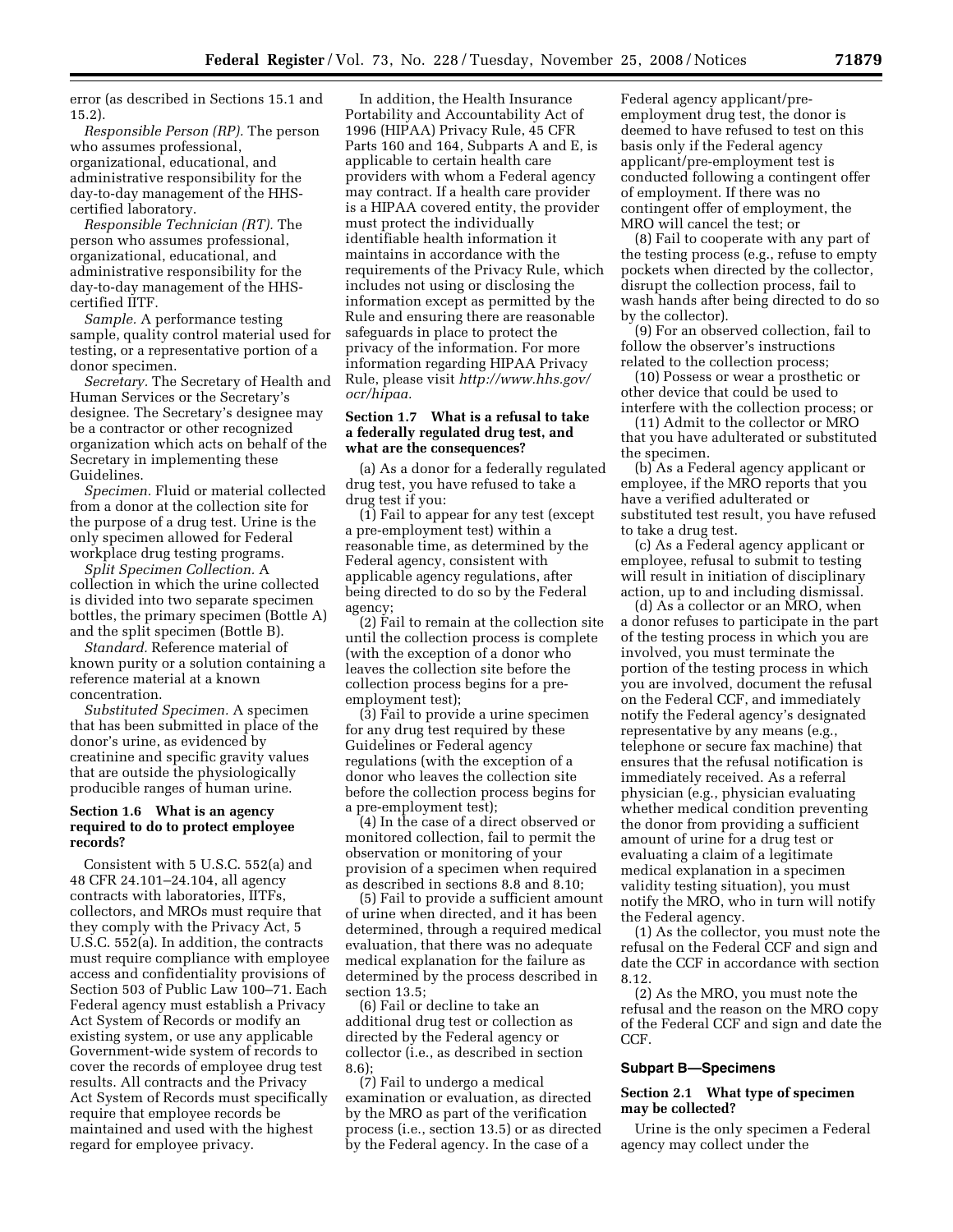Guidelines for its workplace drug testing program.

## **Section 2.2 Under what circumstances may specimens be collected?**

A Federal agency may collect a specimen for the following reasons: (a) Federal agency applicant/Pre-

- employment test;
	- (b) Random test;
	- (c) Reasonable suspicion/cause test;
	- (d) Post-accident test;
	- (e) Return to duty test; or
	- (f) Follow-up test.

# **Section 2.3 How is each specimen collected?**

Each specimen is collected as a split specimen as described in Section 2.5.

# **Section 2.4 What volume of urine is collected?**

A donor is expected to provide at least 45 mL of urine for a specimen to be tested at an HHS-certified laboratory or IITF.

# **Section 2.5 How does the collector split the urine collected?**

The collector pours at least 30 mL into a specimen bottle that is labeled Bottle A (primary) and then pours at least 15 mL into a specimen bottle that is labeled Bottle B (split).

# **Subpart C—Urine Drug and Specimen Validity Tests**

# **Section 3.1 Which drug and specimen validity tests are conducted on a urine specimen?**

A Federal agency:

(a) Must ensure that each specimen is tested for marijuana and cocaine metabolites as provided under Section 3.4;

(b) Is authorized to test each specimen for opiates, amphetamines, and phencyclidine, as provided under Section 3.4; and

(c) Must ensure that the following specimen validity tests are conducted on each specimen:

(1) Determine the creatinine concentration on every specimen;

- (2) Determine the specific gravity on every specimen for which the creatinine
- concentration is less than 20 mg/dL; (3) Determine the pH on every
- specimen; and

(4) Perform one or more specimen validity tests for oxidizing adulterants on every specimen.

(d) If a specimen exhibits abnormal physical characteristics (e.g., unusual odor or color, semi-solid characteristics), causes reactions or responses characteristic of an adulterant during initial or confirmatory drug tests (e.g., non-recovery of standards, unusual response), or contains an unidentified substance that interferes with the confirmatory analysis, then additional testing may be performed.

#### **Section 3.2 May a specimen be tested for additional drugs?**

(a) A specimen may be tested for additional drugs, on a case-by-case basis, when a Federal agency is conducting a specimen collection for reasonable suspicion, post accident, or unsafe practice testing. A specimen collected from a Federal agency employee may be tested by the Federal agency for any drugs listed in Schedule I or II of the Controlled Substances Act (other than the drugs listed in Section 3.1, or when used pursuant to a valid prescription or when used as otherwise authorized by law). The Federal agency must request the HHS-certified

laboratory to test for the additional drug, include a justification to test a specific specimen for the drug, and ensure that the HHS-certified laboratory has the capability to test for the drug and has established properly validated initial and confirmatory analytical methods. If an initial test procedure is not available upon request for a suspected Schedule I or Schedule II drug, the Federal agency can request an HHS-certified laboratory to test for the drug by directing two separate aliquots of the specimen for the confirmatory analytical method. Additionally, the split (Bottle B) specimen will be available for testing if the donor requests a retest at another HHS-certified laboratory.

(b) A Federal agency covered by these Guidelines must petition the Secretary in writing for approval to routinely test for any drug class not listed in Section 3.1. Such approval must be limited to the use of the appropriate science and technology and must not otherwise limit agency discretion to test for any drug tested under paragraph (a) of this section.

# **Section 3.3 May any of the specimens be used for other purposes?**

(a) Federal agency specimens collected pursuant to Executive Order 12564, Public Law 100–71, and these Guidelines must only be tested for drugs and to determine their validity unless otherwise authorized by law.

(b) These Guidelines are not intended to prohibit any Federal agency specifically authorized by law to test a specimen for additional classes of drugs in its workplace drug testing program.

## **Section 3.4 What are the cutoff concentrations for drug tests?**

| Initial test analyte        | Initial test cutoff<br>concentration | Confirmatory test analyte    | Confirmatory test cutoff<br>concentration |
|-----------------------------|--------------------------------------|------------------------------|-------------------------------------------|
| Opiate metabolites.         | 50 ng/mL<br>150 ng/mL                | Benzoylecgonine              | $15 \text{ nq/mL}$<br>100 $ng/mL$         |
|                             | 2000 ng/mL                           |                              | 2000 ng/mL<br>2000 ng/mL                  |
|                             | 10 ng/mL                             |                              | 10 $ng/mL$                                |
|                             | 25 ng/mL                             |                              | 25 ng/mL                                  |
| Amphetamines <sup>3</sup> . |                                      |                              |                                           |
|                             | 500 ng/mL                            |                              | 250 ng/mL                                 |
|                             |                                      | Methamphetamine <sup>5</sup> | 250 ng/mL                                 |
|                             | 500 ng/mL                            |                              | 250 ng/mL                                 |
|                             |                                      |                              | 250 ng/mL                                 |
|                             |                                      |                              | 250 ng/mL                                 |

1 Delta-9-tetrahydrocannabinol-9-carboxylic acid (THCA).

<sup>2</sup> Morphine is the target analyte for codeine/morphine testing.

3 Either a single initial test kit or multiple initial test kits may be used provided the single test kit detects each target analyte independently at<br>the specified cutoff.

<sup>4</sup> Methamphetamine is the target analyte for amphetamine/methamphetamine testing.

5To be reported positive for methamphetamine, a specimen must also contain amphetamine at a concentration equal to or greater than 100 ng/mL.

 $6$ Methylenedioxymethamphetamine (MDMA).

7 Methylenedioxyamphetamine (MDA).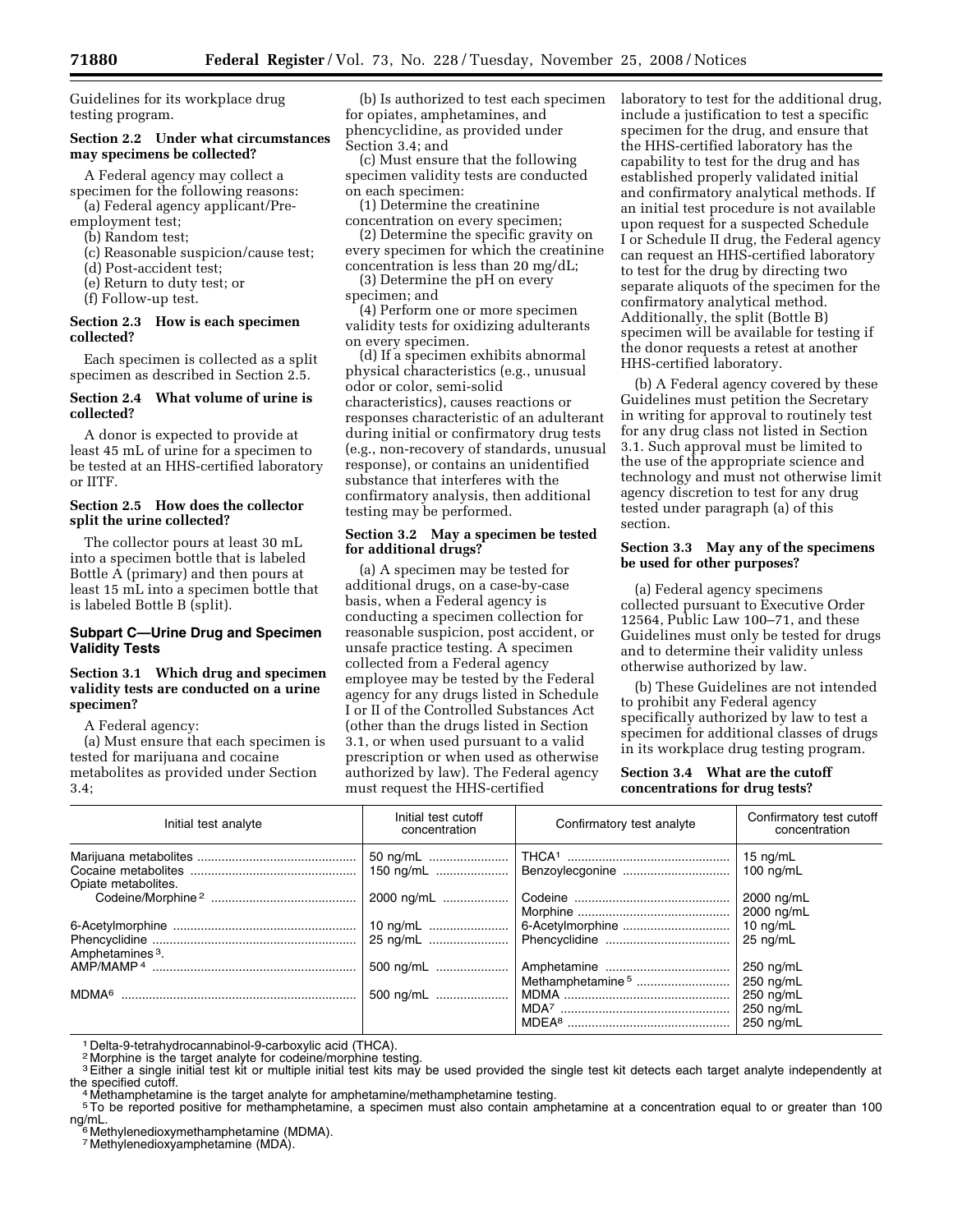8 Methylenedioxyethylamphetamine (MDEA).

# **Section 3.5 What criteria are used to report a specimen as adulterated?**

An HHS-certified laboratory reports a primary (Bottle A) specimen as adulterated when:

(a) The pH is less than 3 or equal to or greater than 11 using either a pH meter or a colorimetric pH test for the initial test on the first aliquot and a pH meter for the confirmatory test on the second aliquot;

(b) The nitrite concentration is equal to or greater than 500 mcg/mL using either a nitrite colorimetric test or a general oxidant colorimetric test for the initial test on the first aliquot and a different confirmatory test (e.g., multiwavelength spectrophotometry, ion chromatography, capillary electrophoresis) on the second aliquot;

(c) The presence of chromium (VI) is verified using either a general oxidant colorimetric test (with an equal to or greater than 50 mcg/mL chromium (VI) equivalent cutoff) or a chromium (VI) colorimetric test (chromium (VI) concentration equal to or greater than 50 mcg/mL) for the initial test on the first aliquot and a different confirmatory test (e.g., multi-wavelength spectrophotometry, ion chromatography, atomic absorption spectrophotometry, capillary electrophoresis, inductively coupled plasma-mass spectrometry) with the chromium (VI) concentration equal to or greater than the limit of quantitation (LOQ) of the confirmatory test on the second aliquot;

(d) The presence of halogen (e.g., bleach, iodine, fluoride) is verified using either a general oxidant colorimetric test (with an equal to or greater than 200 mcg/mL nitriteequivalent cutoff or an equal to or greater than 50 mcg/mL chromium (VI) equivalent cutoff) or halogen colorimetric test (halogen concentration equal to or greater than the LOQ) for the initial test on the first aliquot and a different confirmatory test (e.g., multiwavelength spectrophotometry, ion chromatography, inductively coupled plasma-mass spectrometry) with a specific halogen concentration equal to or greater than the LOQ of the confirmatory test on the second aliquot;

(e) The presence of glutaraldehyde is verified using either an aldehyde test (aldehyde present) or the characteristic immunoassay response on one or more drug immunoassay tests for the initial test on the first aliquot and a different confirmatory test (e.g., GC/MS) for the confirmatory test with the glutaraldehyde concentration equal to or greater than the LOQ of the analysis on the second aliquot;

(f) The presence of pyridine (pyridinium chlorochromate) is verified using either a general oxidant colorimetric test (with an equal to or greater than 200 mcg/mL nitriteequivalent cutoff or an equal to or greater than 50 mcg/mL chromium (VI) equivalent cutoff) or a chromium (VI) colorimetric test (chromium (VI) concentration equal to or greater than 50 mcg/mL) for the initial test on the first aliquot and a different confirmatory test (e.g., GC/MS) for the confirmatory test with the pyridine concentration equal to or greater than the LOQ of the analysis on the second aliquot;

(g) The presence of a surfactant is verified by using a surfactant colorimetric test with an equal to or greater than 100 mcg/mL dodecylbenzene sulfonate-equivalent cutoff for the initial test on the first aliquot and a different confirmatory test (e.g., multi-wavelength spectrophotometry) with an equal to or greater than 100 mcg/mL dodecylbenzene sulfonate-equivalent cutoff on the second aliquot; or

(h) The presence of any other adulterant not specified in paragraphs (b) through (g) of this section is verified using an initial test on the first aliquot and a different confirmatory test on the second aliquot.

## **Section 3.6 What criteria are used to report a specimen as substituted?**

An HHS-certified laboratory reports a primary (Bottle A) specimen as substituted when the creatinine concentration is less than 2 mg/dL on both the initial and confirmatory creatinine tests on two separate aliquots (i.e., the same colorimetric test may be used to test both aliquots) and the specific gravity is less than or equal to 1.0010 or equal to or greater than 1.0200 on both the initial and confirmatory specific gravity tests on two separate aliquots (i.e., a refractometer is used to test both aliquots).

### **Section 3.7 What criteria are used to report a specimen as dilute?**

A dilute result may be reported only in conjunction with the positive or negative drug test results for a specimen.

(a) An HHS-certified laboratory or an HHS-certified IITF reports a primary (Bottle A) specimen as dilute when the creatinine concentration is greater than 5 mg/dL but less than 20 mg/dL and the specific gravity is equal to or greater

than 1.002 but less than 1.003 on a single aliquot.

(b) In addition, an HHS-certified laboratory reports a primary (Bottle A) specimen as dilute when the creatinine concentration is equal to or greater than 2 mg/dL but less than or equal to 5 mg/ dL and the specific gravity is greater than 1.0010 but less than 1.0030.

## **Section 3.8 What criteria are used to report an invalid result for a specimen?**

An HHS-certified laboratory reports a primary (Bottle A) specimen as an invalid result when:

(a) Inconsistent creatinine concentration and specific gravity results are obtained (i.e., the creatinine concentration is less than 2 mg/dL on both the initial and confirmatory creatinine tests and the specific gravity is greater than 1.0010 but less than 1.0200 on the initial and/or confirmatory specific gravity test, the specific gravity is less than or equal to 1.0010 on both the initial and confirmatory specific gravity tests and the creatinine concentration is equal to or greater than 2 mg/dL on either or both the initial or confirmatory creatinine tests);

(b) The pH is equal to or greater than 3 and less than 4.5 or equal to or greater than 9 and less than 11 using either a colorimetric pH test or pH meter for the initial test and a pH meter for the confirmatory test on two separate aliquots;

(c) The nitrite concentration is equal to or greater than 200 mcg/mL using a nitrite colorimetric test or equal to or greater than the equivalent of 200 mcg/ mL nitrite using a general oxidant colorimetric test for both the initial (first) test and the second test or using either initial test and the nitrite concentration is equal to or greater than 200 mcg/mL but less than 500 mcg/mL for a different confirmatory test (e.g., multi-wavelength spectrophotometry, ion chromatography, capillary electrophoresis) on two separate aliquots;

(d) The possible presence of chromium (VI) is determined using the same chromium (VI) colorimetric test with a cutoff equal to or greater than 50 mcg/mL chromium (VI) for both the initial (first) test and the second test on two separate aliquots;

(e) The possible presence of a halogen (e.g., bleach, iodine, fluoride) is determined using the same halogen colorimetric test with a cutoff equal to or greater than the LOQ for both the initial (first) test and the second test on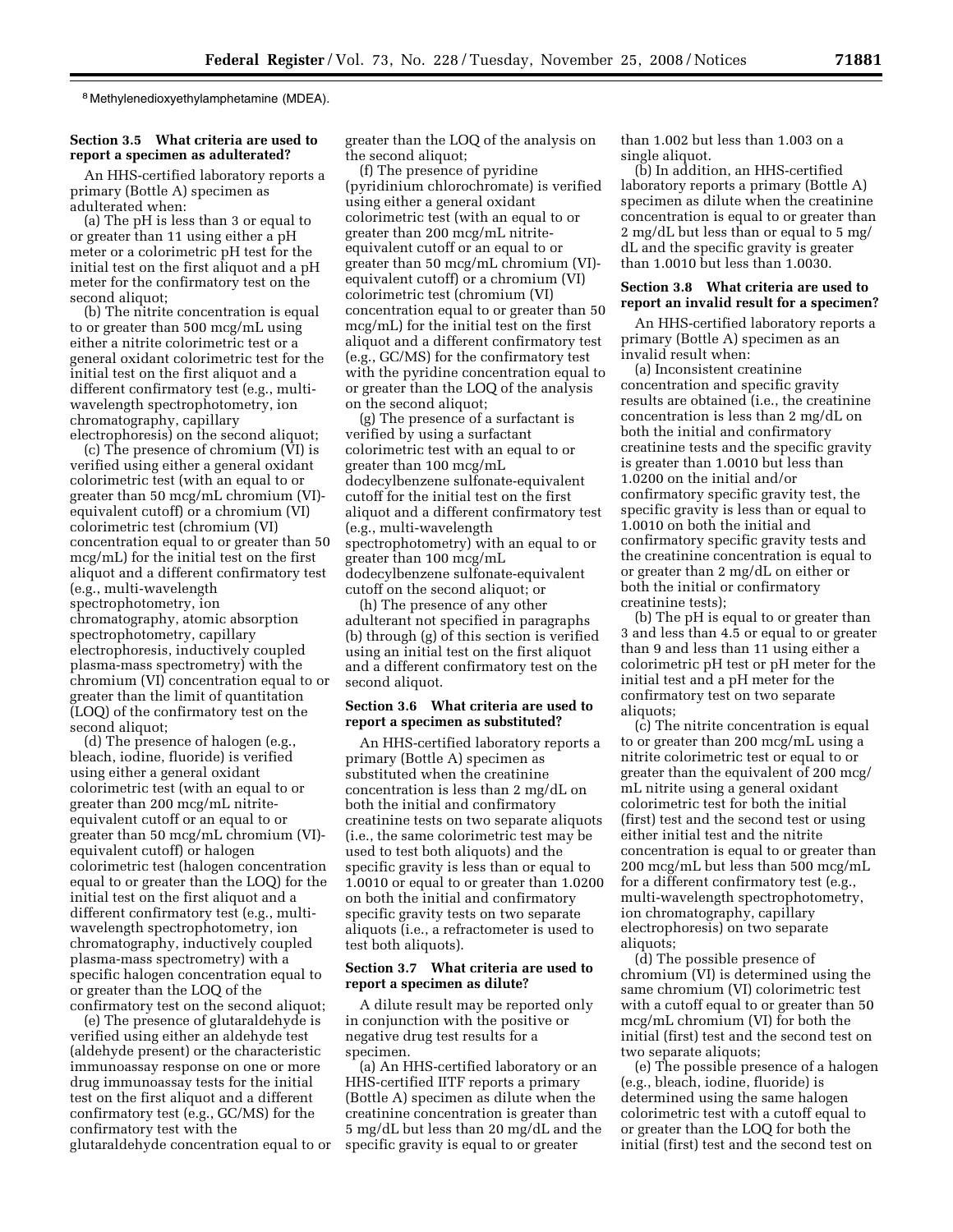two separate aliquots or relying on the odor of the specimen as the initial test;

(f) The possible presence of glutaraldehyde is determined by using the same aldehyde test (aldehyde present) or characteristic immunoassay response on one or more drug immunoassay tests for both the initial (first) test and the second test on two separate aliquots;

(g) The possible presence of an oxidizing adulterant is determined by using the same general oxidant colorimetric test (with an equal to or greater than 200 mcg/mL nitriteequivalent cutoff, an equal to or greater than 50 mcg/mL chromium (VI) equivalent cutoff, or a halogen concentration is equal to or greater than the LOQ) for both the initial (first) test and the second test on two separate aliquots;

(h) The possible presence of a surfactant is determined by using the same surfactant colorimetric test with an equal to or greater than 100 mcg/mL dodecylbenzene sulfonate-equivalent cutoff for both the initial (first) test and the second test on two separate aliquots or a foam/shake test for the initial test;

(i) Interference occurs on the immunoassay drug tests on two separate aliquots (i.e., valid immunoassay drug test results cannot be obtained);

(j) Interference with the drug confirmatory assay occurs on two separate aliquots of the specimen and the laboratory is unable to identify the interfering substance;

(k) The physical appearance of the specimen (e.g., viscosity) is such that testing the specimen may damage the laboratory's instruments; or

(l) The specimen has been tested and the physical appearances of Bottles A and B (e.g., color) are clearly different.

## **Subpart D—Collectors**

## **Section 4.1 Who may collect a specimen?**

(a) A collector who has been trained to collect urine specimens in accordance with these Guidelines.

(b) The immediate supervisor of a Federal employee donor may only collect that donor's specimen when no other collector is available. The supervisor must be a trained collector.

(c) The hiring official of a Federal agency applicant may only collect that Federal agency applicant's specimen when no other collector is available. The hiring official must be a trained collector.

# **Section 4.2 Who may not collect a specimen?**

(a) A Federal agency employee who is in a testing designated position and subject to the Federal agency drug testing rules must not be a collector for co-workers who are in the same testing pool or who work together with that employee on a daily basis.

(b) A Federal agency applicant or employee must not collect his or her own urine.

(c) An employee working for an HHScertified laboratory or IITF must not act as a collector if the employee could link the identity of the donor to the donor's drug test result.

(d) To avoid a potential conflict of interest, a collector should not be someone that is related to the employee (e.g., spouse, ex-spouse, relative) or a close personal friend (e.g., fiancé).

# **Section 4.3 What are the requirements to be a collector?**

(a) An individual may serve as a collector when the individual:

(1) Is knowledgeable about the collection procedure described in these Guidelines;

(2) Is knowledgeable about any guidance provided by the Federal agency's Drug-Free Workplace Program or additional information provided by the Secretary relating to these Guidelines;

(3) Has received training from a qualified trainer for collectors on the following subjects:

(i) All steps necessary to complete a collection correctly and the proper completion and transmission of the Federal CCF;

(ii) Problem collections;

(iii) Fatal flaws, correctable flaws, and how to correct problems in collections; and

(iv) The collector's responsibility for maintaining the integrity of the collection process, ensuring the privacy of individuals being tested, ensuring the security of the specimen, and avoiding conduct or statements that could be viewed as offensive or inappropriate.

(4) Has demonstrated proficiency in collections by completing five consecutive error-free mock collections.

(i) The five mock collections must include two uneventful collection scenarios, one insufficient quantity of urine scenario, one temperature out of range scenario, and one scenario in which the donor refuses to sign the Federal CCF and initial the specimen bottle tamper-evident seal.

(ii) A qualified trainer for collectors must monitor and evaluate the individual being trained, in person or by a means that provides real-time observation and interaction between the trainer and the individual being trained, and attest in writing that the mock collections are ''error-free.''

(b) A trained collector must complete refresher training on the requirements in paragraph a of this section no less frequently than every five years from the date on which he or she was first trained.

(c) The collector must maintain the documentation of his or her training and provide it to a Federal agency when requested.

(d) An individual may not collect specimens for a Federal agency until his or her training as a collector has been properly documented.

# **Section 4.4 What are the requirements to be an observer for a direct observed collection?**

(a) An individual may serve as an observer for a direct observed collection when the individual has satisfied the requirements:

(1) Is knowledgeable about the direct observed collection procedure described in Section 8.9 of these Guidelines;

(2) Is knowledgeable about any guidance provided by the Federal agency's Drug-Free Workplace Program or additional information provided by the Secretary relating to the direct observed collection procedure described in these Guidelines;

(3) Has received training on the following subjects:

(i) All steps necessary to perform a direct observed collection correctly; and

(ii) The observer's responsibility for maintaining the integrity of the collection process, ensuring the privacy of individuals being tested, ensuring that the observation is done in a professional manner that minimizes the discomfort to the employee so observed, ensuring the security of the specimen by maintaining visual contact with the collection container until it is delivered to the collector, and avoiding conduct or statements that could be viewed as offensive or inappropriate.

(b) The observer must be the same gender as the donor.

(c) The observer is not required to be a trained collector.

## **Section 4.5 What are the requirements to be a trainer for collectors?**

(a) An individual is considered to be a qualified trainer for collectors and may train others to collect specimens when the individual has:

(1) Qualified as a trained collector and regularly conducted drug test collections for a period of at least one year; or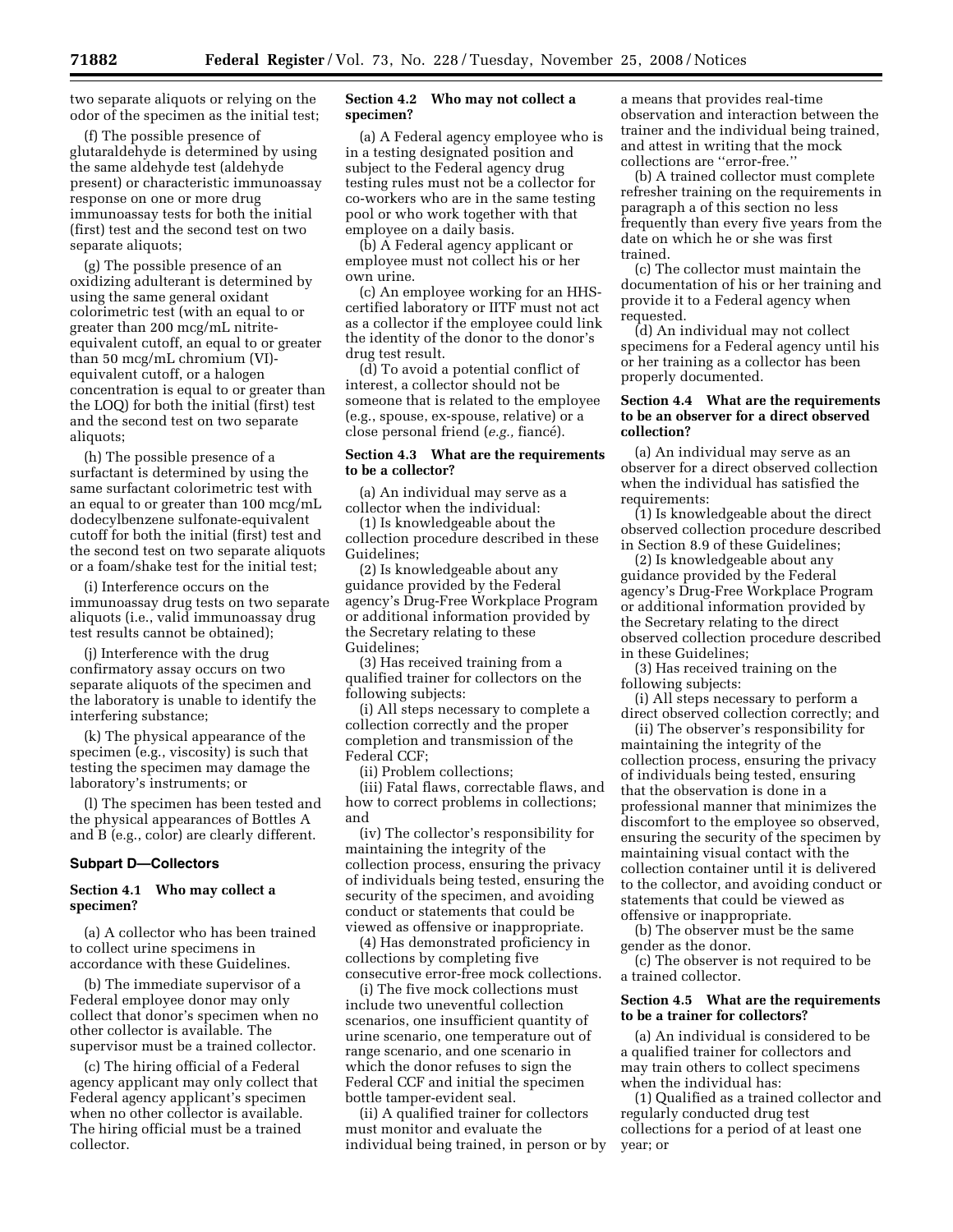(2) Successfully completed a ''train the trainer'' course given by an organization (e.g., manufacturer, private entity, contractor, Federal agency).

(b) A qualified trainer for collectors must complete refresher training in accordance with the collector requirements in Section 4.3(a) no less frequently than every five years from the date on which he or she was first trained.

(c) A qualified trainer for collectors must maintain the documentation of his or her training and provide it to a Federal agency when requested.

# **Section 4.6 What must a Federal agency do before an individual is permitted to collect a specimen?**

A Federal agency must: (a) Ensure that the individual that serves as a collector has satisfied the requirements described in Section 4.3;

(b) Ensure that the collector (who may be self-employed) or an organization (e.g., third party administrator that provides a collection service, collector training company, Federal agency that employs its own collectors) maintains a copy of the record(s) that document the individual's training as a collector; and

(c) Provide to the collector the name and telephone number of the Federal agency representative to contact about problems or issues that may arise during a specimen collection procedure.

#### **Subpart E—Collection Sites**

## **Section 5.1 Where can a collection for a drug test take place?**

(a) A collection site may be a permanent or temporary facility located either at the work site or at a remote site.

(b) In the event that an agencydesignated collection site is not accessible and there is an immediate requirement to collect a specimen (e.g., an accident investigation), a public restroom may be used for the collection, using the procedures for a monitored collection described in Section 8.11.

# **Section 5.2 What are the requirements for a collection site?**

A facility that is used as a collection site must have the following:

(a) Provisions to ensure donor privacy during the specimen collection procedure in accordance with Section 8.1;

(b) A suitable clean surface area not accessible to the donor, for handling the specimens and completing the required paperwork;

(c) A secure temporary storage capability to maintain a specimen until it is transferred to an HHS-certified laboratory or IITF;

(d) The ability to restrict access to only authorized personnel during the collection;

(e) The ability to restrict access to collection supplies;

(f) The ability to store records securely; and

(g) The ability to restrict the donor access to potential diluents in accordance with Section 8.2.

## **Section 5.3 How long must collection site records be stored?**

Collection site records (e.g., collector copies of the OMB-approved Federal CCF) must be stored for a minimum of 2 years by the collector or the collector's employer.

# **Section 5.4 How does the collector ensure the security and integrity of a specimen at the collection site?**

(a) A collector must do the following to maintain the security and integrity of a specimen:

(1) Not allow unauthorized personnel to enter the collection site during the collection procedure;

(2) Perform only one specimen collection at a time;

(3) Restrict access to collection supplies before and during the collection;

(4) Ensure only the collector and the donor are allowed to handle the unsealed specimen;

(5) Ensure the chain of custody is maintained and documented throughout the entire collection procedure;

(6) Ensure that the Federal CCF is enclosed with the specimens and sealed for shipment to an HHS-certified laboratory or IITF; and

(7) Ensure that specimens transported to an HHS-certified laboratory or IITF are placed in containers designed to minimize the possibility of damage during shipment (e.g., specimen boxes, padded mailers, or other suitable shipping container), and those containers are securely sealed to eliminate the possibility of undetected tampering;

(b) Since specimens are sealed in packages that would indicate any tampering during transit to the HHScertified laboratory or IITF and couriers, express carriers, and postal service personnel do not have access to the Federal CCF or split specimens, there is no requirement that such personnel document chain of custody for the package during transit.

# **Subpart F—Federal Drug Testing Custody and Control Form**

# **Section 6.1 What form is used for collecting a specimen?**

An OMB-approved Federal CCF must be used to document the collection of each urine specimen at the collection site.

# **Section 6.2 What happens if the correct Federal CCF is not available or is not used?**

(a) When the collector either by mistake or as the only means to document a collection under difficult circumstances (e.g., post-accident test with insufficient time to obtain the correct CCF) uses a non-Federal form or an expired Federal CCF for a Federal agency specimen collection, the use of the incorrect form is not, by itself, a reason for the laboratory or IITF to automatically reject the specimen for testing or for the MRO to cancel the test.

(b) If the collector realizes that an incorrect form was used before the specimen bottles are packaged for transit to the laboratory or IITF, the collector must show on the form that it is a Federal agency specimen collection and give the reason why an incorrect form was used. Based on the information provided by the collector, the laboratory or IITF must handle and test the specimen as a Federal agency specimen.

(c) If the laboratory, IITF, or MRO discovers that an incorrect form was used by the collector, the laboratory, IITF, or MRO must obtain a memorandum for the record from the collector stating the reason why the correct Federal CCF was not used to collect the Federal agency specimen. If after 5 business days a memorandum for the record cannot be obtained, the laboratory or IITF reports a rejected for testing result and the MRO cancels the test.

# **Subpart G—Specimen Collection Containers**

# **Section 7.1 What is used to collect a urine specimen?**

(a) A single-use collection container/ cup that is capable of holding at least 55 mL; and

(b) Two specimen bottles which can be sealed for transport; one of which can hold at least 35 mL and the other at least 20 mL.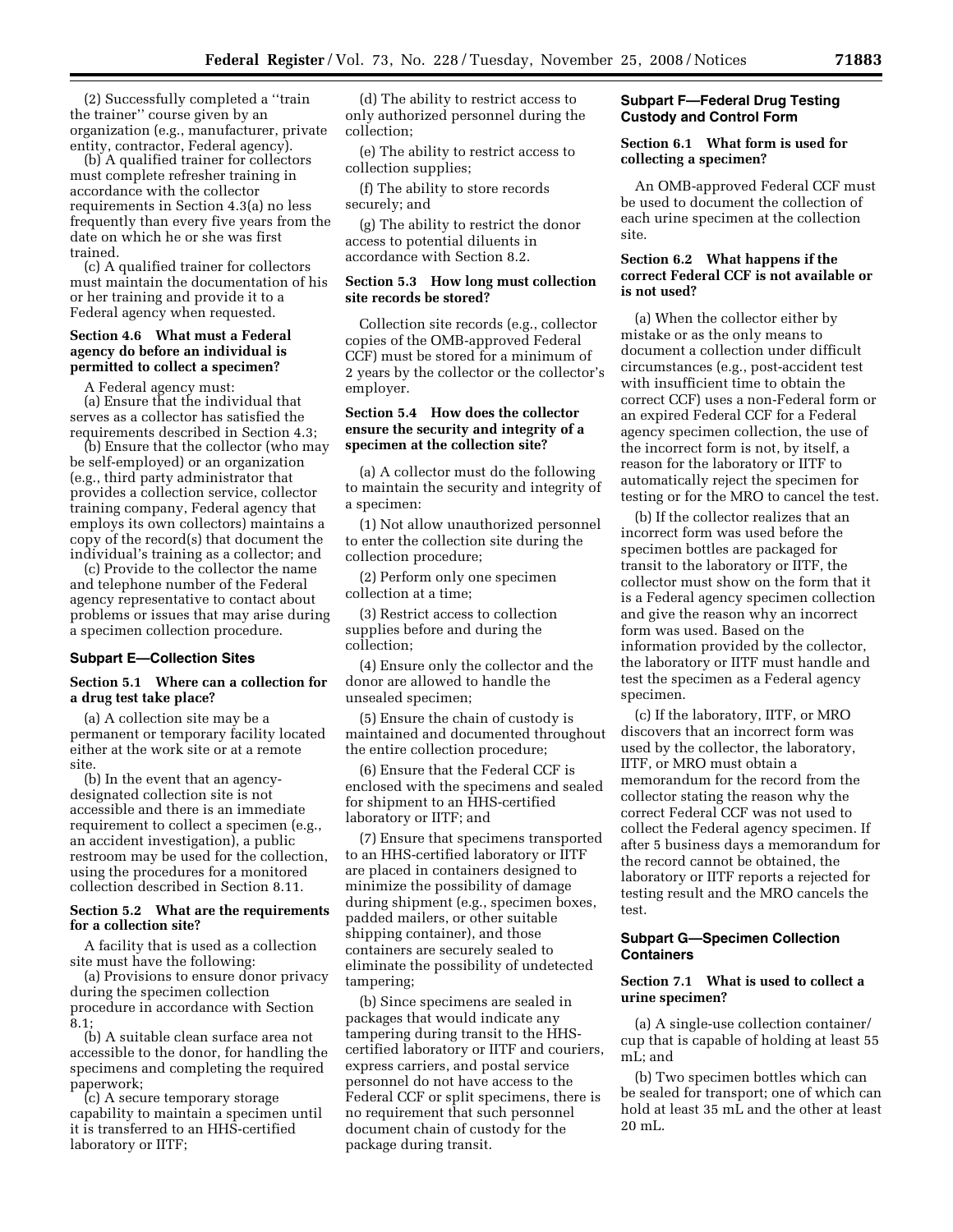# **Section 7.2 Are there any restrictions on the containers and bottles used to collect urine specimens?**

Collection containers/cups and specimen bottles must not substantially affect the specimen collected.

## **Subpart H—Specimen Collection Procedure**

# **Section 8.1 What privacy must the donor be given when providing a specimen?**

The following privacy requirements apply when a donor is providing a specimen:

(a) Only authorized personnel and the donor may be present at the collection site while the collector is collecting a specimen.

(b) The collector does not need to be the same gender as the donor. The observer for a direct observed collection (i.e., as described in Section 8.9) must be the same gender as the donor. The monitor for a monitored collection (i.e., as described in Section 8.11) must be the same gender as the donor, unless the monitor is a medical professional (e.g., nurse, doctor, physician's assistant, technologist, or technician licensed or certified to practice in the jurisdiction in which the collection takes place).

(c) The collector must give the donor visual privacy while providing the specimen. The donor is allowed to provide a urine specimen in an enclosed stall within a multi-stall restroom or in a single person restroom.

# **Section 8.2 What must the collector do at the collection site before starting a specimen collection procedure?**

The collector must deter the dilution or substitution of a specimen at the collection site by:

(a) Placing a toilet bluing agent in a toilet bowl or toilet tank, so the reservoir of water in the toilet bowl always remains blue. If no bluing agent is available or if the toilet has an automatic flushing system, the collector shall turn off the water supply to the toilet and flush the toilet to remove the water in the toilet when possible.

(b) Securing any other source of water (e.g., no shower or sink) in the enclosure where urination occurs that is not secured during the collection. If the enclosure used by the donor to provide a specimen has a source of water that cannot be disabled or secured, a monitored collection must be conducted in accordance with Section 8.10.

## **Section 8.3 What are the preliminary steps in the collection process?**

The collector must take the following steps before beginning a collection:

(a) If a donor fails to arrive at the collection site at the assigned time, the collector must contact the Federal agency representative to obtain guidance on action to be taken.

(b) When the donor arrives at the collection site, the collector begins the testing process without undue delay. For example, the collection is not delayed because the donor says he or she is not ready or is unable to urinate or because an authorized employer or employer representative is late in arriving.

(c) The collector requests the donor to present photo identification (e.g., driver's license, employee badge issued by the employer, any other picture identification issued by a Federal, state, or local government agency). If the donor does not have proper photo identification, the collector shall contact the supervisor of the donor or the Federal agency representative who can positively identify the donor. If the donor's identity cannot be established, the collector shall not proceed with the collection.

(d) The collector must provide identification (e.g., employee badge, employee list) to the donor if the donor asks.

(e) The collector explains the basic collection procedure to the donor.

(f) The collector informs the donor that he or she may read the instructions for completing the custody and control form which are located on the back of the Federal CCF.

(g) The collector answers any reasonable and appropriate questions the donor may have regarding the collection procedure.

(h) The collector asks the donor to remove any unnecessary outer garments such as a coat or jacket that might conceal items or substances that could be used to adulterate or substitute the urine specimen:

(1) The collector must ensure that all personal belongings such as a purse or briefcase remain with the outer garments; the donor may retain his or her wallet.

(2) The collector asks the donor to empty his or her pockets and display the items to ensure that no items are present that could be used to adulterate or substitute the specimen;

(3) If nothing is present that can be used to adulterate or substitute a specimen, the donor places the items back into the pockets and the collection procedure continues;

(4) If an item is found that appears to have been brought to the collection site with the intent to adulterate or substitute the specimen, a direct observed collection procedure is used in accordance with Section 8.9. If the item appears to be inadvertently brought to the collection site, the collector must secure the item and continue with the normal collection procedure.

(5) If the donor refuses to show the collector the items in his or her pockets, this is considered a ''refusal to test.'' The collector must stop the collection and report the refusal to test as described in Section 8.12.

(i) The collector shall instruct the donor to wash and dry his or her hands prior to urination. After washing hands, the donor must remain in the presence of the collector and must not have access to any water fountain, faucet, soap dispenser, cleaning agent, or any other materials which could be used to adulterate or substitute the specimen.

# **Section 8.4 What steps does the collector take in the collection process before the donor provides a urine specimen?**

(a) The collector gives the donor or allows the donor to select a specimen collection container. The collector instructs the donor to provide his or her specimen in the privacy of a stall or otherwise partitioned area that allows for individual privacy. The collector directs the donor to provide a specimen of at least 45 mL, to not flush the toilet, and to return with the specimen as soon as the donor has completed the void.

(1) Except in the case of a direct observed collection (i.e., as described in Section 8.9) or a monitored collection (i.e., as described in Section 8.11), neither the collector nor anyone else may go into the room with the donor.

(2) The collector may set a reasonable time limit for voiding.

(b) The collector notes any unusual behavior or appearance of the donor on the Federal CCF. If the collector detects any conduct that clearly indicates an attempt to tamper with a specimen (e.g., substitute urine in plain view or an attempt to bring into the collection site an adulterant or urine substitute), the collector must conduct an immediate collection under direct observation in accordance with Section 8.8. The collector must note the conduct and the fact that the collection was observed on the CCF.

# **Section 8.5 What procedure is used when the donor states that he or she is unable to provide a specimen?**

(a) If the donor states that he or she is unable to provide a specimen during the collection process, the collector requests that the donor enter the restroom (stall) and attempt to provide a specimen.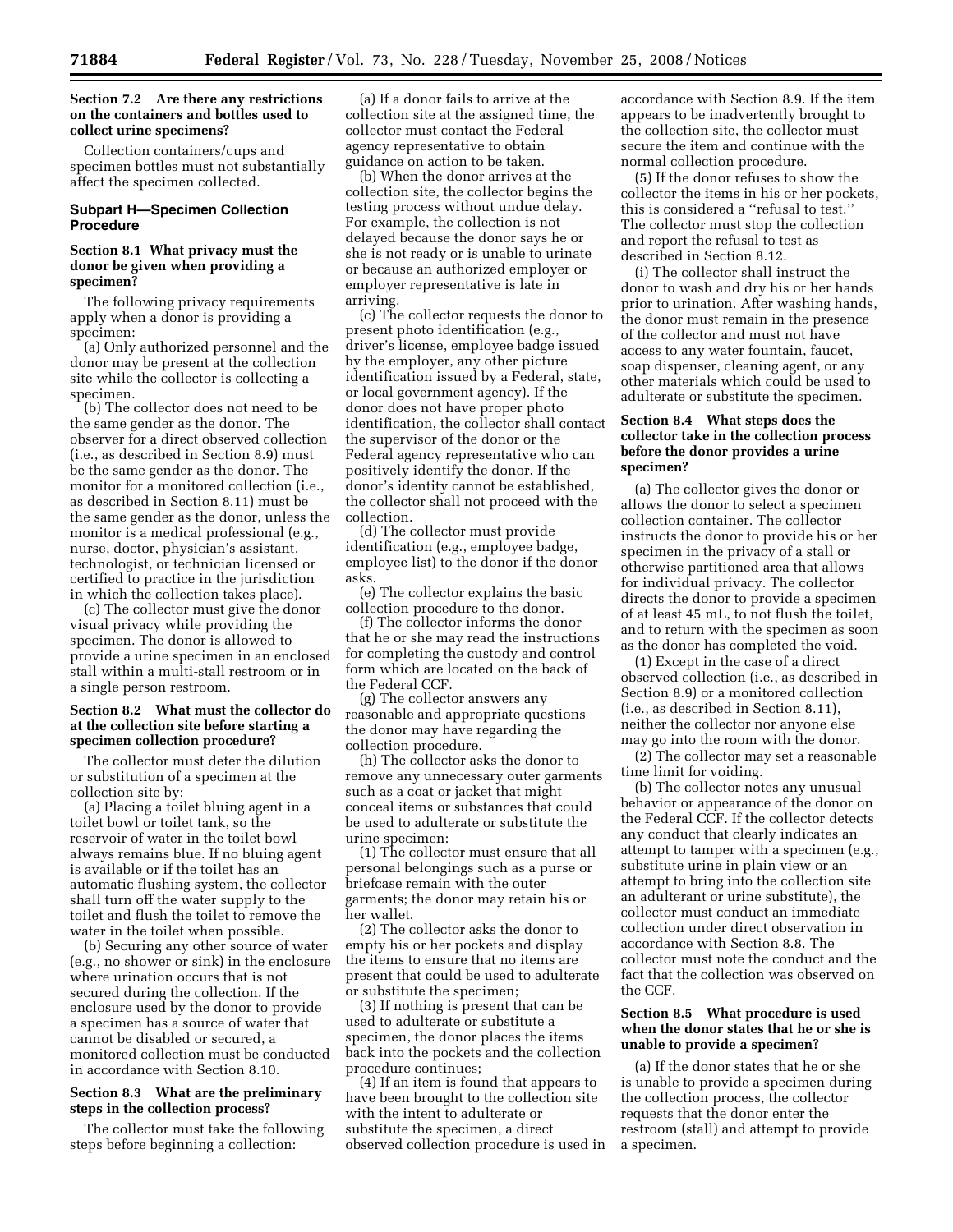(b) The donor demonstrates his or her inability to provide a specimen when he or she comes out of the stall with an empty collection container.

(1) If the donor states that he or she could provide a specimen after drinking some fluids, the collector gives the donor a reasonable amount of liquid to drink for this purpose (e.g., an 8 ounce glass of water every 30 minutes, but not to exceed a maximum of 40 ounces over a period of 3 hours or until the donor has provided a sufficient urine specimen). If the donor simply needs more time before attempting to provide a urine specimen, the donor is not required to drink any fluids during this waiting time.

(2) If the donor states that he or she is unable to provide a urine specimen, the collector records the reason for not collecting a urine specimen on the Federal CCF, notifies the Federal agency's designated representative, and sends the appropriate copies of the Federal CCF to the MRO and to the Federal agency's designated representative. The collector stops the collection procedure and requests that the donor leave the collection site.

# **Section 8.6 What steps does the collector take in the collection process after the donor provides a urine specimen?**

The collector must take the following steps after the donor provides the urine specimen:

(a) After providing the specimen, the donor gives the specimen collection container to the collector. Both the donor and the collector must keep the specimen container in view at all times until the collector seals the specimen bottles as described in Section 8.7.

(b) After the donor has given the specimen to the collector, whenever practical, the donor shall be allowed to wash his or her hands and the donor may flush the toilet.

(c) The collector must measure the temperature of the specimen within 4 minutes of receiving the specimen from the donor. The collector records on the Federal CCF whether or not the temperature is in the acceptable range of 32°–38 °C/90°–100 °F.

(1) The temperature measuring device must accurately reflect the temperature of the specimen and not contaminate the specimen.

(2) If the temperature of the specimen is outside the range of  $32^{\circ} - 38^{\circ}$  C/90°– 100° F, that is a reason to believe that the donor may have adulterated or substituted the specimen. Another specimen must be collected under direct observation in accordance with Section 8.8. The collector will forward both

specimens (i.e., from the first and second collections) to an HHS-certified laboratory for testing and records a comment on the Federal CCF.

(d) The collector must inspect the specimen to determine if there is any sign indicating that the specimen may not be a valid urine specimen (e.g., unusual color, presence of foreign objects or material, unusual odor).

(1) The collector notes any unusual finding on the Federal CCF. A specimen suspected of not being a valid urine specimen must be forwarded to an HHScertified laboratory for testing.

(2) When there is any reason to believe that a donor may have adulterated or substituted the specimen, another specimen must be obtained as soon as possible under direct observation in accordance with Section 8.8. The collector will forward both specimens (i.e., from the first and second collections) to an HHS-certified laboratory for testing and records a comment on the Federal CCF.

(e) The collector must determine the volume of urine in the specimen container. The collector must never combine urine collected from separate voids to create a specimen.

(1) If the volume is at least 45 mL, the collector will proceed with steps described in Section 8.7.

(2) If the volume is less than 45 mL, the collector discards the specimen and immediately collects a second specimen using the same procedures as for the first specimen (including steps in paragraphs c and d of this section).

(i) The collector may give the donor a reasonable amount of liquid to drink for this purpose (e.g., an 8 ounce glass of water every 30 minutes, but not to exceed a maximum of 40 ounces over a period of 3 hours or until the donor has provided a sufficient urine specimen). However, the donor is not required to drink any fluids during this waiting time.

(ii) If the donor provides a sufficient urine specimen (i.e., at least 45 mL), the collector proceeds with steps described in Section 8.7.

(iii) If the employee has not provided a sufficient specimen (i.e., at least 45 mL) within three hours of the first unsuccessful attempt to provide the specimen, the collector stops the collection procedure and:

(A) Notes on the Federal CCF that the donor has not provided a sufficient volume of urine for the drug test;

(B) Notifies the Federal agency's

designated representative; (C) Discards the insufficient

specimen;

(D) Requests that the donor leave the collection site;

(E) Sends the appropriate copies of the Federal CCF to the MRO and to the Federal agency.

(f) If the donor fails to remain present through the completion of the collection, declines to have a direct observed collection as required in steps (c)(2) or (d)(2) above, or refuses to provide a second specimen as required in step (e)(2) above, the collector stops the collection and reports the refusal to test in accordance with Section 8.12.

# **Section 8.7 How does the collector prepare the specimens?**

(a) All Federal agency collections are to be split specimen collections.

(b) The collector, in the presence of the donor, pours the urine from the collection container into two specimen bottles to be labeled Bottle A and Bottle B. The collector pours at least 30 mL of urine into Bottle A and at least 15 mL into Bottle B, and caps each bottle.

(c) In the presence of the donor, the collector places a tamper-evident label/ seal from the Federal CCF over each specimen bottle cap. The collector records the date of the collection on the tamper-evident labels/seals.

(d) The donor initials the tamperevident labels/seals on each specimen bottle. If the donor refuses to initial the labels/seals, the collector notes the refusal on the Federal CCF and continues with the collection process.

(e) The collector asks the donor to read and sign a statement on the Federal CCF certifying that the specimens identified were collected from him or her. If the donor refuses to sign the certification statement, the collector notes the refusal on the Federal CCF and continues with the collection process.

(f) The collector signs and prints his or her name on the Federal CCF, completes the Federal CCF, and distributes the copies of the CCF as required.

(g) The collector seals the specimens (Bottle A and Bottle B) and Federal CCF in a package in accordance with instructions on the back of the Federal CCF for transfer to an HHS-certified laboratory or IITF.

(h) If the specimen bottles and Federal CCF are not immediately prepared for transfer to an HHS-certified laboratory or IITF, they must be appropriately safeguarded until the transfer occurs.

(i) The collector must discard any urine left over in the collection container after both specimen bottles have been appropriately filled and sealed. There is one exception to this requirement: The collector may use excess urine to conduct clinical tests (e.g., protein, glucose) if the collection was conducted in conjunction with a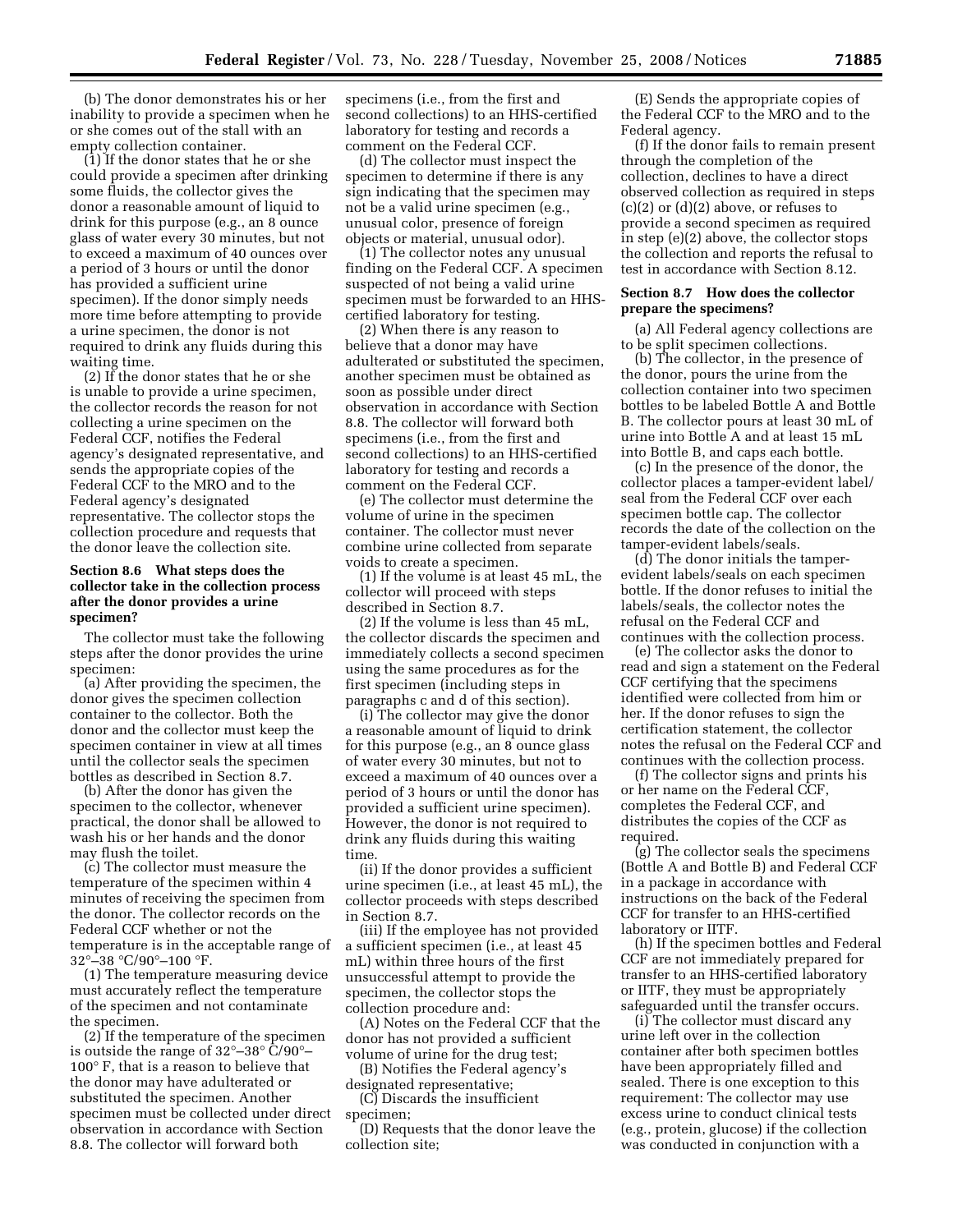physical examination required by a Federal agency regulation. Neither the collector nor anyone else may conduct further testing (such as specimen validity testing) on the excess urine.

# **Section 8.8 When is a direct observed collection conducted?**

A direct observed collection procedure must be conducted when: (a) The agency has authorized a direct

observed collection because: (1) The donor's previous drug test

result was reported by an MRO as positive, adulterated, or substituted; or

(2) The certified laboratory reports to the MRO that a specimen is invalid, and the MRO reported to the agency that there was not an adequate medical explanation for the result; or

(3) The MRO reported to the agency that the primary bottle (A) specimen was positive, adulterated, or substituted result had to be cancelled because the test of the split specimen could not be tested and/or the split specimen bottle (B) failed to reconfirm; or

(b) At the collection site, an immediate collection of a second urine specimen is required because:

(1) The temperature of the specimen collected during a routine collection is outside the acceptable temperature range;

(2) The collector suspects that the donor has tampered with the specimen during a routine collection (e.g., abnormal physical characteristic such as unusual color and/or odor, and/or excessive foaming when shaken);

(3) The collector observes conduct by the donor that indicates a possible attempt to adulterate or substitute the specimen; or

(4) The collector observed materials brought by the donor to the collection site for the purpose of adulterating, substituting, or diluting the specimen.

(c) The collector must contact a collection site supervisor to review and concur in advance with any decision by the collector to obtain a specimen under direct observation.

(d) If the donor declines to have a direct observed collection, the collector reports a refusal to test (i.e., as described in Section 8.12).

# **Section 8.9 How is a direct observed collection conducted?**

A direct observed collection procedure is the same as that for a routine collection, except an observer watches the donor urinate into the collection container. The observer must be the same gender as the donor with no exception to this requirement. If there is no collector available of the same gender as the donor, the collector or

collection site supervisor shall select an observer trained in direct observed specimen collection as described in Section 4.4. The observer may be an individual that is not a trained collector.

At the point in a routine collection where the donor enters the restroom with the collection container, a direct observed collection includes the following additional steps:

(a) The observer enters the restroom with the donor;

(b) The observer must directly watch the urine go from the donor's body into the collection container (the use of mirrors or video cameras is not permitted);

(c) The observer must not touch or handle the collection container unless the observer is also serving as the collector;

(d) After the donor has completed urinating into the collection container:

(1) If the same person serves as the observer and collector, he or she may receive the collection container from the donor while they are both in the restroom;

(2) If the observer is not serving as the collector, the donor and observer leave the restroom and the donor hands the collection container directly to the collector. The observer must maintain visual contact of the collection container until the donor hands the container to the collector.

(e) The collector checks the box for an observed collection on the Federal CCF and writes the name of the observer and the reason for an observed collection on the Federal CCF; and

(f) The collector then continues with the routine collection procedure in Section 8.7.

## **Section 8.10 When is a monitored collection conducted?**

(a) In the event that an agencydesignated collection site is not available and there is an immediate requirement to collect a specimen (e.g., an accident investigation), a public restroom may be used for the collection, using the procedures for a monitored collection described in Section 8.11.

(b) If the enclosure used by the donor to provide a specimen has a source of water that cannot be disabled or secured, a monitored collection must be conducted.

(c) If the donor declines to permit a collection to be monitored when required, the collector reports a refusal to test (i.e., as described in Section 8.12).

# **Section 8.11 How is a monitored collection conducted?**

A monitored collection is the same as that for a routine collection, except that

a monitor accompanies the donor into the restroom to check for signs that the donor may be tampering with the specimen. The monitor remains in the restroom, but outside the stall, while the donor is providing the specimen. A person of the same gender as the donor shall serve as the monitor, unless the monitor is a medical professional (e.g., nurse, doctor, physician's assistant, technologist, or technician licensed or certified to practice in the jurisdiction in which the collection takes place). The monitor may be an individual other than the collector and need not be a qualified collector.

(a) The collector secures the restroom being used for the monitored collection so that no one except the employee and the monitor can enter the restroom until after the collection has been completed.

(b) The monitor enters the restroom with the donor.

(c) The monitor must not watch the employee urinate into the collection container. If the monitor hears sounds or makes other observations indicating an attempt by the donor to tamper with a specimen, there must be an additional collection under direct observation in accordance with Section 8.8.

(d) The monitor must not touch or handle the collection container unless the monitor is also the collector.

(e) After the donor has completed urinating into the collection container:

(1) If the same person serves as the monitor and collector, he or she may receive the collection container from the donor while they are both in the restroom;

(2) If the monitor is not serving as the collector, the donor and monitor leave the restroom and the donor hands the collection container directly to the collector. The monitor must ensure that the employee takes the collection container directly to the collector as soon as the employee has exited the enclosure.

(f) If the monitor is not serving as the collector, the collector writes the name of the monitor on the Federal CCF.

(g) The collector then continues with the routine collection procedure in Section 8.7.

# **Section 8.12 How does the collector report a donor's refusal to test?**

The collector stops the collection, discards any urine collected, and reports the refusal to test by:

(a) Notifying the Federal agency by means (e.g., telephone, e-mail, or secure fax) that ensures that the notification is immediately received,

(b) Documenting the refusal to test on the Federal CCF, and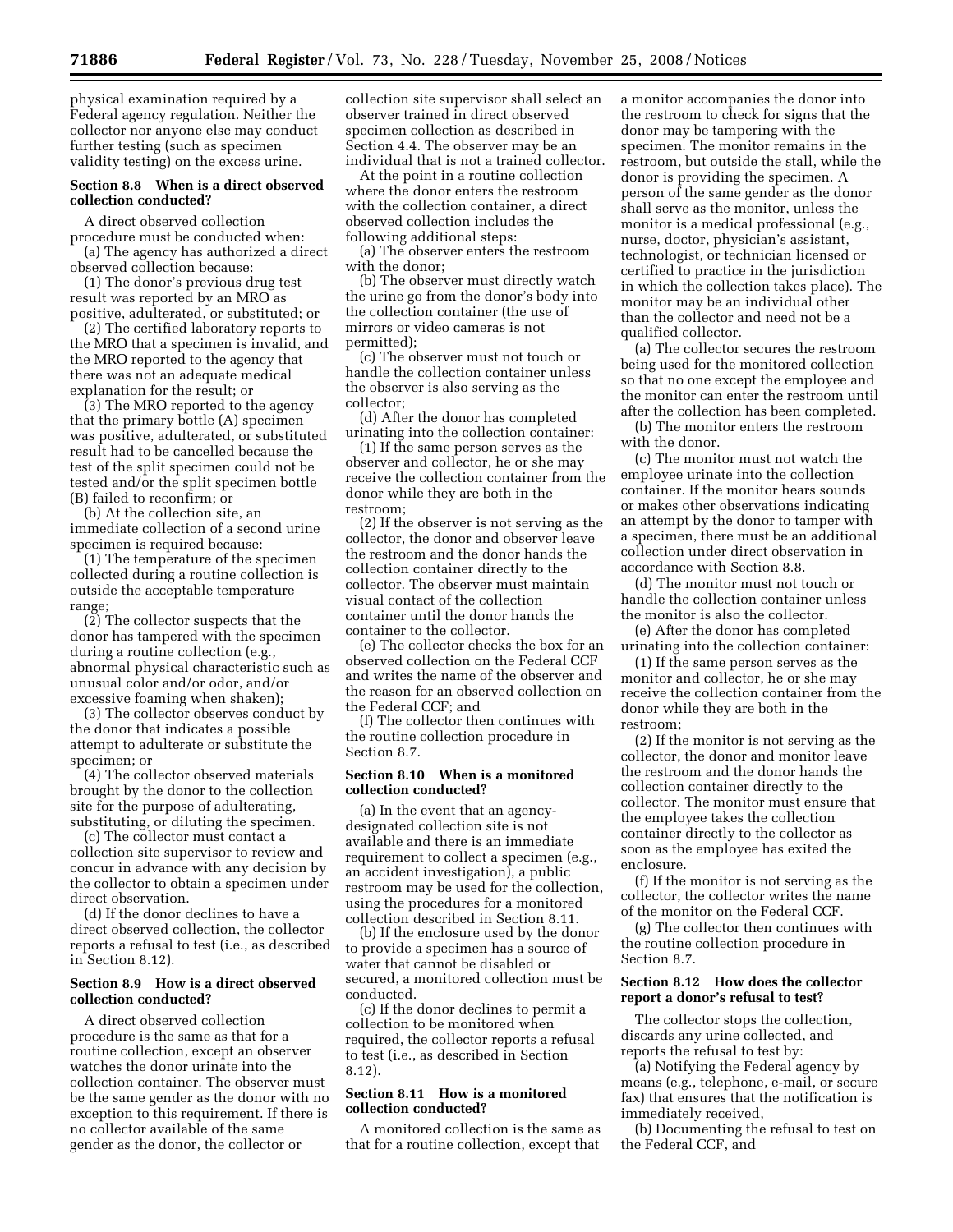(c) Sending all copies of the Federal CCF to the Federal agency's designated representative.

# **Section 8.13 What are a Federal agency's responsibilities for a collection site?**

(a) A Federal agency must ensure that collectors and collection sites satisfy all requirements in subparts D, E, F, G, and H.

(b) A Federal agency (or only one Federal agency when several agencies are using the same collection site) must inspect 5 percent or up to a maximum of 50 collection sites each year, selected randomly from those sites used to collect agency specimens.

(c) A Federal agency must investigate reported collection site deficiencies (e.g., specimens reported ''rejected for testing'' by an HHS-certified IITF or HHS-certified laboratory) and take appropriate action which may include inspecting the collection site. The inspections of these additional collection sites may not be included in the 5 percent or maximum of 50 collection sites inspected annually.

## **Subpart I—HHS Certification of Laboratories and IITFs**

# **Section 9.1 Who has the authority to certify laboratories and IITFs to test specimens for Federal agencies?**

(a) The Secretary has broad discretion to take appropriate action to ensure the full reliability and accuracy of drug testing and reporting, to resolve problems related to drug testing, and to enforce all standards set forth in these Guidelines. The Secretary has the authority to issue directives to any laboratory or IITF suspending the use of certain analytical procedures when necessary to protect the integrity of the testing process; ordering any laboratory or IITF to undertake corrective actions to respond to material deficiencies identified by an inspection or through performance testing; ordering any laboratory or IITF to send specimens or specimen aliquots to another laboratory for retesting when necessary to ensure the accuracy of testing under these Guidelines; ordering the review of results for specimens tested under the Guidelines for private sector clients to the extent necessary to ensure the full reliability of drug testing for Federal agencies; and ordering any other action necessary to address deficiencies in drug testing, analysis, specimen collection, chain of custody, reporting of results, or any other aspect of the certification program.

(b) A laboratory or IITF is prohibited from stating or implying that it is

certified by HHS under these Guidelines to test specimens for Federal agencies unless it holds such certification.

# **Section 9.2 What is the process for a laboratory or IITF to become certified and maintain HHS certification and the process when certification is not maintained?**

(a) A laboratory or IITF seeking HHS certification must:

(1) Submit a completed OMBapproved application form (i.e., the applicant laboratory or IITF provides detailed information on both the administrative and analytical procedures to be used for Federal agency specimens after it is certified);

(2) Have its application reviewed as complete and accepted by HHS;

(3) Successfully complete the PT challenges in 3 consecutive sets of initial PT samples;

(4) Satisfy all the requirements for an initial inspection; and

(5) Receive a letter of certification from the Secretary before being able to test specimens for Federal agencies.

(b) To maintain HHS certification, a laboratory or IITF must:

(1) Successfully participate in both the maintenance PT and inspection programs (i.e., successfully test the required quarterly sets of maintenance PT samples, undergo an inspection 3 months after being certified, and undergo maintenance inspections every 6 months thereafter);

(2) Respond in an appropriate, timely, and complete manner to required corrective action in the event of problems identified in either the maintenance PT or inspection program or in operations and reporting; and

(3) Satisfactorily complete corrective remedial action and undergo a special inspection and, as necessary, special PT sets to maintain or restore certification when material deficiencies occur in either the PT program, inspection program, or in operations and reporting.

(c) A laboratory or IITF that does not

maintain its HHS certification must: (1) Stop testing Federal agency specimens;

(2) Ensure the security of Federal agency specimens and records throughout the required storage period described in Sections 11.20, 11.21, 12.18, and 14.8;

(3) Ensure access to Federal agency specimens and records in accordance with Sections 11.23, 12.20, and subpart N; and

(3) When suspension and revocation procedures are imposed by the Secretary, follow the HHS procedures in subpart P that will be used for all actions associated with the suspension and/or revocation of HHS-certification.

# **Section 9.3 What are the qualitative and quantitative specifications of a performance test (PT) sample?**

(a) PT samples used to evaluate drug tests will be formulated as follows:

(1) A PT sample may contain one or more of the drugs and metabolites in the drug classes listed in Section 3.4 and satisfy one of the following parameters:

(i) The concentration of a drug or metabolite will be at least 20 percent above the initial test cutoff concentration for the drug;

(ii) The concentration of a drug or metabolite may be as low as 40 percent of the confirmatory test cutoff concentration when the PT sample is designated as a retest sample; or

(iii) The concentration of drug or metabolite may be at another concentration for a special purpose.

(2) A PT sample may contain an interfering substance, an adulterant, or satisfy the criteria for a substituted specimen, dilute specimen, or invalid result.

(3) A negative PT sample will not contain a measurable amount of a target analyte.

(b) PT samples used to evaluate specimen validity tests shall satisfy, but are not limited to, one of the following criteria:

(1) The nitrite concentration will be at least 20 percent above the cutoff;

(2) The pH will be between 1.5 and 5.0 or between 8.5 and 12.5;

(3) The concentration of an oxidant will be at a level sufficient to challenge a laboratory's ability to identify and confirm the oxidant;

(4) The creatinine concentration will be between 0 and 20 mg/dL; or

(5) The specific gravity will be less than or equal to 1.0050 or between 1.0170 and 1.0230.

(c) For each PT cycle, the set of PT samples going to each laboratory or IITF will vary but, within each calendar year, each laboratory or IITF will analyze essentially the same total set of samples.

(d) The laboratory or IITF must, to the greatest extent possible, handle, test, and report a PT sample in a manner identical to that used for a donor specimen, unless otherwise specified.

#### **Section 9.4 What are the PT requirements for an applicant laboratory?**

(a) An applicant laboratory that seeks certification under these Guidelines must satisfy the following criteria on 3 consecutive sets of PT samples:

(1) Have no false positive results; (2) Correctly identify, confirm, and report at least 90 percent of the total drug challenges over the 3 sets of PT samples;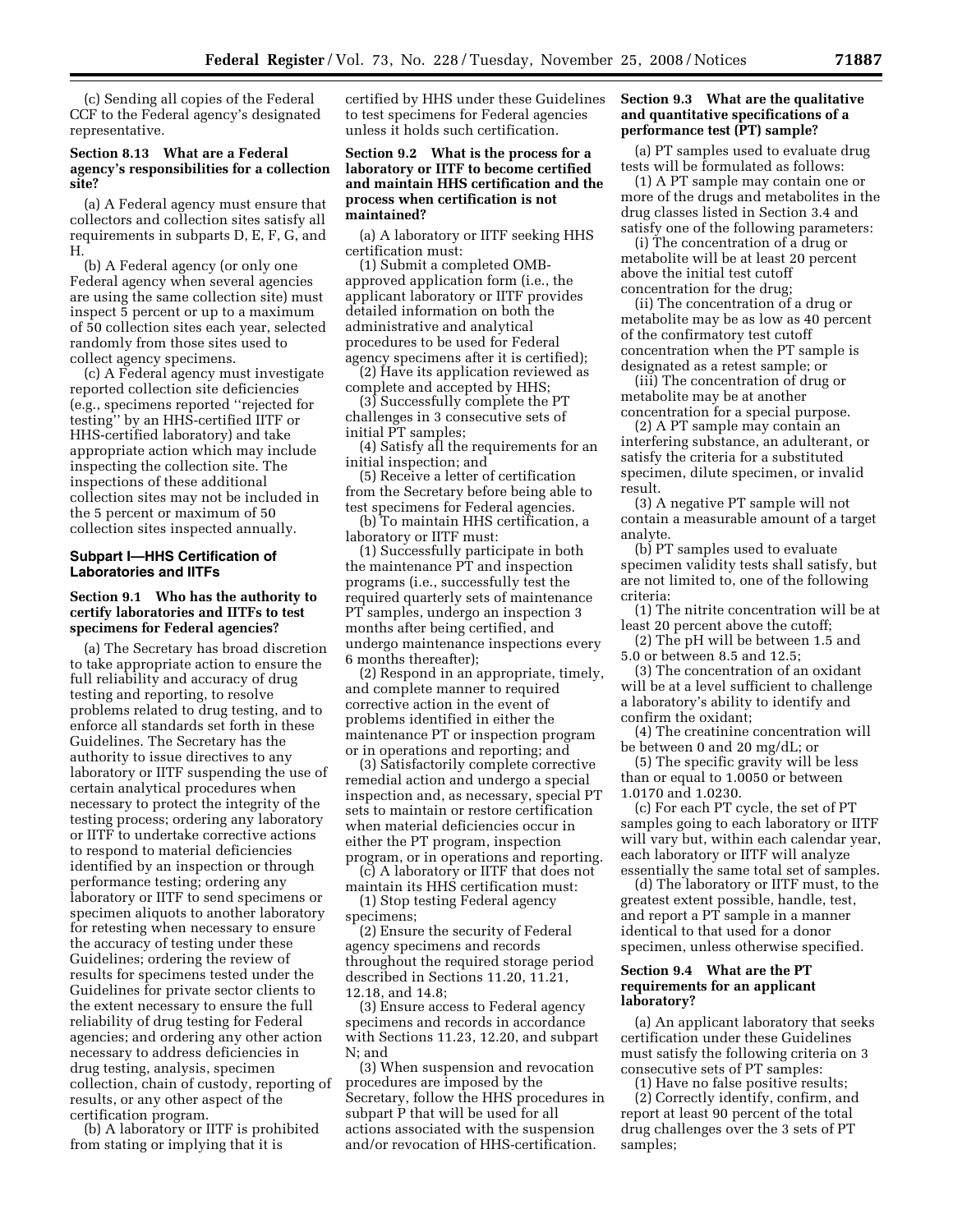(3) Correctly identify at least 80 percent of the drug challenges for each initial drug test over the 3 sets of PT samples;

(4) For the confirmatory drug tests, correctly determine that the concentrations for at least 80 percent of the total drug challenges are no more than ±20 percent or ±2 standard deviations (whichever is larger) from the appropriate reference or peer group means over the 3 sets of PT samples;

(5) For the confirmatory drug tests, must not obtain any drug concentration on a PT sample that differs by more than ±50 percent from the appropriate reference or peer group mean;

(6) For each confirmatory drug test, correctly identify and determine that the concentrations for at least 50 percent of the drug challenges are no more than  $\pm 20$  percent or  $\pm 2$  standard deviations (whichever is larger) from the appropriate reference or peer group means over the 3 sets of PT samples;

(7) Correctly identify at least 80 percent of the total specimen validity testing challenges over the 3 sets of PT samples;

(8) Correctly identify at least 80 percent of the challenges for each individual specimen validity test over the 3 sets of PT samples;

(9) For quantitative specimen validity tests, obtain quantitative values for at least 80 percent of the total challenges over the 3 sets of PT samples that satisfy the following criteria:

(i) Nitrite and creatinine concentrations are no more than ±20 percent or ±2 standard deviations from the appropriate reference or peer group mean; and

(ii) pH values are no more than ±0.3 pH units from the appropriate reference or peer group mean using a pH meter; and

(iii) Specific gravity values are no more than ±0.0003 specific gravity units from the appropriate reference or peer group mean when the mean is less than 1.0100 and specific gravity values are no more than ±0.0004 specific gravity units from the appropriate reference or peer group mean when the mean is equal to or greater than 1.0100;

(10) Must not obtain any quantitative value on a specimen validity test PT sample that differs from the appropriate reference or peer group mean by more than ±50 percent for nitrite and creatinine concentrations, ±0.8 pH units using a pH meter, ±0.0006 specific gravity units when the mean is less than 1.0100, or  $\pm 0.0007$  specific gravity units when the mean is equal to or greater than 1.0100; and

(11) Must not report any sample as adulterated with a compound that is not present in the sample, adulterated based on pH when the appropriate reference or peer group mean is within the acceptable pH range, or substituted when the appropriate reference or peer group means for both creatinine and specific gravity are within the acceptable range.

(b) Failure to satisfy these requirements will result in disqualification.

## **Section 9.5 What are the PT requirements for an HHS-certified laboratory?**

(a) A laboratory certified under these Guidelines must satisfy the following criteria on the maintenance PT samples to maintain its certification:

(1) Have no false positive results;

(2) Correctly identify, confirm, and report at least 90 percent of the total drug challenges over 2 consecutive PT cycles;

(3) Correctly identify at least 80 percent of the drug challenges for each initial drug test over 2 consecutive PT cycles;

(4) For the confirmatory drug tests, correctly determine that the concentrations for at least 80 percent of the total drug challenges are no more than ±20 percent or ±2 standard deviations (whichever is larger) from the appropriate reference or peer group means over 2 consecutive PT cycles;

(5) For the confirmatory drug tests, obtain no more than one drug concentration on a PT sample that differs by more than ±50 percent from the appropriate reference or peer group mean over 2 consecutive PT cycles;

(6) For each confirmatory drug test, correctly identify and determine that the concentrations for at least 50 percent of the drug challenges for an individual drug are no more than ±20 percent or ±2 standard deviations (whichever is larger) from the appropriate reference or peer group means over 2 consecutive PT cycles;

(7) Correctly identify at least 80 percent of the total specimen validity test challenges over 2 consecutive PT cycles;

(8) Correctly identify at least 80 percent of the challenges for each individual specimen validity test over 2 consecutive PT cycles;

(9) For quantitative specimen validity tests, obtain quantitative values for at least 80 percent of the total challenges over 2 consecutive PT cycles that satisfy the following criteria:

(i) Nitrite and creatinine concentrations are no more than ±20 percent or ±2 standard deviations from the appropriate reference or peer group mean;

(ii) pH values are no more than  $\pm 0.3$ pH units from the appropriate reference or peer group mean using a pH meter; and

(iii) Specific gravity values are no more than ±0.0003 specific gravity units from the appropriate reference or peer group mean when the mean is less than 1.0100 and specific gravity values are no more than ±0.0004 specific gravity units from the appropriate reference or peer group mean when the mean is equal to or greater than 1.0100;

(10) Obtain no more than one quantitative value over 2 consecutive PT cycles on a specimen validity test PT sample that differs from the appropriate reference or peer group mean by more than ±50 percent for nitrite and creatinine concentrations, ±0.8 pH units using a pH meter, ±0.0006 specific gravity units when the mean is less than 1.0100, or ±0.0007 specific gravity units when the mean is equal to or greater than 1.0100; and

(11) Do not report any PT sample as adulterated with a compound that is not present in the sample, adulterated based on pH when the appropriate reference or peer group mean is within the acceptable pH range, or substituted when the appropriate reference or peer group means for both creatinine and specific gravity are within the acceptable range.

(b) Failure to participate in a PT cycle or to satisfy these requirements may result in suspension or revocation of an HHS-certified laboratory's certification.

# **Section 9.6 What are the PT requirements for an applicant IITF?**

(a) An applicant IITF that seeks certification under these Guidelines must satisfy the following criteria on 3 consecutive sets of PT samples:

(1) Correctly identify at least 90 percent of the total drug challenges over the 3 sets of PT samples;

(2) Correctly identify at least 80 percent of the drug challenges for each individual drug test over the 3 sets of PT samples;

(3) Correctly identify at least 80 percent of the total specimen validity test challenges over the 3 sets of PT samples;

(4) Correctly identify at least 80 percent of the challenges for each individual specimen validity test over the 3 sets of PT samples;

(5) For quantitative specimen validity tests, obtain quantitative values for at least 80 percent of the total specimen validity test challenges over the 3 sets of PT samples that satisfy the following criteria:

(i) Creatinine concentrations are no more than ±20 percent or ±2 standard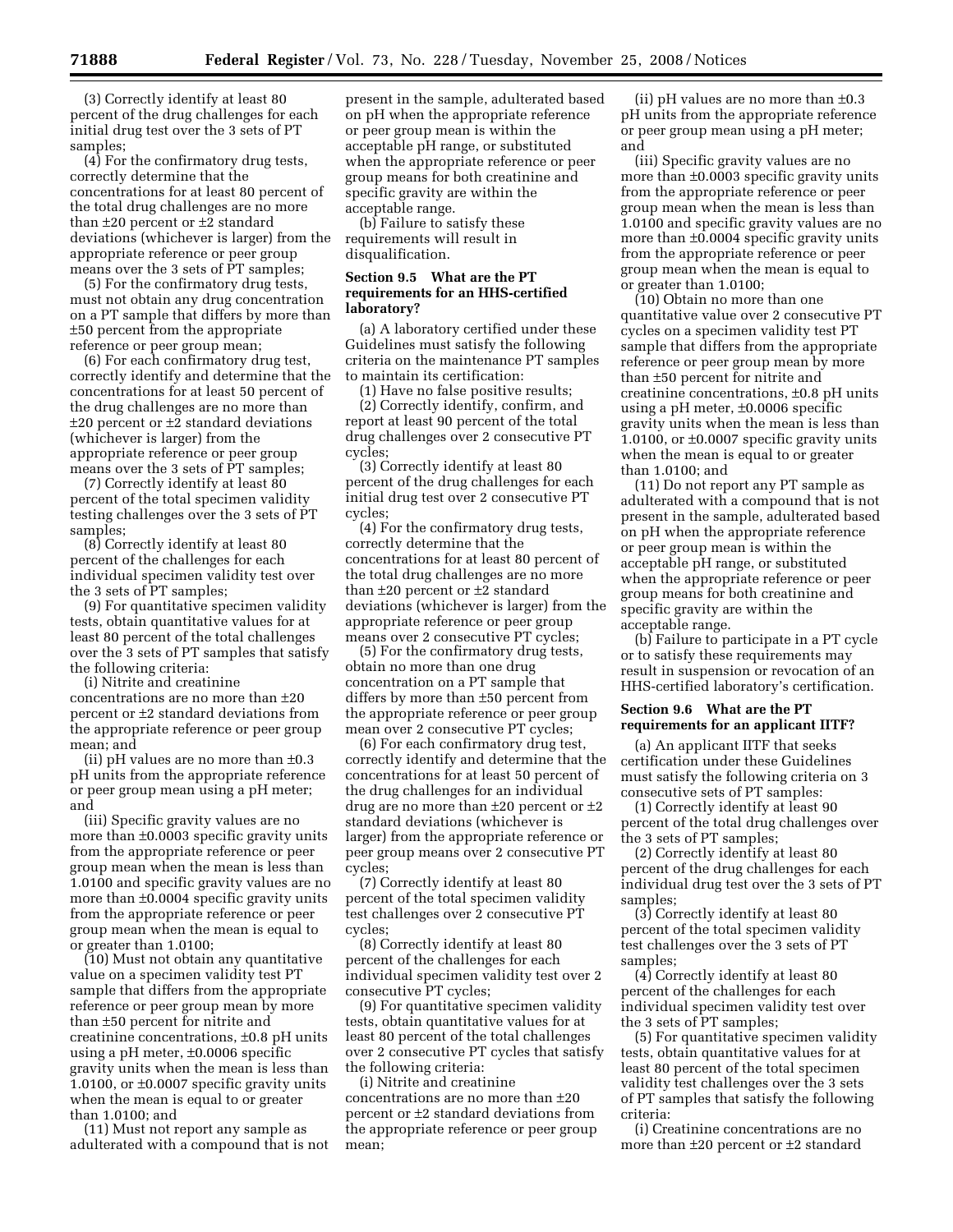deviations (whichever is larger) from the appropriate reference or peer group mean; and

(ii) Specific gravity values are no more than ±0.001 specific gravity units from the appropriate reference or peer group mean; and

(6) Must not obtain any quantitative value on a specimen validity test PT sample that differs from the appropriate reference or peer group mean by more than ±50 percent for creatinine concentration, or ±0.002 specific gravity units for specific gravity.

(b) Failure to satisfy these requirements will result in disqualification.

### **Section 9.7 What are the PT requirements for an HHS-certified IITF?**

(a) An IITF certified under these Guidelines must satisfy the following criteria on the maintenance PT samples to maintain its certification:

(1) Correctly identify at least 90 percent of the total drug challenges over 2 consecutive PT cycles;

(2) Correctly identify at least 80 percent of the drug challenges for each individual drug test over 2 consecutive PT cycles;

(3) Correctly identify at least 80 percent of the total specimen validity test challenges over 2 consecutive PT cycles;

(4) Correctly identify at least 80 percent of the challenges for each individual specimen validity test over 2 consecutive PT cycles;

(5) For quantitative specimen validity tests, obtain quantitative values for at least 80 percent of the total specimen validity test challenges over 2 consecutive PT cycles that satisfy the following criteria:

(i) Creatinine concentrations are no more than ±20 percent or ±2 standard deviations (whichever is larger) from the appropriate reference or peer group mean; and

(ii) Specific gravity values are no more than ±0.001 specific gravity units from the appropriate reference or peer group mean; and

(6) Obtain no more than one quantitative value over 2 consecutive PT cycles on a specimen validity test PT sample that differs from the appropriate reference or peer group mean by more than ±50 percent for creatinine concentration, or  $\pm 0.002$  specific gravity units for specific gravity.

(b) Failure to participate in a PT cycle or to satisfy these requirements may result in suspension or revocation of an HHS-certified IITF's certification.

## **Section 9.8 What are the inspection requirements for an applicant laboratory or IITF?**

(a) An applicant laboratory or IITF is inspected by a team of two inspectors.

(b) Each inspector conducts an independent review and evaluation of all aspects of the laboratory's or IITF's testing procedures and facilities using an inspection checklist.

(c) To become certified, an applicant laboratory or IITF must satisfy the minimum requirements as stated in these Guidelines.

# **Section 9.9 What are the maintenance inspection requirements for an HHScertified laboratory or IITF?**

(a) An HHS-certified laboratory or IITF must undergo an inspection 3 months after becoming certified and an inspection every 6 months thereafter.

(b) An HHS-certified laboratory or IITF is inspected by one or more inspectors. The number of inspectors is determined according to the number of specimens reviewed. Additional information regarding inspections is available from SAMHSA.

(c) Each inspector conducts an independent evaluation and review of the HHS-certified laboratory's or IITF's procedures, records, and facilities using guidance provided by the Secretary.

(d) To remain certified, an HHScertified laboratory or IITF must continue to satisfy the minimum requirements as stated in these Guidelines.

# **Section 9.10 Who can inspect an HHScertified laboratory or IITF and when may the inspection be conducted?**

(a) An individual may be selected as an inspector for the Secretary if he or she satisfies the following criteria:

(1) Has experience and an educational background similar to that required for either the responsible person or the certifying scientist as described in subpart K for a laboratory or as a responsible technician as described in subpart L;

(2) Has read and thoroughly understands the policies and requirements contained in these Guidelines and in other guidance consistent with these Guidelines provided by the Secretary;

(3) Submits a resume and documentation of qualifications to HHS;

(4) Attends approved training; and (5) Performs acceptably as an inspector on an inspection of an HHS-

certified laboratory or IITF under these Guidelines.

(b) The Secretary or a Federal agency may conduct an inspection at any time.

# **Section 9.11 What happens if an applicant laboratory or IITF does not satisfy the minimum requirements for either the PT program or the inspection program?**

If an applicant laboratory or IITF fails to satisfy the requirements established for the initial certification process, the applicant laboratory or IITF must start the initial certification process from the beginning.

# **Section 9.12 What happens if an HHScertified laboratory or IITF does not satisfy the minimum requirements for either the PT program or the inspection program?**

(a) If an HHS-certified laboratory or IITF fails to satisfy the minimum requirements for certification, the laboratory or IITF is given a period of time (e.g., 5 or 30 working days depending on the nature of the issue) to provide any explanation for its performance and evidence that any deficiency has been corrected.

(b) A laboratory's or IITF's certification may be revoked, suspended, or no further action taken depending on the seriousness of the errors and whether there is evidence that any deficiency has been corrected and that current performance meets the requirements for a certified laboratory or IITF.

(c) An HHS-certified laboratory or IITF may be required to undergo a special inspection or to test additional PT samples, depending on the nature of the performance, to verify that any deficiency has been corrected.

(d) If an HHS-certified laboratory's or IITF's certification is revoked or suspended in accordance with the process described in subpart P, the laboratory or IITF is not permitted to test specimens for Federal agencies until the suspension is lifted or the laboratory or IITF has successfully completed the certification requirements as a new applicant laboratory or IITF.

# **Section 9.13 What factors are considered in determining whether revocation of a laboratory's or IITF's certification is necessary?**

(a) The Secretary shall revoke certification of any laboratory or IITF certified in accordance with these Guidelines if the Secretary determines that revocation is necessary to ensure the full reliability and accuracy of drug and specimen validity tests and the accurate reporting of test results.

(b) The Secretary shall consider the following factors in determining whether revocation is necessary:

(1) Unsatisfactory performance in analyzing and reporting the results of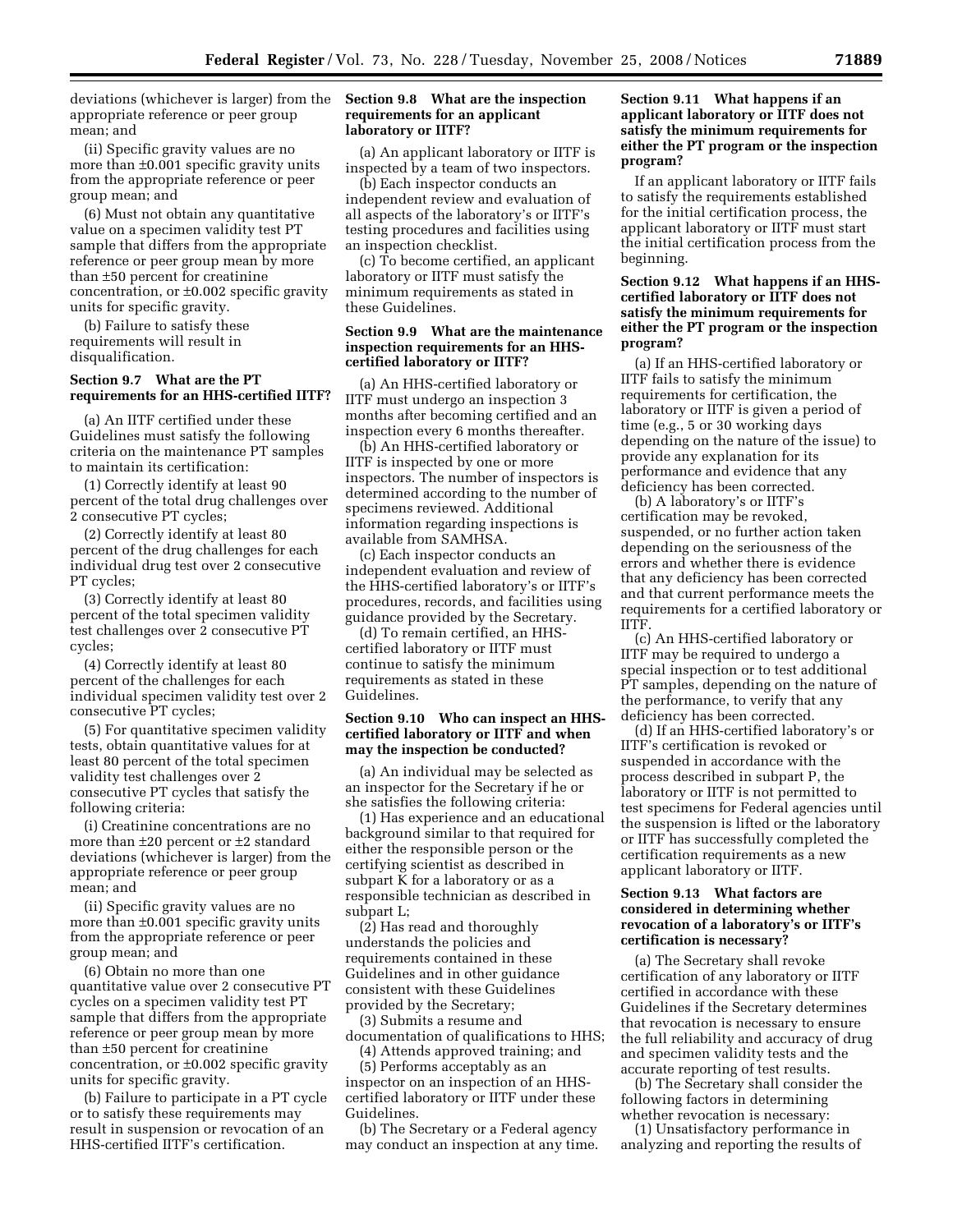drug and specimen validity tests; for example, a laboratory reporting a false positive result for an employee's drug test;

(2) Unsatisfactory participation in performance testing evaluations or inspections;

(3) A material violation of a certification standard or a contract term or other condition imposed on the laboratory or IITF by a Federal agency using the laboratory's or IITF's services;

(4) Conviction for any criminal offense committed incident to operation of the laboratory or IITF; or

(5) Any other cause that materially affects the ability of the laboratory or IITF to ensure the full reliability and accuracy of drug and specimen validity tests and the accurate reporting of results.

(c) The period and terms of revocation shall be determined by the Secretary and shall depend upon the facts and circumstances of the revocation and the need to ensure accurate and reliable drug and validity testing of Federal employee specimens.

# **Section 9.14 What factors are considered in determining whether to suspend a laboratory or IITF?**

(a) Whenever the Secretary has reason to believe that revocation may be required and that immediate action is necessary in order to protect the interests of the United States and its employees, the Secretary may immediately suspend (either partially or fully) a laboratory's or IITF's certification to conduct drug and specimen validity testing for Federal agencies.

(b) The period and terms of suspension shall be determined by the Secretary and shall depend upon the facts and circumstances of the suspension and the need to ensure accurate and reliable drug and specimen validity testing of Federal employee specimens.

# **Section 9.15 How does the Secretary notify a laboratory or IITF that action is being taken against the laboratory or IITF?**

(a) When a laboratory or IITF is suspended or the Secretary seeks to revoke certification, the Secretary shall immediately serve the laboratory or IITF with written notice of the suspension or proposed revocation by facsimile, mail, personal service, or registered or certified mail, return receipt requested. This notice shall state the following:

(1) The reasons for the suspension or proposed revocation;

(2) The terms of the suspension or proposed revocation; and

(3) The period of suspension or proposed revocation.

(b) The written notice shall state that the laboratory or IITF will be afforded an opportunity for an informal review of the suspension or proposed revocation if it so requests in writing within 30 days of the date the laboratory or IITF received the notice, or if expedited review is requested, within 3 days of the date the laboratory or IITF received the notice. Subpart P contains detailed procedures to be followed for an informal review of the suspension or proposed revocation.

(c) A suspension must be effective immediately. A proposed revocation must be effective 30 days after written notice is given or, if review is requested, upon the reviewing official's decision to uphold the proposed revocation. If the reviewing official decides not to uphold the suspension or proposed revocation, the suspension must terminate immediately and any proposed revocation shall not take effect.

(d) The Secretary will publish in the **Federal Register** the name, address, and telephone number of any laboratory or IITF that has its certification revoked or suspended under Section 9.13 or Section 9.14, respectively, and the name of any laboratory or IITF that has its suspension lifted. The Secretary shall provide to any member of the public upon request the written notice provided to a laboratory or IITF that has its certification suspended or revoked, as well as the reviewing official's written decision which upholds or denies the suspension or proposed revocation under the procedures of subpart P.

# **Section 9.16 May a laboratory or IITF that had its certification revoked be recertified to test Federal agency specimens?**

Following revocation, a laboratory or IITF may apply for recertification. Unless otherwise provided by the Secretary in the notice of revocation under Section 9.13(a) or the reviewing official's decision under Section 16.9(e) or 16.14(a), a laboratory or IITF which has had its certification revoked may reapply for certification as an applicant laboratory or IITF.

# **Section 9.17 Where is the list of HHScertified laboratories and IITFs published?**

(a) The list of HHS-certified laboratories and IITFs is published monthly in the **Federal Register**.

(b) An applicant laboratory or IITF is not included on the list.

# **Subpart J—Blind Samples Submitted by an Agency**

# **Section 10.1 What are the requirements for Federal agencies to submit blind samples to HHS-certified laboratories or IITFs?**

(a) Each Federal agency is required to submit blind samples for its workplace drug testing program. The blind samples are to be sent to the HHS-certified laboratory or HHS-certified IITF to which the collector sends employee specimens for the Federal agency.

(b) Each Federal agency must submit at least 3 percent blind samples along with its donor specimens based on the projected total number of donor specimens collected per year. Every effort should be made to ensure that some of the blind samples are submitted quarterly.

(c) Of the blind samples submitted each year by an agency, approximately 75 percent of the blind samples must be negative, 15 percent must be positive for one or more drugs, and 10 percent must either be adulterated or substituted.

### **Section 10.2 What are the requirements for a blind sample?**

(a) A blind sample that is drug positive must be validated by the supplier as to its content using appropriate initial and confirmatory tests.

(b) A blind sample that is negative (*i.e.*, certified to contain no drug) must be validated by the supplier as negative using appropriate initial and confirmatory tests.

(c) The supplier must provide information regarding the shelf life of the blind sample.

(d) For a blind sample that is drug positive, the concentration of the drug it contains should be between 1.5 and 2 times the initial drug test cutoff concentration and must be spiked or contain one or more of the drugs or metabolites listed in Section 3.4.

(e) A blind sample that is adulterated must have the characteristics to clearly show that it is an adulterated sample at the time it is validated by the supplier.

(f) A blind sample that is substituted must have the characteristics to clearly show that it is a substituted sample at the time it is validated by the supplier.

# **Section 10.3 How is a blind sample submitted to an HHS-certified laboratory or IITF?**

(a) A blind sample is submitted using the same Federal CCF as used for a donor specimen. The collector provides the required information to ensure that the Federal CCF has been properly completed as well as providing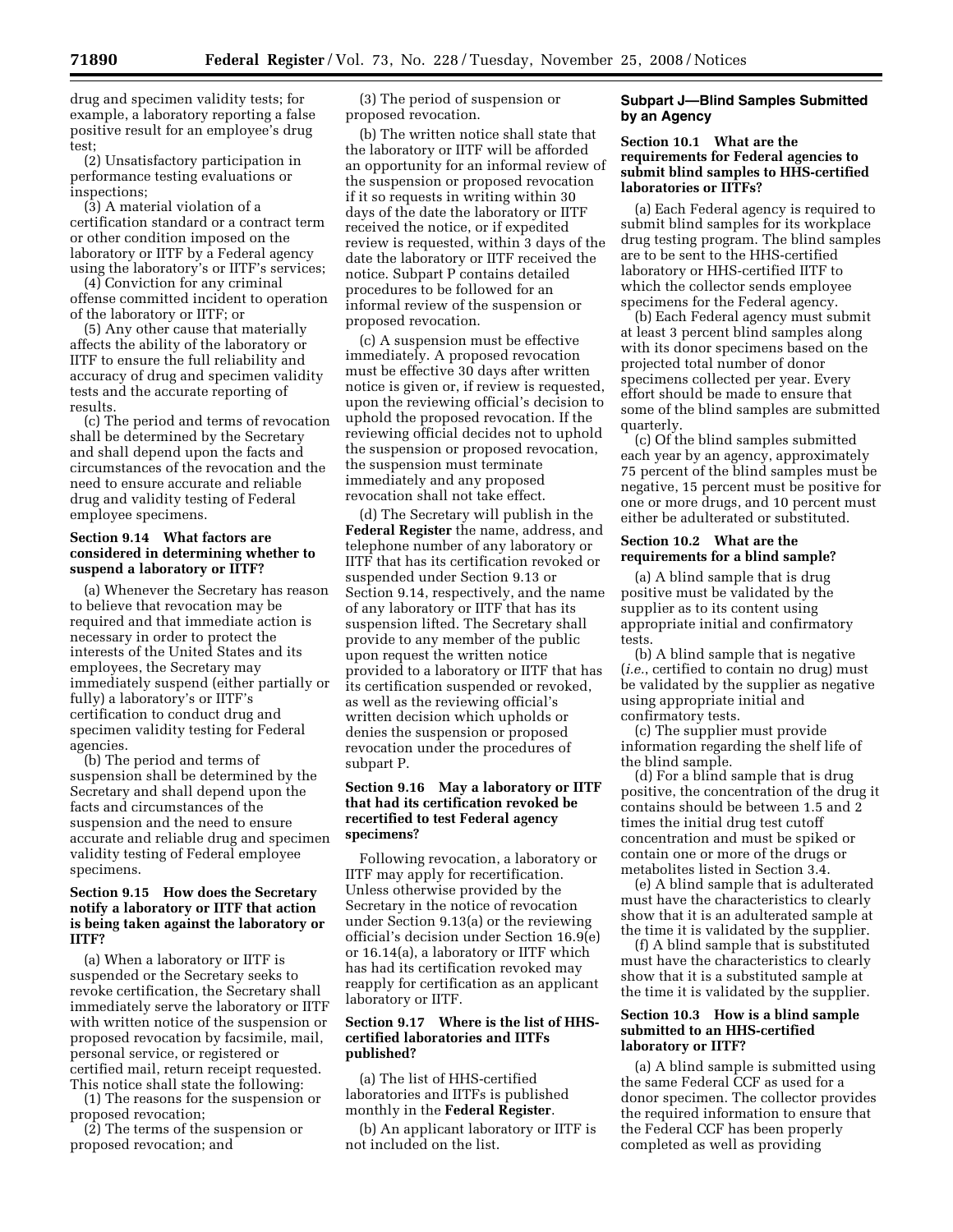fictitious initials on the specimen label/ seal. The collector must indicate that the specimen is a blind sample on the MRO copy where a donor would normally provide a signature.

(b) A collector should attempt to distribute the required number of blind samples throughout the total number of donor specimens rather than submitting all of the blind samples as a single group.

## **Section 10.4 What happens if an inconsistent result is reported on a blind sample?**

If an HHS-certified laboratory or IITF reports a result for a blind sample that is inconsistent with the expected result (e.g., a laboratory or IITF reports a negative result for a blind sample that was supposed to be positive, a laboratory reports a positive result for a blind sample that was supposed to be negative):

(a) The MRO must contact the supplier of the blind sample and attempt to determine if the supplier made a mistake when preparing the blind sample;

(b) The MRO must contact the collector and determine if the collector made an error when preparing the blind sample for transfer to the laboratory or IITF;

(c) If there is no obvious reason for the inconsistent result, the MRO must notify both the Federal agency for which the blind sample was submitted and the Secretary; and

(d) The Secretary shall investigate the blind sample error. A report of the Secretary's investigative findings and the corrective action taken by the HHScertified laboratory or IITF must be sent to the Federal agency. The Secretary shall ensure notification of the finding to all other Federal agencies for which the laboratory or IITF is engaged in drug testing and coordinate any necessary action to prevent the recurrence of the error.

## **Subpart K—Laboratory**

# **Section 11.1 What must be included in the HHS-certified laboratory's standard operating procedure manual?**

(a) An HHS-certified laboratory must have a standard operating procedure (SOP) manual that describes, in detail, all laboratory operations. When followed, it ensures that all specimens are tested using the same procedures and in a consistent manner.

(b) The SOP manual must include, but is not limited to, a detailed description of the following:

(1) Chain of custody procedures;

(2) Accessioning;

#### (3) Security;

- (4) Quality control/quality assurance programs;
- (5) Analytical methods and procedures;
- (6) Equipment and maintenance programs;
	- (7) Personnel training;
	- (8) Reporting procedures; and

(9) Computers, software, laboratory information management systems.

(c) All procedures in the SOP manual must be in compliance with these Guidelines and other guidance provided by the Secretary.

(d) A copy of all procedures that have been replaced or revised and the dates on which they were in effect must be maintained for 2 years to allow the laboratory to retrieve the procedures that were used to test a specimen.

# **Section 11.2 What are the responsibilities of the responsible person (RP)?**

(a) Manage the day-to-day operations of the drug testing laboratory even where another individual has overall responsibility for an entire multispecialty laboratory.

(b) Ensure that there are enough personnel with adequate training and experience to supervise and conduct the work of the drug testing laboratory. The RP must ensure the continued competency of laboratory personnel by documenting their in-service training, reviewing their work performance, and verifying their skills.

(c) Maintain a complete, current SOP manual that is available for personnel in the drug testing laboratory, and followed by those personnel. The SOP manual must be reviewed, signed, and dated by the RP(s) whenever procedures are first placed into use or changed or when a new individual assumes responsibility for management of the drug testing laboratory.

(d) Maintain a quality assurance program to assure the proper performance and reporting of all test results; verify and monitor acceptable analytical performance for all controls and standards; monitor quality control testing; document the validity, reliability, accuracy, precision, and performance characteristics of each test and test system.

(e) Implement all remedial actions necessary to maintain satisfactory operation and performance of the laboratory in response to quality control systems not being within performance specifications, errors in result reporting or in analysis of performance testing samples, and deficiencies identified during inspections. This individual must ensure that specimen results are

not reported until all corrective actions have been taken and he or she can assure that the results provided are accurate and reliable.

# **Section 11.3 What scientific qualifications in analytical toxicology must the RP have?**

The RP must have documented scientific qualifications in analytical toxicology. Minimum qualifications are:

(a) Be certified as a laboratory director by the State in forensic or clinical laboratory toxicology, have a Ph.D. in one of the natural sciences, or have training and experience comparable to a Ph.D. in one of the natural sciences with training and laboratory/research experience in biology, chemistry, and pharmacology or toxicology;

(b) Have experience in forensic toxicology with emphasis on the collection and analysis of biological specimens for drugs of abuse;

(c) Have experience in forensic applications of analytical toxicology (e.g., publications, court testimony, conducting research on the toxicology of drugs of abuse) or qualify as an expert witness in forensic toxicology;

(d) Be found to fulfill RP responsibilities and qualifications upon interview by HHS-trained inspectors during each on-site inspection of the laboratory; and

(e) Qualify as a certifying scientist.

# **Section 11.4 What happens when the RP is absent or leaves an HHS-certified laboratory?**

(a) All HHS-certified laboratories must have multiple RPs or one RP and an alternate RP. When an RP or multiple RPs are absent at the same time, an alternate RP must be present and able to maintain the responsibilities of the RP.

(1) When an HHS-certified laboratory is without the RP and alternate RP for 14 calendar days or less (e.g., vacation, illness, business trip), the certified laboratory may continue testing Federal agency specimens under the direction of a certifying scientist.

(2) The Secretary, in accordance with these Guidelines, will suspend a laboratory's certification for all specimens if the laboratory does not have an RP or alternate RP for a period of more than 14 calendar days. The suspension will be lifted upon the Secretary's approval of a new permanent RP or alternate RP.

(b) When an RP permanently leaves an HHS-certified laboratory:

(1) An HHS-certified laboratory may maintain its certification and continue testing Federal agency specimens under the direction of an alternate RP for a period of up to 180 days while seeking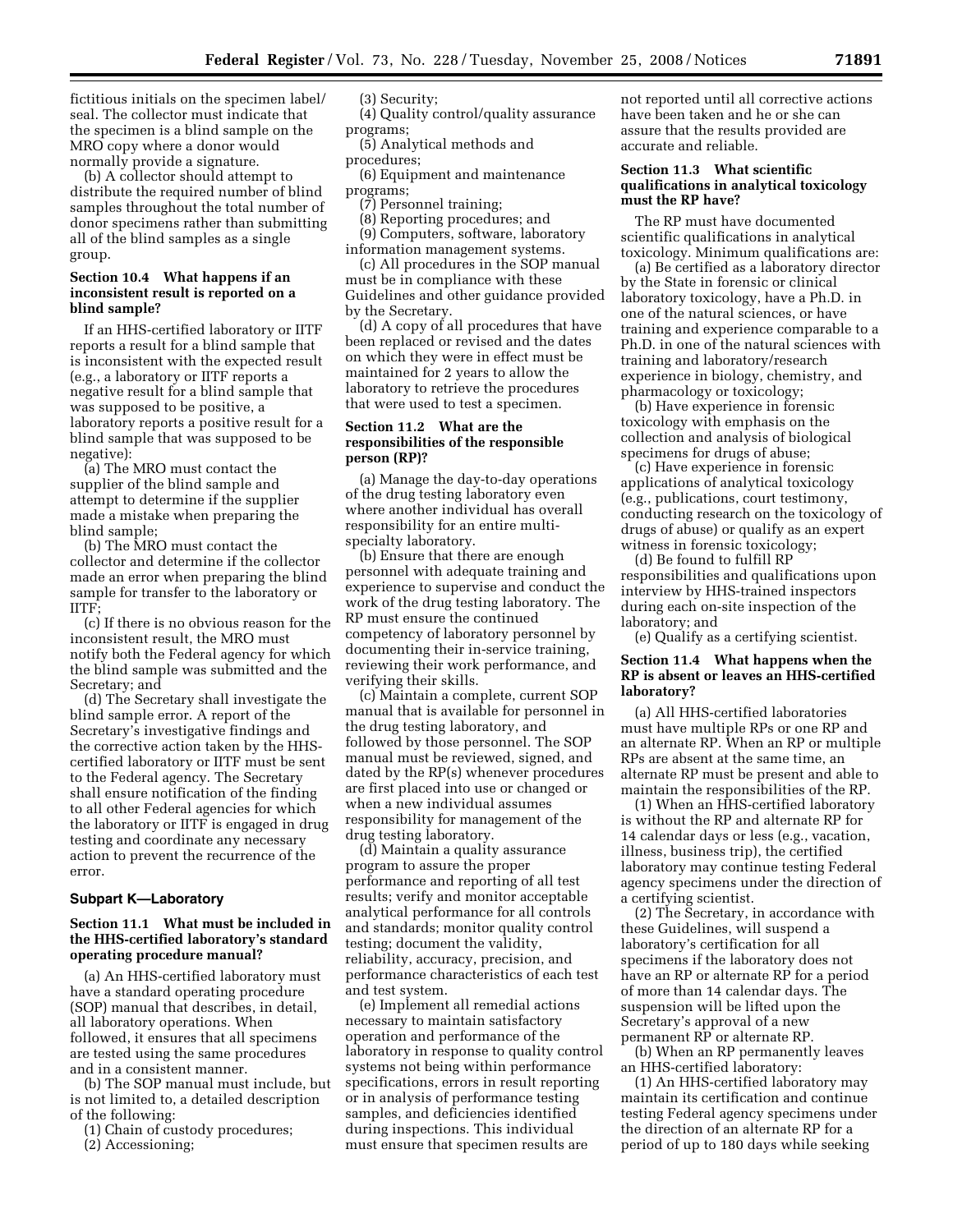to hire and receive the Secretary's approval of the new permanent RP.

(2) The Secretary, in accordance with these Guidelines, will suspend a laboratory's certification for all specimens if the laboratory does not have a permanent RP within 180 days. The suspension will be lifted upon the Secretary's approval of the new permanent RP.

(c) To nominate an individual as an RP or alternate RP, the laboratory must submit to the Secretary the candidate's current resume or curriculum vitae, copies of diplomas and any licensures, a training plan (not to exceed 90 days) to transition into the RP position, an itemized defense of the candidate's qualifications compared to the minimum RP qualifications described in the Guidelines, and arrange to have official academic transcript(s) submitted by the candidate's institution(s) of higher learning. The candidate must be found acceptable during an on-site inspection of the laboratory.

(d) The laboratory must fulfill other inspection and PT criteria as required prior to conducting Federal agency testing under a new RP.

# **Section 11.5 What qualifications must an individual have to certify a result reported by an HHS-certified laboratory?**

(a) The certifying scientist must have: (1) At least a bachelor's degree in the chemical or biological sciences or medical technology, or equivalent;

(2) Training and experience in the analytical methods and forensic procedures used by the laboratory that are relevant to the results that the individual certifies; and

(3) Training and experience in reviewing and reporting forensic test results, maintenance of chain of custody, and understanding proper remedial action in response to problems that may arise.

(b) The certifying technician must have:

(1) Training and experience in the analytical methods and forensic procedures used by the laboratory that are relevant to the results that the individual certifies; and

(2) Training and experience in reviewing and reporting forensic test results, maintenance of chain of custody, and understanding proper remedial action in response to problems that may arise.

## **Section 11.6 What qualifications and training must other laboratory personnel have?**

(a) All laboratory staff (e.g., technicians, administrative staff) must have the appropriate training and skills for the tasks assigned.

(b) Each individual working in an HHS-certified laboratory must be properly trained (i.e., receive training in each area of work that the individual will be performing, including training in forensic procedures related to their job duties) before he or she is permitted to work independently with regulated specimens and the training must be documented.

# **Section 11.7 What security measures must an HHS-certified laboratory maintain?**

(a) An HHS-certified laboratory must control access to the drug testing facility, specimens, aliquots, and records.

(b) Authorized visitors must be escorted at all times, except for individuals conducting inspections (i.e., for the Department, a Federal agency, a state, or other accrediting agency) or emergency personnel (such as, firefighters and medical rescue teams).

(c) A laboratory must maintain a record that documents the dates, time of entry and exit, and purpose of entry of authorized escorted visitors accessing secured areas, and their authorized escorts.

# **Section 11.8 What are the internal laboratory chain of custody requirements for a specimen or an aliquot?**

(a) An HHS-certified laboratory must use chain of custody procedures to maintain control and accountability of specimens from receipt through completion of testing, reporting of results, during storage, and continuing until final disposition of the specimens.

(b) An HHS-certified laboratory must use chain of custody procedures to document the handling and transfer of aliquots throughout the testing process and until final disposal.

(c) The date and purpose must be documented on an appropriate chain of custody document each time a specimen or aliquot is handled or transferred, and every individual in the chain must be identified.

(d) Chain of custody must be maintained and documented by using either paper copy or electronic procedures.

(e) Each individual that handles a specimen or aliquot must sign and complete the appropriate entries on the chain of custody document when the specimen or aliquot is received.

# **Section 11.9 What test(s) does an HHS-certified laboratory conduct on a specimen received from an IITF?**

An HHS-certified laboratory must test the specimen in the same manner as a specimen that had not been previously tested.

# **Section 11.10 What are the requirements for an initial drug test?**

(a) An initial drug test must be an immunoassay test.

(b) A laboratory must validate an initial drug test before using it to test specimens.

(c) Initial drug test kits must be approved, cleared, or otherwise recognized by FDA as accurate and reliable for the testing of a specimen for identifying drugs of abuse or their metabolites.

(d) A laboratory may conduct a second initial drug test using a method with different specificity, to rule out cross-reacting compounds. This second initial drug test must satisfy the batch quality control requirements specified in Section 11.12.

# **Section 11.11 What must an HHScertified laboratory do to validate an initial drug test?**

(a) An HHS-certified laboratory must demonstrate and document for each initial test:

(1) The ability to differentiate positive and negative specimens;

(2) The performance of the test around the cutoff concentration, using samples at several concentrations between 0 and 150 percent of the cutoff concentration;

(3) The effective concentration range of the test; and

(4) The effect of carryover that may occur between aliquots.

(b) Each new lot of an initial drug test reagent must be verified prior to being placed into service.

# **Section 11.12 What are the batch quality control requirements when conducting an initial drug test?**

(a) Each batch of specimens must contain the following QC samples:

(1) At least one control certified to contain no drug or drug metabolite;

(2) At least one positive control with the drug or drug metabolite targeted at 25 percent above the cutoff;

(3) At least one control with the drug or drug metabolite targeted at 75 percent of the cutoff; and

(4) At least one control that appears as a donor specimen to the laboratory analysts.

(b) A minimum of 10 percent of the total specimens and quality control samples in each batch must be quality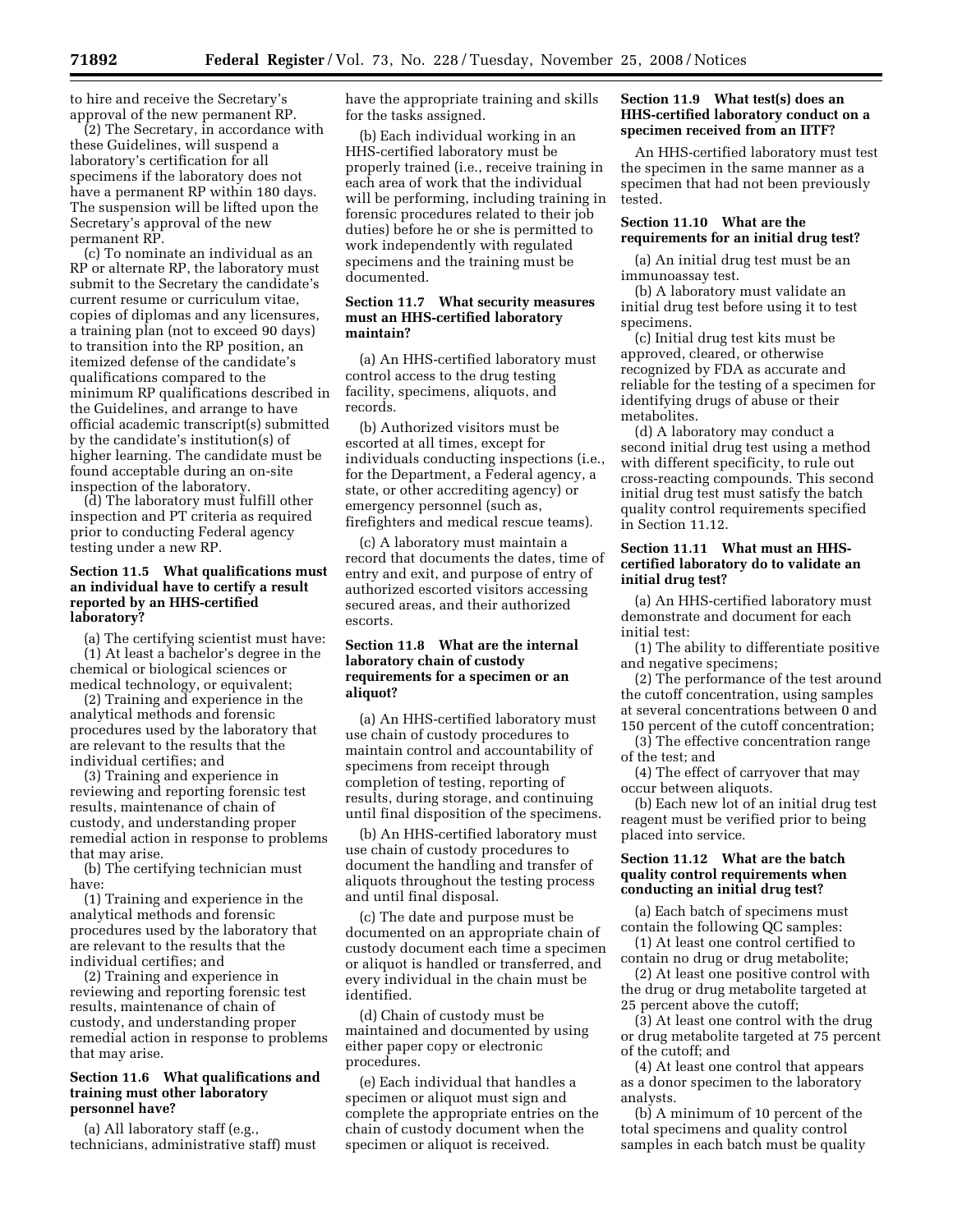control samples (*i.e.*, calibrators or controls).

## **Section 11.13 What are the requirements for a confirmatory drug test?**

(a) The analytical method used must combine chromatographic separation and mass spectrometric identification (e.g., GC/MS, liquid chromatography/ mass spectrometry (LC/MS), GC/MS/ MS, LC/MS/MS).

(b) A confirmatory drug test must be validated before the laboratory can use it to test specimens.

## **Section 11.14 What must an HHScertified laboratory do to validate a confirmatory drug test?**

(a) An HHS-certified laboratory must demonstrate and document for each confirmatory drug test:

(1) The linear range of the analysis;

(2) The limit of detection;

(3) The limit of quantitation;

(4) The accuracy and precision at the cutoff concentration;

(5) The accuracy and precision at 40 percent of the cutoff concentration; and (6) The potential for interfering

substances.

(7) The effect of carryover that may occur between aliquots.

(b) An HHS-certified laboratory must re-verify its confirmatory drug test methods periodically or at least annually.

# **Section 11.15 What are the quality control requirements when conducting a confirmatory drug test?**

(a) Each batch of specimens must contain, at a minimum, the following QC specimens:

(1) A calibrator with its drug concentration at the cutoff;

(2) At least one control certified to contain no drug or drug metabolite;

(3) At least one positive control with the drug or drug metabolite targeted at 25 percent above the cutoff; and

(4) At least one control targeted at or below 40 percent of the cutoff.

(b) A minimum of 10 percent of the total specimens and quality control samples in each batch must be quality control samples (*i.e.*, calibrators or controls).

## **Section 11.16 What are the analytical and quality control requirements for conducting specimen validity tests?**

(a) Each specimen validity test result must be based on performing an initial specimen validity test on one aliquot and a second or confirmatory test on a second aliquot;

(b) Each specimen validity test must satisfy the QC requirements in Section 11.18; and

(c) Controls must be analyzed concurrently with specimens.

# **Section 11.17 What must an HHScertified laboratory do to validate a specimen validity test?**

An HHS-certified laboratory must demonstrate and document for each specimen validity test the appropriate performance characteristics of the test; and must re-verify the test periodically, or at least annually.

# **Section 11.18 What are the requirements for conducting each specimen validity test?**

(a) The requirements for measuring creatinine concentration are as follows:

(1) The creatinine concentration must be measured to one decimal place on both the initial creatinine test and the confirmatory creatinine test;

(2) The initial creatinine test must have a calibrator at 2 mg/dL;

(3) The initial creatinine test must have a control in the range of 1.0 mg/ dL to 1.5 mg/dL, a control in the range of 3 mg/dL to 20 mg/dL, and a control in the range of 21 mg/dL to 25 mg/dL; and

(4) The confirmatory creatinine test (performed on those specimens with a creatinine concentration less than 2 mg/ dL on the initial test) must have a calibrator at 2 mg/dL, a control in the range of 1.0 mg/dL to 1.5 mg/dL, and a control in the range of 3 mg/dL to 4 mg/ dL.

(b) The requirements for measuring specific gravity are as follows:

(1) For specimens with initial creatinine test results greater than 5 mg/ dL and less than 20 mg/dL, laboratories may perform a screening test using a refractometer that measures urine specific gravity to at least three decimal places to identify specific gravity values that are acceptable (equal to or greater than 1.003) or dilute (equal to or greater than 1.002 and less than 1.003). Specimens must be subjected to an initial specific gravity test using a four decimal place refractometer when the initial creatinine test result is less than or equal to 5 mg/dL or when the screening specific gravity test result using a three decimal place refractometer is less than 1.002. The screening specific gravity test must have the following controls:

(i) A calibrator or control at 1.000;

(ii) One control targeted at 1.002; (iii) One control in the range of 1.004 to 1.018.

(2) For the initial and confirmatory specific gravity tests, the refractometer must report and display specific gravity to four decimal places. The refractometer must be interfaced with a

laboratory information management system (LIMS), computer, and/or generate a paper copy of the digital electronic display to document the numerical values of the specific gravity test results;

(3) The initial and confirmatory specific gravity tests must have a calibrator or control at 1.0000; and

(4) The initial and confirmatory specific gravity tests must have the following controls:

(i) One control targeted at 1.0020;

(ii) One control in the range of 1.0040 to 1.0180; and

(iii) One control equal to or greater than 1.0200 but not greater than 1.0250.

(c) Requirements for measuring pH are as follows:

(1) Colorimetric pH tests that have the dynamic range of 2 to 12 to support the 3 and 11 pH cutoffs and pH meters must be capable of measuring pH to one decimal place. Colorimetric pH tests, dipsticks, and pH paper (i.e., screening tests) that have a narrow dynamic range and do not support the cutoffs may be used only to determine if an initial pH specimen validity test must be performed;

(2) For the initial and confirmatory pH tests, the pH meter must report and display pH to at least one decimal place. The pH meter must be interfaced with a LIMS, computer, and/or generate a paper copy of the digital electronic display to document the numerical values of the pH test results;

(3) pH screening tests must have, at a minimum, the following controls:

(i) One control below the lower decision point in use;

(ii) One control between the decision points in use; and

(iii) One control above the upper decision point in use;

(4) An initial colorimetric pH test must have the following calibrators and controls:

(i) One calibrator at 3;

(ii) One calibrator at 11;

(iii) One control in the range of 2 to 2.8;

(iv) One control in the range 3.2 to 4; (v) One control in the range of 4.5 to 9;

(vi) One control in the range of 10 to 10.8; and

(vii) One control in the range of 11.2 to 12;

(5) An initial pH meter test, if a pH screening test is not used, must have the following calibrators and controls:

(i) One calibrator at 4;

(ii) One calibrator at 7;

(iii) One calibrator at 10;

(iv) One control in the range of 2 to 2.8;

(v) One control in the range 3.2 to 4;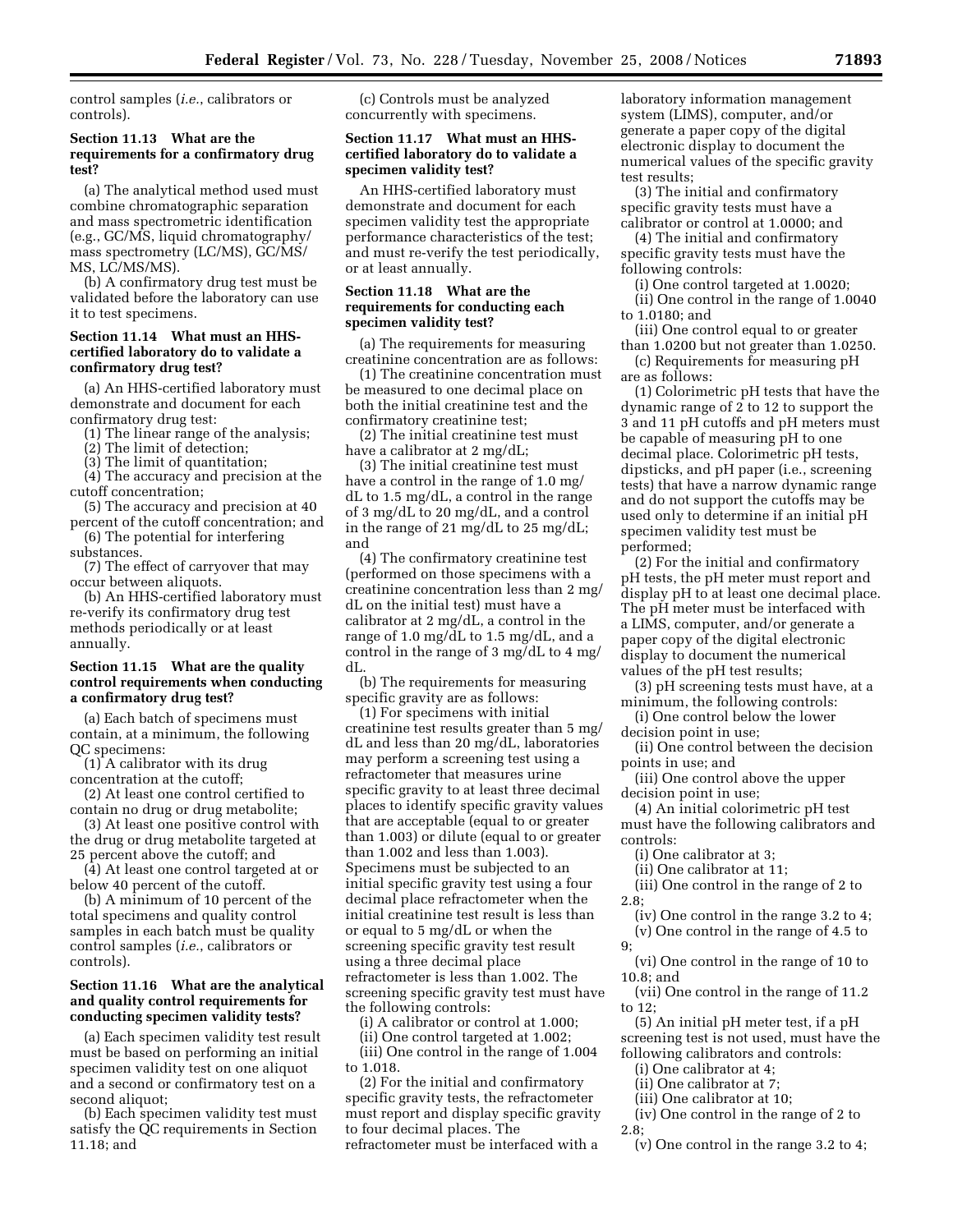(vi) One control in the range of 10 to 10.8; and

(vii) One control in the range of 11.2 to 12;

(6) An initial or confirmatory pH meter test, if a pH screening test is used, must have the following calibrators and controls when the screening result indicates that the pH is below the lower decision point in use:

(i) One calibrator at 4;

(ii) One calibrator at 7;

(iii) One control in the range of 2 to 2.8; and

(iv) One control in the range 3.2 to 4; and

(7) An initial or confirmatory pH meter test, if a pH screening test is used, must have the following calibrators and controls when the screening result indicates that the pH is above the upper decision point in use:

(i) One calibrator at 7;

(ii) One calibrator at 10;

(iii) One control in the range of 10 to 10.8; and

(iv) One control in the range of 11.2 to 12.

(d) Requirements for performing oxidizing adulterant tests are as follows:

(1) The initial test must include an appropriate calibrator at the cutoff specified in Sections 11.19(d)(2), (3), or (4) for the compound of interest, a control without the compound of interest (i.e., a certified negative control), and at least one control with one of the compounds of interest at a measurable concentration; and

(2) A confirmatory test for a specific oxidizing adulterant must use a different analytical method than that used for the initial test. Each confirmatory test batch must include an appropriate calibrator, a control without the compound of interest (i.e., a certified negative control), and a control with the compound of interest at a measurable concentration.

(e) The requirements for measuring the nitrite concentration are that the initial and confirmatory nitrite tests must have a calibrator at the cutoff concentration, a control without nitrite (i.e., certified negative urine), one control in the range of 200 mcg/mL to 250 mcg/mL, and one control in the range of 500 mcg/mL to 625 mcg/mL.

# **Section 11.19 What are the requirements for an HHS-certified laboratory to report a test result?**

(a) An HHS-certified laboratory must report a test result directly to the agency's MRO within an average of 5 working days after receipt of the specimen using the Federal CCF and/or an electronic report. Before any test result is reported, it must be certified by a certifying scientist or a certifying technician, as appropriate.

(b) A primary (Bottle A) specimen is reported negative when each initial drug test is negative or it is negative on a confirmatory drug test and each specimen validity test result indicates that the specimen is a valid urine specimen.

(c) A primary (Bottle A) specimen is reported positive for a specific drug when the initial drug test is positive and the confirmatory drug test is positive in accordance with Section 3.4.

(d) A primary (Bottle A) specimen is reported adulterated when:

(1) The pH is less than 3 or equal to or greater than 11 using either a pH meter or a colorimetric pH test for the initial test on the first aliquot and a pH meter for the confirmatory test on the second aliquot;

(2) The nitrite concentration is equal to or greater than 500 mcg/mL using either a nitrite colorimetric test or a general oxidant colorimetric test for the initial test on the first aliquot and a different confirmatory test (e.g., multiwavelength spectrophotometry, ion chromatography, capillary electrophoresis) on the second aliquot;

(3) The presence of chromium (VI) is verified using either a general oxidant colorimetric test (with an equal to or greater than 50 mcg/mL chromium (VI) equivalent cutoff) or a chromium (VI) colorimetric test (chromium (VI) concentration equal to or greater than 50 mcg/mL) for the initial test on the first aliquot and a different confirmatory test (e.g., multi-wavelength spectrophotometry, ion chromatography, atomic absorption spectrophotometry, capillary electrophoresis, inductively coupled plasma-mass spectrometry) with the chromium (VI) concentration equal to or greater than the LOQ of the confirmatory test on the second aliquot;

(4) The presence of halogen (e.g., bleach, iodine, fluoride) is verified using either a general oxidant colorimetric test (with an equal to or greater than 200 mcg/mL nitriteequivalent cutoff or an equal to or greater than 50 mcg/mL chromium (VI) equivalent cutoff) or halogen colorimetric test (halogen concentration equal to or greater than the LOQ) for the initial test on the first aliquot and a different confirmatory test (e.g., multiwavelength spectrophotometry, ion chromatography, inductively coupled plasma-mass spectrometry) with a specific halogen concentration equal to or greater than the LOQ of the confirmatory test on the second aliquot;

(5) The presence of glutaraldehyde is verified using either an aldehyde test

(aldehyde present) or the characteristic immunoassay response on one or more drug immunoassay tests for the initial test on the first aliquot and a different confirmatory method (e.g., GC/MS) for the confirmatory test with the glutaraldehyde concentration equal to or greater than the LOQ of the analysis on the second aliquot;

(6) The presence of pyridine (pyridinium chlorochromate) is verified using either a general oxidant colorimetric test (with an equal to or greater than 200 mcg/mL nitriteequivalent cutoff or an equal to or greater than 50 mcg/mL chromium (VI) equivalent cutoff) or a chromium (VI) colorimetric test (chromium (VI) concentration equal to or greater than 50 mcg/mL) for the initial test on the first aliquot and a different confirmatory method (e.g., GC/MS) for the confirmatory test with the pyridine concentration equal to or greater than the LOQ of the analysis on the second aliquot;

(7) The presence of a surfactant is verified by using a surfactant colorimetric test with an equal to or greater than 100 mcg/mL dodecylbenzene sulfonate-equivalent cutoff for the initial test on the first aliquot and a different confirmatory test (e.g., multi-wavelength spectrophotometry) with an equal to or greater than 100 mcg/mL dodecylbenzene sulfonate-equivalent cutoff on the second aliquot; or

(8) The presence of any other adulterant not specified in paragraphs d(2) through d(7) of this section is verified using an initial test on the first aliquot and a different confirmatory test on the second aliquot.

(e) A primary (Bottle A) specimen is reported substituted when the creatinine concentration is less than 2 mg/dL and the specific gravity is less than or equal to 1.0010 or equal to or greater than 1.0200 on both the initial and confirmatory creatinine tests (i.e., the same colorimetric test may be used to test both aliquots) and on both the initial and confirmatory specific gravity tests (i.e., a refractometer is used to test both aliquots) on two separate aliquots.

(f) A primary (Bottle A) specimen is reported dilute when the creatinine concentration is equal to or greater than 2 mg/dL but less than 20 mg/dL and the specific gravity is greater than 1.0010 but less than 1.0030 on a single aliquot.

(g) For a specimen that has an invalid result for one of the reasons stated in items (h)4 through (h)12 below, the laboratory shall contact the MRO and both will decide if testing by another certified laboratory would be useful in being able to report a positive or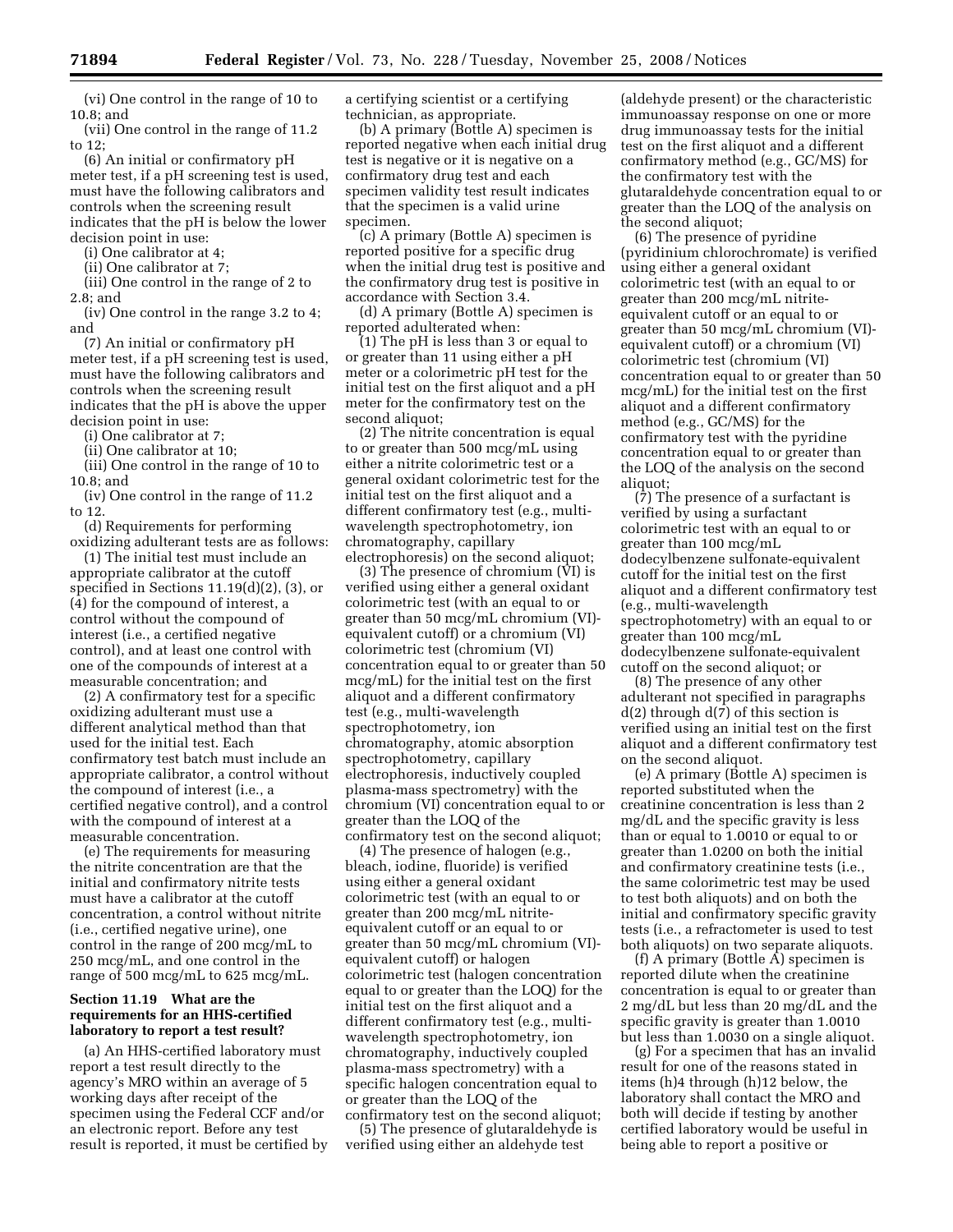adulterated result. If no further testing is necessary, the laboratory then reports the invalid result to the MRO.

(h) A primary (Bottle A) specimen is reported as an invalid result when:

(1) Inconsistent creatinine concentration and specific gravity results are obtained (i.e., the creatinine concentration is less than 2 mg/dL on both the initial and confirmatory creatinine tests and the specific gravity is greater than 1.0010 but less than 1.0200 on the initial and/or confirmatory specific gravity test, the specific gravity is less than or equal to 1.0010 on both the initial and confirmatory specific gravity tests and the creatinine concentration is equal to or greater than 2 mg/dL on either or both the initial or confirmatory creatinine tests);

(2) The pH is equal to or greater than 3 and less than 4.5 or equal to or greater than 9 and less than 11 using either a colorimetric pH test or pH meter for the initial test and a pH meter for the confirmatory test on two separate aliquots;

(3) The nitrite concentration is equal to or greater than 200 mcg/mL using a nitrite colorimetric test or equal to or greater than the equivalent of 200 mcg/ mL nitrite using a general oxidant colorimetric test for both the initial (first) test and the second test or using either initial test and the nitrite concentration is equal to or greater than 200 mcg/mL but less than 500 mcg/mL for a different confirmatory test (e.g., multi-wavelength spectrophotometry, ion chromatography, capillary electrophoresis) on two separate aliquots;

(4) The possible presence of chromium (VI) is determined using the same chromium (VI) colorimetric test with a cutoff equal to or greater than 50 mcg/mL chromium (VI) for both the initial (first) test and the second test on two separate aliquots;

(5) The possible presence of a halogen (e.g., bleach, iodine, fluoride) is determined using the same halogen colorimetric test with a cutoff equal to or greater than the LOQ for both the initial (first) test and the second test on two separate aliquots or relying on the odor of the specimen as the initial test;

(6) The possible presence of glutaraldehyde is determined by using the same aldehyde test (aldehyde present) or characteristic immunoassay response on one or more drug immunoassay tests for both the initial (first) test and the second test on two separate aliquots;

(7) The possible presence of an oxidizing adulterant is determined by using the same general oxidant

colorimetric test (with an equal to or greater than 200 mcg/mL nitriteequivalent cutoff, an equal to or greater than 50 mcg/mL chromium (VI) equivalent cutoff, or a halogen concentration is equal to or greater than the LOQ) for both the initial (first) test and the second test on two separate aliquots;

(8) The possible presence of a surfactant is determined by using the same surfactant colorimetric test with an equal to or greater than 100 mcg/mL dodecylbenzene sulfonate-equivalent cutoff for both the initial (first) test and the second test on two separate aliquots or a foam/shake test for the initial test;

(9) Interference occurs on the immunoassay drug tests on two separate aliquots (i.e., valid immunoassay drug test results cannot be obtained);

(10) Interference with the confirmatory drug test occurs on at least two separate aliquots of the specimen and the laboratory is unable to identify the interfering substance;

(11) The physical appearance of the specimen is such that testing the specimen may damage the laboratory's instruments; or

(12) The physical appearance of Bottles A and B are clearly different and Bottle A tested negative for drugs.

(i) An HHS-certified laboratory shall reject a primary (Bottle A) urine specimen for testing when a fatal flaw occurs as described in Section 15.1 or when a correctable flaw as described in Section 15.2 is not recovered. The laboratory will indicate on the Federal CCF that the specimen was rejected for testing and provide the reason for reporting the rejected for testing result.

(j) An HHS-certified laboratory must report all positive, adulterated, substituted, and invalid test results for a specimen. For example, a specimen can be positive for a specific drug and adulterated.

(k) An HHS-certified laboratory must report the concentration of the drug or drug metabolite for a positive result.

(l) An HHS-certified laboratory must report numerical values of the specimen validity test results that support a specimen that is reported adulterated, substituted, or invalid (as appropriate).

(m) When the concentration of an analyte exceeds the linear range of the standard curve, an HHS-certified laboratory may report to the MRO that the quantitative value exceeds the linear range of the test, that the quantitative value is greater than ''insert the actual value for the upper limit of the linear range,'' or may report an accurate quantitative value above the upper limit of the linear range that was obtained by diluting an aliquot of the specimen.

(n) An HHS-certified laboratory may transmit a result to the MRO by various electronic means (e.g., teleprinter, facsimile, or computer) in a manner designed to ensure confidentiality of the information. A result may not be reported verbally by telephone. A laboratory must ensure the security of the data transmission and limit access to any data transmission, storage, and retrieval system.

(o) For all test results, an HHScertified laboratory may fax, courier, mail, or electronically transmit a legible image or copy of the completed Federal CCF, and/or forward a computergenerated electronic report. The computer-generated report must contain sufficient information to ensure that the test result is properly associated with the custody and control form that the MRO received from the collector. For positive, adulterated, substituted, and invalid results, the laboratory must fax, courier, mail, or electronically transmit a legible image or copy of the completed Federal CCF.

# **Section 11.20 How long must an HHScertified laboratory retain a specimen?**

(a) An HHS-certified laboratory must retain a specimen that was reported either drug positive, adulterated, substituted, or as an invalid result for a minimum of 1 year.

(b) A retained specimen must be kept in a secured frozen storage  $(-20 \degree C \text{ or }$ less) to ensure its availability for any necessary retesting during an administrative or judicial proceeding.

(c) Within the 1-year storage period, a Federal agency may request a laboratory to retain a specimen for an additional specified period of time.

## **Section 11.21 How long must an HHScertified laboratory retain records?**

(a) An HHS-certified laboratory must retain all records generated to support test results for at least 2 years.

(b) A Federal agency may request an HHS-certified laboratory to maintain a copy of the documentation package (as described in Section 11.23 that supports the chain of custody, testing, and reporting of a donor's specimen that is under legal challenge by a donor. The Federal agency's request to the laboratory must be in writing and must specify the period of time to maintain the documentation package.

(c) The laboratory may retain records other than those included in the documentation package beyond the normal 2 year period of time to ensure that it can fully support the reported test result.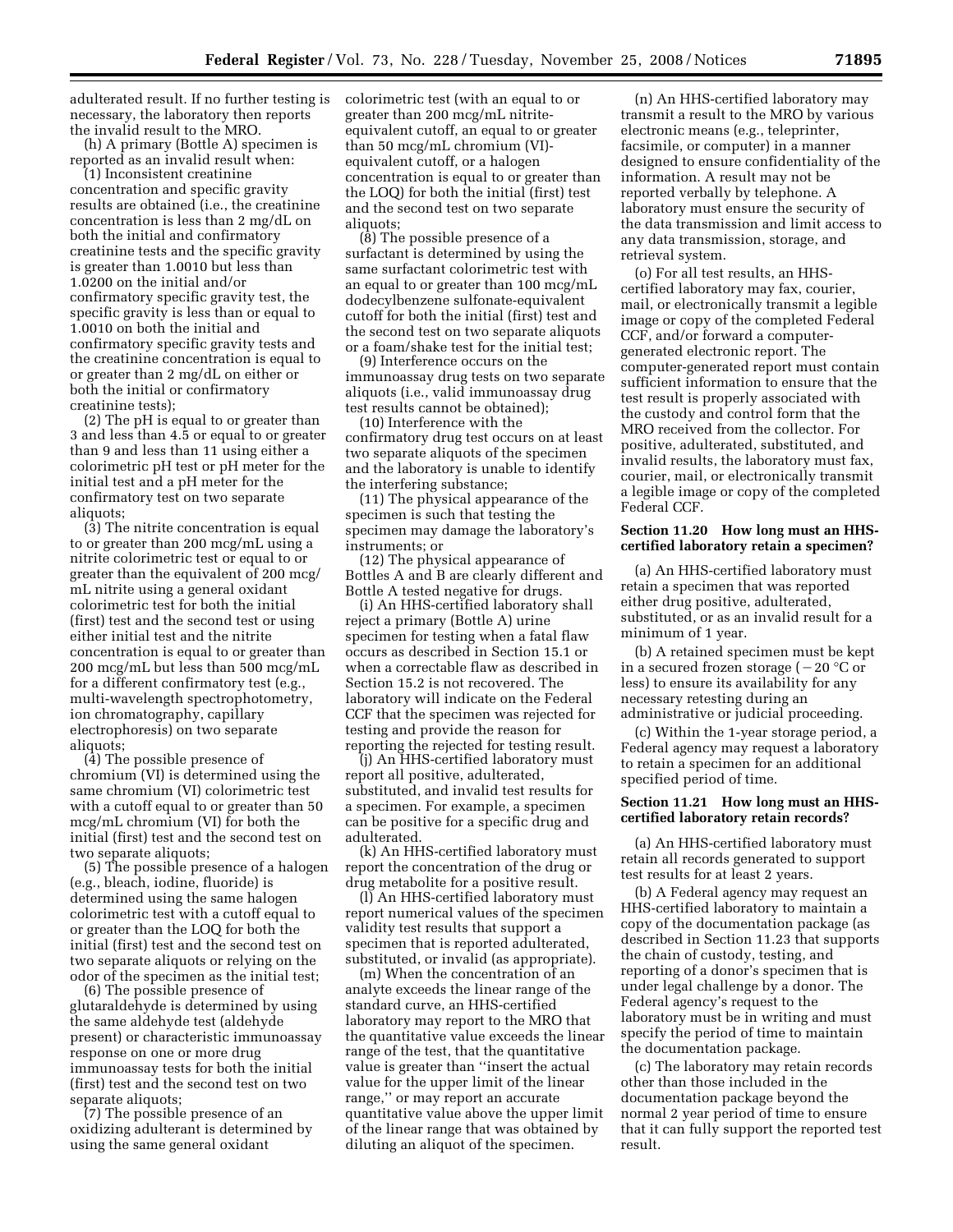## **Section 11.22 What statistical summary report must an HHS-certified laboratory provide?**

(a) An HHS-certified laboratory must provide to each Federal agency for which testing is conducted a semiannual statistical summary report that contains the following information:

(1) Reporting period (inclusive dates);

(2) Laboratory name and address;

(3) Federal agency name;

(4) Total number of specimen results

reported; (5) Number of specimens collected by

reason for test; (6) Number of specimens reported negative and the number reported negative/dilute;

(7) Number of specimens rejected for testing because of a fatal flaw and the number rejected for testing because of an uncorrected flaw;

(8) Number of specimens reported positive;

(9) Number of specimens reported positive for each drug;

(10) Number of specimens reported adulterated;

(11) Number of specimens reported substituted; and

(12) Number of specimens reported as invalid result.

(b) The report must be submitted by mail, fax, or e-mail within 14 working days after the end of the semiannual period. The summary report must not include any personal identifying information.

(c) The HHS-certified laboratory must make available copies of an agency's test results when requested by the Secretary or by the Federal agency for which the laboratory is performing drug-testing services.

(d) The HHS-certified laboratory must make available a qualified individual to testify in a proceeding against a Federal employee when that proceeding is based on a test result reported by the HHScertified laboratory.

# **Section 11.23 What laboratory information is available to a Federal employee?**

(a) A Federal employee who is the subject of a drug test may, upon written request through the MRO and the Federal agency, have access to any records relating to his or her drug test, any records relating to the results of any relevant certification, review, or revocation of certification proceedings, and access to a documentation package.

(b) A standard documentation package provided by an HHS-certified laboratory must consist of the following items:

(1) A cover sheet that provides a brief description of the drug testing

procedures and specimen validity tests performed on the donor's specimen;

(2) A table of contents page that lists by page number all documents and materials in the package;

(3) A copy of the Federal CCF with any attachments, internal chain of custody records for the specimen, memoranda (if any) generated by the laboratory, and a copy of the electronic report (if any) generated by the laboratory;

(4) A brief description of the laboratory's initial drug and specimen validity test procedures, instrumentation, batch quality control requirements, and copies of the initial test data for the donor's specimen with all calibrators and controls identified and copies of all internal chain of custody documents related to the initial tests;

(5) A brief description of the laboratory's confirmatory drug and specimen validity test procedures, instrumentation, batch quality control requirements, and copies of the confirmatory test data for the donor's specimen with all calibrators and controls identified and copies of all internal chain of custody documents related to the confirmatory tests; and

(6) A copy of the resume or curriculum vitae for the RP(s) and the certifying scientist that certified the test result.

# **Section 11.24 What type of relationship is prohibited between an HHS-certified laboratory and an MRO?**

A certified laboratory must not enter into any relationship with a Federal agency's MRO that may be construed as a potential conflict of interest or derive any financial benefit by having a Federal agency use a specific MRO.

This means an MRO may be an employee of the agency or a contractor for the agency; however, an MRO shall not be an employee or agent of or have any financial interest in the laboratory for which the MRO is reviewing drug testing results. Additionally, an MRO shall not derive any financial benefit by having an agency use a specific drug testing laboratory or have any agreement with the laboratory that may be construed as a potential conflict of interest.

# **Section 11.25 What type of relationship can exist between an HHScertified laboratory and an HHScertified IITF?**

An HHS-certified laboratory can enter into any relationship with an HHScertified IITF.

# **Subpart L—Instrumented Initial Test Facility (IITF)**

# **Section 12.1 What must be included in the HHS-certified IITF's standard operating procedure manual?**

(a) An HHS-certified IITF must have a standard operating procedure (SOP) manual that describes, in detail, all IITF operations.

(b) The SOP manual must include, but is not limited to, a detailed description of the following:

(1) Chain of custody procedures;

(2) Accessioning;

(3) Security;

(4) Quality control/quality assurance programs;

(5) Analytical methods and procedures;

(6) Equipment and maintenance programs;

(7) Personnel training;

(8) Reporting procedures; and

(9) Computers, software, and

laboratory information management systems.

(c) All procedures in the SOP manual must be in compliance with these Guidelines and other guidance documents.

(d) A copy of all procedures that have been replaced or revised and the dates on which they were in effect must be maintained by the HHS-certified IITF for two years to allow the IITF to retrieve the procedures that were used to test a specimen.

# **Section 12.2 What are the responsibilities of the responsible technician (RT)?**

(a) Manage the day-to-day operations of the IITF even where another individual has overall responsibility for an entire multi-specialty facility.

(b) Ensure that there are enough personnel with adequate training and experience to supervise and conduct the work of the IITF. The RT must ensure the continued competency of IITF personnel by documenting their inservice training, reviewing their work performance, and verifying their skills.

(c) Maintain a complete, current SOP manual that is available for personnel at the IITF, and followed by those personnel. The SOP manual must be reviewed, signed, and dated by the RT whenever procedures are first placed into use or changed or when a new individual assumes responsibility for management of the IITF.

(d) Maintain a quality assurance program to assure the proper performance and reporting of all test results; verify and monitor acceptable analytical performance for all controls and standards; monitor quality control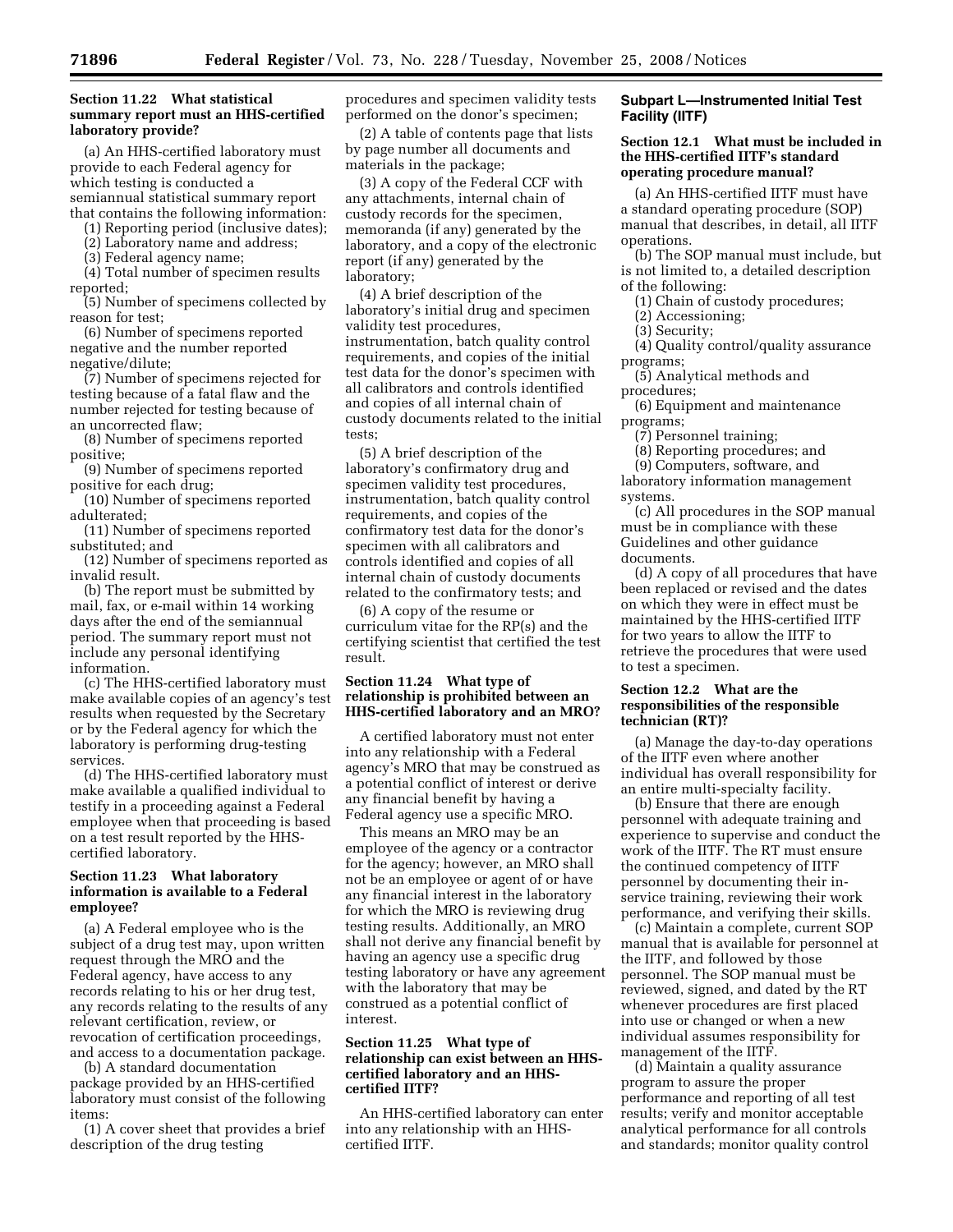testing; document the validity, reliability, accuracy, precision, and performance characteristics of each test and test system.

(e) Implement all remedial actions necessary to maintain satisfactory operation and performance of the IITF in response to quality control systems not being within performance specifications, errors in result reporting or in analysis of performance testing samples, and deficiencies identified during inspections. This individual must ensure that specimen results are not reported until all corrective actions have been taken and he or she can assure that the results provided are accurate and reliable.

# **Section 12.3 What qualifications must the RT have?**

An RT must:

(a) Have at least a bachelor's degree in the chemical or biological sciences or medical technology, or equivalent;

(b) Have training and experience in the analytical methods and forensic procedures used by the IITF that are relevant to the results;

(c) Have training and experience in reviewing and reporting forensic test results, maintenance of chain of custody, recordkeeping, and understanding proper remedial action in response to problems that may arise;

(d) Be found to fulfill RT responsibilities and qualifications upon interview by HHS-trained inspectors during each on-site inspection of the HHS-certified IITF; and

(e) Qualify as a certifying technician.

# **Section 12.4 What happens when the RT is absent or leaves an HHS-certified IITF?**

(a) All HHS-certified IITFs must have an RT and an alternate RT. When an RT is absent, an alternate RT must be present and able to maintain the responsibilities of the RT.

(1) When an HHS-certified IITF is without the RT and alternate RT for 14 calendar days or less (e.g., vacation, illness, business trip), the HHS-certified IITF may continue testing Federal agency specimens under the direction of a certifying technician.

(2) The Secretary, in accordance with these Guidelines, will suspend an IITF's certification for all specimens if the IITF does not have an RT or alternate RT for a period of more than 14 calendar days. The suspension will be lifted upon the Secretary's approval of a new permanent RT or alternate RT.

(b) When an RT permanently leaves an HHS-certified IITF:

(1) The HHS-certified IITF may maintain its certification and continue

testing Federal agency specimens under the direction of an alternate RT for a period of up to 180 days while seeking to hire and receive the Secretary's approval of the new permanent RT.

(2) The Secretary, in accordance with these Guidelines, will suspend an IITF's certification for all specimens if the IITF does not have a permanent replacement RT within 180 days. The suspension will be lifted upon the Secretary's approval of the new permanent RT.

(c) To nominate an individual as RT or alternate RT, the IITF must submit to the Secretary the candidate's current resume or curriculum vitae, copies of diplomas and any licensures, a training plan (not to exceed 90 days) to transition into the RT position, an itemized defense of the candidate's qualifications compared to the minimum RT qualifications described in the Guidelines, and arrange to have official academic transcript(s) submitted by the candidate's institution(s) of higher learning. The candidate must be found acceptable during an on-site inspection of the IITF.

(d) The HHS-certified IITF must fulfill other inspection and PT criteria as required prior to conducting Federal agency testing under a new RT.

# **Section 12.5 What qualifications must an individual have to certify a result reported by an HHS-certified IITF?**

The certifying technician must have:

(a) Training and experience in the analytical methods and forensic procedures used by the IITF that are relevant to the results that the individual certifies; and

(b) Training and experience in reviewing and reporting forensic test results, maintenance of chain of custody, and understanding proper remedial action in response to problems that may arise.

# **Section 12.6 What qualifications and training must other IITF personnel have?**

(a) All IITF staff (e.g., technicians, administrative staff) must have the appropriate training and skills for the tasks assigned.

(b) Each individual working in an HHS-certified IITF must be properly trained (i.e., receive training in each area of work that the individual will be performing, including training in forensic procedures related to their job duties) before he or she is permitted to work independently in any area of the facility with Federal agency specimens and the training must be documented.

# **Section 12.7 What security measures must an HHS-certified IITF maintain?**

(a) An HHS-certified IITF must control access to the facility and ensure that no unauthorized individual can gain access to specimens, aliquots, or records.

(b) Authorized visitors must be escorted at all times except for individuals authorized to conduct inspections on behalf of Federal, state, or other accrediting agencies or emergency personnel (e.g., firefighters and medical rescue teams).

(c) An HHS-certified IITF must maintain a record that documents the dates, time of entry and exit, and purpose of entry of authorized escorted visitors accessing secured areas, and their authorized escorts.

# **Section 12.8 What are the internal IITF chain of custody requirements for a specimen or an aliquot?**

(a) An HHS-certified IITF must use chain of custody procedures to maintain control and accountability of specimens from receipt through completion of testing, reporting of results, during storage, and continuing until final disposition of the specimens.

(b) An HHS-certified IITF must use chain of custody procedures to document the handling and transfer of aliquots throughout the testing process and until final disposal.

(c) The date and purpose must be documented on an appropriate chain of custody document each time a specimen or aliquot is handled or transferred, and every individual in the chain must be identified.

(d) Chain of custody must be maintained and documented by using either paper copy or electronic procedures.

(e) Each individual that handles a specimen or aliquot must sign and complete the appropriate entries on the chain of custody document when the specimen or aliquot is received.

## **Section 12.9 What are the requirements for an initial drug test?**

(a) An initial drug test must be an immunoassay test.

(b) An IITF must validate an initial drug test before using it to test specimens;

(c) Initial drug test kits must be approved, cleared, or otherwise recognized by FDA as accurate and reliable for the testing of a specimen for identifying drugs of abuse or their metabolites.

(d) An IITF may conduct a second initial drug test using a method with different specificity, to rule out cross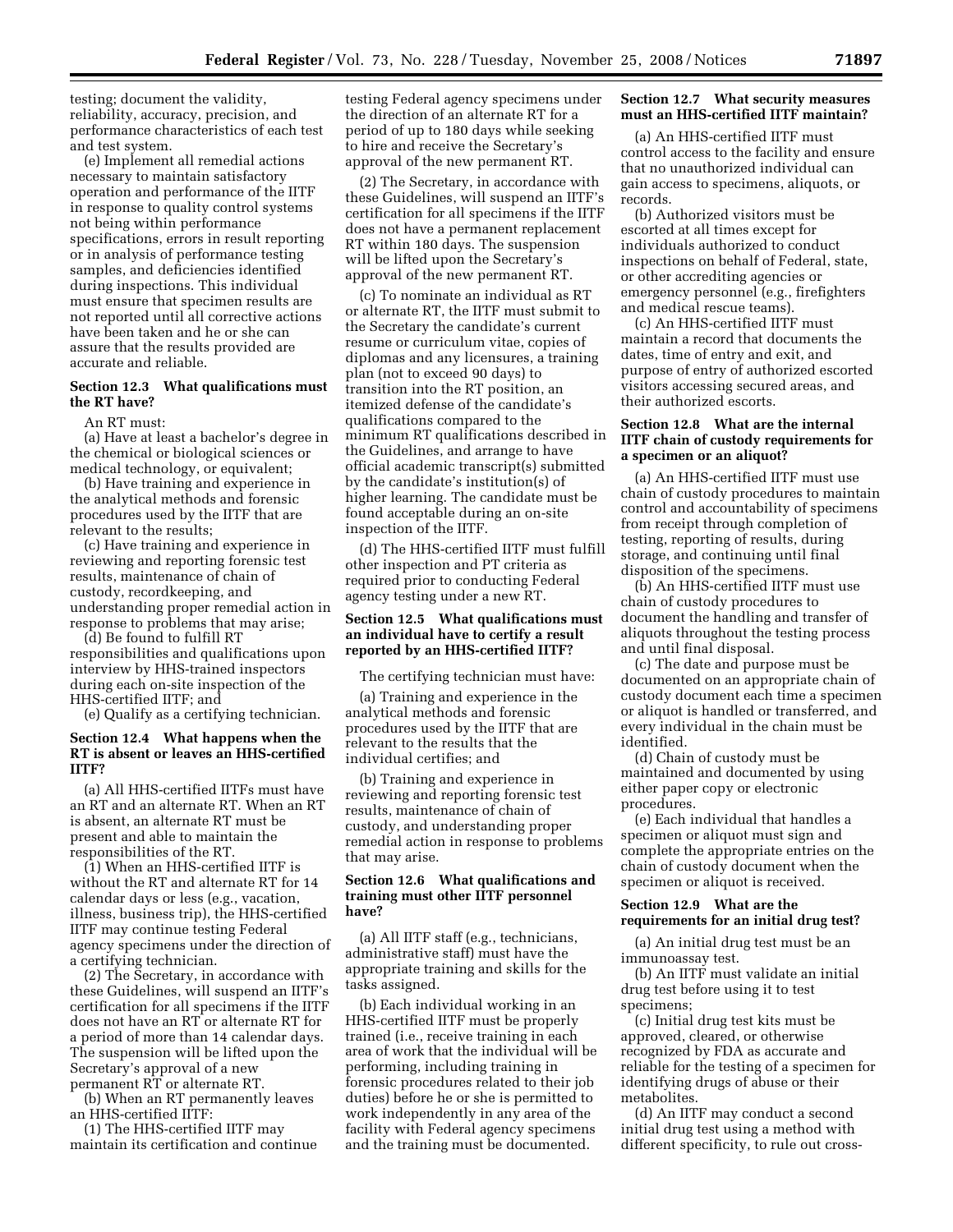reacting compounds. This second initial drug test must satisfy the batch quality control requirements specified in Section 12.11.

# **Section 12.10 What must an HHScertified IITF do to validate an initial drug test?**

(a) An HHS-certified IITF must demonstrate and document for each initial drug test:

(1) The ability to differentiate positive and negative specimens;

(2) The performance of the test around the cutoff concentration, using samples at several concentrations between 0 and 150 percent of the cutoff concentration;

(3) The effective concentration range of the test; and

(4) The effect of carryover that may occur between aliquots.

(b) Each new lot of a drug test reagent must be verified prior to being placed into service.

# **Section 12.11 What are the batch quality control (QC) requirements when conducting an initial drug test?**

(a) Each batch of specimens must contain the following QC samples:

(1) At least one control certified to contain no drug or drug metabolite;

(2) At least one positive control with the drug or drug metabolite targeted at 25 percent above the cutoff;

(3) At least one control with the drug or drug metabolite targeted at 75 percent of the cutoff; and

(4) At least one control that appears as a donor specimen to the IITF analysts.

(b) A minimum of 10 percent of the total specimens and QC samples in each batch must be QC samples (i.e., calibrators or controls).

# **Section 12.12 What are the analytical and quality control requirements for conducting specimen validity tests?**

(a) Each specimen validity test result must be based on a single test on one aliquot;

(b) Each specimen validity test must satisfy the QC requirements in Section 12.14; and

(c) Controls must be analyzed concurrently with specimens.

# **Section 12.13 What must an HHScertified IITF do to validate a specimen validity test?**

An HHS-certified IITF must demonstrate and document for each specimen validity test the appropriate performance characteristics of the test; and must re-verify the test periodically, or at least annually.

## **Section 12.14 What are the requirements for conducting each specimen validity test?**

(a) The requirements for measuring creatinine concentration are as follows:

(1) The creatinine concentration must be measured to one decimal place on the test;

(2) The creatinine test must have a calibrator at 2 mg/dL; and

(3) The creatinine test must have a control in the range of 1.0 mg/dL to 1.5 mg/dL, a control in the range of 3 mg/ dL to 20 mg/dL, and a control in the range of 21 mg/dL to 25 mg/dL.

(b) The requirements for measuring specific gravity are as follows:

(1) For specimens with creatinine test results less than 20 mg/dL and greater than 5.0 mg/dL, an IITF must perform a screening test using a refractometer to identify specific gravity values that are acceptable (equal to or greater than 1.003) or dilute (equal to or greater than 1.002 and less than 1.003). Specimens must be forwarded to an HHS-certified laboratory when the creatinine test result is equal to or less than 5.0 mg/dL or when the screening specific gravity test result is less than 1.002.

(2) The screening specific gravity test must have the following QC samples:

(i) A calibrator or control at 1.000; and

(ii) One control targeted at 1.002; and (iii) One control in the range of 1.004 to 1.018.

(c) The requirements for measuring pH are as follows:

(1) The IITF may perform the pH test using a pH meter, colorimetric pH test, dipsticks, or pH paper. Specimens must be forwarded to an HHS-certified laboratory when the pH is less than 4.5 or equal to or greater than 9.0.

(2) The pH test must have, at a minimum, the following QC samples:

(i) One control below 4.5;

(ii) One control between 4.5 and 9.0;

(iii) One control above 9.0; and

(iv) One or more calibrators as appropriate for the test. For a pH meter: Calibrators at 4, 7, and 10.

(d) The requirements for measuring the nitrite concentration are that the nitrite test must have a calibrator at 200 mcg/mL nitrite, a control without nitrite (i.e., certified negative urine), one control in the range of 200 mcg/mL to 250 mcg/mL, and one control in the range of 500 mcg/mL to 625 mcg/mL. Specimens with a nitrite concentration equal to or greater than 200 mcg/mL must be forwarded to an HHS-certified laboratory; and,

(e) Requirements for performing oxidizing adulterant tests are that the test must include an appropriate calibrator at the cutoff specified in

Sections 11.19(d)(3), (4), or (6) for the compound of interest, a control without the compound of interest (i.e., a certified negative control), and at least one control with one of the compounds of interest at a measurable concentration. Specimens with an oxidizing adulterant result equal to or greater than the cutoff must be forwarded to an HHS-certified laboratory.

# **Section 12.15 What are the requirements for an HHS-certified IITF to report a test result?**

(a) An HHS-certified IITF must report a test result directly to the agency's MRO within an average of 3 working days after receipt of the specimen using the Federal CCF and/or electronic report. Before any test result is reported, it must be certified by a certifying technician.

(b) A primary (Bottle A) specimen is reported negative when each drug test is negative and each specimen validity test result indicates that the specimen is a valid urine specimen.

(c) A primary (Bottle A) urine specimen is reported dilute when the creatinine concentration is greater than 5 mg/dL but less than 20 mg/dL and the specific gravity is equal to or greater than 1.002 but less than 1.003.

(d) An HHS-certified IITF shall reject a urine specimen for testing when a fatal flaw occurs as described in Section 15.1 or when a correctable flaw as described in Section 15.2 is not recovered. The IITF will indicate on the Federal CCF that the specimen was rejected for testing and provide the reason for reporting the rejected for testing result.

(e) An HHS-certified IITF may transmit a result to the MRO by various electronic means (e.g., teleprinter, facsimile, or computer) in a manner designed to ensure confidentiality of the information. A result may not be reported verbally by telephone. An IITF must ensure the security of the data transmission and limit access to any data transmission, storage, and retrieval system.

(f) For all test results, an HHScertified IITF may fax, courier, mail, or electronically transmit a legible image or copy of the completed Federal CCF, and/or forward a computer-generated electronic report. The computergenerated report must contain sufficient information to ensure that the test result is properly associated with the custody and control form that the MRO received from the collector.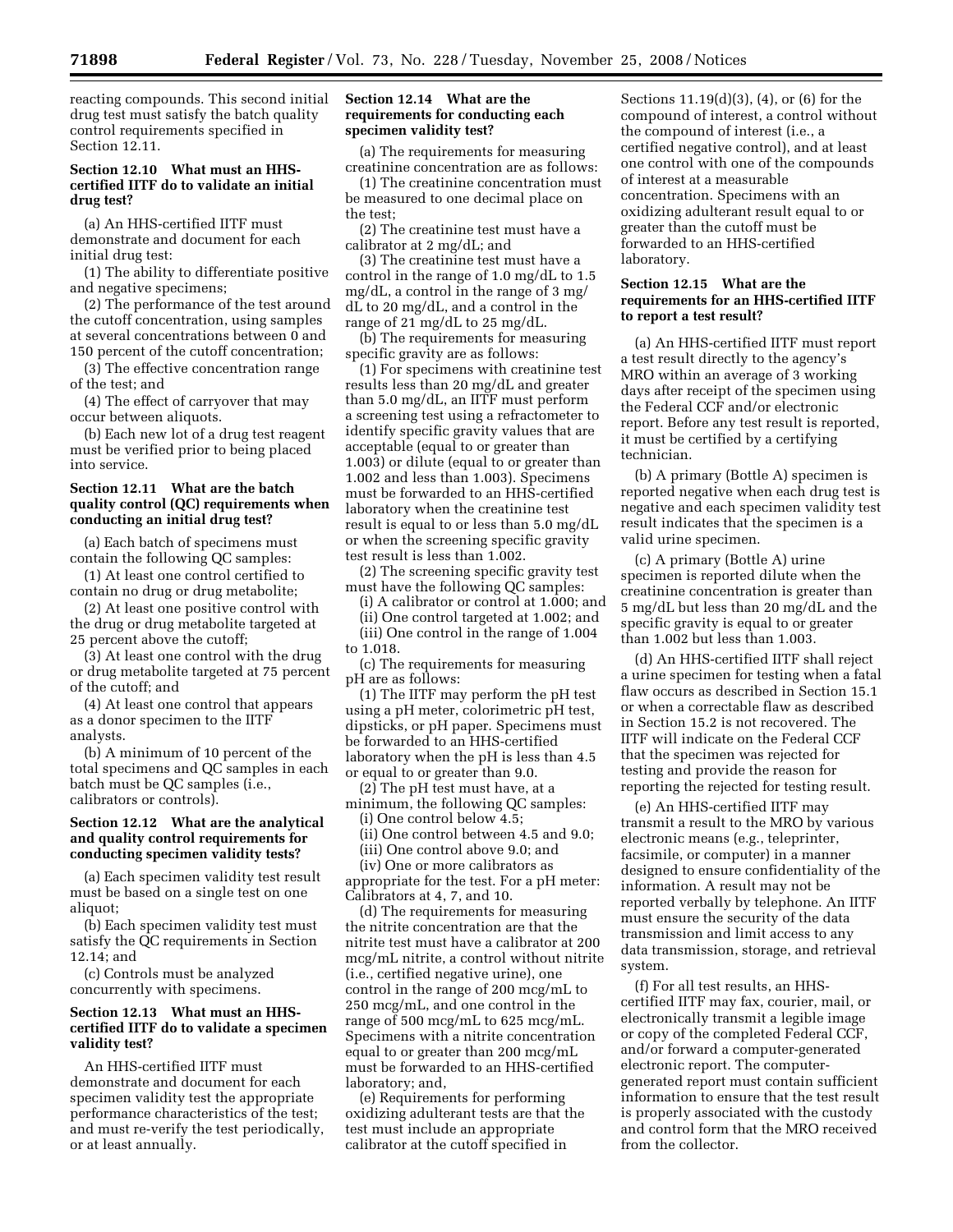# **Section 12.16 How does an HHScertified IITF handle a specimen that tested positive, adulterated, substituted, or invalid at the IITF?**

(a) The remaining specimen is resealed using a tamper-evident label/ seal;

(b) The individual resealing the remaining specimen initials and dates the tamper-evident label/seal; and

(c) The resealed specimen and split specimen and the Federal CCF are sealed in a leak-proof plastic bag, and are sent to an HHS-certified laboratory under chain of custody within one day after completing the drug and specimen validity tests.

# **Section 12.17 How long must an HHScertified IITF retain a specimen?**

A specimen that is negative, negative/ dilute, or rejected for testing is discarded.

# **Section 12.18 How long must an HHScertified IITF retain records?**

(a) An HHS-certified IITF must retain all records generated to support test results for at least 2 years.

(b) A Federal agency may request an HHS-certified IITF to maintain a copy of the documentation package (as described in Section 12.20(b)) that supports the chain of custody, testing, and reporting of a donor's specimen that is under legal challenge by a donor. The Federal agency's request to the IITF must be in writing and must specify the period of time to maintain the documentation package.

(c) The IITF may retain records other than those included in the documentation package beyond the normal 2 year period of time to ensure that it can fully support the reported test result.

# **Section 12.19 What statistical summary report must an HHS-certified IITF provide?**

(a) An HHS-certified IITF must provide to each Federal agency for which testing is conducted a semiannual statistical summary report that contains the following information:

(1) Reporting period (inclusive dates);

(2) IITF name and address;

(3) Federal agency name;

(4) Total number of specimens tested; (5) Number of specimens collected by reason for test;

(6) Number of specimens reported negative and the number reported negative/dilute;

(7) Number of specimens rejected for testing because of a fatal flaw and the number rejected for testing because of an uncorrected flaw;

(8) Number of specimens forwarded to an HHS-certified laboratory for additional drug testing and/or specimen validity testing.

(b) The report must be submitted by mail, fax, or e-mail within 14 working days after the end of the semiannual period.

(c) The HHS-certified IITF must make available copies of an agency's test results when requested by the Secretary or by the Federal agency for which the IITF is performing drug-testing services.

(d) The HHS-certified IITF must make available a qualified individual to testify in a proceeding against a Federal employee when that proceeding is based on a test result reported by the HHScertified IITF.

# **Section 12.20 What IITF information is available to a Federal employee?**

(a) A Federal employee who is the subject of a drug test may, upon written request through the MRO and the Federal agency, have access to any records relating to his or her drug test, any records relating to the results of any relevant certification, review, or revocation of certification proceedings, and access to a documentation package.

(b) A standard documentation package provided by an HHS-certified IITF must contain the following items:

(1) A cover sheet that provides a brief description of the drug testing procedures and specimen validity tests performed on the donor's specimen;

(2) A table of contents page that lists by page number all documents and materials in the package;

(3) A copy of the Federal CCF with any attachments, copies of all internal chain of custody records for the specimen, memoranda (if any) generated by the IITF, and a copy of the electronic report (if any) generated by the IITF;

(4) A brief description of the IITF's drug and specimen validity test procedures, instrumentation, batch QC requirements:

(5) Copies of all test data for the donor's specimen with all calibrators and controls identified and copies of all internal chain of custody documents related to the tests; and

(6) Copies of the resume or curriculum vitae for the responsible technician and for the certifying technician that certified the test result.

#### **Section 12.21 What type of relationship is prohibited between an HHS-certified IITF and an MRO?**

An HHS-certified IITF must not enter into any relationship with a Federal agency's MRO that may be construed as a potential conflict of interest or derive

any financial benefit by having a Federal agency use a specific MRO.

This means an MRO may be an employee of the agency or a contractor for the agency; however, an MRO shall not be an employee or agent of or have any financial interest in an HHScertified IITF for which the MRO is reviewing drug testing results. Additionally, an MRO shall not derive any financial benefit by having an agency use a specific HHS-certified IITF or have any agreement with an HHScertified IITF that may be construed as a potential conflict of interest.

# **Section 12.22 What type of relationship can exist between an HHScertified IITF and an HHS-certified laboratory?**

An HHS-certified IITF can freely enter into any relationship with an HHScertified laboratory.

## **Subpart M—Medical Review Officer (MRO)**

## **Section 13.1 Who may serve as an MRO?**

(a) A licensed physician who has:

(1) Either a Doctor of Medicine (M.D.) or Doctor of Osteopathy (D.O.) degree;

(2) Knowledge regarding the pharmacology and toxicology of illicit drugs;

(3) The training necessary to serve as an MRO as set out in Section 13.2; and

(4) Satisfactorily passed an examination administered by a nationally recognized entity that certifies MROs or subspecialty board for physicians performing a review of Federal employee drug test results, which has been approved by the Secretary.

(b) Nationally recognized entities that certify MROs or subspecialty boards for physicians performing a review of Federal employee drug test results that seek approval by the Secretary must submit their qualifications and a sample examination. Based on an annual objective review of the qualifications and content of the examination, the Secretary shall annually publish a list in the **Federal Register** of those entities and boards that have been approved.

# **Section 13.2 What are the training requirements before a physician can serve as an MRO?**

A physician must receive training that includes a thorough review of:

(a) The collection procedures used to collect Federal agency specimens;

(b) How to interpret test results reported by laboratories;

(c) Chain of custody, reporting, and recordkeeping requirements for Federal agency specimens;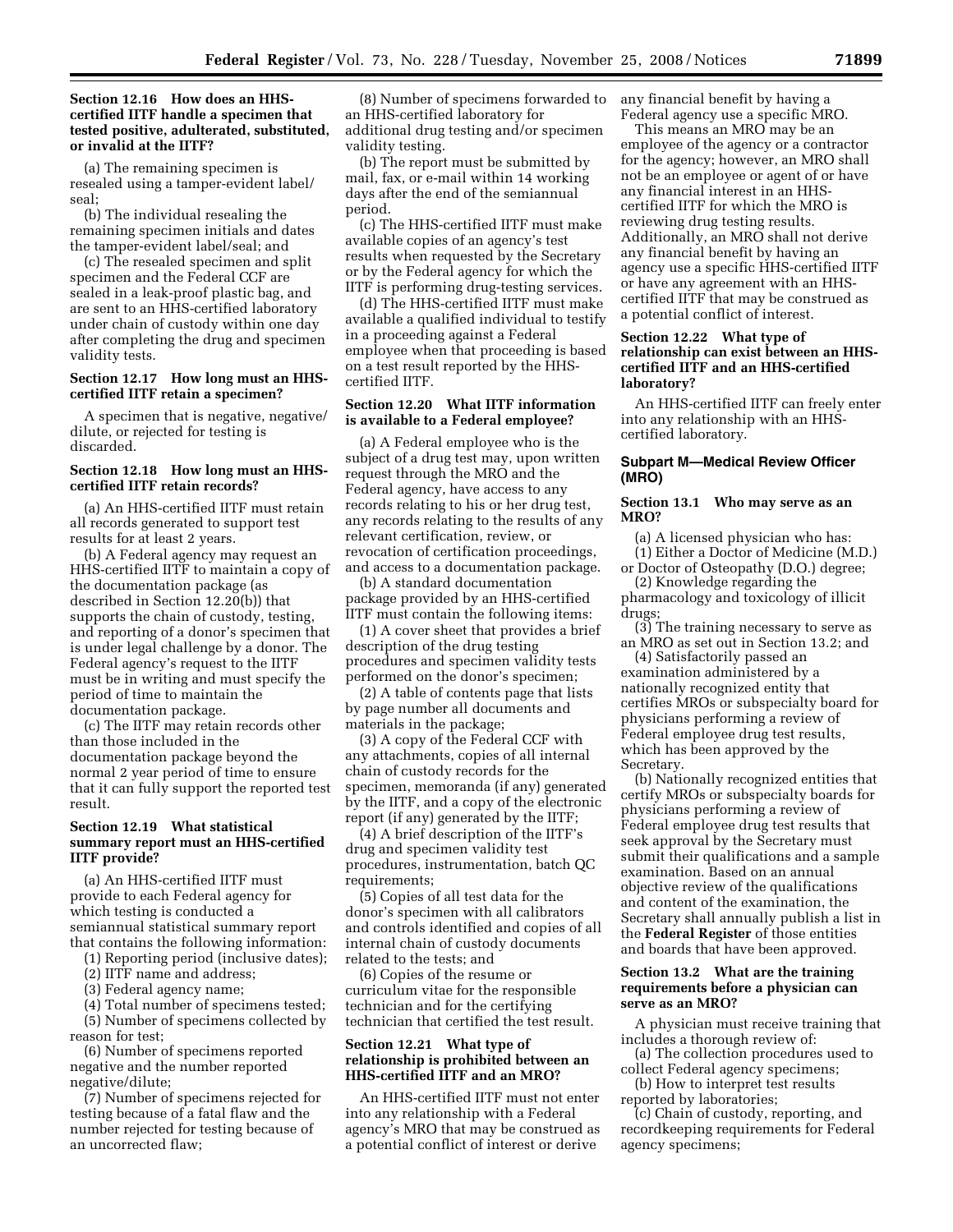(d) The HHS Mandatory Guidelines for Federal Workplace Drug Testing Programs; and

(e) Procedures for interpretation, review, and reporting of results specified by any Federal agency for which the individual may serve as MRO.

# **Section 13.3 What are the responsibilities of an MRO?**

(a) The MRO must review all positive, adulterated, substituted, rejected for testing, and invalid test results. Staff under the direct, personal supervision of the MRO may review and report negative and negative/dilute test results to the agency's designated representative. The MRO must review at least 5 percent of all negative results reported by the MRO staff to ensure that the MRO staff are properly performing the review process

(b) The MRO must discuss potential invalid results with the laboratory as addressed in Section 11.19(g), to determine whether testing at another certified laboratory may be warranted.

(c) After receiving a report from an HHS-certified laboratory or HHScertified IITF, the MRO must:

(1) Review the information on the MRO copy of the Federal CCF that was received from the collector and the report received from the HHS-certified laboratory or HHS-certified IITF;

(2) Interview the donor when required;

(3) Make a determination regarding the test result;

(4) Report the verified result to the Federal agency;

(5) Maintain the records (for a minimum of 2 years) and the confidentiality of the information;

(6) Review all positive, adulterated, substituted, and invalid test results before the result is transmitted to the agency's designated representative; and

(d) The MRO must conduct a medical evaluation when a collector reports that the donor was unable to provide a urine specimen, as addressed in Section 13.5.

# **Section 13.4 What must an MRO do when reviewing a test result?**

(a) When an HHS-certified laboratory or HHS-certified IITF reports a negative result on the primary (Bottle A) specimen, the MRO reports a negative result to the agency.

(b) When an HHS-certified laboratory or HHS-certified IITF reports a negative/ dilute result on the primary (Bottle A) urine specimen, the MRO reports a negative/dilute result to the agency and directs the agency to immediately collect another specimen from the donor.

(c) When an HHS-certified laboratory reports a positive result on the primary (Bottle A) urine specimen, the MRO contacts the donor to determine if there is any legitimate medical explanation for the positive result.

(1) If the donor provides a legitimate medical explanation for the positive result, the MRO reports the test result as negative to the agency. If a laboratory also reports that the specimen is dilute, the MRO reports a negative/dilute result to the agency and directs the agency to immediately collect another specimen from the donor.

(2) If the donor is unable to provide a legitimate medical explanation, the MRO reports a positive result to the agency. If a laboratory also reports that the specimen is dilute, the MRO may choose not to report the dilute result.

(d) When an HHS-certified laboratory reports a positive result for opiates on the primary (Bottle A) urine specimen, the MRO must determine that there is clinical evidence in addition to the urine test result of illegal use of any opium, opiate, or opium derivative (*e.g.*, morphine/codeine) listed in Schedule I or II of the Controlled Substances Act. However, this requirement does not apply if the laboratory confirms the presence of 6-acetylmorphine (*i.e.*, the presence of this metabolite is proof of heroin use) or the morphine or codeine concentration is equal to or greater than 15,000 ng/mL and the donor does not present a legitimate medical explanation for the presence of morphine or codeine at or above this concentration. Consumption of food products must not be considered a legitimate medical explanation for the donor having morphine or codeine at or above this concentration.

(e) When an HHS-certified laboratory reports an adulterated or substituted result on the primary (Bottle A) urine specimen, the MRO contacts the donor to determine if the donor has a legitimate medical explanation for the adulterated or substituted result.

(1) If the donor provides a medical explanation that is legitimate, the MRO reports a negative result to the Federal agency.

(2) If the donor is unable to provide a legitimate medical explanation, the MRO reports a refusal to test to the Federal agency because the specimen was adulterated or substituted.

(f) When an HHS-certified laboratory reports an invalid result on the primary (Bottle A) urine specimen, the MRO contacts the donor to determine if there is a legitimate medical explanation for the invalid result. In the case of an invalid result based on pH of 9.0 to 9.5, when an employee has no other medical

explanation for the pH in this range, the MRO must consider whether there is evidence of elapsed time and high temperature that could account for the pH value. The MRO may contact the collection site, IITF, and/or laboratory to discuss time and temperature issues (*e.g.*, time elapsed from collection to receipt at the testing facility, likely temperature conditions between the time of the collection and transportation to the testing facility, specimen storage conditions).

(i) If the donor provides a medical explanation that appears to be legitimate (e.g., a valid prescription medication) or if the MRO determines that time and temperature account for the pH in the 9.0–9.5 range, the MRO reports a test cancelled result with the reason for the invalid result and informs the Federal agency that a recollection is not required because there is an acceptable explanation for the invalid result.

(ii) If the donor is unable to provide an acceptable medical explanation or if the MRO determines that time and temperature fail to account for the pH in the 9.0–9.5 range, the MRO reports a test cancelled result with the reason for the invalid result and directs the Federal agency to immediately collect another specimen from the donor using a direct observed collection.

(g) When an HHS-certified laboratory or HHS-certified IITF reports a rejected for testing result on the primary (Bottle A) urine specimen, the MRO reports a test cancelled result to the agency and directs the agency to immediately collect another specimen from the donor.

# **Section 13.5 What action does the MRO take when the collector reports that the donor did not provide a sufficient amount of urine for a drug test?**

(a) For purposes of this section, a medical condition includes an ascertainable physiological condition (e.g., a urinary system dysfunction) or a medically documented pre-existing psychological disorder, but does not include unsupported assertions of ''situational anxiety'' or dehydration. Permanent or long-term medical conditions are those physiological, anatomic, or psychological abnormalities documented as being present prior to the attempted collection, and considered not amenable to correction or cure for an extended period of time, if ever. Examples would include destruction (any cause) of the glomerular filtration system leading to renal failure; unrepaired traumatic disruption of the urinary tract; or a severe psychiatric disorder focused on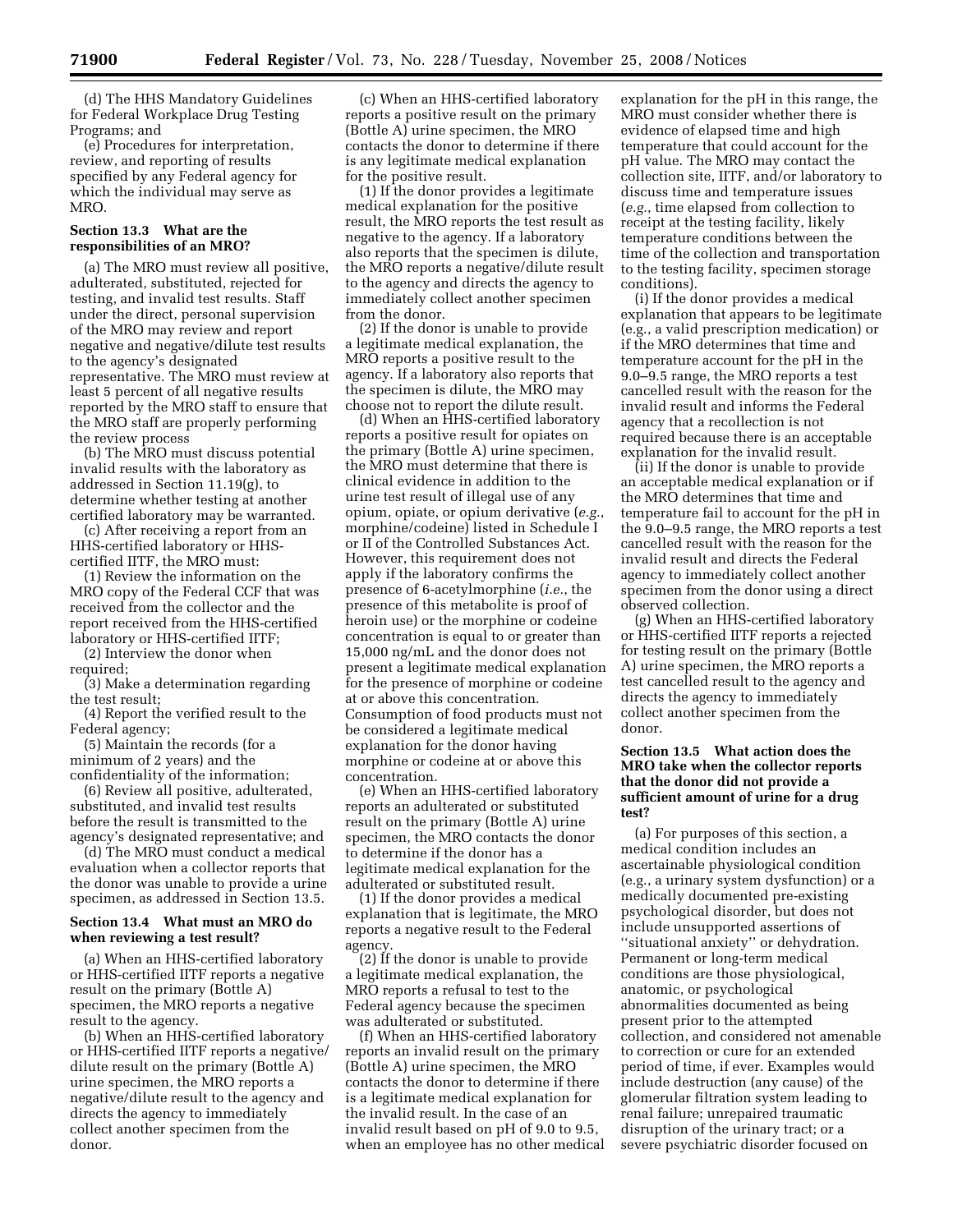genitor-urinary matters. Acute or temporary medical conditions, such as cystitis, urethritis or prostatitis, though they might interfere with collection for a limited period of time, cannot receive the same exceptional consideration as the permanent or long-term conditions discussed in the previous sentence.

(b) When the collector reports that the donor did not provide a sufficient amount of urine, the MRO consults with the Federal agency. The Federal agency immediately directs the donor to obtain, within five days, an evaluation from a licensed physician, acceptable to the MRO, who has expertise in the medical issues raised by the donor's failure to provide a specimen. (The MRO may perform this evaluation if the MRO has appropriate expertise.)

(1) As the MRO, if another physician will perform the evaluation, you must provide the other physician with the following information and instructions:

(i) That the donor was required to take a federally regulated drug test, but was unable to provide a sufficient amount of urine to complete the test;

(ii) The consequences of the appropriate Federal agency regulation for refusing to take the required drug test;

(iii) That the referral physician must agree to follow the requirements of paragraphs (c) through (e) of this section.

(c) As the referral physician conducting this evaluation, you must recommend that the MRO make one of the following determinations:

(1) A medical condition as defined in paragraph (a) of this section has, or with a high degree of probability could have, precluded the employee from providing a sufficient amount of urine. As the MRO, if you accept this recommendation, you must report a test cancelled result to the Federal agency.

(2) There is not an adequate basis for determining that a medical condition has, or with a high degree of probability could have, precluded the employee from providing a sufficient amount of urine. As the MRO, if you accept this recommendation, you must report a refusal to test to the Federal agency.

(d) As the referral physician making the evaluation, after completing your evaluation, you must provide a written statement of your recommendations and the basis for them to the MRO. You must not include in this statement detailed information on the employee's medical condition beyond what is necessary to explain your conclusion.

(e) If, as the referral physician making this evaluation, you determine that the employee's medical condition is a serious and permanent or long-term

disability (as defined in paragraph a of this section) that is highly likely to prevent the employee from providing a sufficient amount of urine for a very long or indefinite period of time, you must set forth your determination and the reasons for it in your written statement to the MRO. As the MRO, upon receiving such a report, you must follow the requirements of Section 13.6, where applicable.

(f) As the MRO, you must seriously consider and assess the referral physician's recommendations in making your determination about whether the employee has a medical condition that has, or with a high degree of probability could have, precluded the employee from providing a sufficient amount of urine. You must report your determination to the Federal agency in writing as soon as you make it.

(g) When a Federal agency receives a report from the MRO indicating that a test is cancelled as provided in paragraph (c)(1) of this section, the agency takes no further action with respect to the donor. The donor remains in the random testing pool.

# **Section 13.6 What happens when an individual is unable to provide a sufficient amount of urine for a Federal agency applicant/pre-employment test, a follow-up test, or a return-to-duty test because of a permanent or long-term medical condition?**

(a) This section concerns a situation in which the donor has a medical condition that precludes him or her from providing a sufficient specimen for a Federal agency applicant/preemployment test, a follow-up test, or a return-to-duty test; and the condition involves a permanent or long-term disability (as defined in paragraph (a) of Section 13.5). As the MRO in this situation, you must do the following:

(1) You must determine if there is clinical evidence that the individual is an illicit drug user. You must make this determination by personally conducting, or causing to be conducted, a medical evaluation and through consultation with the donor's physician and/or the physician who conducted the evaluation under Section 13.5.

(2) If you do not personally conduct the medical evaluation, you must ensure that one is conducted by a licensed physician acceptable to you.

(b) If the medical evaluation reveals no clinical evidence of drug use, as the MRO, you must report the result to the Federal agency as a negative test with written notations regarding results of both the evaluation conducted under Section 13.5 and any further medical examination. This report must state the basis for the determination that a permanent or long-term medical condition exists, making provision of a sufficient urine specimen impossible, and for the determination that no signs and symptoms of drug use exist.

(c) If the medical evaluation reveals clinical evidence of drug use, as the MRO, you must report the result to the Federal agency as a cancelled test with written notations regarding results of both the evaluation conducted under Section 13.5 and any further medical examination. This report must state that a permanent or long-term medical condition (as defined in Section 13.5(a) exists, making provision of a sufficient urine specimen impossible, and state the reason for the determination that signs and symptoms of drug use exist. Because this is a cancelled test, it does not serve the purposes of a negative test (e.g., the Federal agency is not authorized to allow the donor to begin or resume performing official functions, because a negative test is needed for that purpose).

# **Section 13.7 Who may request a test of a split specimen?**

(a) For a positive, adulterated, or substituted result reported on a primary (Bottle A) specimen, a donor may request through the MRO that the split (Bottle B) specimen be tested by a second HHS-certified laboratory to verify the result reported by the first laboratory.

(b) The donor has 72 hours (from the time the MRO notified the donor that his or her specimen was reported positive, adulterated, or substituted) to request a test of the split (Bottle B) specimen. The MRO must inform the donor that he or she has the opportunity to request a test of the split (Bottle B) specimen when the MRO informs the donor that a positive, adulterated, or substituted result is being reported to the Federal agency on the primary (Bottle A) specimen.

## **Section 13.8 How does an MRO report a primary (Bottle A) specimen test result to an agency?**

(a) The MRO must report all verified results to an agency by faxing a completed MRO copy of the Federal CCF, transmitting a scanned image of the completed MRO copy of the Federal CCF, or faxing a separate report using a letter/memorandum format.

(b) A verified result may not be reported to the agency until the MRO has completed the review process.

(c) The MRO must send a paper copy of either the completed MRO copy of the Federal CCF or the separate letter/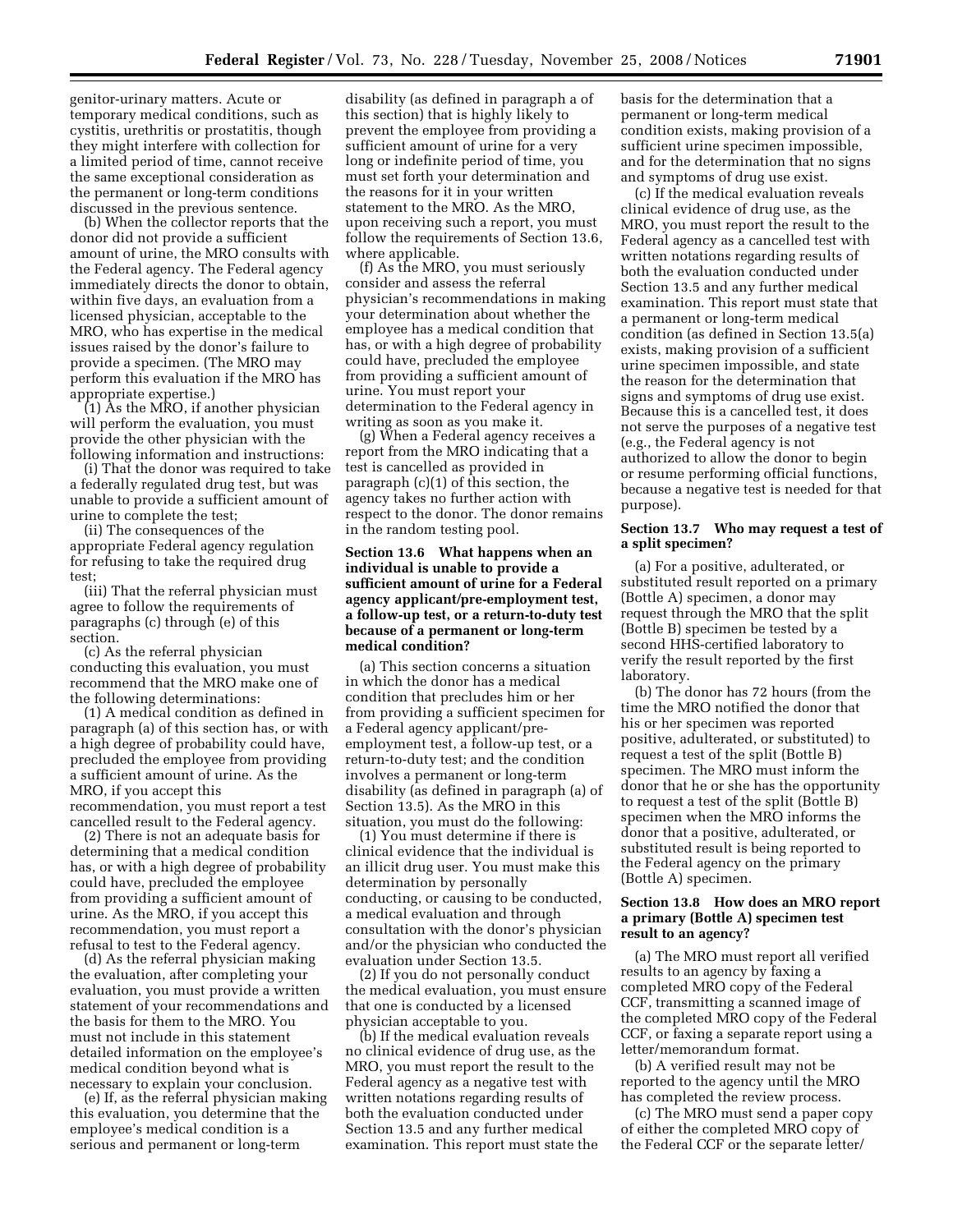memorandum report for all positive, adulterated, and substituted results.

(d) The MRO must not disclose numerical values of drug test results to the agency.

# **Section 13.9 What type of relationship is prohibited between an MRO and an HHS-certified laboratory or an HHScertified IITF?**

An MRO must not be an employee, agent of, or have any financial interest in an HHS-certified laboratory or an HHS-certified IITF for which the MRO is reviewing drug test results.

This means an MRO must not derive any financial benefit by having an agency use a specific HHS-certified laboratory or HHS-certified IITF, or have any agreement with the HHS-certified laboratory or the HHS-certified IITF that may be construed as a potential conflict of interest.

#### **Subpart N—Split Specimen Tests**

## **Section 14.1 When may a split specimen be tested?**

(a) A donor has the opportunity to request through the MRO that the split (Bottle B) specimen be tested at a different (i.e., second) HHS-certified laboratory when the primary (Bottle A) specimen was determined by the MRO to be positive, adulterated, or substituted.

(b) A donor has 72 hours to initiate the request after being informed of the result by the MRO. The MRO must document in his or her records the verbal request from the donor to have the split (Bottle B) specimen tested.

(c) If the split (Bottle B) specimen cannot be tested by a second laboratory (e.g., insufficient specimen, lost in transit, split not available, no second laboratory available to perform the test), the MRO reports to the Federal agency and the donor that the test must be cancelled and the reason for the cancellation. The MRO directs the Federal agency to ensure the immediate recollection of another specimen from the donor under direct observation, with no notice given to the donor of this collection requirement until immediately before the collection.

(d) If a donor chooses not to have the split (Bottle B) specimen tested by a second laboratory, a Federal agency may have a split (Bottle B) specimen retested as part of a legal or administrative proceeding to defend an original positive, adulterated, or substituted result.

# **Section 14.2 How does an HHScertified laboratory test a split (Bottle B) specimen when the primary (Bottle A) specimen was reported positive?**

(a) The testing of a split (Bottle B) specimen for a drug or metabolite is not subject to the testing cutoff concentrations established.

(b) The laboratory is only required to confirm the presence of the drug or metabolite that was reported positive in the primary (Bottle A) specimen.

(c) If the second laboratory fails to reconfirm the presence of the drug or drug metabolite that was reported by the first laboratory, the second laboratory must conduct specimen validity tests in an attempt to determine the reason for being unable to reconfirm the presence of the drug or drug metabolite. The second laboratory should conduct the same specimen validity tests as it would conduct on a primary (Bottle A) specimen and reports those results to the MRO.

# **Section 14.3 How does an HHScertified laboratory test a split (Bottle B) specimen when the primary (Bottle A) specimen was reported adulterated?**

(a) A laboratory must use one of the following criteria to reconfirm an adulterated result when testing a split (Bottle B) specimen:

(1) pH must be measured using the laboratory's confirmatory pH test with the appropriate cutoff (i.e., either less than 3 or equal to or greater than 11);

(2) Nitrite must be measured using the laboratory's confirmatory nitrite test with a cutoff concentration of equal to or greater than 500 mcg/mL;

(3) Surfactant must be measured using the laboratory's confirmatory surfactant test with a cutoff concentration of equal to or greater than 100 mcg/mL dodecylbenzene sulfonate-equivalent cutoff; or

(4) For adulterants without a specified cutoff (e.g., glutaraldehyde, chromium (VI), pyridine, halogens (such as, bleach, iodine), peroxidase, peroxide, other oxidizing agents), the laboratory must use its confirmatory specimen validity test at an established limit of quantitation (LOQ) to reconfirm the presence of the adulterant.

(b) The second laboratory may only conduct the confirmatory specimen validity test(s) needed to reconfirm the adulterated result reported by the first laboratory.

# **Section 14.4 How does an HHScertified laboratory test a split (Bottle B) specimen when the primary (Bottle A) specimen was reported substituted?**

(a) A laboratory must use the following criteria to reconfirm a substituted result when testing a split (Bottle B) specimen:

(1) The creatinine must be measured using the laboratory's confirmatory creatinine test with a cutoff concentration of less than 2 mg/dL; and

(2) The specific gravity must be measured using the laboratory's confirmatory specific gravity test with the specified cutoffs of less than or equal to 1.0010 or equal to or greater than 1.0200.

(b) The second laboratory may only conduct the confirmatory specimen validity test(s) needed to reconfirm the substituted result reported by the first laboratory.

# **Section 14.5 Who receives the split specimen result?**

The second HHS-certified laboratory must transmit the result directly to the MRO.

# **Section 14.6 What action(s) does an MRO take after receiving the split (Bottle B) specimen result from the second HHS-certified laboratory?**

The MRO takes the following actions when the second laboratory reports the result for the split urine specimen as:

(a) *Reconfirmed the drug(s), adulteration, and/or substitution result.*  The MRO reports reconfirmed to the agency.

(b) *Failed to reconfirm a single or all drug positive results and adulterated.* If the donor provides a legitimate medical explanation for the adulteration result, the MRO reports a failed to reconfirm (specify drug(s)) and cancels both tests. If there is no legitimate medical explanation, the MRO reports a failed to reconfirm (specify drug(s)) and a refusal to test to the agency and indicates the adulterant that is present in the urine specimen. The MRO gives the donor 72 hours to request that Laboratory A retest the primary (Bottle A) specimen for the adulterant. If Laboratory A reconfirms the adulterant, the MRO reports refusal to test and indicates the adulterant present. If Laboratory A fails to reconfirm the adulterant, the MRO cancels both tests and directs the agency to immediately collect another specimen using a direct observed collection procedure. The MRO shall notify the appropriate regulatory office about the failed to reconfirm and cancelled test.

(c) *Failed to reconfirm a single or all drug positive results and substituted.* If the donor provides a legitimate medical explanation for the substituted result, the MRO reports a failed to reconfirm (specify drug(s)) and cancels both tests. If there is no legitimate medical explanation, the MRO reports a failed to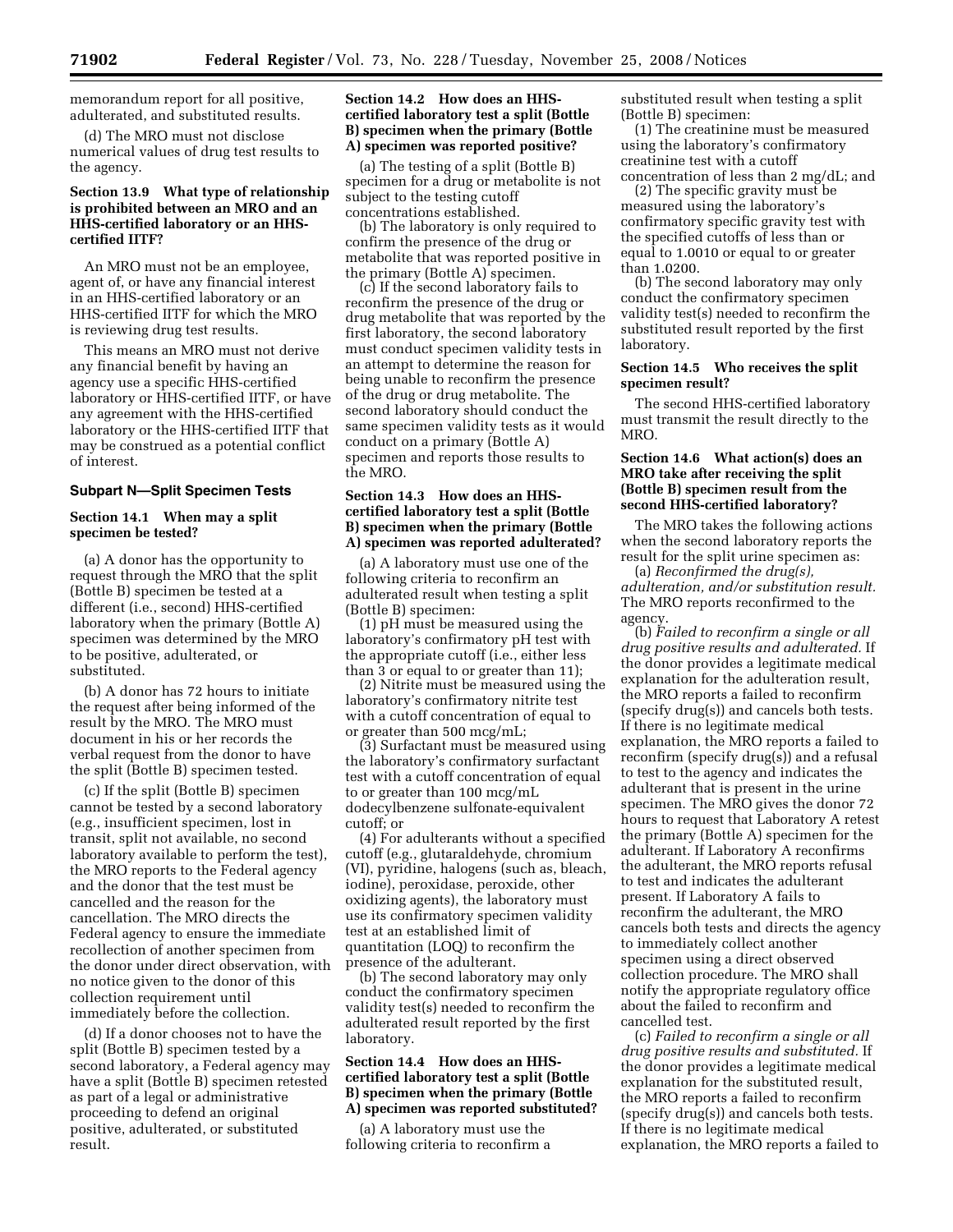reconfirm (specify drug(s)) and a refusal to test (substituted) to the agency. The MRO gives the donor 72 hours to request Laboratory A to review the creatinine and specific gravity results for the primary (Bottle A) specimen. If the original creatinine and specific gravity results confirm that the specimen was substituted, the MRO reports a refusal to test (substituted) to the agency. If the original creatinine and specific gravity results from Laboratory A fail to confirm that the specimen was substituted, the MRO cancels both tests and directs the agency to immediately collect another specimen using a direct observed collection procedure. The MRO shall notify the HHS office responsible for coordination of the drugfree workplace program about the failed to reconfirm and cancelled test.

(d) *Failed to reconfirm a single or all drug positive results and not adulterated or substituted.* The MRO reports to the agency a failed to reconfirm result (specify drug(s)), cancels both tests, and notifies the HHS office responsible for coordination of the drug-free workplace program.

(e) *Failed to reconfirm a single or all drug positive results and invalid result.*  The MRO reports to the agency a failed to reconfirm result (specify drug(s) and gives the reason for the invalid result), cancels both tests, directs the agency to immediately collect another specimen using a direct observed collection procedure, and notifies the HHS office responsible for coordination of the drugfree workplace program.

(f) *Failed to reconfirm one or more drugs, reconfirmed one or more drugs, and adulterated.* The MRO reports to the agency a reconfirmed result (specify drug(s)) and a failed to reconfirm result (specify drug(s)). The MRO tells the agency that it may take action based on the reconfirmed drug(s) although Laboratory B failed to reconfirm one or more drugs and found that the specimen was adulterated. The MRO shall notify the HHS office official responsible for coordination of the drug-free workplace program regarding the test results for the specimen.

(g) *Failed to reconfirm one or more drugs, reconfirmed one or more drugs, and substituted.* The MRO reports to the agency a reconfirmed result (specify drug(s)) and a failed to reconfirm result (specify drug(s)). The MRO tells the agency that it may take action based on the reconfirmed drug(s) although Laboratory B failed to reconfirm one or more drugs and found that the specimen was substituted. The MRO shall notify the HHS office responsible for coordination of the drug-free workplace

program regarding the test results for the specimen.

(h) *Failed to reconfirm one or more drugs, reconfirmed one or more drugs, and not adulterated or substituted.* The MRO reports a reconfirmed result (specify drug(s)) and a failed to reconfirm result (specify drug(s)). The MRO tells the agency that it may take action based on the reconfirmed drug(s) although Laboratory B failed to reconfirm one or more drugs. The MRO shall notify the HHS office responsible for coordination of the drug-free workplace program regarding the test results for the specimen.

(i) *Failed to reconfirm one or more drugs, reconfirmed one or more drugs, and invalid result.* The MRO reports to the agency a reconfirmed result (specify drug(s)) and a failed to reconfirm result (specify drug(s)). The MRO tells the agency that it may take action based on the reconfirmed drug(s) although Laboratory B failed to reconfirm one or more drugs and reported an invalid result. The MRO shall notify the HHS office responsible for coordination of the drug-free workplace program regarding the test results for the specimen.

(j) *Failed to reconfirm substitution or adulteration.* The MRO reports to the agency a failed to reconfirm result (specify adulterant or not substituted) and cancels both tests. The MRO shall notify the HHS office responsible for coordination of the drug-free workplace program regarding the test results for the specimen.

(k) *Failed to reconfirm a single or all drug positive results and reconfirmed an adulterated or substituted result.* The MRO reports to the agency a reconfirmed result (adulterated or substituted) and a failed to reconfirm result (specify drug(s)). The MRO tells the agency that it may take action based on the reconfirmed result (adulterated or substituted) although Laboratory B failed to reconfirm the drug(s) result.

(l) *Failed to reconfirm a single or all drug positive results and failed to reconfirm the adulterated or substituted result.* The MRO reports to the agency a failed to reconfirm result (specify drug(s) and specify adulterant or substituted) and cancels both tests. The MRO shall notify the HHS office responsible for coordination of the drugfree workplace program regarding the test results for the specimen.

(m) *Failed to reconfirm at least one drug and reconfirmed the adulterated result.* The MRO reports to the agency a reconfirmed result (specify drug(s) and adulterated) and a failed to reconfirm result (specify drug(s)). The MRO tells the agency that it may take action based

on the reconfirmed drug(s) and the adulterated result although Laboratory B failed to reconfirm one or more drugs.

(n) *Failed to reconfirm at least one drug and failed to reconfirm the adulterated result.* The MRO reports to the agency a reconfirmed result (specify drug(s)) and a failed to reconfirm result (specify drug(s) and specify adulterant). The MRO tells the agency that it may take action based on the reconfirmed drug(s) although Laboratory B failed to reconfirm one or more drugs and failed to reconfirm the adulterated result.

(o) *Failed to reconfirm an adulterated result and failed to reconfirm a substituted result.* The MRO reports to the agency a failed to reconfirm result ((specify adulterant) and not substituted) and cancels both tests. The MRO shall notify the HHS office responsible for coordination of the drugfree workplace program regarding the test results for the specimen.

(p) *Failed to reconfirm an adulterated result and reconfirmed a substituted result.* The MRO reports to the agency a reconfirmed result (substituted) and a failed to reconfirm result (specify adulterant). The MRO tells the agency that it may take action based on the substituted result although Laboratory B failed to reconfirm the adulterated result.

(q) *Failed to reconfirm a substituted result and reconfirmed an adulterated result.* The MRO reports to the agency a reconfirmed result (adulterated) and a failed to reconfirm result (not substituted). The MRO tells the agency that it may take action based on the adulterated result although Laboratory B failed to reconfirm the substituted result.

# **Section 14.7 How does an MRO report a split (Bottle B) specimen test result to an agency?**

(a) The MRO must report all verified results to an agency by faxing a completed MRO copy of the Federal CCF, transmitting a scanned image of the completed MRO copy of the Federal CCF, or faxing a separate report using a letter/memorandum format.

(b) A verified result may not be reported to the agency until the MRO has completed the review process.

(c) The MRO must send a paper copy of either the completed MRO copy of the Federal CCF or the separate letter/ memorandum report for all positive, adulterated, and substituted results.

(d) The MRO must not disclose the numerical values of the drug test results to the agency.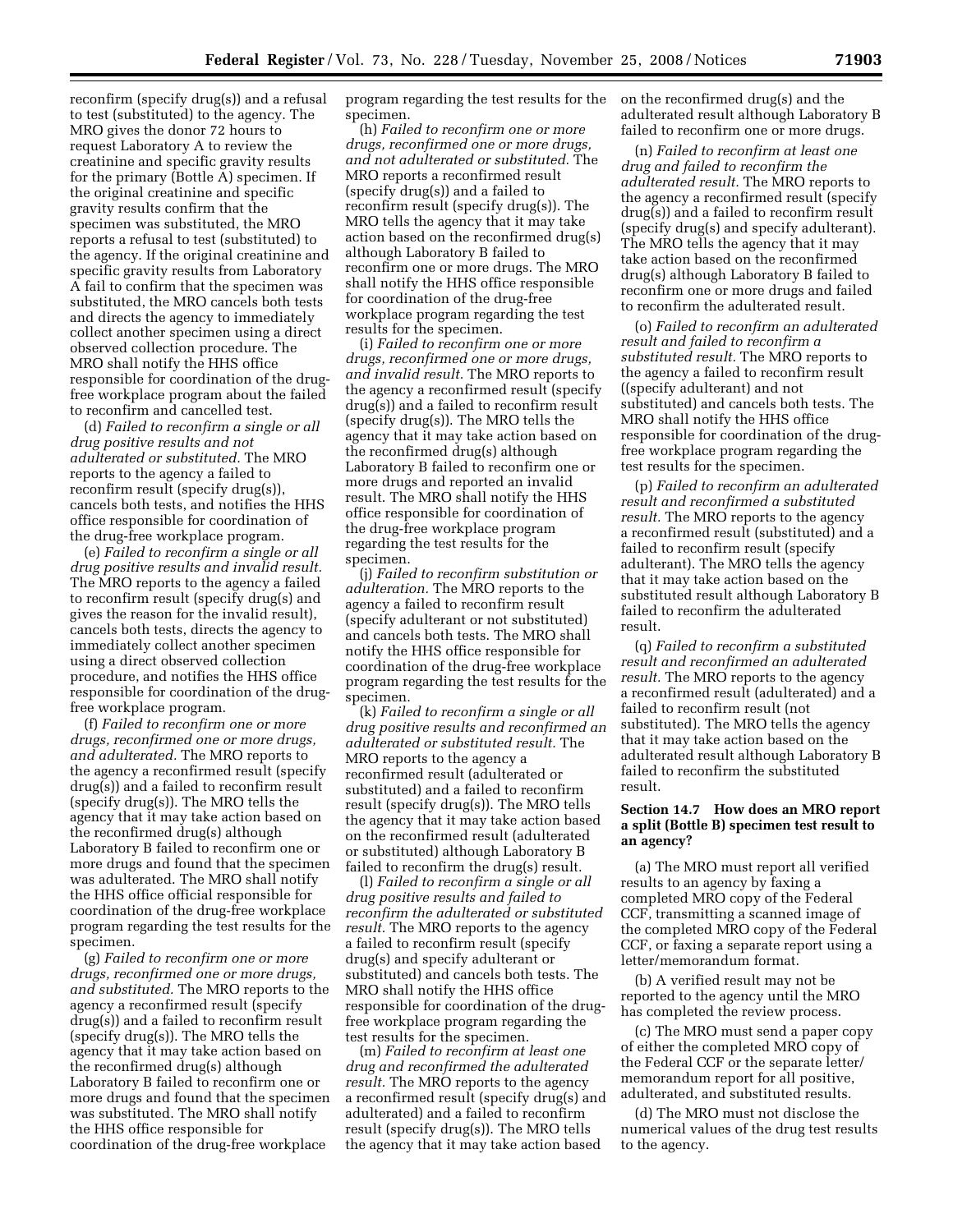# **Section 14.8 How long must an HHScertified laboratory retain a split (Bottle B) specimen?**

A split (Bottle B) specimen is retained for the same period of time that a primary (Bottle A) specimen is retained and under the same storage conditions. This applies even for those cases when the split (Bottle B) specimen is tested by a second laboratory and the second laboratory does not confirm the original result reported by the first laboratory on the primary (Bottle A) specimen.

## **Subpart O—Criteria for Rejecting a Specimen for Testing**

# **Section 15.1 What discrepancies require an HHS-certified laboratory or an HHS-certified IITF to report a specimen as rejected for testing?**

The following discrepancies are considered to be fatal flaws. The laboratory or IITF must stop the testing process, reject the specimen for testing, and indicate the reason for rejecting the specimen on the Federal CCF when:

(a) The specimen ID number on the specimen label/seal does not match the ID number on the Federal CCF, or the ID number is missing either on the Federal CCF or on the specimen label/ seal;

(b) The specimen label/seal is broken or shows evidence of tampering on the primary (Bottle A) specimen and the split (Bottle B) specimen cannot be redesignated as the primary (Bottle A) specimen;

(c) The collector's printed name and signature are omitted on the Federal CCF; or

(d) There is an insufficient amount of specimen for analysis in the primary (Bottle A) specimen unless the split (Bottle B) specimen can be re-designated as the primary (Bottle A) specimen.

# **Section 15.2 What discrepancies require an HHS-certified laboratory or an HHS-certified IITF to report a specimen as rejected for testing unless the discrepancy is corrected?**

The following discrepancies are considered to be correctable:

(a) If a collector failed to sign the Federal CCF, the HHS-certified laboratory or IITF must attempt to recover the collector's signature before reporting the test result. If the collector can provide a memorandum for record recovering the signature, the laboratory or IITF may report the test result for the specimen. If after 5 business days the laboratory or IITF cannot recover the collector's signature, the laboratory or IITF must report a rejected for testing result and indicate the reason for the

rejected for testing result on the Federal CCF.

(b) If a specimen is submitted using a non-Federal form or an expired Federal CCF, the laboratory or IITF must test the specimen and also attempt to obtain a memorandum for record explaining why a non-Federal form or an expired Federal CCF was used and ensure that the form used contains all the required information. If after 5 business days the laboratory or IITF cannot obtain a memorandum for record from the collector, the laboratory or IITF must report a rejected for testing result and indicate the reason for the rejected for testing result on the report to the MRO.

# **Section 15.3 What discrepancies are not sufficient to require an HHScertified laboratory or an HHS-certified IITF to reject a specimen for testing or an MRO to cancel a test?**

(a) The following omissions and discrepancies on the Federal CCF that are received by the laboratory or IITF are considered insignificant and should not cause a laboratory or IITF to reject a specimen or cause an MRO to cancel a test:

(1) An incorrect laboratory name and address appears at the top of the form;

(2) Incomplete/incorrect/unreadable

employer name or address;

(3) MRO name is missing;

(4) Incomplete/incorrect MRO address;

(5) A transposition of numbers in the donor's SSN;

(6) A phone number is missing/ incorrect;

(7) A fax number is missing/incorrect; (8) A ''reason for test'' box is not marked;

(9) A ''drug tests to be performed'' box is not marked;

(10) A ''specimen collection'' box is not marked;

(11) The ''observed'' box is not marked (if applicable);

(12) The collection site address is missing;

(13) The collector's printed name is missing but the collector's signature is properly recorded;

(14) The time of collection is not indicated;

(15) The date of collection is not indicated;

(16) Incorrect name of delivery service;

(17) The collector has changed or corrected information by crossing out the original information on either the Federal CCF or specimen label/seal without dating and initialing the change; or

(18) The donor's name inadvertently appears on the laboratory copy of the

Federal CCF or on the tamper-evident labels used to seal the specimens.

(19) The collector failed to check the specimen temperature box and the ''Remarks'' line did not have a comment regarding the temperature being out of range. If after 5 business days the collector cannot provide a memorandum for record to attest to the fact that he or she did measure the specimen temperature, the laboratory or IITF may report the test result for the specimen but indicates that the collector could not provide a memorandum to recover the omission.

(b) The following omissions and discrepancies on the Federal CCF that are made at the laboratory or IITF are considered insignificant and should not cause an MRO to cancel a test:

(1) The testing laboratory or IITF fails to indicate the correct name and address in the results section when a different laboratory or IITF name and address is printed at the top of the Federal CCF;

(2) The accessioner fails to print his or her name;

(3) The certifying scientist or certifying technician fails to print his or her name;

(4) The certifying scientist or certifying technician accidentally initials the Federal CCF rather than signing for a specimen reported as rejected for testing;

(5) The accessioner fails to mark one of the ''primary (Bottle A) specimen bottle seal intact'' boxes, but the laboratory or IITF reported a ''rejected for testing'' result with an appropriate comment on the ''Remarks'' line.

(c) The above omissions and discrepancies are considered insignificant only when they occur no more than once a month. The expectation is that each trained collector and HHS-certified laboratory or IITF will make every effort to ensure that the Federal CCF is properly completed and that all the information is correct. When an error occurs more than once a month, the MRO must direct the collector, laboratory, or IITF (whichever is responsible for the error) to immediately take corrective action to prevent the recurrence of the error.

# **Section 15.4 What discrepancies may require an MRO to cancel a test?**

(a) An MRO must attempt to correct the following errors:

(1) The donor's signature is missing on the MRO copy of the Federal CCF and the collector failed to provide a comment that the donor refused to sign the form;

(2) The certifying scientist failed to sign the paper copy (Copy 1) of the Federal CCF for a specimen being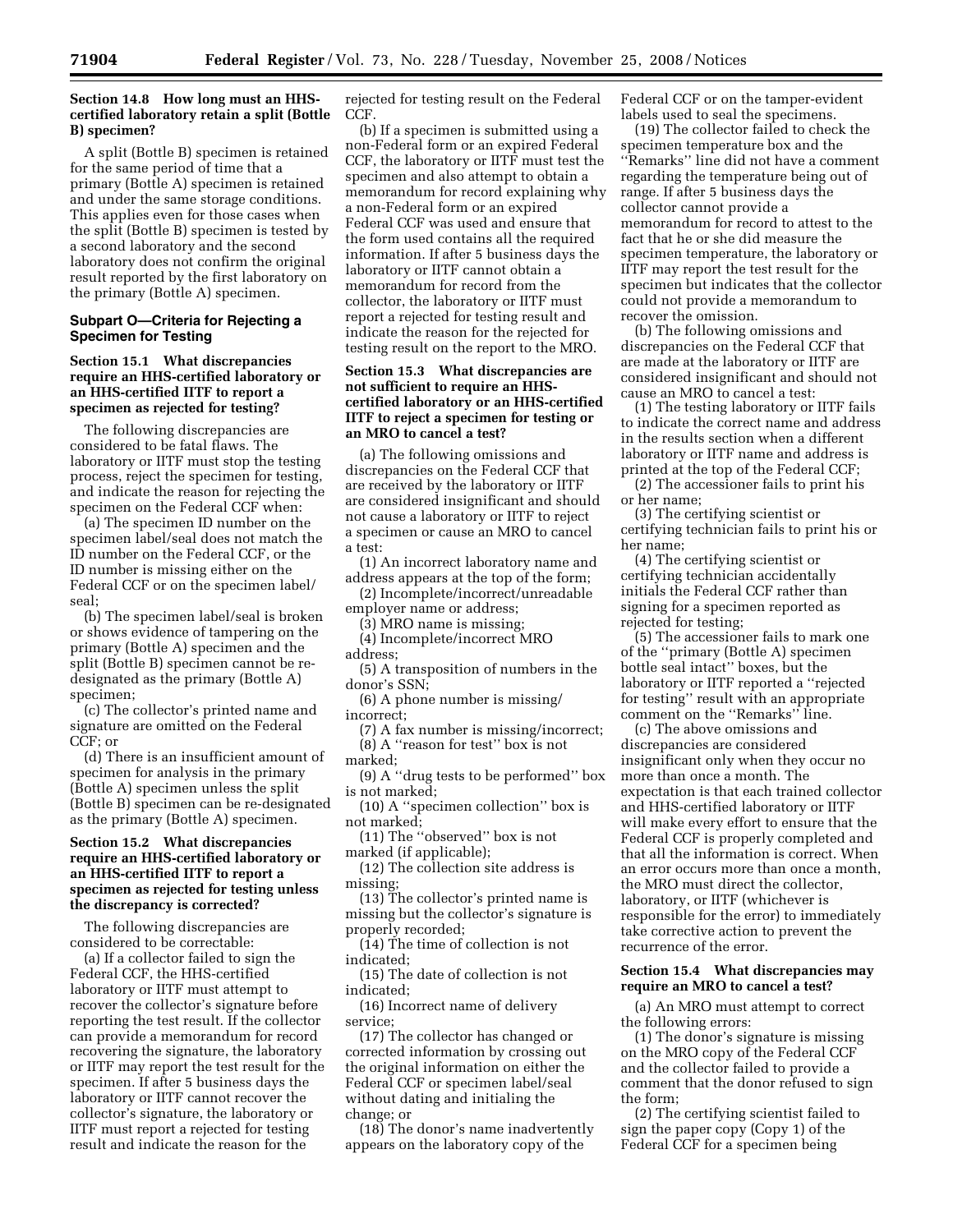reported drug positive, adulterated, substituted, or invalid result; or

(3) The electronic report provided by the HHS-certified laboratory or HHScertified IITF does not contain all the data elements required for the HHS standard electronic laboratory or IITF report for a specimen being reported drug positive, adulterated, substituted, invalid result, or rejected for testing test result.

(b) If error (a)(1) occurs, the MRO must contact the collector to obtain a statement to verify that the donor refused to sign the MRO copy. If after 5 business days the collector cannot provide such a statement, the MRO must cancel the test.

(c) If error (a)(2) occurs, the MRO must obtain a statement from the certifying scientist that he or she inadvertently forgot to sign the Federal CCF, but did, in fact, properly conduct the certification review. If after 5 business days the MRO cannot get a statement from the certifying scientist, the MRO must cancel the test.

(d) If error (a)(3) occurs, the MRO must contact the HHS-certified laboratory or HHS-certified IITF. If after 5 business days the laboratory or IITF does not retransmit a corrected electronic report, the MRO must cancel the test.

#### **Subpart P—Laboratory or IITF Suspension/Revocation Procedures**

## **Section 16.1 When may an HHScertified laboratory or IITF be suspended?**

These procedures apply when:

(a) The Secretary has notified an HHScertified laboratory or IITF in writing that its certification to perform drug testing under these Guidelines has been suspended or that the Secretary proposes to revoke such certification.

(b) The HHS-certified laboratory or IITF has, within 30 days of the date of such notification or within 3 days of the date of such notification when seeking an expedited review of a suspension, requested in writing an opportunity for an informal review of the suspension or proposed revocation.

### **Section 16.2 What definitions are used for this subpart?**

*Appellant.* Means the HHS-certified laboratory or IITF which has been notified of its suspension or proposed revocation of its certification to perform drug and/or specimen validity testing and has requested an informal review thereof.

*Respondent.* Means the person or persons designated by the Secretary in implementing these Guidelines.

*Reviewing Official.* Means the person or persons designated by the Secretary who will review the suspension or proposed revocation. The reviewing official may be assisted by one or more of his or her employees or consultants in assessing and weighing the scientific and technical evidence and other information submitted by the appellant and respondent on the reasons for the suspension and proposed revocation.

## **Section 16.3 Are there any limitations on issues subject to review?**

The scope of review shall be limited to the facts relevant to any suspension or proposed revocation, the necessary interpretations of those facts, the Mandatory Guidelines for Federal Workplace Drug Testing Programs, and other relevant law. The legal validity of these Guidelines shall not be subject to review under these procedures.

#### **Section 16.4 Who represents the parties?**

The appellant's request for review shall specify the name, address, and phone number of the appellant's representative. In its first written submission to the reviewing official, the respondent shall specify the name, address, and phone number of the respondent's representative.

# **Section 16.5 When must a request for informal review be submitted?**

(a) Within 30 days of the date of the notice of the suspension or proposed revocation, the appellant must submit a written request to the reviewing official seeking review, unless some other time period is agreed to by the parties. A copy must also be sent to the respondent. The request for review must include a copy of the notice of suspension or proposed revocation, a brief statement of why the decision to suspend or propose revocation is wrong, and the appellant's request for an oral presentation, if desired.

(b) Within 5 days after receiving the request for review, the reviewing official will send an acknowledgment and advise the appellant of the next steps. The reviewing official will also send a copy of the acknowledgment to the respondent.

#### **Section 16.6 What is an abeyance agreement?**

Upon mutual agreement of the parties to hold these procedures in abeyance, the reviewing official will stay these procedures for a reasonable time while the laboratory or IITF attempts to regain compliance with the Guidelines or the parties otherwise attempt to settle the dispute. As part of an abeyance

agreement, the parties can agree to extend the time period for requesting review of the suspension or proposed revocation. If abeyance begins after a request for review has been filed, the appellant shall notify the reviewing official at the end of the abeyance period advising whether the dispute has been resolved. If the dispute has been resolved, the request for review will be dismissed. If the dispute has not been resolved, the review procedures will begin at the point at which they were interrupted by the abeyance agreement with such modifications to the procedures as the reviewing official deems appropriate.

# **Section 16.7 What procedure is used to prepare the review file and written argument?**

The appellant and the respondent each participate in developing the file for the reviewing official and in submitting written arguments. The procedures for development of the review file and submission of written argument are:

(a) *Appellant's Documents and Brief.*  Within 15 days after receiving the acknowledgment of the request for review, the appellant shall submit to the reviewing official the following (with a copy to the respondent):

(1) A review file containing the documents supporting appellant's argument, tabbed and organized chronologically, and accompanied by an index identifying each document. Only essential documents should be submitted to the reviewing official.

(2) A written statement, not to exceed 20 double-spaced pages, explaining why respondent's decision to suspend or propose revocation of appellant's certification is wrong (appellant's brief).

(b) *Respondent's Documents and Brief.* Within 15 days after receiving a copy of the acknowledgment of the request for review, the respondent shall submit to the reviewing official the following (with a copy to the appellant):

(1) A review file containing documents supporting respondent's decision to suspend or revoke appellant's certification to perform drug and/or specimen validity testing, tabbed and organized chronologically, and accompanied by an index identifying each document. Only essential documents should be submitted to the reviewing official.

(2) A written statement, not exceeding 20 double-spaced pages in length, explaining the basis for suspension or proposed revocation (respondent's brief).

(c) *Reply Briefs.* Within 5 days after receiving the opposing party's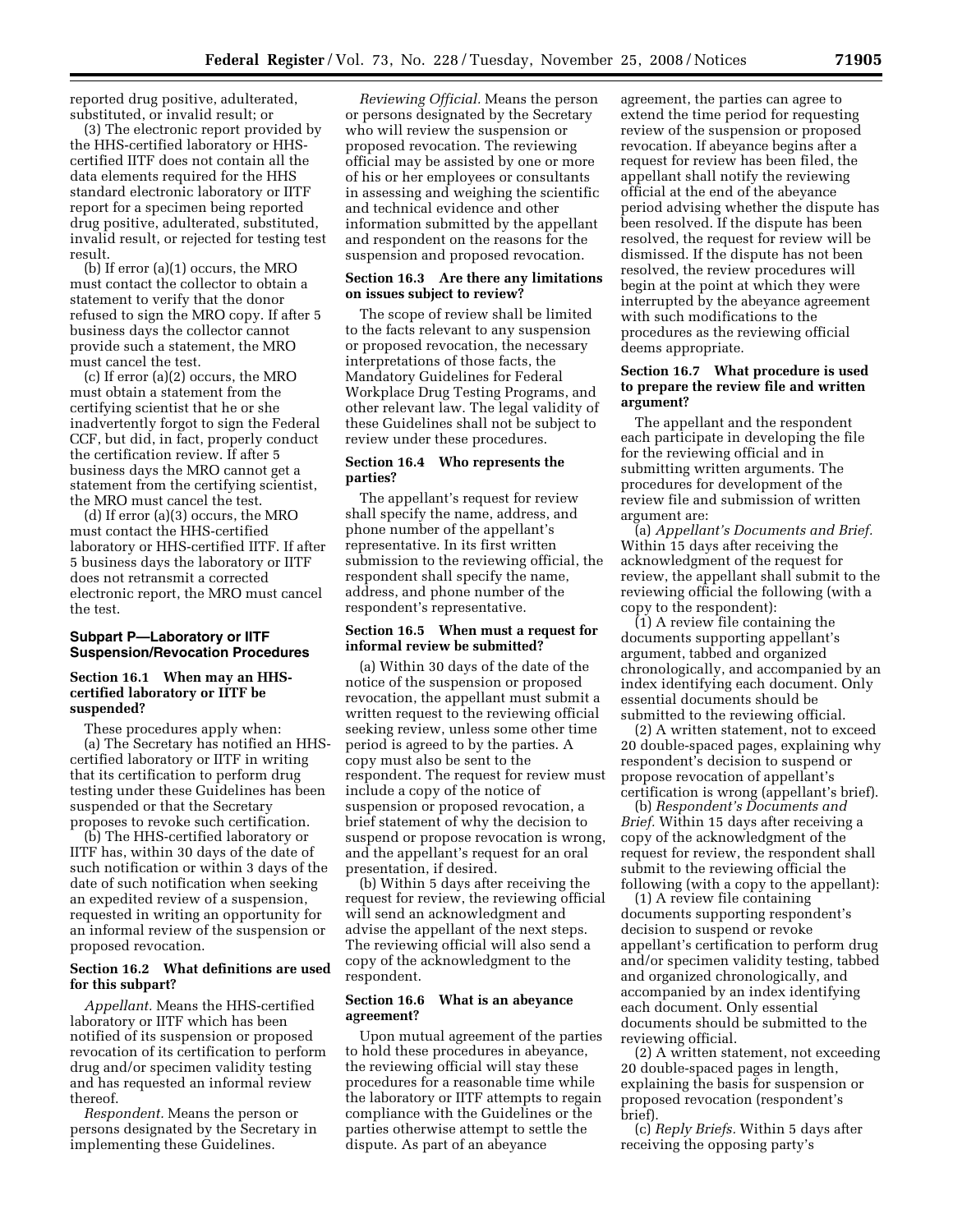submission, or 20 days after receiving acknowledgment of the request for review, whichever is later, each party may submit a short reply not to exceed 10 double-spaced pages.

(d) *Cooperative Efforts.* Whenever feasible, the parties should attempt to develop a joint review file.

(e) *Excessive Documentation.* The reviewing official may take any appropriate step to reduce excessive documentation, including the return of or refusal to consider documentation found to be irrelevant, redundant, or unnecessary.

## **Section 16.8 When is there an opportunity for oral presentation?**

(a) *Electing Oral Presentation.* If an opportunity for an oral presentation is desired, the appellant shall request it at the time it submits its written request for review to the reviewing official. The reviewing official will grant the request if the official determines that the decision-making process will be substantially aided by oral presentations and arguments. The reviewing official may also provide for an oral presentation at the official's own initiative or at the request of the respondent.

(b) *Presiding Official.* The reviewing official or designee will be the presiding official responsible for conducting the oral presentation.

(c) *Preliminary Conference.* The presiding official may hold a prehearing conference (usually a telephone conference call) to consider any of the following: simplifying and clarifying issues; stipulations and admissions; limitations on evidence and witnesses that will be presented at the hearing; time allotted for each witness and the hearing altogether; scheduling the hearing; and any other matter that will assist in the review process. Normally, this conference will be conducted informally and off the record; however, the presiding official may, at his or her discretion, produce a written document summarizing the conference or transcribe the conference, either of which will be made a part of the record.

(d) *Time and Place of Oral Presentation.* The presiding official will attempt to schedule the oral presentation within 30 days of the date appellant's request for review is received or within 10 days of submission of the last reply brief, whichever is later. The oral presentation will be held at a time and place determined by the presiding official following consultation with the parties.

(e) *Conduct of the Oral Presentation.*  (1) *General.* The presiding official is

responsible for conducting the oral

presentation. The presiding official may be assisted by one or more of his or her employees or consultants in conducting the oral presentation and reviewing the evidence. While the oral presentation will be kept as informal as possible, the presiding official may take all necessary steps to ensure an orderly proceeding.

(2) *Burden of Proof/Standard of Proof.*  In all cases, the respondent bears the burden of proving by a preponderance of the evidence that its decision to suspend or propose revocation is appropriate. The appellant, however, has a responsibility to respond to the respondent's allegations with evidence and argument to show that the respondent is wrong.

(3) *Admission of Evidence.* The Federal Rules of Evidence do not apply and the presiding official will generally admit all testimonial evidence unless it is clearly irrelevant, immaterial, or unduly repetitious. Each party may make an opening and closing statement, may present witnesses as agreed upon in the prehearing conference or otherwise, and may question the opposing party's witnesses. Since the parties have ample opportunity to prepare the review file, a party may introduce additional documentation during the oral presentation only with the permission of the presiding official. The presiding official may question witnesses directly and take such other steps necessary to ensure an effective and efficient consideration of the evidence, including setting time limitations on direct and crossexaminations.

(4) *Motions.* The presiding official may rule on motions including, for example, motions to exclude or strike redundant or immaterial evidence, motions to dismiss the case for insufficient evidence, or motions for summary judgment. Except for those made during the hearing, all motions and opposition to motions, including argument, must be in writing and be no more than 10 double-spaced pages in length. The presiding official will set a reasonable time for the party opposing the motion to reply.

(5) *Transcripts.* The presiding official shall have the oral presentation transcribed and the transcript shall be made a part of the record. Either party may request a copy of the transcript and the requesting party shall be responsible for paying for its copy of the transcript.

(f) *Obstruction of Justice or Making of False Statements.* Obstruction of justice or the making of false statements by a witness or any other person may be the basis for a criminal prosecution under 18 U.S.C. 1505 or 1001.

(g) *Post-hearing Procedures.* At his or her discretion, the presiding official may require or permit the parties to submit post-hearing briefs or proposed findings and conclusions. Each party may submit comments on any major prejudicial errors in the transcript.

#### **Section 16.9 Are there expedited procedures for review of immediate suspension?**

(a) *Applicability.* When the Secretary notifies a laboratory or IITF in writing that its certification to perform drug and specimen validity testing has been immediately suspended, the appellant may request an expedited review of the suspension and any proposed revocation. The appellant must submit this request in writing to the reviewing official within 3 days of the date the laboratory or IITF received notice of the suspension. The request for review must include a copy of the suspension and any proposed revocation, a brief statement of why the decision to suspend and propose revocation is wrong, and the appellant's request for an oral presentation, if desired. A copy of the request for review must also be sent to the respondent.

(b) *Reviewing Official's Response.* As soon as practicable after the request for review is received, the reviewing official will send an acknowledgment with a copy to the respondent.

(c) *Review File and Briefs.* Within 7 days of the date the request for review is received, but no later than 2 days before an oral presentation, each party shall submit to the reviewing official the following:

(1) A review file containing essential documents relevant to the review, tabbed, indexed, and organized chronologically; and

(2) A written statement, not to exceed 20 double-spaced pages, explaining the party's position concerning the suspension and any proposed revocation. No reply brief is permitted.

(d) *Oral Presentation.* If an oral presentation is requested by the appellant or otherwise granted by the reviewing official, the presiding official will attempt to schedule the oral presentation within 7–10 days of the date of appellant's request for review at a time and place determined by the presiding official following consultation with the parties. The presiding official may hold a prehearing conference in accordance with Section 16.8(c) and will conduct the oral presentation in accordance with the procedures of Sections 16.8(e), (f), and (g).

(e) *Written Decision.* The reviewing official shall issue a written decision upholding or denying the suspension or